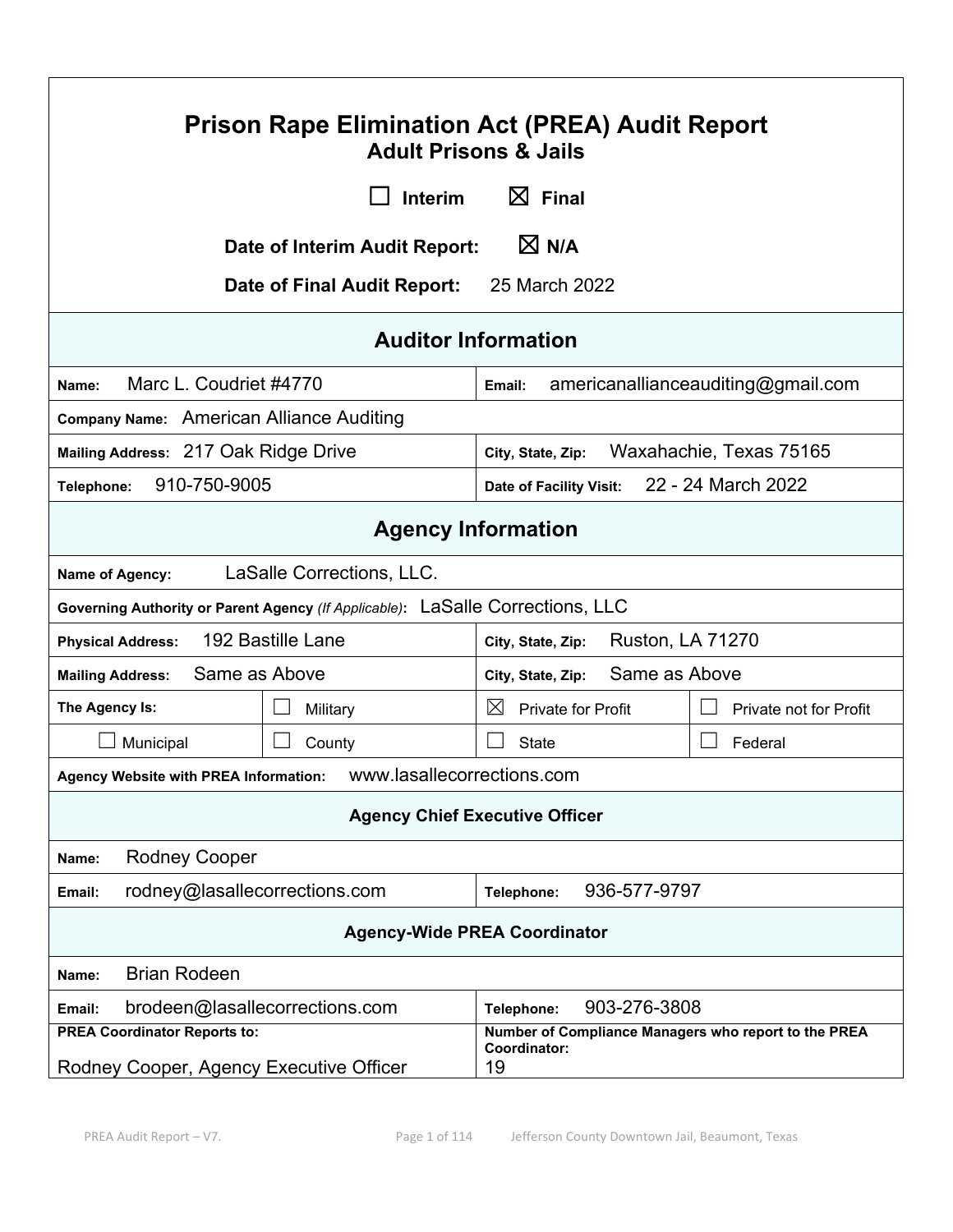| <b>Facility Information</b>                                                                                                                                                                                                                                                                        |                                             |                                                                         |                                        |                       |                        |
|----------------------------------------------------------------------------------------------------------------------------------------------------------------------------------------------------------------------------------------------------------------------------------------------------|---------------------------------------------|-------------------------------------------------------------------------|----------------------------------------|-----------------------|------------------------|
| <b>Name of Facility:</b>                                                                                                                                                                                                                                                                           |                                             | Jefferson County Downtown Jail                                          |                                        |                       |                        |
| Physical Address: 1001 Pearl Street, Suite 101,                                                                                                                                                                                                                                                    |                                             |                                                                         | City, State, Zip:                      |                       | Beaumont, Texas 77701  |
| Mailing Address (if different from above):<br>Same as Above                                                                                                                                                                                                                                        |                                             |                                                                         | City, State, Zip:                      | Same as Above         |                        |
| The Facility Is:                                                                                                                                                                                                                                                                                   |                                             | Military                                                                | $\bowtie$<br><b>Private for Profit</b> |                       | Private not for Profit |
| Municipal                                                                                                                                                                                                                                                                                          |                                             | County                                                                  | <b>State</b>                           |                       | Federal                |
| <b>Facility Type:</b>                                                                                                                                                                                                                                                                              |                                             | Prison                                                                  |                                        | $\boxtimes$           | Jail                   |
| <b>Facility Website with PREA Information:</b>                                                                                                                                                                                                                                                     |                                             | www.lasallecorrections.com                                              |                                        |                       |                        |
|                                                                                                                                                                                                                                                                                                    |                                             | $\Box$ Yes<br>Has the facility been accredited within the past 3 years? | $\boxtimes$ No                         |                       |                        |
| If the facility has been accredited within the past 3 years, select the accrediting organization(s) - select all that apply (N/A if<br>the facility has not been accredited within the past 3 years):<br><b>ACA</b><br><b>NCCHC</b><br>CALEA<br>Other (please name or describe:<br>$\boxtimes$ N/A |                                             |                                                                         |                                        |                       |                        |
| If the facility has completed any internal or external audits other than those that resulted in accreditation, please describe:<br>Internal Audits, Texas Jail Commission, and Operational Reviews.                                                                                                |                                             |                                                                         |                                        |                       |                        |
| Warden/Jail Administrator/Sheriff/Director                                                                                                                                                                                                                                                         |                                             |                                                                         |                                        |                       |                        |
| Detrah Lacy<br>Name:                                                                                                                                                                                                                                                                               |                                             |                                                                         |                                        |                       |                        |
| Email:                                                                                                                                                                                                                                                                                             |                                             | dlacy@lasallecorrections.com                                            | Telephone:                             | 409-434-4653 ext. 301 |                        |
| <b>Facility PREA Compliance Manager</b>                                                                                                                                                                                                                                                            |                                             |                                                                         |                                        |                       |                        |
| Maceba Henry<br>Name:                                                                                                                                                                                                                                                                              |                                             |                                                                         |                                        |                       |                        |
| Email:                                                                                                                                                                                                                                                                                             |                                             | maceba.henry@lasallecorrections.com                                     | Telephone:                             | 409-434-4653 ext. 316 |                        |
| Facility Health Service Administrator L N/A                                                                                                                                                                                                                                                        |                                             |                                                                         |                                        |                       |                        |
| <b>Danice Dupuis</b><br>Name:                                                                                                                                                                                                                                                                      |                                             |                                                                         |                                        |                       |                        |
| Email:                                                                                                                                                                                                                                                                                             |                                             | danice.dupuis@lasallecorrections.com                                    | Telephone:                             | 409-434-4653 ext. 310 |                        |
| <b>Facility Characteristics</b>                                                                                                                                                                                                                                                                    |                                             |                                                                         |                                        |                       |                        |
|                                                                                                                                                                                                                                                                                                    | 501<br><b>Designated Facility Capacity:</b> |                                                                         |                                        |                       |                        |
| 322<br><b>Current Population of Facility:</b>                                                                                                                                                                                                                                                      |                                             |                                                                         |                                        |                       |                        |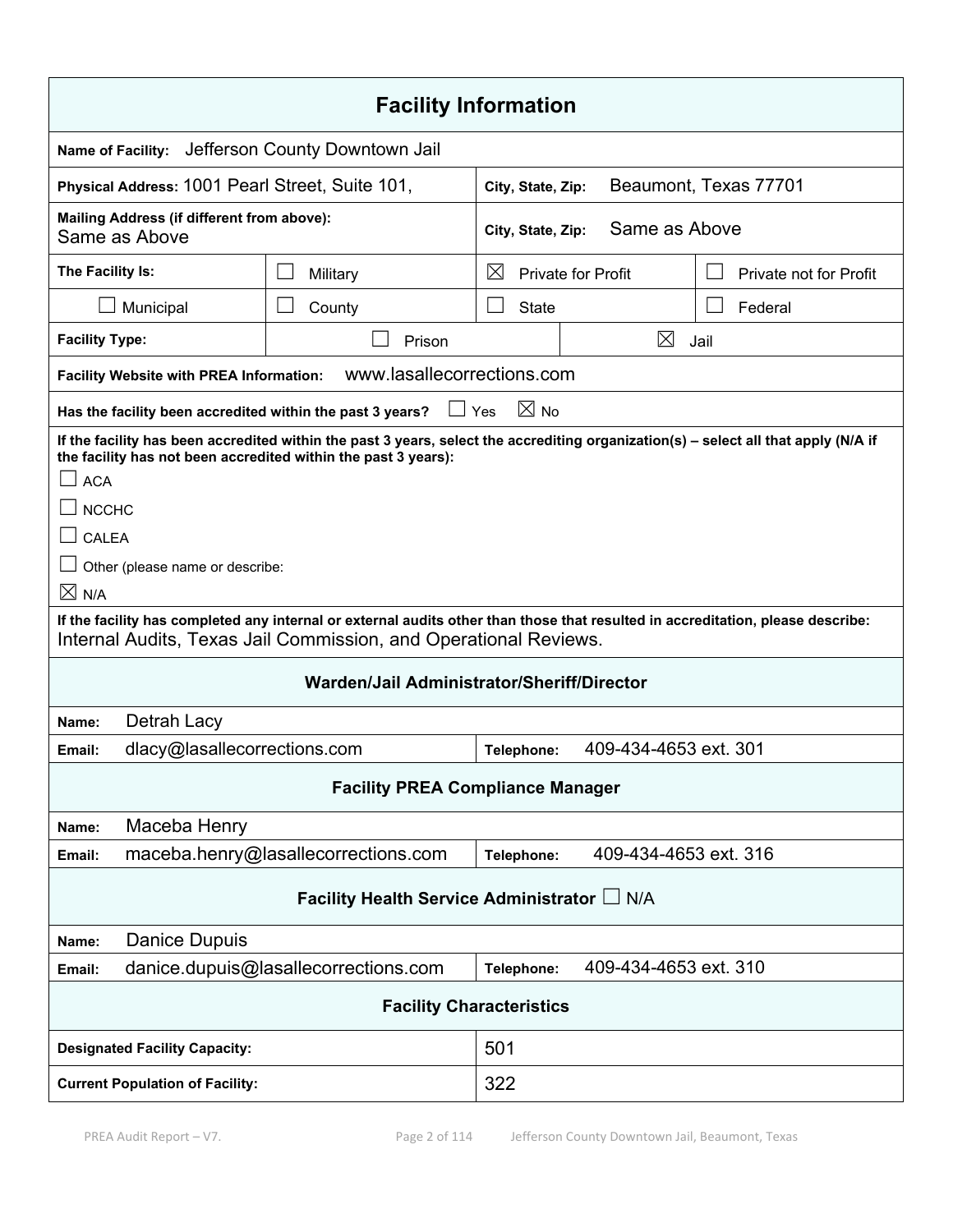| Average daily population for the past 12 months:                                                                                                                                                            |  | 300                                                                                                                                                                                                                                                                                                                                                                                                                             |                                                                              |  |
|-------------------------------------------------------------------------------------------------------------------------------------------------------------------------------------------------------------|--|---------------------------------------------------------------------------------------------------------------------------------------------------------------------------------------------------------------------------------------------------------------------------------------------------------------------------------------------------------------------------------------------------------------------------------|------------------------------------------------------------------------------|--|
| Has the facility been over capacity at any point in the past 12<br>months?                                                                                                                                  |  | $\boxtimes$ No<br>$\Box$ Yes                                                                                                                                                                                                                                                                                                                                                                                                    |                                                                              |  |
| Which population(s) does the facility hold?                                                                                                                                                                 |  | Females<br>Males                                                                                                                                                                                                                                                                                                                                                                                                                | $\boxtimes$ Both Females and Males                                           |  |
| Age range of population:                                                                                                                                                                                    |  | 18-72                                                                                                                                                                                                                                                                                                                                                                                                                           |                                                                              |  |
| Average length of stay or time under supervision:                                                                                                                                                           |  | 9-15 months                                                                                                                                                                                                                                                                                                                                                                                                                     |                                                                              |  |
| Facility security levels/inmate custody levels:                                                                                                                                                             |  | Minimum, Medium, Maximum                                                                                                                                                                                                                                                                                                                                                                                                        |                                                                              |  |
| Number of inmates admitted to facility during the past 12 months:                                                                                                                                           |  |                                                                                                                                                                                                                                                                                                                                                                                                                                 | 761                                                                          |  |
| Number of inmates admitted to facility during the past 12 months whose length of stay<br>in the facility was for 72 hours or more:                                                                          |  |                                                                                                                                                                                                                                                                                                                                                                                                                                 | 746                                                                          |  |
| Number of inmates admitted to facility during the past 12 months whose length of stay<br>in the facility was for 30 days or more:                                                                           |  |                                                                                                                                                                                                                                                                                                                                                                                                                                 | 544                                                                          |  |
| Does the facility hold youthful inmates?                                                                                                                                                                    |  | $\boxtimes$ No<br>Yes                                                                                                                                                                                                                                                                                                                                                                                                           |                                                                              |  |
| Number of youthful inmates held in the facility during the past 12 months: (N/A if the<br>facility never holds youthful inmates)                                                                            |  |                                                                                                                                                                                                                                                                                                                                                                                                                                 | 0<br>$\boxtimes$ N/A                                                         |  |
| Does the audited facility hold inmates for one or more other agencies (e.g., a State<br>correctional agency, U.S. Marshals Service, Bureau of Prisons, U.S. Immigration and<br><b>Customs Enforcement)?</b> |  | $\boxtimes$ Yes<br><b>No</b>                                                                                                                                                                                                                                                                                                                                                                                                    |                                                                              |  |
| Select all other agencies for which the audited<br>facility holds inmates: Select all that apply (N/A if the<br>audited facility does not hold inmates for any other<br>agency or agencies):<br>city jail)  |  | Federal Bureau of Prisons<br>$\boxtimes$ U.S. Marshals Service<br>U.S. Immigration and Customs Enforcement<br><b>Bureau of Indian Affairs</b><br>U.S. Military branch<br>State or Territorial correctional agency<br>$\boxtimes$ County correctional or detention agency<br>$\Box$ Judicial district correctional or detention facility<br>Private corrections or detention provider<br>Other - please name or describe:<br>N/A | City or municipal correctional or detention facility (e.g., police lockup or |  |
| Number of staff currently employed by the facility who may have contact with inmates:                                                                                                                       |  | 78                                                                                                                                                                                                                                                                                                                                                                                                                              |                                                                              |  |
| Number of staff hired by the facility during the past 12 months who may have contact<br>with inmates:                                                                                                       |  | 15                                                                                                                                                                                                                                                                                                                                                                                                                              |                                                                              |  |
| Number of contracts in the past 12 months for services with contractors who may<br>have contact with inmates:                                                                                               |  | $\overline{0}$                                                                                                                                                                                                                                                                                                                                                                                                                  |                                                                              |  |
| Number of individual contractors who have contact with inmates, currently authorized<br>to enter the facility:                                                                                              |  | 3                                                                                                                                                                                                                                                                                                                                                                                                                               |                                                                              |  |
| Number of volunteers who have contact with inmates, currently authorized to enter the<br>facility:                                                                                                          |  | 4                                                                                                                                                                                                                                                                                                                                                                                                                               |                                                                              |  |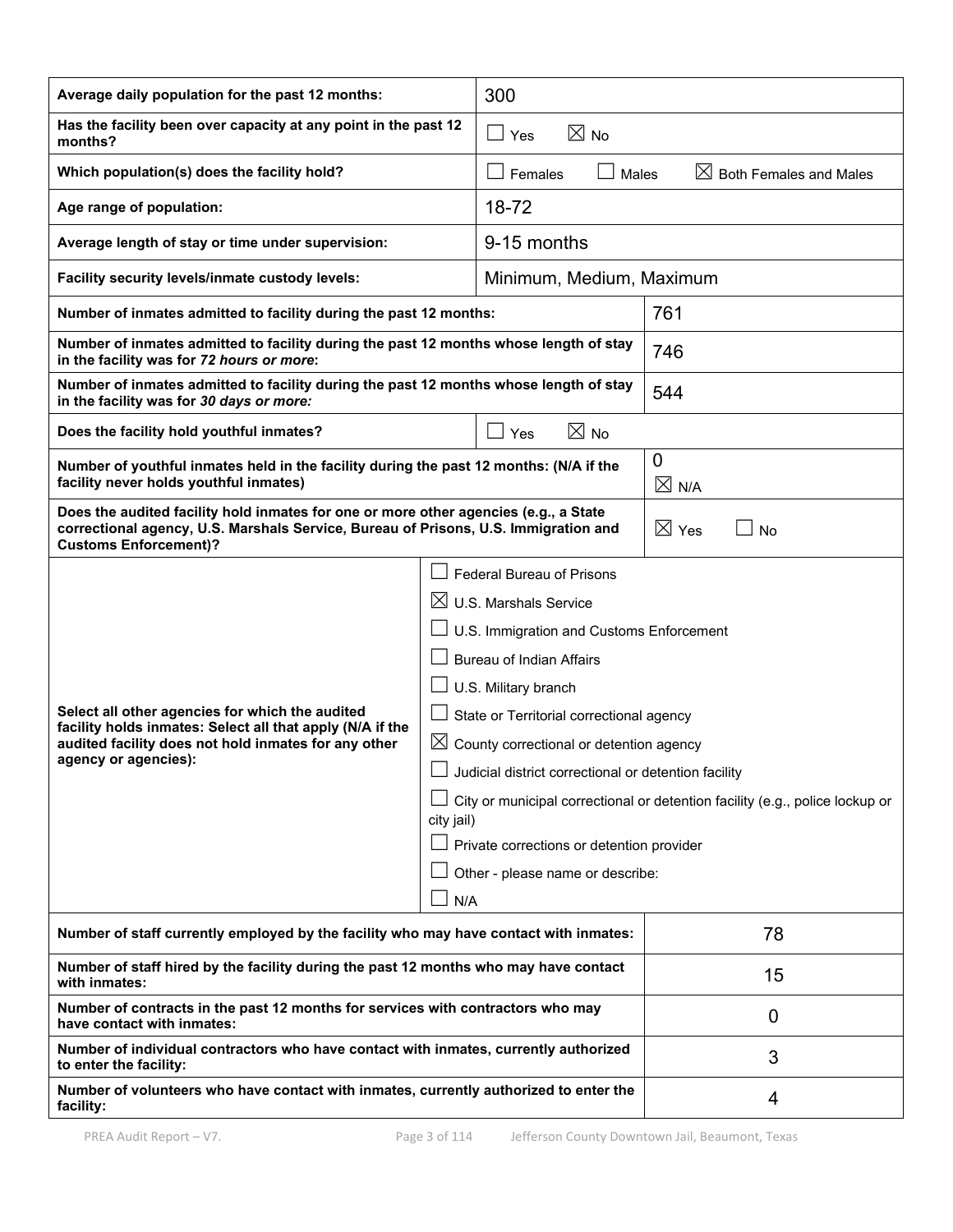| <b>Physical Plant</b>                                                                                                                                                                                                                                                                                                                                                                                                                                                                                                                                                                                                                                                                                                                                                                                                                                                                                                                                                                                                                                                                                                                                                                                                                                                                                                                                                                                                                                                                                                                                                                                                                                                                                                                                                                         |                 |           |                 |                |                 |
|-----------------------------------------------------------------------------------------------------------------------------------------------------------------------------------------------------------------------------------------------------------------------------------------------------------------------------------------------------------------------------------------------------------------------------------------------------------------------------------------------------------------------------------------------------------------------------------------------------------------------------------------------------------------------------------------------------------------------------------------------------------------------------------------------------------------------------------------------------------------------------------------------------------------------------------------------------------------------------------------------------------------------------------------------------------------------------------------------------------------------------------------------------------------------------------------------------------------------------------------------------------------------------------------------------------------------------------------------------------------------------------------------------------------------------------------------------------------------------------------------------------------------------------------------------------------------------------------------------------------------------------------------------------------------------------------------------------------------------------------------------------------------------------------------|-----------------|-----------|-----------------|----------------|-----------------|
| <b>Number of buildings:</b>                                                                                                                                                                                                                                                                                                                                                                                                                                                                                                                                                                                                                                                                                                                                                                                                                                                                                                                                                                                                                                                                                                                                                                                                                                                                                                                                                                                                                                                                                                                                                                                                                                                                                                                                                                   |                 |           |                 |                |                 |
| Auditors should count all buildings that are part of the facility, whether inmates are<br>formally allowed to enter them or not. In situations where temporary structures have<br>been erected (e.g., tents) the auditor should use their discretion to determine whether<br>to include the structure in the overall count of buildings. As a general rule, if a<br>temporary structure is regularly or routinely used to hold or house inmates, or if the<br>temporary structure is used to house or support operational functions for more than a<br>short period of time (e.g., an emergency situation), it should be included in the overall<br>count of buildings.                                                                                                                                                                                                                                                                                                                                                                                                                                                                                                                                                                                                                                                                                                                                                                                                                                                                                                                                                                                                                                                                                                                       |                 |           | 1               |                |                 |
| Number of inmate housing units:                                                                                                                                                                                                                                                                                                                                                                                                                                                                                                                                                                                                                                                                                                                                                                                                                                                                                                                                                                                                                                                                                                                                                                                                                                                                                                                                                                                                                                                                                                                                                                                                                                                                                                                                                               |                 |           |                 |                |                 |
| Enter 0 if the facility does not have discrete housing units. DOJ PREA Working Group<br>FAQ on the definition of a housing unit: How is a "housing unit" defined for the<br>purposes of the PREA Standards? The question has been raised in particular as it<br>relates to facilities that have adjacent or interconnected units. The most common<br>concept of a housing unit is architectural. The generally agreed-upon definition is a<br>space that is enclosed by physical barriers accessed through one or more doors of<br>various types, including commercial-grade swing doors, steel sliding doors,<br>interlocking sally port doors, etc. In addition to the primary entrance and exit,<br>additional doors are often included to meet life safety codes. The unit contains<br>sleeping space, sanitary facilities (including toilets, lavatories, and showers), and a<br>dayroom or leisure space in differing configurations. Many facilities are designed with<br>modules or pods clustered around a control room. This multiple-pod design provides<br>the facility with certain staff efficiencies and economies of scale. At the same time, the<br>design affords the flexibility to separately house inmates of differing security levels, or<br>who are grouped by some other operational or service scheme. Generally, the control<br>room is enclosed by security glass, and in some cases, this allows inmates to see into<br>neighboring pods. However, observation from one unit to another is usually limited by<br>angled site lines. In some cases, the facility has prevented this entirely by installing<br>one-way glass. Both the architectural design and functional use of these multiple pods<br>indicate that they are managed as distinct housing units. |                 |           | 156             |                |                 |
| Number of single cell housing units:                                                                                                                                                                                                                                                                                                                                                                                                                                                                                                                                                                                                                                                                                                                                                                                                                                                                                                                                                                                                                                                                                                                                                                                                                                                                                                                                                                                                                                                                                                                                                                                                                                                                                                                                                          |                 |           | 142             |                |                 |
| Number of multiple occupancy cell housing units:                                                                                                                                                                                                                                                                                                                                                                                                                                                                                                                                                                                                                                                                                                                                                                                                                                                                                                                                                                                                                                                                                                                                                                                                                                                                                                                                                                                                                                                                                                                                                                                                                                                                                                                                              |                 | 14        |                 |                |                 |
| Number of open bay/dorm housing units:                                                                                                                                                                                                                                                                                                                                                                                                                                                                                                                                                                                                                                                                                                                                                                                                                                                                                                                                                                                                                                                                                                                                                                                                                                                                                                                                                                                                                                                                                                                                                                                                                                                                                                                                                        |                 |           | 0               |                |                 |
| Number of segregation cells (for example, administrative, disciplinary, protective<br>custody, etc.):                                                                                                                                                                                                                                                                                                                                                                                                                                                                                                                                                                                                                                                                                                                                                                                                                                                                                                                                                                                                                                                                                                                                                                                                                                                                                                                                                                                                                                                                                                                                                                                                                                                                                         |                 |           | $\overline{2}$  |                |                 |
| In housing units, does the facility maintain sight and sound separation between<br>youthful inmates and adult inmates? (N/A if the facility never holds youthful inmates)                                                                                                                                                                                                                                                                                                                                                                                                                                                                                                                                                                                                                                                                                                                                                                                                                                                                                                                                                                                                                                                                                                                                                                                                                                                                                                                                                                                                                                                                                                                                                                                                                     |                 |           | $\perp$<br>Yes  | No             | $\boxtimes$ N/A |
| Does the facility have a video monitoring system, electronic surveillance system, or<br>other monitoring technology (e.g., cameras, etc.)?                                                                                                                                                                                                                                                                                                                                                                                                                                                                                                                                                                                                                                                                                                                                                                                                                                                                                                                                                                                                                                                                                                                                                                                                                                                                                                                                                                                                                                                                                                                                                                                                                                                    |                 |           | $\boxtimes$ Yes | No             |                 |
| Has the facility installed or updated a video monitoring system, electronic surveillance<br>system, or other monitoring technology in the past 12 months?                                                                                                                                                                                                                                                                                                                                                                                                                                                                                                                                                                                                                                                                                                                                                                                                                                                                                                                                                                                                                                                                                                                                                                                                                                                                                                                                                                                                                                                                                                                                                                                                                                     |                 |           | Yes             | $\boxtimes$ No |                 |
| <b>Medical and Mental Health Services and Forensic Medical Exams</b>                                                                                                                                                                                                                                                                                                                                                                                                                                                                                                                                                                                                                                                                                                                                                                                                                                                                                                                                                                                                                                                                                                                                                                                                                                                                                                                                                                                                                                                                                                                                                                                                                                                                                                                          |                 |           |                 |                |                 |
| Are medical services provided on-site?                                                                                                                                                                                                                                                                                                                                                                                                                                                                                                                                                                                                                                                                                                                                                                                                                                                                                                                                                                                                                                                                                                                                                                                                                                                                                                                                                                                                                                                                                                                                                                                                                                                                                                                                                        | $\boxtimes$ Yes | <b>No</b> |                 |                |                 |
| Are mental health services provided on-site?                                                                                                                                                                                                                                                                                                                                                                                                                                                                                                                                                                                                                                                                                                                                                                                                                                                                                                                                                                                                                                                                                                                                                                                                                                                                                                                                                                                                                                                                                                                                                                                                                                                                                                                                                  | $\boxtimes$ Yes | No        |                 |                |                 |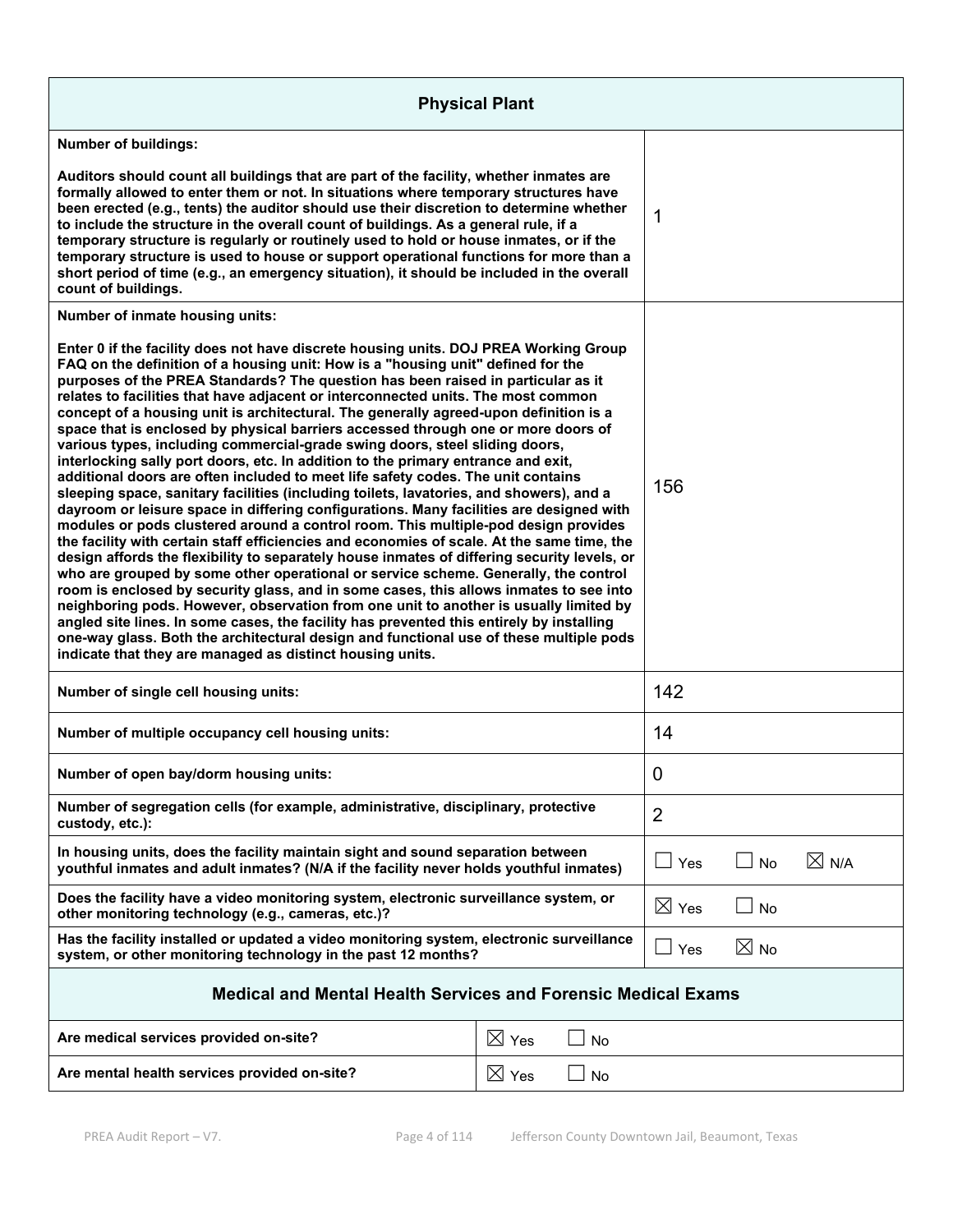|                                                                                                                                                                                              |                 | On-site                                |                                              |  |
|----------------------------------------------------------------------------------------------------------------------------------------------------------------------------------------------|-----------------|----------------------------------------|----------------------------------------------|--|
| Where are sexual assault forensic medical exams provided?                                                                                                                                    |                 | $\boxtimes$ Local hospital/clinic      |                                              |  |
| Select all that apply.                                                                                                                                                                       |                 | Rape Crisis Center                     |                                              |  |
|                                                                                                                                                                                              |                 | Other (please name or describe:        |                                              |  |
|                                                                                                                                                                                              |                 |                                        |                                              |  |
| Investigations                                                                                                                                                                               |                 |                                        |                                              |  |
|                                                                                                                                                                                              |                 | <b>Criminal Investigations</b>         |                                              |  |
| Number of investigators employed by the agency and/or facility who are responsible<br>for conducting CRIMINAL investigations into allegations of sexual abuse or sexual<br>harassment:       |                 | 0                                      |                                              |  |
| When the facility received allegations of sexual abuse or sexual harassment (whether                                                                                                         |                 |                                        | Facility investigators                       |  |
| staff-on-inmate or inmate-on-inmate), CRIMINAL INVESTIGATIONS are conducted by:                                                                                                              |                 |                                        | Agency investigators                         |  |
| Select all that apply.                                                                                                                                                                       |                 |                                        | $\boxtimes$ An external investigative entity |  |
|                                                                                                                                                                                              |                 | Local police department                |                                              |  |
|                                                                                                                                                                                              |                 | $\boxtimes$ Local sheriff's department |                                              |  |
| Select all external entities responsible for CRIMINAL<br>INVESTIGATIONS: Select all that apply (N/A if no                                                                                    |                 | State police                           |                                              |  |
| external entities are responsible for criminal<br>investigations)                                                                                                                            |                 | A U.S. Department of Justice component |                                              |  |
|                                                                                                                                                                                              |                 | Other (please name or describe:        |                                              |  |
|                                                                                                                                                                                              |                 | N/A                                    |                                              |  |
| <b>Administrative Investigations</b>                                                                                                                                                         |                 |                                        |                                              |  |
| Number of investigators employed by the agency and/or facility who are responsible<br>for conducting ADMINISTRATIVE investigations into allegations of sexual abuse or<br>sexual harassment? |                 | 6                                      |                                              |  |
|                                                                                                                                                                                              |                 |                                        | $\boxtimes$ Facility investigators           |  |
| When the facility receives allegations of sexual abuse or sexual harassment (whether<br>staff-on-inmate or inmate-on-inmate), ADMINISTRATIVE INVESTIGATIONS are                              |                 |                                        | Agency investigators                         |  |
| conducted by: Select all that apply                                                                                                                                                          |                 |                                        | An external investigative entity             |  |
|                                                                                                                                                                                              |                 | Local police department                |                                              |  |
| Select all external entities responsible for<br><b>ADMINISTRATIVE INVESTIGATIONS: Select all that</b>                                                                                        |                 | Local sheriff's department             |                                              |  |
| apply (N/A if no external entities are responsible for<br>administrative investigations)                                                                                                     | State police    |                                        |                                              |  |
|                                                                                                                                                                                              |                 | A U.S. Department of Justice component |                                              |  |
|                                                                                                                                                                                              |                 | Other (please name or describe:        |                                              |  |
|                                                                                                                                                                                              | $\boxtimes$ N/A |                                        |                                              |  |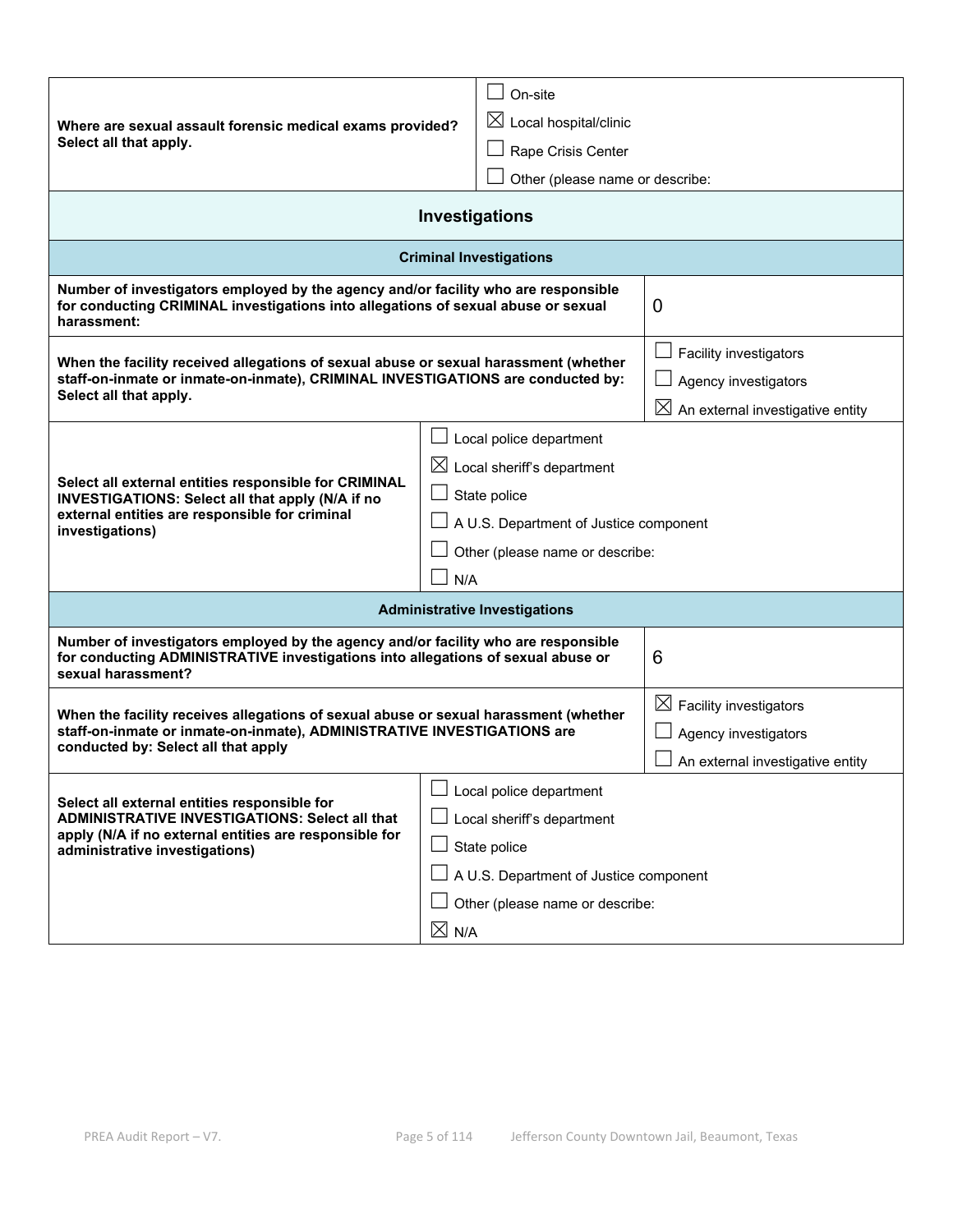# **Summary of Audit Findings**

| <b>Standards Exceeded</b>                                                                         |                                                              |
|---------------------------------------------------------------------------------------------------|--------------------------------------------------------------|
| Number of Standards Exceeded:<br><b>List of Standards Exceeded:</b><br>115.31: Employee training. | - 2<br>Standard 115.13: Supervision and monitoring; Standard |
| <b>Standards Met</b>                                                                              |                                                              |
| <b>Number of Standards Met: 43</b>                                                                |                                                              |
| <b>Standards Not Met</b>                                                                          |                                                              |
| <b>Number of Standards Not Met:</b><br>List of Standards Not Met:                                 | N/A<br>N/A                                                   |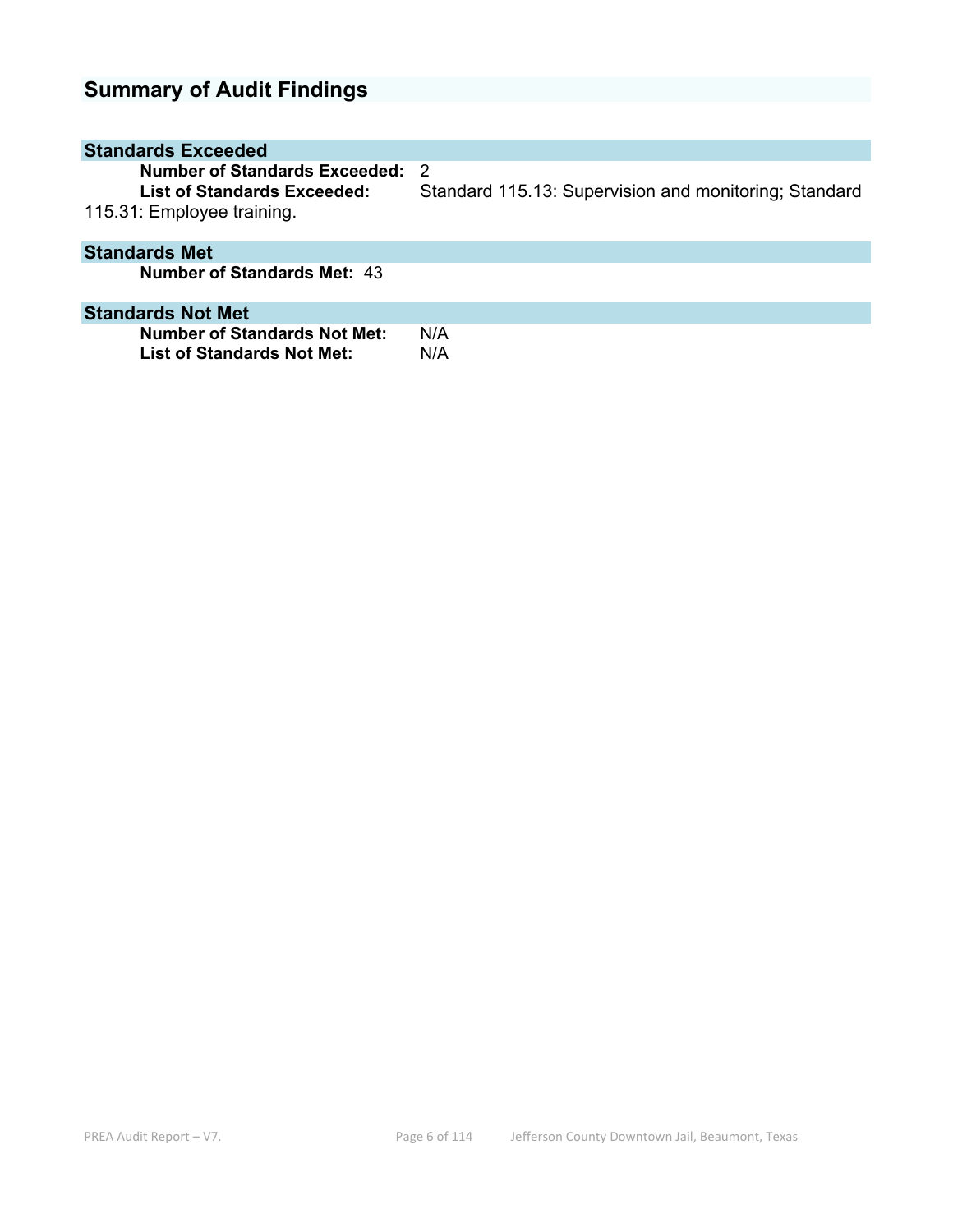# **Post-Audit Reporting Information**

| <b>General Audit Information</b>                                                                                                                                                                                                                                                                                                                                                                                                                                                                                                                                                                                                                                                                                                                                                                                                                                                                                                                                                                                                                                                                                                                                                                                                                                                                                                                                                                                                                                                                                                                                                                                                                                                                                                                                                                            |                                                                                                                                  |  |
|-------------------------------------------------------------------------------------------------------------------------------------------------------------------------------------------------------------------------------------------------------------------------------------------------------------------------------------------------------------------------------------------------------------------------------------------------------------------------------------------------------------------------------------------------------------------------------------------------------------------------------------------------------------------------------------------------------------------------------------------------------------------------------------------------------------------------------------------------------------------------------------------------------------------------------------------------------------------------------------------------------------------------------------------------------------------------------------------------------------------------------------------------------------------------------------------------------------------------------------------------------------------------------------------------------------------------------------------------------------------------------------------------------------------------------------------------------------------------------------------------------------------------------------------------------------------------------------------------------------------------------------------------------------------------------------------------------------------------------------------------------------------------------------------------------------|----------------------------------------------------------------------------------------------------------------------------------|--|
| <b>Onsite Audit Dates</b>                                                                                                                                                                                                                                                                                                                                                                                                                                                                                                                                                                                                                                                                                                                                                                                                                                                                                                                                                                                                                                                                                                                                                                                                                                                                                                                                                                                                                                                                                                                                                                                                                                                                                                                                                                                   |                                                                                                                                  |  |
| 1. Start date of the onsite portion of the audit:                                                                                                                                                                                                                                                                                                                                                                                                                                                                                                                                                                                                                                                                                                                                                                                                                                                                                                                                                                                                                                                                                                                                                                                                                                                                                                                                                                                                                                                                                                                                                                                                                                                                                                                                                           | 22 March 2022                                                                                                                    |  |
| 2. End date of the onsite portion of the audit:                                                                                                                                                                                                                                                                                                                                                                                                                                                                                                                                                                                                                                                                                                                                                                                                                                                                                                                                                                                                                                                                                                                                                                                                                                                                                                                                                                                                                                                                                                                                                                                                                                                                                                                                                             | 24 March 2022                                                                                                                    |  |
|                                                                                                                                                                                                                                                                                                                                                                                                                                                                                                                                                                                                                                                                                                                                                                                                                                                                                                                                                                                                                                                                                                                                                                                                                                                                                                                                                                                                                                                                                                                                                                                                                                                                                                                                                                                                             | <b>Outreach</b>                                                                                                                  |  |
| Did you attempt to communicate with community-based<br>3.<br>organization(s) or victim advocates who provide services<br>to this facility and/or who may have insight into relevant<br>conditions in the facility?                                                                                                                                                                                                                                                                                                                                                                                                                                                                                                                                                                                                                                                                                                                                                                                                                                                                                                                                                                                                                                                                                                                                                                                                                                                                                                                                                                                                                                                                                                                                                                                          | $\boxtimes$ Yes<br><b>No</b>                                                                                                     |  |
| If yes, identify the community-based organizations<br>a.<br>or victim advocates with whom you corresponded:                                                                                                                                                                                                                                                                                                                                                                                                                                                                                                                                                                                                                                                                                                                                                                                                                                                                                                                                                                                                                                                                                                                                                                                                                                                                                                                                                                                                                                                                                                                                                                                                                                                                                                 | <b>Southeast Texas Crisis Center</b>                                                                                             |  |
| <b>Audited Facility Information</b>                                                                                                                                                                                                                                                                                                                                                                                                                                                                                                                                                                                                                                                                                                                                                                                                                                                                                                                                                                                                                                                                                                                                                                                                                                                                                                                                                                                                                                                                                                                                                                                                                                                                                                                                                                         |                                                                                                                                  |  |
| 4. Designated Facility Capacity:                                                                                                                                                                                                                                                                                                                                                                                                                                                                                                                                                                                                                                                                                                                                                                                                                                                                                                                                                                                                                                                                                                                                                                                                                                                                                                                                                                                                                                                                                                                                                                                                                                                                                                                                                                            | 501                                                                                                                              |  |
| 5. Average daily population for the past 12 months:                                                                                                                                                                                                                                                                                                                                                                                                                                                                                                                                                                                                                                                                                                                                                                                                                                                                                                                                                                                                                                                                                                                                                                                                                                                                                                                                                                                                                                                                                                                                                                                                                                                                                                                                                         | 300                                                                                                                              |  |
| 6. Number of inmate/resident/detainee housing units:<br>DOJ PREA Working Group FAQ on the definition of a housing<br>unit: How is a "housing unit" defined for the purposes of the<br>PREA Standards? The question has been raised in particular as<br>it relates to facilities that have adjacent or interconnected units.<br>The most common concept of a housing unit is architectural. The<br>generally agreed-upon definition is a space that is enclosed by<br>physical barriers accessed through one or more doors of various<br>types, including commercial-grade swing doors, steel sliding<br>doors, interlocking sally port doors, etc. In addition to the primary<br>entrance and exit, additional doors are often included to meet life<br>safety codes. The unit contains sleeping space, sanitary facilities<br>(including toilets, lavatories, and showers), and a dayroom or<br>leisure space in differing configurations. Many facilities are<br>designed with modules or pods clustered around a control room.<br>This multiple-pod design provides the facility with certain staff<br>efficiencies and economies of scale. At the same time, the<br>design affords the flexibility to separately house inmates of<br>differing security levels, or who are grouped by some other<br>operational or service scheme. Generally, the control room is<br>enclosed by security glass, and in some cases, this allows<br>residents to see into neighboring pods. However, observation<br>from one unit to another is usually limited by angled site lines. In<br>some cases, the facility has prevented this entirely by installing<br>one-way glass. Both the architectural design and functional use<br>of these multiple pods indicate that they are managed as distinct<br>housing units. | 156                                                                                                                              |  |
| Does the facility ever hold youthful inmates or<br>7.<br>youthful/juvenile detainees?                                                                                                                                                                                                                                                                                                                                                                                                                                                                                                                                                                                                                                                                                                                                                                                                                                                                                                                                                                                                                                                                                                                                                                                                                                                                                                                                                                                                                                                                                                                                                                                                                                                                                                                       | $\boxtimes$ No<br>$\Box$ Yes<br>N/A for the facility type audited (i.e., Community Confinement<br>Facility or Juvenile Facility) |  |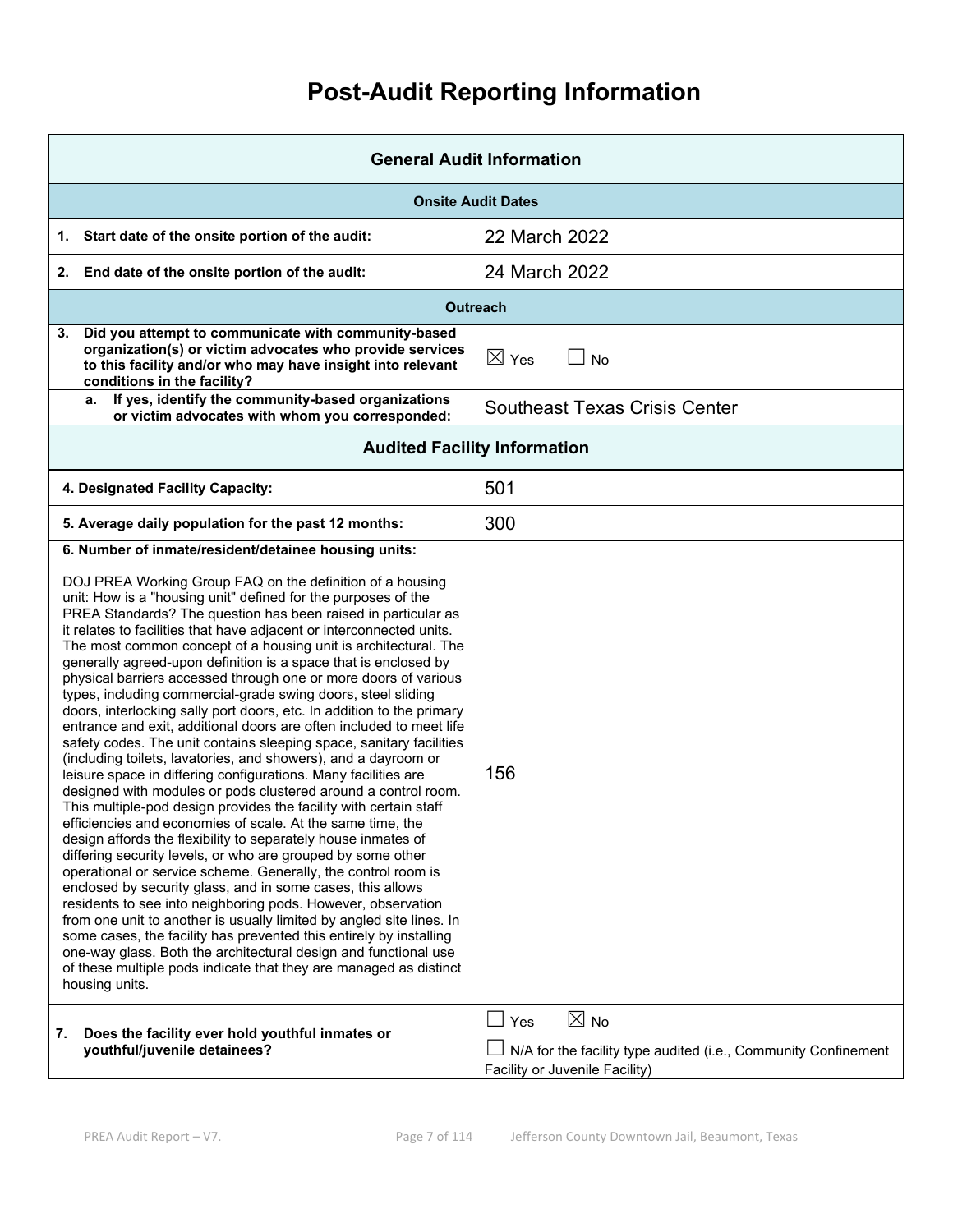| Audited Facility Population on Day One of the Onsite Portion of the Audit                                                                                                                                                                                                        |                |  |  |
|----------------------------------------------------------------------------------------------------------------------------------------------------------------------------------------------------------------------------------------------------------------------------------|----------------|--|--|
| Inmates/Residents/Detainees                                                                                                                                                                                                                                                      |                |  |  |
| 8. Enter the total number of inmates/residents/detainees<br>housed at the facility as of the first day of the onsite<br>portion of the audit:                                                                                                                                    | 322            |  |  |
| 9. Enter the total number of youthful inmates or<br>youthful/juvenile detainees housed at the facility on the<br>first day of the onsite portion of the audit:                                                                                                                   | $\overline{0}$ |  |  |
| 10. Enter the total number of inmates/residents/detainees<br>with a physical disability housed at the facility as of the<br>first day of the onsite portion of the audit:                                                                                                        | $\overline{0}$ |  |  |
| 11. Enter the total number of inmates/residents/detainees<br>with a cognitive or functional disability (including<br>intellectual disability, psychiatric disability, or speech<br>disability) housed at the facility as of the first day of the<br>onsite portion of the audit: | 88             |  |  |
| 12. Enter the total number of inmates/residents/detainees<br>who are Blind or have low vision (visually impaired)<br>housed at the facility on the first day of the onsite portion<br>of the audit:                                                                              | $\mathbf 0$    |  |  |
| 13. Enter the total number of inmates/residents/detainees<br>who are Deaf or hard-of-hearing housed at the facility on<br>the first day of the onsite portion of the audit:                                                                                                      | $\overline{0}$ |  |  |
| 14. Enter the total number of inmates/residents/detainees<br>who are Limited English Proficient (LEP) housed at the<br>facility as of the first day of the onsite portion of the<br>audit:                                                                                       | 102            |  |  |
| 15. Enter the total number of inmates/residents/detainees<br>who identify as lesbian, gay, or bisexual housed at the<br>facility as of the first day of the onsite portion of the<br>audit:                                                                                      | 1              |  |  |
| 16. Enter the total number of inmates/residents/detainees<br>who identify as transgender, or intersex housed at the<br>facility as of the first day of the onsite portion of the<br>audit:                                                                                       | 0              |  |  |
| 17. Enter the total number of inmates/residents/detainees<br>who reported sexual abuse in this facility who are<br>housed at the facility as of the first day of the onsite<br>portion of the audit:                                                                             | 0              |  |  |
| 18. Enter the total number of inmates/residents/detainees<br>who reported sexual harassment in this facility who are<br>housed at the facility as of the first day of the onsite<br>portion of the audit:                                                                        | 1              |  |  |
| 19. Enter the total number of inmates/residents/detainees<br>who disclosed prior sexual victimization during risk<br>screening housed at the facility as of the first day of the<br>onsite portion of the audit:                                                                 | 4              |  |  |
| 20. Enter the total number of inmates/residents/detainees<br>who are or were ever placed in segregated<br>housing/isolation for risk of sexual victimization housed<br>at the facility as of the first day of the onsite portion of<br>the audit:                                | $\overline{0}$ |  |  |
| 21. Enter the total number of inmates/residents/detainees<br>who are or were ever placed in segregated<br>housing/isolation for having reported sexual abuse in<br>this facility as of the first day of the onsite portion of the<br>audit:                                      | 0              |  |  |
| 22. Enter the total number of inmates/residents detained<br>solely for civil immigration purposes housed at the<br>facility as of the first day of the onsite portion of the<br>audit:                                                                                           | $\overline{0}$ |  |  |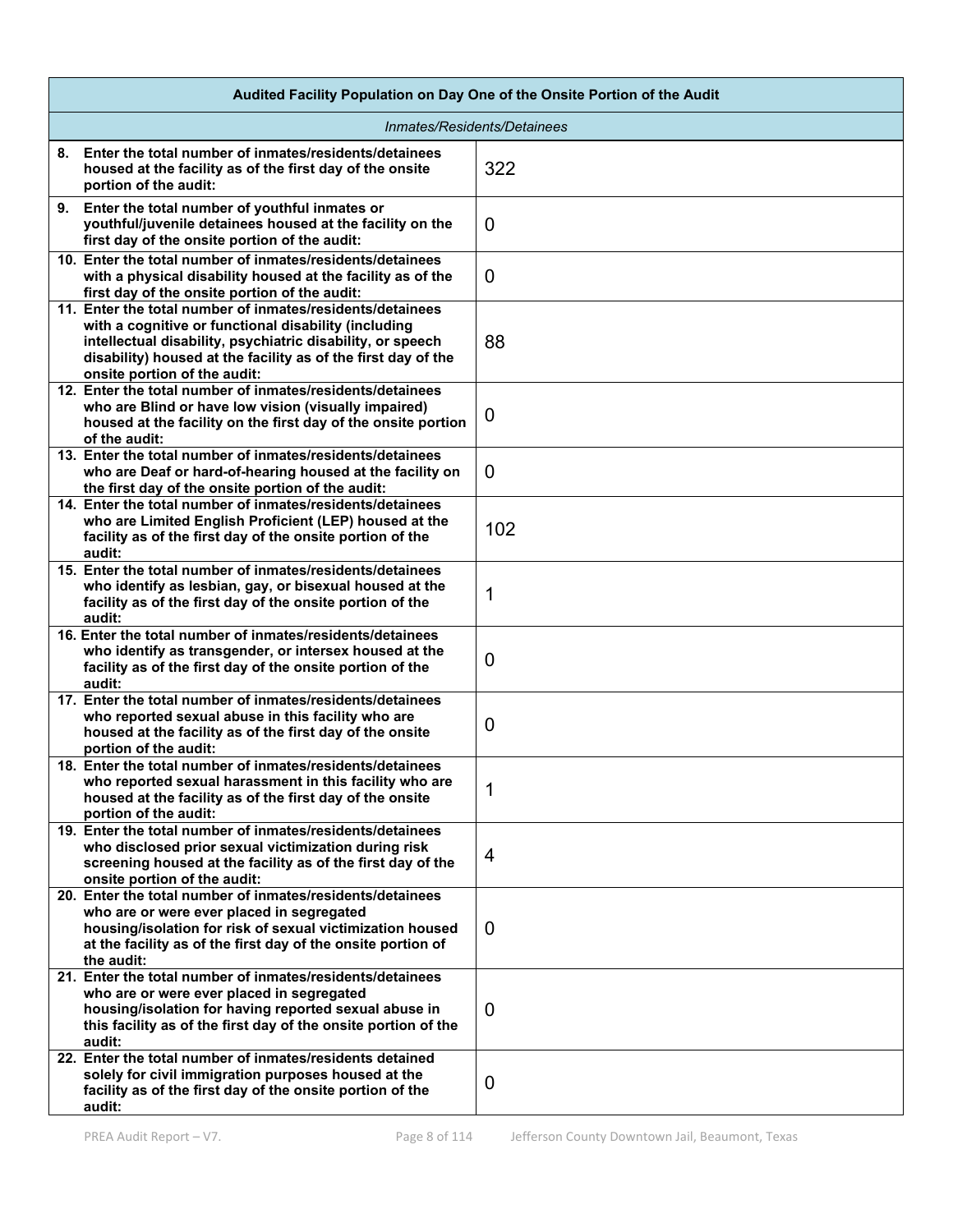| 23. Provide any additional comments regarding the<br>population characteristics of inmates/residents/detainees<br>in the facility as of the first day of the onsite portion of<br>the audit (e.g., groups not tracked, issues with identifying<br>certain populations). | None.                                                                                                                                                                                                                                   |  |
|-------------------------------------------------------------------------------------------------------------------------------------------------------------------------------------------------------------------------------------------------------------------------|-----------------------------------------------------------------------------------------------------------------------------------------------------------------------------------------------------------------------------------------|--|
|                                                                                                                                                                                                                                                                         | Staff, Volunteers, and Contractors<br>Include all full- and part-time staff employed by the facility, regardless of their level of contact with inmates/residents/detainees                                                             |  |
| 24. Enter the total number of STAFF, including both full- and<br>part-time staff employed by the facility as of the first day<br>of the onsite portion of the audit:                                                                                                    | 78                                                                                                                                                                                                                                      |  |
| 25. Enter the total number of CONTRACTORS assigned to<br>the facility as of the first day of the onsite portion of the<br>audit who have contact with inmates/residents/detainees:                                                                                      | 3                                                                                                                                                                                                                                       |  |
| 26. Enter the total number of VOLUNTEERS assigned to the<br>facility as of the first day of the onsite portion of the audit<br>who have contact with inmates/residents/detainees:                                                                                       | 4                                                                                                                                                                                                                                       |  |
| 27. Provide any additional comments regarding the<br>population characteristics of staff, volunteers, and<br>contractors who were in the facility as of the first day of<br>the onsite portion of the audit.                                                            | None.                                                                                                                                                                                                                                   |  |
| <b>Interviews</b>                                                                                                                                                                                                                                                       |                                                                                                                                                                                                                                         |  |
| <b>Inmate/Resident/Detainee Interviews</b>                                                                                                                                                                                                                              |                                                                                                                                                                                                                                         |  |
| Random Inmate/Resident/Detainee Interviews                                                                                                                                                                                                                              |                                                                                                                                                                                                                                         |  |
| 28. Enter the total number of RANDOM<br><b>INMATES/RESIDENTS/DETAINEES who were</b><br>interviewed:                                                                                                                                                                     | 19                                                                                                                                                                                                                                      |  |
| 29. Select which characteristics you considered when you<br>selected random inmate/resident/detainee interviewees:                                                                                                                                                      | $\boxtimes$ Age<br>$\boxtimes$ Race<br>$\boxtimes$ Ethnicity (e.g., Hispanic, Non-Hispanic)<br>$\boxtimes$ Length of time in the facility<br>$\boxtimes$ Housing assignment<br>$\boxtimes$ Gender<br>Other (describe)<br>None (explain) |  |
| 30. How did you ensure your sample of random<br>inmate/resident/detainee interviewees was<br>geographically diverse?                                                                                                                                                    | Selected random names from the housing roster<br>from each housing area.                                                                                                                                                                |  |
| 31. Were you able to conduct the minimum number of<br>random inmate/resident/detainee interviews?                                                                                                                                                                       | $\boxtimes$ Yes<br><b>No</b>                                                                                                                                                                                                            |  |
| If no, explain why it was not possible to interview the<br>а.<br>minimum number of random<br>inmate/resident/detainee interviews:                                                                                                                                       | N/A                                                                                                                                                                                                                                     |  |
| 32. Provide any additional comments regarding selecting or<br>interviewing random inmates/residents/detainees (e.g.,<br>any populations you oversampled, barriers to completing<br>interviews, barriers to ensuring representation, etc.).                              | None.                                                                                                                                                                                                                                   |  |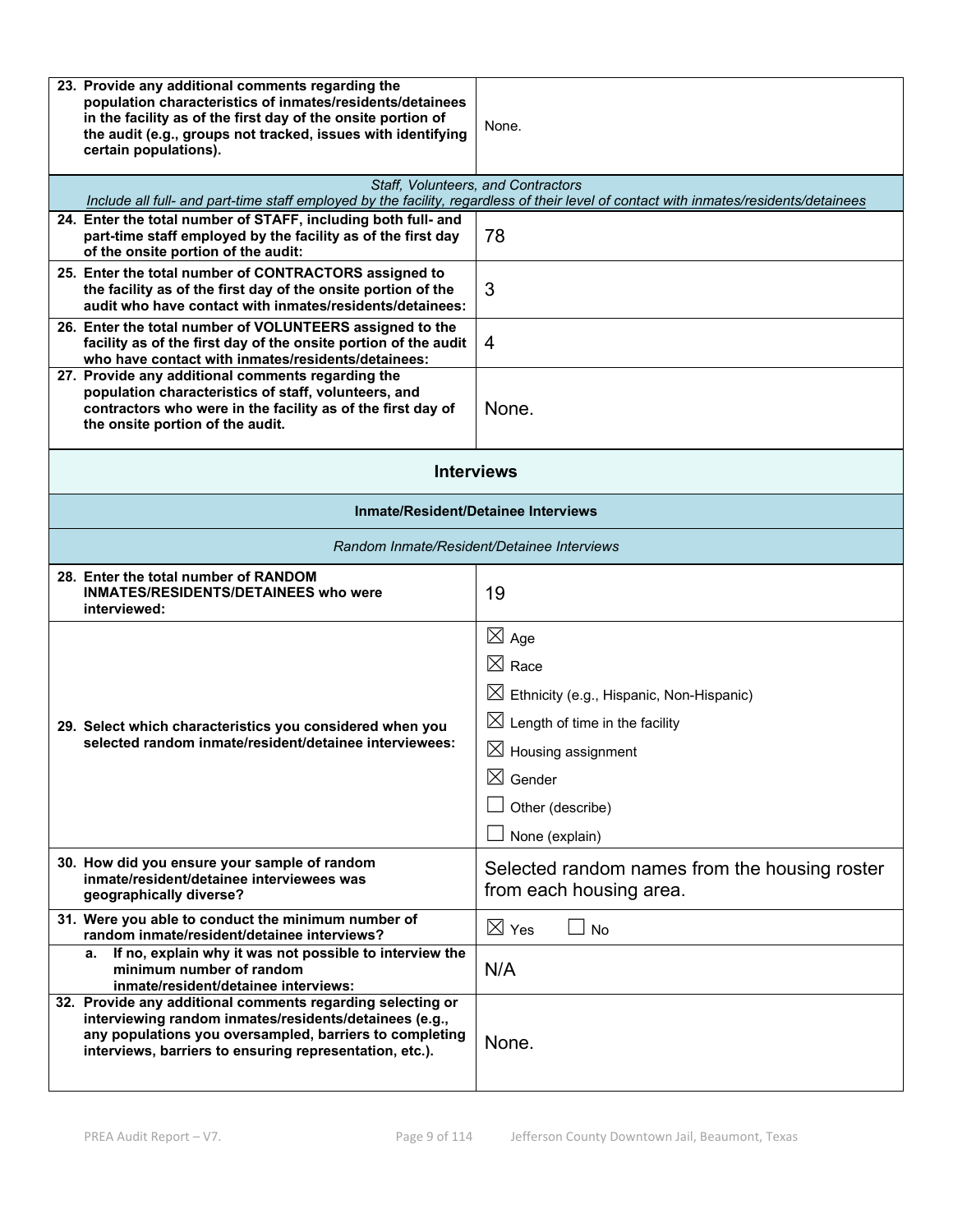| Targeted Inmate/Resident/Detainee Interviews                                                                                                                                                                                                                                                         |                                                                                                                                                                                                                                                                                  |  |  |
|------------------------------------------------------------------------------------------------------------------------------------------------------------------------------------------------------------------------------------------------------------------------------------------------------|----------------------------------------------------------------------------------------------------------------------------------------------------------------------------------------------------------------------------------------------------------------------------------|--|--|
| 33. Enter the total number of TARGETED<br><b>INMATES/RESIDENTS/DETAINEES who were</b><br>interviewed:                                                                                                                                                                                                | 13                                                                                                                                                                                                                                                                               |  |  |
| 34. Enter the total number of interviews conducted with<br>youthful inmates or youthful/juvenile detainees using the<br>"Youthful Inmates" protocol:                                                                                                                                                 | $\overline{0}$                                                                                                                                                                                                                                                                   |  |  |
| If 0, select why you were unable to conduct at least<br>а.<br>the minimum required number of targeted<br>inmates/residents/detainees in this category:                                                                                                                                               | $\boxtimes$ Facility said there were "none here" during the onsite portion<br>of the audit and/or the facility was unable to provide a list of<br>these inmates/residents/detainees.<br>The inmates/residents/detainees in this targeted category<br>declined to be interviewed. |  |  |
| If 0, discuss your corroboration strategies to<br>b.<br>determine if this population exists in the audited<br>facility (e.g., based on information obtained from the<br>PAQ; documentation reviewed onsite; and<br>discussions with staff and other<br>inmates/residents/detainees).                 | This facility does not hold youthful inmates.                                                                                                                                                                                                                                    |  |  |
| 35. Enter the total number of interviews conducted with<br>inmates/residents/detainees with a physical disability<br>using the "Disabled and Limited English Proficient<br>Inmates" protocol:                                                                                                        | 0                                                                                                                                                                                                                                                                                |  |  |
| If 0, select why you were unable to conduct at least<br>а.<br>the minimum required number of targeted<br>inmates/residents/detainees in this category:                                                                                                                                               | $\boxtimes$ Facility said there were "none here" during the onsite portion<br>of the audit and/or the facility was unable to provide a list of<br>these inmates/residents/detainees.<br>The inmates/residents/detainees in this targeted category<br>declined to be interviewed. |  |  |
| b. If 0, discuss your corroboration strategies to<br>determine if this population exists in the audited<br>facility (e.g., based on information obtained from the<br>PAQ; documentation reviewed onsite; and<br>discussions with staff and other<br>inmates/residents/detainees).                    | According to staff interviews, on-site review, and<br>inmate rosters, there were no inmates in this<br>category being housed at this facility.                                                                                                                                   |  |  |
| 36. Enter the total number of interviews conducted with<br>inmates/residents/detainees with a cognitive or<br>functional disability (including intellectual disability,<br>psychiatric disability, or speech disability) using the<br>"Disabled and Limited English Proficient Inmates"<br>protocol: | 6                                                                                                                                                                                                                                                                                |  |  |
| If 0, select why you were unable to conduct at least<br>а.<br>the minimum required number of targeted<br>inmates/residents/detainees in this category:                                                                                                                                               | Facility said there were "none here" during the onsite portion<br>of the audit and/or the facility was unable to provide a list of<br>these inmates/residents/detainees.<br>The inmates/residents/detainees in this targeted category<br>declined to be interviewed.             |  |  |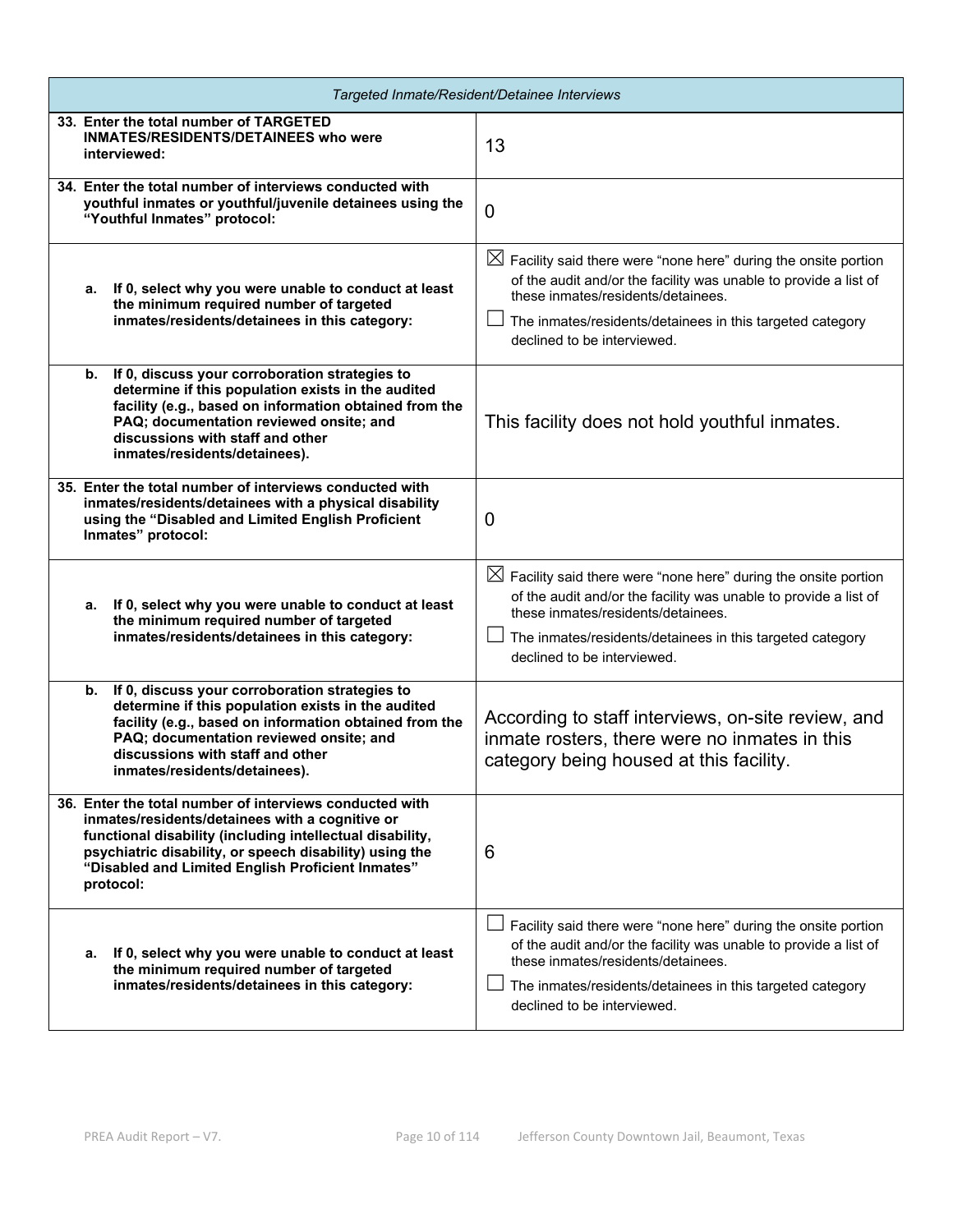| If 0, discuss your corroboration strategies to<br>b.<br>determine if this population exists in the audited<br>facility (e.g., based on information obtained from the<br>PAQ; documentation reviewed onsite; and<br>discussions with staff and other<br>inmates/residents/detainees). | N/A                                                                                                                                                                                                                                                                              |
|--------------------------------------------------------------------------------------------------------------------------------------------------------------------------------------------------------------------------------------------------------------------------------------|----------------------------------------------------------------------------------------------------------------------------------------------------------------------------------------------------------------------------------------------------------------------------------|
| 37. Enter the total number of interviews conducted with<br>inmates/residents/detainees who are Blind or have low<br>vision (visually impaired) using the "Disabled and<br>Limited English Proficient Inmates" protocol:                                                              | $\boldsymbol{0}$                                                                                                                                                                                                                                                                 |
| a. If 0, select why you were unable to conduct at least<br>the minimum required number of targeted<br>inmates/residents/detainees in this category:                                                                                                                                  | $\boxtimes$ Facility said there were "none here" during the onsite portion<br>of the audit and/or the facility was unable to provide a list of<br>these inmates/residents/detainees.<br>The inmates/residents/detainees in this targeted category<br>declined to be interviewed. |
| If 0, discuss your corroboration strategies to<br>b.<br>determine if this population exists in the audited<br>facility (e.g., based on information obtained from the<br>PAQ; documentation reviewed onsite; and<br>discussions with staff and other<br>inmates/residents/detainees). | According to staff interviews, on-site review, and<br>inmate rosters, there were no inmates in this<br>category being housed at this facility.                                                                                                                                   |
| 38. Enter the total number of interviews conducted with<br>inmates/residents/detainees who are Deaf or hard-of-<br>hearing using the "Disabled and Limited English<br>Proficient Inmates" protocol:                                                                                  | 0                                                                                                                                                                                                                                                                                |
| a. If 0, select why you were unable to conduct at least<br>the minimum required number of targeted<br>inmates/residents/detainees in this category:                                                                                                                                  | $\boxtimes$ Facility said there were "none here" during the onsite portion<br>of the audit and/or the facility was unable to provide a list of<br>these inmates/residents/detainees.<br>The inmates/residents/detainees in this targeted category<br>declined to be interviewed. |
| If 0, discuss your corroboration strategies to<br>b.<br>determine if this population exists in the audited<br>facility (e.g., based on information obtained from the<br>PAQ; documentation reviewed onsite; and<br>discussions with staff and other<br>inmates/residents/detainees). | According to staff interviews, on-site review, and<br>inmate rosters, there were no inmates in this<br>category being housed at this facility.                                                                                                                                   |
| 39. Enter the total number of interviews conducted with<br>inmates/residents/detainees who are Limited English<br>Proficient (LEP) using the "Disabled and Limited English<br>Proficient Inmates" protocol:                                                                          | 1                                                                                                                                                                                                                                                                                |
| If 0, select why you were unable to conduct at least<br>а.<br>the minimum required number of targeted<br>inmates/residents/detainees in this category:                                                                                                                               | Facility said there were "none here" during the onsite portion<br>of the audit and/or the facility was unable to provide a list of<br>these inmates/residents/detainees.<br>The inmates/residents/detainees in this targeted category<br>declined to be interviewed.             |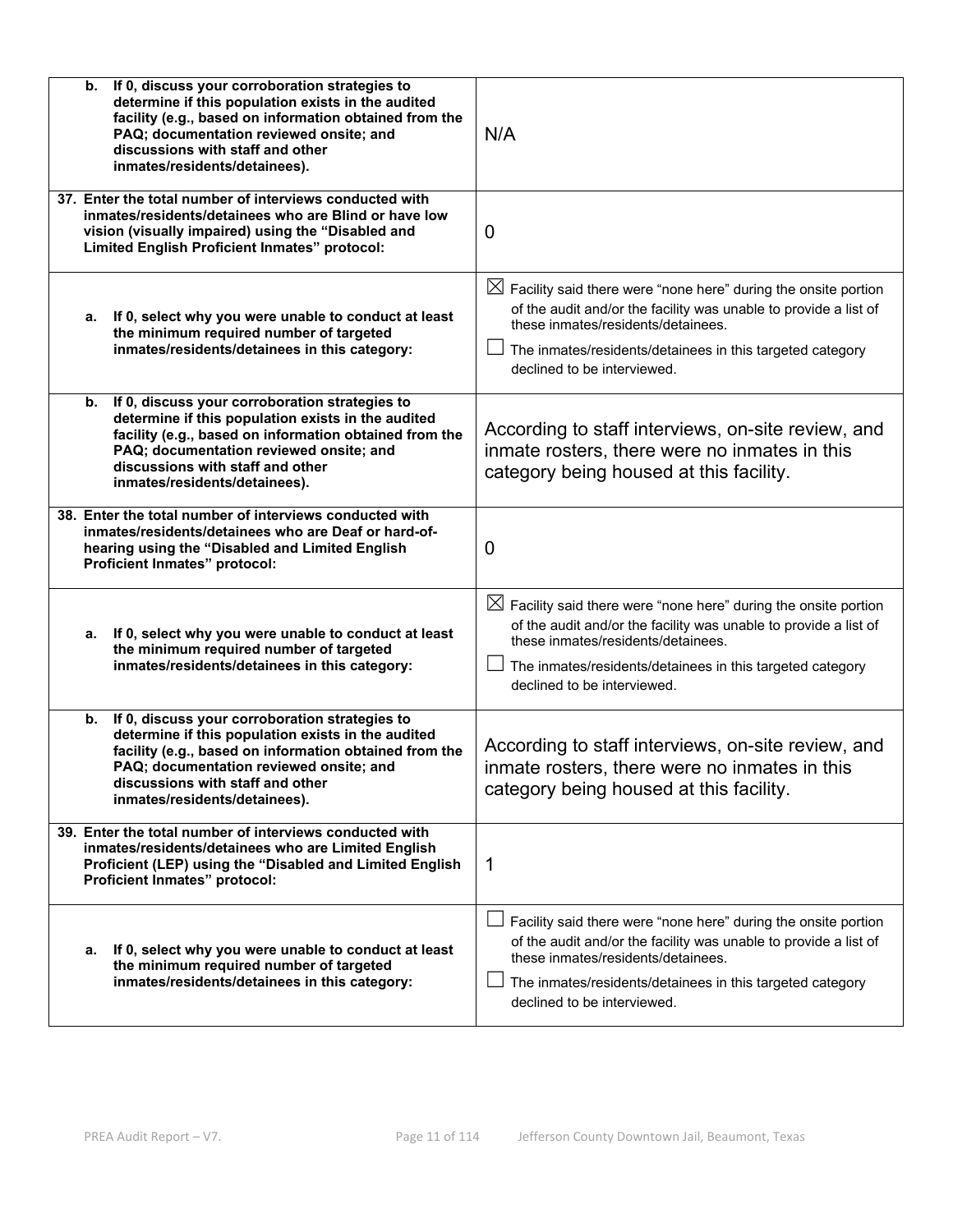| If 0, discuss your corroboration strategies to<br>b.<br>determine if this population exists in the audited<br>facility (e.g., based on information obtained from the<br>PAQ; documentation reviewed onsite; and<br>discussions with staff and other<br>inmates/residents/detainees). | N/A                                                                                                                                                                                                                                                                              |
|--------------------------------------------------------------------------------------------------------------------------------------------------------------------------------------------------------------------------------------------------------------------------------------|----------------------------------------------------------------------------------------------------------------------------------------------------------------------------------------------------------------------------------------------------------------------------------|
| 40. Enter the total number of interviews conducted with<br>inmates/residents/detainees who identify as lesbian, gay,<br>or bisexual using the "Transgender and Intersex Inmates;<br>Gay, Lesbian, and Bisexual Inmates" protocol:                                                    | 1                                                                                                                                                                                                                                                                                |
| a. If 0, select why you were unable to conduct at least<br>the minimum required number of targeted<br>inmates/residents/detainees in this category:                                                                                                                                  | Facility said there were "none here" during the onsite portion<br>of the audit and/or the facility was unable to provide a list of<br>these inmates/residents/detainees.<br>The inmates/residents/detainees in this targeted category<br>declined to be interviewed.             |
| If 0, discuss your corroboration strategies to<br>b.<br>determine if this population exists in the audited<br>facility (e.g., based on information obtained from the<br>PAQ; documentation reviewed onsite; and<br>discussions with staff and other<br>inmates/residents/detainees). | N/A                                                                                                                                                                                                                                                                              |
| 41. Enter the total number of interviews conducted with<br>inmates/residents/detainees who identify as transgender<br>or intersex "Transgender and Intersex Inmates; Gay,<br>Lesbian, and Bisexual Inmates" protocol:                                                                | 0                                                                                                                                                                                                                                                                                |
| If 0, select why you were unable to conduct at least<br>а.<br>the minimum required number of targeted<br>inmates/residents/detainees in this category:                                                                                                                               | $\boxtimes$ Facility said there were "none here" during the onsite portion<br>of the audit and/or the facility was unable to provide a list of<br>these inmates/residents/detainees.<br>The inmates/residents/detainees in this targeted category<br>declined to be interviewed. |
| If 0, discuss your corroboration strategies to<br>b.<br>determine if this population exists in the audited<br>facility (e.g., based on information obtained from the<br>PAQ; documentation reviewed onsite; and<br>discussions with staff and other<br>inmates/residents/detainees). | According to staff interviews, on-site review, and<br>inmate rosters, there were no inmates in this<br>category being housed at this facility.                                                                                                                                   |
| 42. Enter the total number of interviews conducted with<br>inmates/residents/detainees who reported sexual abuse<br>in this facility using the "Inmates who Reported a Sexual<br>Abuse" protocol:                                                                                    | 0                                                                                                                                                                                                                                                                                |
| a. If 0, select why you were unable to conduct at least<br>the minimum required number of targeted<br>inmates/residents/detainees in this category:                                                                                                                                  | $\boxtimes$ Facility said there were "none here" during the onsite portion<br>of the audit and/or the facility was unable to provide a list of<br>these inmates/residents/detainees.<br>The inmates/residents/detainees in this targeted category<br>declined to be interviewed. |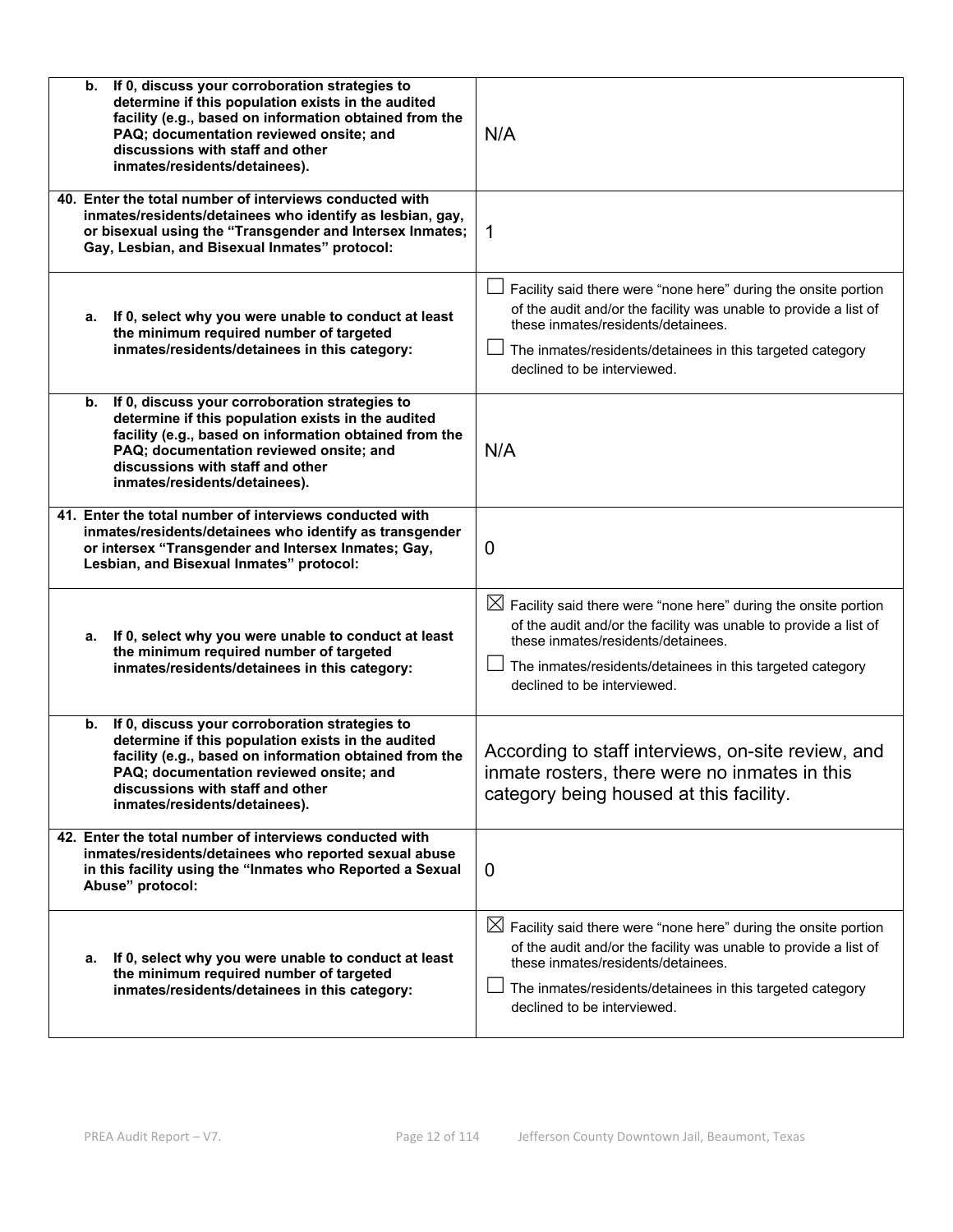| If 0, discuss your corroboration strategies to<br>b.<br>determine if this population exists in the audited<br>facility (e.g., based on information obtained from the<br>PAQ; documentation reviewed onsite; and<br>discussions with staff and other<br>inmates/residents/detainees).                                                    | According to staff interviews, on-site review, and<br>inmate rosters, there were no inmates in this<br>category being housed at this facility.                                                                                                                                   |
|-----------------------------------------------------------------------------------------------------------------------------------------------------------------------------------------------------------------------------------------------------------------------------------------------------------------------------------------|----------------------------------------------------------------------------------------------------------------------------------------------------------------------------------------------------------------------------------------------------------------------------------|
| 43. Enter the total number of interviews conducted with<br>inmates/residents/detainees who disclosed prior sexual<br>victimization during risk screening using the "Inmates<br>who Disclosed Sexual Victimization during Risk<br>Screening" protocol:                                                                                   | 4                                                                                                                                                                                                                                                                                |
| a. If 0, select why you were unable to conduct at least<br>the minimum required number of targeted<br>inmates/residents/detainees in this category:                                                                                                                                                                                     | Facility said there were "none here" during the onsite portion<br>of the audit and/or the facility was unable to provide a list of<br>these inmates/residents/detainees.<br>The inmates/residents/detainees in this targeted category<br>declined to be interviewed.             |
| If 0, discuss your corroboration strategies to<br>b.<br>determine if this population exists in the audited<br>facility (e.g., based on information obtained from the<br>PAQ; documentation reviewed onsite; and<br>discussions with staff and other<br>inmates/residents/detainees).<br>c.                                              | N/A                                                                                                                                                                                                                                                                              |
| 44. Enter the total number of interviews conducted with<br>inmates/residents/detainees who are or were ever placed<br>in segregated housing/isolation for risk of sexual<br>victimization using the "Inmates Placed in Segregated<br>Housing (for Risk of Sexual Victimization/Who Alleged to<br>have Suffered Sexual Abuse)" protocol: | $\overline{0}$                                                                                                                                                                                                                                                                   |
| a. If 0, select why you were unable to conduct at least<br>the minimum required number of targeted<br>inmates/residents/detainees in this category:                                                                                                                                                                                     | $\boxtimes$ Facility said there were "none here" during the onsite portion<br>of the audit and/or the facility was unable to provide a list of<br>these inmates/residents/detainees.<br>The inmates/residents/detainees in this targeted category<br>declined to be interviewed. |
| b. If 0, discuss your corroboration strategies to<br>determine if this population exists in the audited<br>facility (e.g., based on information obtained from the<br>PAQ; documentation reviewed onsite; and<br>discussions with staff and other<br>inmates/residents/detainees).                                                       | According to staff interviews, on-site review, and<br>inmate rosters, there were no inmates in this<br>category being housed at this facility.                                                                                                                                   |
| 45. Provide any additional comments regarding selecting or<br>interviewing random inmates/residents/detainees (e.g.,<br>any populations you oversampled, barriers to completing<br>interviews, barriers to ensuring representation, etc.).                                                                                              | None.                                                                                                                                                                                                                                                                            |
|                                                                                                                                                                                                                                                                                                                                         | <b>Staff, Volunteer, and Contractor Interviews</b>                                                                                                                                                                                                                               |
|                                                                                                                                                                                                                                                                                                                                         | <b>Random Staff Interviews</b>                                                                                                                                                                                                                                                   |
| 46. Enter the total number of RANDOM STAFF who were<br>interviewed:                                                                                                                                                                                                                                                                     | 12                                                                                                                                                                                                                                                                               |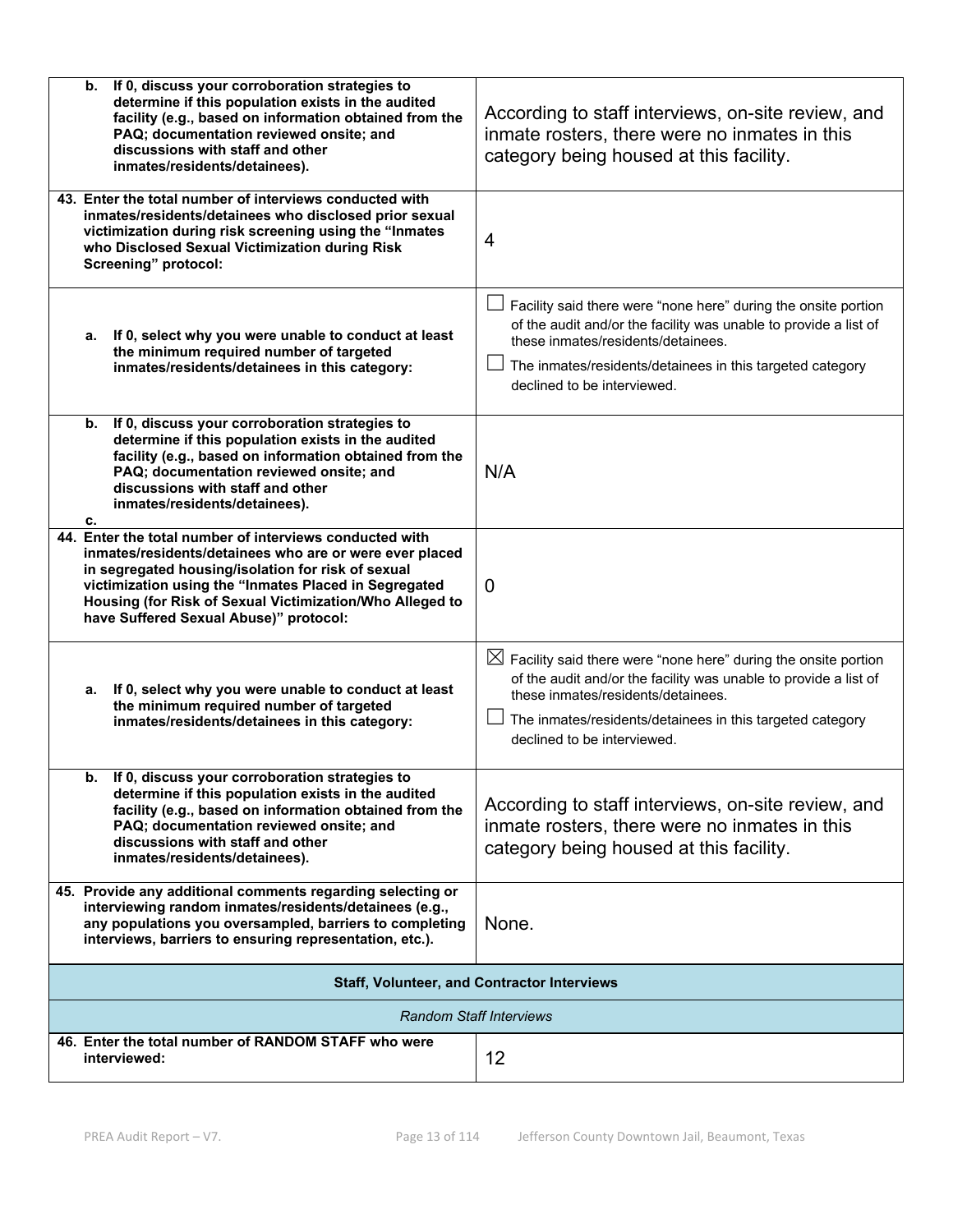| 47. Select which characteristics you considered when you<br>selected RANDOM STAFF interviewees (select all that<br>apply):                                                           | $\boxtimes$ Length of tenure in the facility<br>$\boxtimes$ Shift assignment<br>$\boxtimes$ Work assignment<br>$\boxtimes$ Rank (or equivalent)<br>Other (describe)<br>None (explain)                                                                                                                                                                                                                                                                                                                                               |
|--------------------------------------------------------------------------------------------------------------------------------------------------------------------------------------|-------------------------------------------------------------------------------------------------------------------------------------------------------------------------------------------------------------------------------------------------------------------------------------------------------------------------------------------------------------------------------------------------------------------------------------------------------------------------------------------------------------------------------------|
| 48. Were you able to conduct the minimum number of<br><b>RANDOM STAFF interviews?</b>                                                                                                | $\boxtimes$ Yes<br>$\Box$ No                                                                                                                                                                                                                                                                                                                                                                                                                                                                                                        |
| If no, select the reasons why you were not able to<br>а.<br>conduct the minimum number of RANDOM STAFF<br>interviews (select all that apply):                                        | Too many staff declined to participate in interviews<br>Not enough staff employed by the facility to meet the<br>minimum number of random staff interviews (Note: select this<br>option if there were not enough staff employed by the facility<br>or not enough staff employed by the facility to interview for<br>both random and specialized staff roles).<br>Not enough staff available in the facility during the onsite<br>portion of the audit to meet the minimum number of random<br>staff interviews.<br>Other (describe) |
| Describe the steps you took to select additional<br>b.<br>RANDOM STAFF interviewees and why you were still<br>unable to meet the minimum number of random staff<br>interviews:<br>c. | Selected random staff from each shift using the<br>current shift rosters.                                                                                                                                                                                                                                                                                                                                                                                                                                                           |
| 49. Provide any additional comments regarding selecting or<br>interviewing random staff (e.g., any populations you<br>oversampled, barriers to completing interviews, etc.).         | None.                                                                                                                                                                                                                                                                                                                                                                                                                                                                                                                               |
|                                                                                                                                                                                      | Specialized Staff, Volunteers, and Contractor Interviews<br>Staff in some facilities may be responsible for more than one of the specialized staff duties. Therefore, more than one interview                                                                                                                                                                                                                                                                                                                                       |
|                                                                                                                                                                                      | protocol may apply to an interview with a single staff member and that interview would satisfy multiple specialized staff interview                                                                                                                                                                                                                                                                                                                                                                                                 |
|                                                                                                                                                                                      | requirements.                                                                                                                                                                                                                                                                                                                                                                                                                                                                                                                       |
| 50. Enter the total number of staff in a SPECIALIZED STAFF<br>role who were interviewed (excluding volunteers and<br>contractors):                                                   | 16                                                                                                                                                                                                                                                                                                                                                                                                                                                                                                                                  |
| 51. Were you able to interview the Agency Head?                                                                                                                                      | $\boxtimes$ Yes<br><b>No</b>                                                                                                                                                                                                                                                                                                                                                                                                                                                                                                        |
| If no, explain why it was not possible to interview the<br>а.<br><b>Agency Head:</b>                                                                                                 | N/A                                                                                                                                                                                                                                                                                                                                                                                                                                                                                                                                 |
| 52. Were you able to interview the Warden/Facility<br>Director/Superintendent or their designee?                                                                                     | $\boxtimes$ Yes<br>⊿ No                                                                                                                                                                                                                                                                                                                                                                                                                                                                                                             |
| If no, explain why it was not possible to interview the<br>а.<br>Warden/Facility Director/Superintendent or their<br>designee:                                                       | N/A                                                                                                                                                                                                                                                                                                                                                                                                                                                                                                                                 |
| 53. Were you able to interview the PREA Coordinator?                                                                                                                                 | $\boxtimes$ Yes<br><b>No</b>                                                                                                                                                                                                                                                                                                                                                                                                                                                                                                        |
| If no, explain why it was not possible to interview the<br>а.<br><b>PREA Coordinator:</b>                                                                                            | N/A                                                                                                                                                                                                                                                                                                                                                                                                                                                                                                                                 |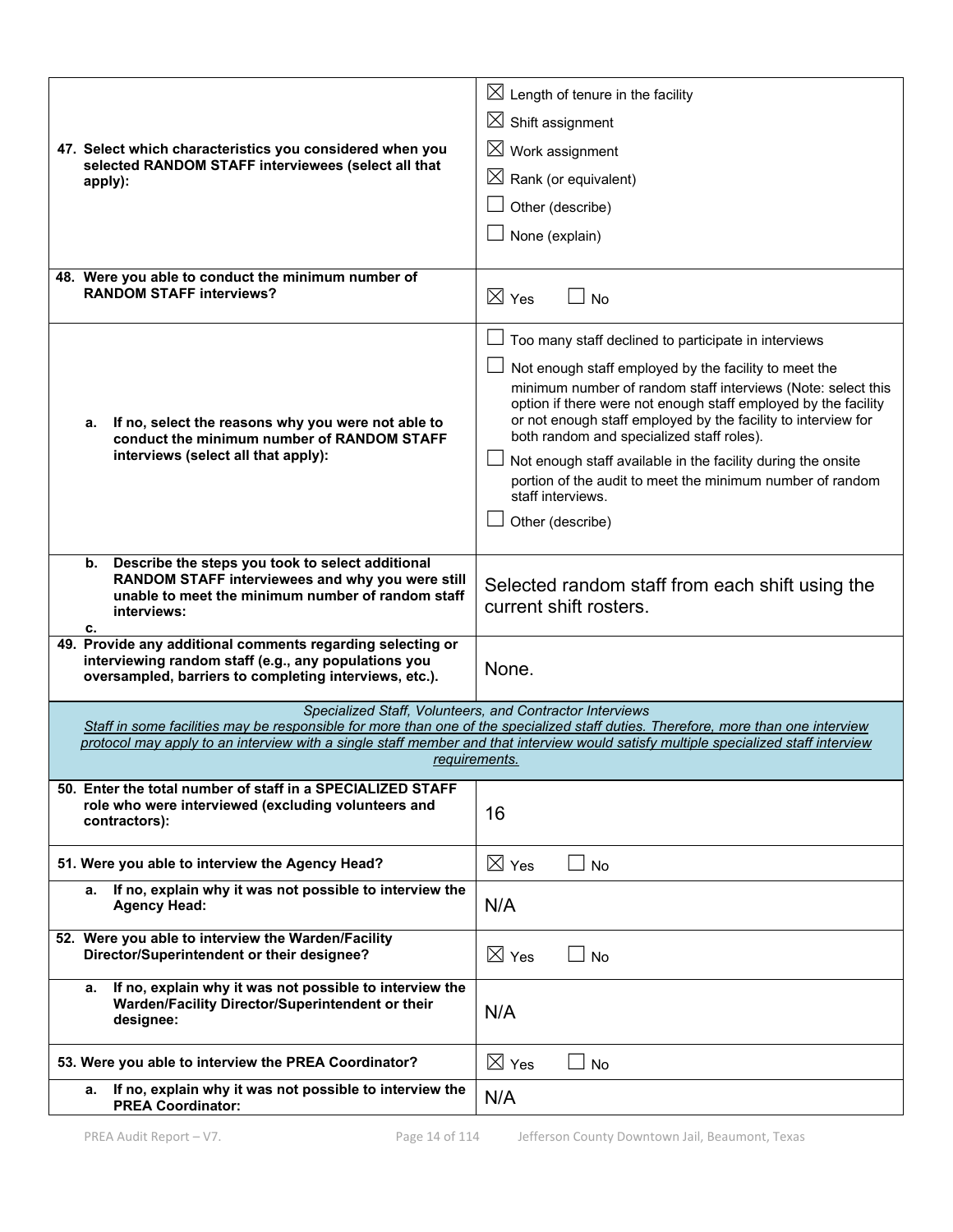|                                                                                                             | $\boxtimes$ Yes<br><b>No</b>                                                                                                                                                                  |
|-------------------------------------------------------------------------------------------------------------|-----------------------------------------------------------------------------------------------------------------------------------------------------------------------------------------------|
| 54. Were you able to interview the PREA Compliance                                                          | N/A (N/A if the agency is a single facility agency or is                                                                                                                                      |
| Manager?                                                                                                    | otherwise not required to have a PREA Compliance Manager per                                                                                                                                  |
| If no, explain why it was not possible to interview the<br>a.                                               | the Standards)                                                                                                                                                                                |
| <b>PREA Compliance Manager:</b>                                                                             | N/A                                                                                                                                                                                           |
|                                                                                                             | $\boxtimes$<br>Agency contract administrator                                                                                                                                                  |
|                                                                                                             | $\boxtimes$<br>Intermediate or higher-level facility staff responsible for<br>conducting and documenting unannounced rounds to identify<br>and deter staff sexual abuse and sexual harassment |
|                                                                                                             | Line staff who supervise youthful inmates (if applicable)                                                                                                                                     |
|                                                                                                             | Education and program staff who work with youthful inmates<br>(if applicable)                                                                                                                 |
|                                                                                                             | $\bowtie$<br><b>Medical staff</b>                                                                                                                                                             |
|                                                                                                             | $\boxtimes$<br>Mental health staff                                                                                                                                                            |
|                                                                                                             | Non-medical staff involved in cross-gender strip or visual<br>searches                                                                                                                        |
|                                                                                                             | $\boxtimes$<br>Administrative (human resources) staff                                                                                                                                         |
| 55. Select which SPECIALIZED STAFF roles were<br>interviewed as part of this audit (select all that apply): | $\boxtimes$<br>Sexual Assault Forensic Examiner (SAFE) or Sexual Assault<br>Nurse Examiner (SANE) staff                                                                                       |
|                                                                                                             | $\boxtimes$ Investigative staff responsible for conducting administrative<br>investigations                                                                                                   |
|                                                                                                             | $\boxtimes$ Investigative staff responsible for conducting criminal<br>investigations                                                                                                         |
|                                                                                                             | $\boxtimes$ Staff who perform screening for risk of victimization and<br>abusiveness                                                                                                          |
|                                                                                                             | $\boxtimes$ Staff who supervise inmates in segregated housing/residents<br>in isolation                                                                                                       |
|                                                                                                             | IХI<br>Staff on the sexual abuse incident review team                                                                                                                                         |
|                                                                                                             | Designated staff member charged with monitoring retaliation                                                                                                                                   |
|                                                                                                             | $\boxtimes$ First responders, both security and non-security staff                                                                                                                            |
|                                                                                                             | $\boxtimes$<br>Intake staff                                                                                                                                                                   |
|                                                                                                             | Other (describe)                                                                                                                                                                              |
|                                                                                                             |                                                                                                                                                                                               |
| 56. Did you interview VOLUNTEERS who may have contact<br>with inmates/residents/detainees in this facility? | $\boxtimes$ No<br>$\Box$ Yes                                                                                                                                                                  |
| Enter the total number of VOLUNTEERS who were<br>а.<br>interviewed:                                         | 0                                                                                                                                                                                             |
|                                                                                                             | Education/programming                                                                                                                                                                         |
| Select which specialized VOLUNTEER role(s) were<br>b.<br>interviewed as part of this audit (select all that | Medical/dental                                                                                                                                                                                |
| apply):                                                                                                     | Mental health/counseling                                                                                                                                                                      |
|                                                                                                             | Religious                                                                                                                                                                                     |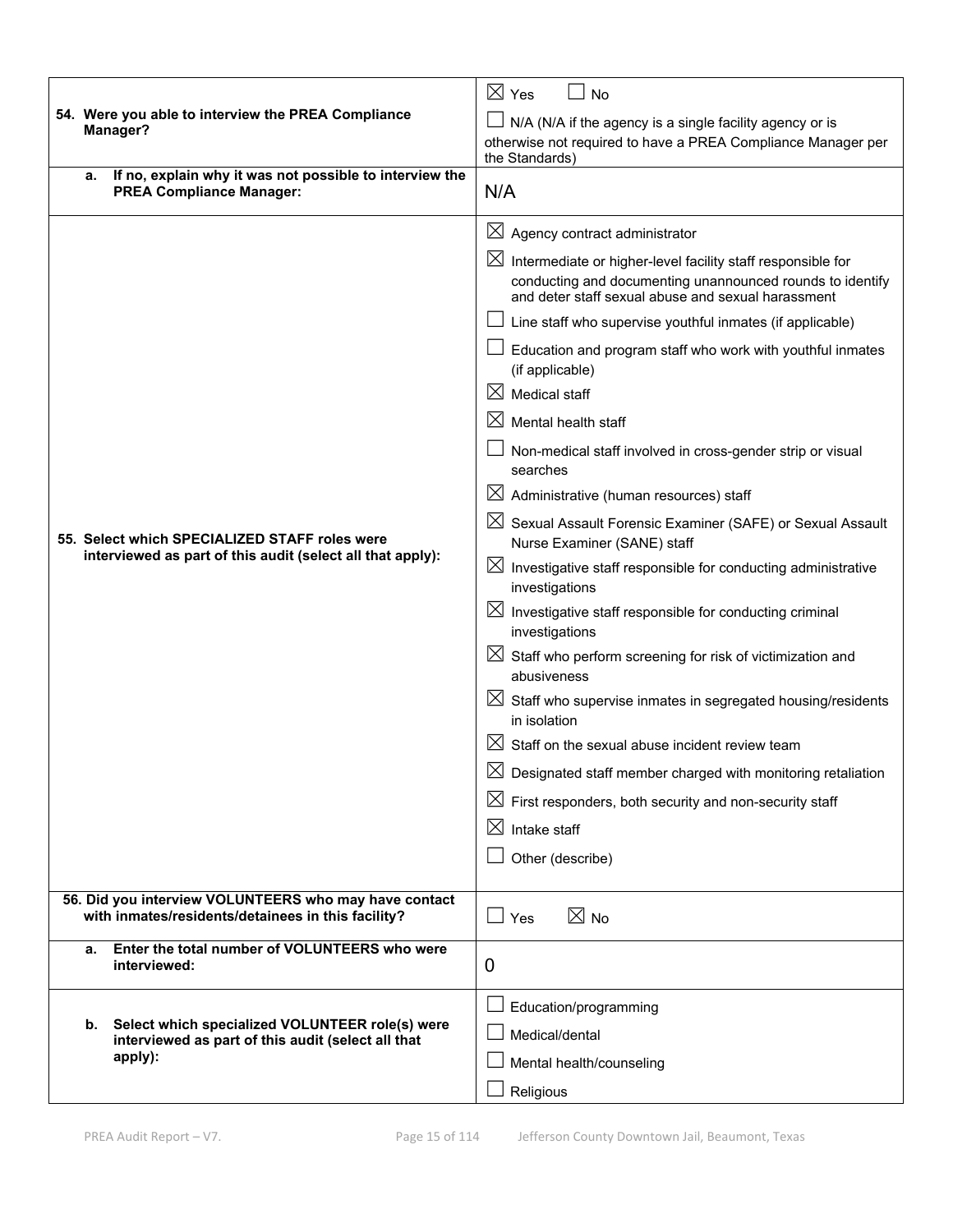|                                                                                                                                                                                                                   | Other                                                                                                                                                                                                                                                                                                                                                                                                                                                                                                                                                                                                                                                                                                                            |
|-------------------------------------------------------------------------------------------------------------------------------------------------------------------------------------------------------------------|----------------------------------------------------------------------------------------------------------------------------------------------------------------------------------------------------------------------------------------------------------------------------------------------------------------------------------------------------------------------------------------------------------------------------------------------------------------------------------------------------------------------------------------------------------------------------------------------------------------------------------------------------------------------------------------------------------------------------------|
| 57. Did you interview CONTRACTORS who may have contact<br>with inmates/residents/detainees in this facility?                                                                                                      | $\boxtimes$ Yes<br>⊿ No                                                                                                                                                                                                                                                                                                                                                                                                                                                                                                                                                                                                                                                                                                          |
| Enter the total number of CONTRACTORS who were<br>а.<br>interviewed:                                                                                                                                              | 1                                                                                                                                                                                                                                                                                                                                                                                                                                                                                                                                                                                                                                                                                                                                |
| Select which specialized CONTRACTOR role(s) were<br>b.<br>interviewed as part of this audit (select all that<br>apply):                                                                                           | Security/detention<br>Education/programming<br>$\boxtimes$<br>Medical/dental<br>Food service<br>Maintenance/construction<br>Other                                                                                                                                                                                                                                                                                                                                                                                                                                                                                                                                                                                                |
| 58. Provide any additional comments regarding selecting or<br>interviewing specialized staff (e.g., any populations you<br>oversampled, barriers to completing interviews, etc.).                                 | None.                                                                                                                                                                                                                                                                                                                                                                                                                                                                                                                                                                                                                                                                                                                            |
|                                                                                                                                                                                                                   | <b>Site Review and Documentation Sampling</b>                                                                                                                                                                                                                                                                                                                                                                                                                                                                                                                                                                                                                                                                                    |
|                                                                                                                                                                                                                   | <b>Site Review</b>                                                                                                                                                                                                                                                                                                                                                                                                                                                                                                                                                                                                                                                                                                               |
|                                                                                                                                                                                                                   | PREA Standard 115.401(h) states, "The auditor shall have access to, and shall observe, all areas of the audited facilities." In order to<br>meet the requirements in this Standard, the site review portion of the onsite audit must include a thorough examination of the entire<br>facility. The site review is not a casual tour of the facility. It is an active, inquiring process that includes talking with staff and inmates to<br>determine whether, and the extent to which, the audited facility's practices demonstrate compliance with the Standards. Note:<br>discussions related to testing critical functions are expected to be included in the relevant Standard-specific overall determination<br>narratives. |
| 59. Did you have access to all areas of the facility?                                                                                                                                                             | $\boxtimes$ Yes<br>No<br>$\perp$                                                                                                                                                                                                                                                                                                                                                                                                                                                                                                                                                                                                                                                                                                 |
| If no, explain what areas of the facility you were<br>а.<br>unable to access and why.                                                                                                                             | N/A                                                                                                                                                                                                                                                                                                                                                                                                                                                                                                                                                                                                                                                                                                                              |
| Was the site review an active, inquiring process that included the following:                                                                                                                                     |                                                                                                                                                                                                                                                                                                                                                                                                                                                                                                                                                                                                                                                                                                                                  |
| 60. Reviewing/examining all areas of the facility in<br>accordance with the site review component of the audit<br>instrument?                                                                                     | $\boxtimes$ Yes<br><b>No</b>                                                                                                                                                                                                                                                                                                                                                                                                                                                                                                                                                                                                                                                                                                     |
| If no, explain why the site review did not include<br>а.<br>reviewing/examining all areas of the facility.                                                                                                        | N/A                                                                                                                                                                                                                                                                                                                                                                                                                                                                                                                                                                                                                                                                                                                              |
| 61. Testing and/or observing all critical functions in the<br>facility in accordance with the site review component of<br>the audit instrument (e.g., intake process, risk screening<br>process, PREA education)? | $\boxtimes$ Yes<br><b>No</b>                                                                                                                                                                                                                                                                                                                                                                                                                                                                                                                                                                                                                                                                                                     |
| If no, explain why the site review did not include<br>а.<br>testing and/or observing all critical functions in the<br>facility.                                                                                   | N/A                                                                                                                                                                                                                                                                                                                                                                                                                                                                                                                                                                                                                                                                                                                              |
| 62. Informal conversations with inmates/residents/detainees<br>during the site review (encouraged, not required)?                                                                                                 | $\boxtimes$ Yes<br>No                                                                                                                                                                                                                                                                                                                                                                                                                                                                                                                                                                                                                                                                                                            |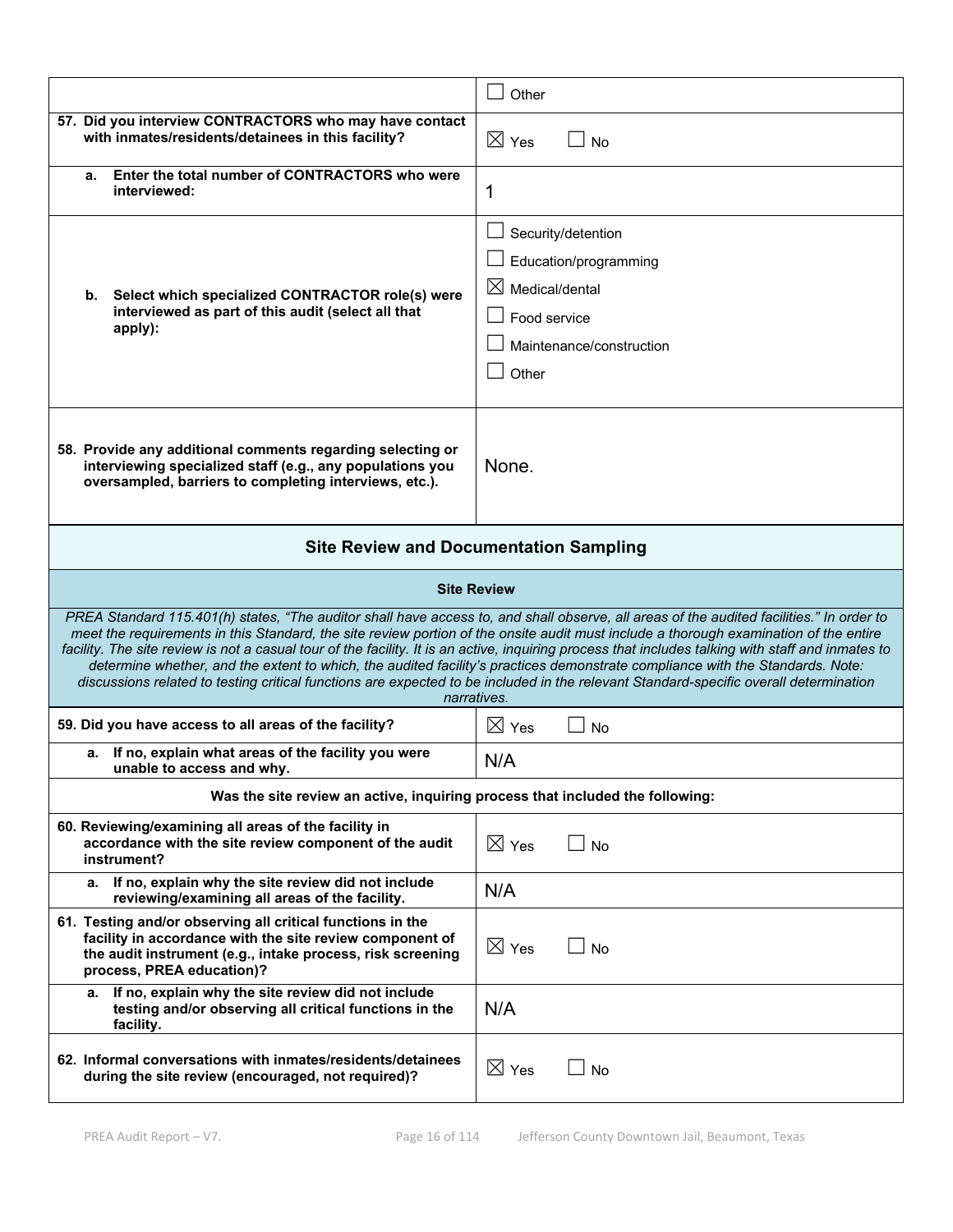| 63. Informal conversations with staff during the site review<br>(encouraged, not required)?                                                                                                                                                                                                                                                                                                                                                                                                                                                                                                                              |                                                                                                                                                                                                                                 |                                 | $\boxtimes$ Yes                                                   | $\sqcup$ No                           |                                                                                                                                       |  |
|--------------------------------------------------------------------------------------------------------------------------------------------------------------------------------------------------------------------------------------------------------------------------------------------------------------------------------------------------------------------------------------------------------------------------------------------------------------------------------------------------------------------------------------------------------------------------------------------------------------------------|---------------------------------------------------------------------------------------------------------------------------------------------------------------------------------------------------------------------------------|---------------------------------|-------------------------------------------------------------------|---------------------------------------|---------------------------------------------------------------------------------------------------------------------------------------|--|
| 64. Provide any additional comments regarding the site<br>review (e.g., access to areas in the facility, observations,<br>tests of critical functions, or informal conversations).                                                                                                                                                                                                                                                                                                                                                                                                                                       |                                                                                                                                                                                                                                 |                                 | Staff were very professional and accommodating.                   |                                       |                                                                                                                                       |  |
|                                                                                                                                                                                                                                                                                                                                                                                                                                                                                                                                                                                                                          |                                                                                                                                                                                                                                 | <b>Documentation Sampling</b>   |                                                                   |                                       |                                                                                                                                       |  |
|                                                                                                                                                                                                                                                                                                                                                                                                                                                                                                                                                                                                                          | supervisory rounds logs; risk screening and intake processing records; inmate education records; medical files; and investigative<br>files—auditors must self-select for review a representative sample of each type of record. |                                 |                                                                   |                                       | Where there is a collection of records to review—such as staff, contractor, and volunteer training records; background check records; |  |
|                                                                                                                                                                                                                                                                                                                                                                                                                                                                                                                                                                                                                          | 65. In addition to the proof documentation selected by the<br>agency or facility and provided to you, did you also<br>conduct an auditor-selected sampling of documentation?                                                    |                                 | $\boxtimes$ Yes                                                   | <b>No</b>                             |                                                                                                                                       |  |
| 66. Provide any additional comments regarding selecting<br>additional documentation (e.g., any documentation you<br>oversampled, barriers to selecting additional<br>documentation, etc.).                                                                                                                                                                                                                                                                                                                                                                                                                               |                                                                                                                                                                                                                                 |                                 | Reviewed additional rosters, files, and reports<br>while on-site. |                                       |                                                                                                                                       |  |
|                                                                                                                                                                                                                                                                                                                                                                                                                                                                                                                                                                                                                          | Sexual Abuse and Sexual Harassment Allegations and Investigations in this Facility                                                                                                                                              |                                 |                                                                   |                                       |                                                                                                                                       |  |
|                                                                                                                                                                                                                                                                                                                                                                                                                                                                                                                                                                                                                          | Sexual Abuse and Sexual Harassment Allegations and Investigations Overview                                                                                                                                                      |                                 |                                                                   |                                       |                                                                                                                                       |  |
| Remember the number of allegations should be based on a review of all sources of allegations (e.g., hotline, third-party, grievances)<br>and should not be based solely on the number of investigations conducted.<br>Note: For question brevity, we use the term "inmate" in the following questions. Auditors should provide information on inmate,<br>resident, or detainee sexual abuse allegations and investigations, as applicable to the facility type being audited.<br>67. Total number of SEXUAL ABUSE allegations and investigations overview during the 12 months preceding the audit, by<br>incident type: |                                                                                                                                                                                                                                 |                                 |                                                                   |                                       |                                                                                                                                       |  |
|                                                                                                                                                                                                                                                                                                                                                                                                                                                                                                                                                                                                                          | # of sexual abuse<br>allegations                                                                                                                                                                                                | # of criminal<br>investigations |                                                                   | # of administrative<br>investigations | # of allegations that had<br>both criminal and<br>administrative<br>investigations                                                    |  |
| Inmate-on-inmate<br>sexual abuse                                                                                                                                                                                                                                                                                                                                                                                                                                                                                                                                                                                         | 0                                                                                                                                                                                                                               | $\mathbf 0$                     |                                                                   | $\mathbf 0$                           | 0                                                                                                                                     |  |
| Staff-on-inmate<br>sexual abuse                                                                                                                                                                                                                                                                                                                                                                                                                                                                                                                                                                                          | $\overline{0}$                                                                                                                                                                                                                  | 0                               |                                                                   | 0                                     | 0                                                                                                                                     |  |
| Total                                                                                                                                                                                                                                                                                                                                                                                                                                                                                                                                                                                                                    | $\overline{0}$                                                                                                                                                                                                                  | 0                               |                                                                   | 0                                     | $\overline{0}$                                                                                                                        |  |
| If you were unable to provide any of the information<br>а.<br>above, explain why this information could not be<br>provided.                                                                                                                                                                                                                                                                                                                                                                                                                                                                                              |                                                                                                                                                                                                                                 |                                 | N/A                                                               |                                       |                                                                                                                                       |  |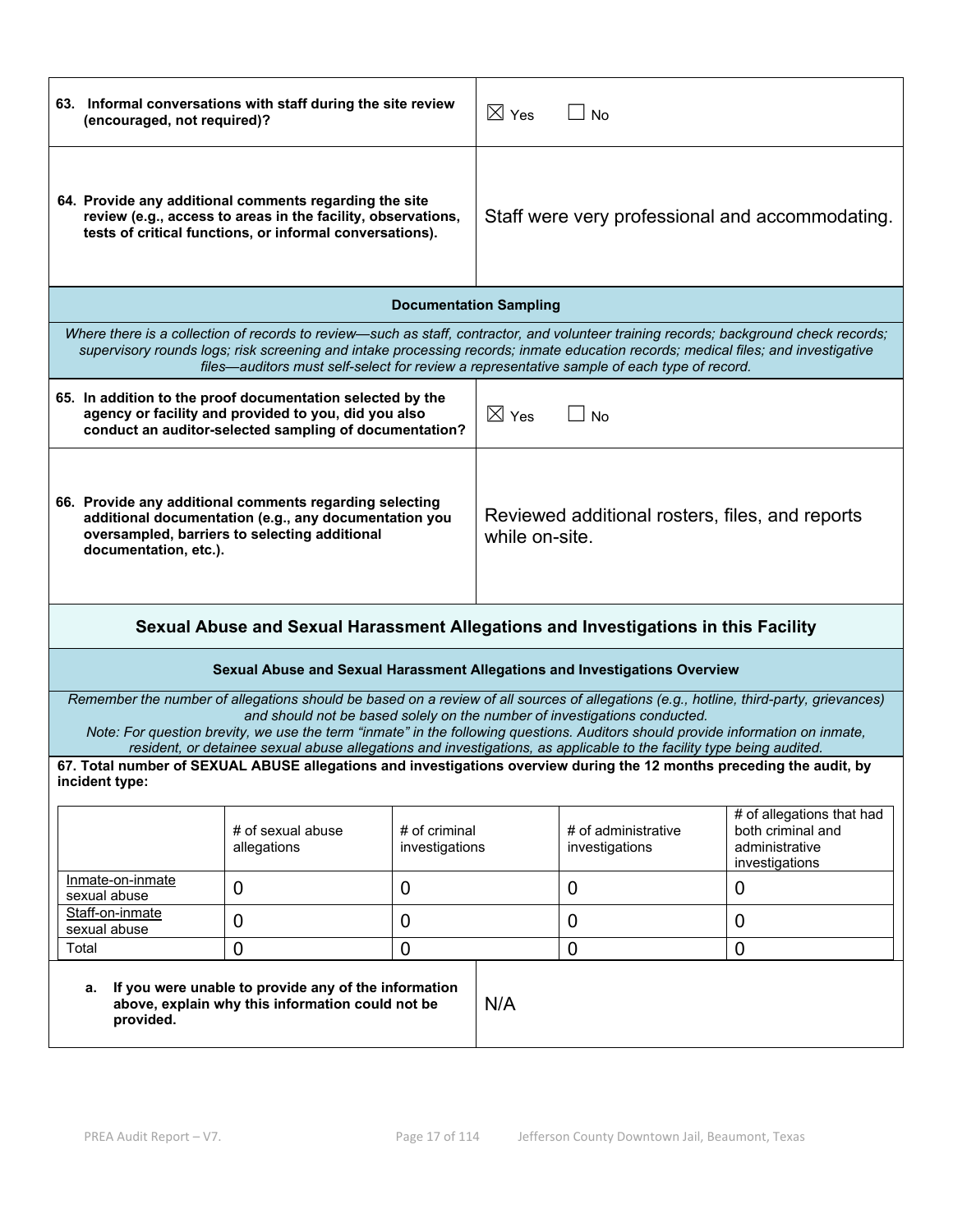#### **68. Total number of SEXUAL HARASSMENT allegations and investigations overview during the 12 months preceding the audit, by incident type:**

*Instructions: If you are unable to provide information for one or more of the fields below, enter an "X" in the field(s) where information cannot be provided.*

|                                       | # of sexual harassment<br>allegations | # of criminal<br>investigations | # of administrative<br>investigations | # of allegations that had<br>both criminal and<br>administrative<br>investigations |
|---------------------------------------|---------------------------------------|---------------------------------|---------------------------------------|------------------------------------------------------------------------------------|
| Inmate-on-inmate<br>sexual harassment |                                       |                                 |                                       |                                                                                    |
| Staff-on-inmate<br>sexual harassment  |                                       |                                 |                                       |                                                                                    |
| Total                                 |                                       |                                 |                                       |                                                                                    |

#### **a. If you were unable to provide any of the information above, explain why this information could not be provided.**

#### **Sexual Abuse and Sexual Harassment Investigation Outcomes**

N/A

*Sexual Abuse Investigation Outcomes* 

*Note: these counts should reflect where the investigation is currently (i.e., if a criminal investigation was referred for prosecution and resulted in a conviction, that investigation outcome should only appear in the count for "convicted.") Do not double count. Additionally, for question brevity, we use the term "inmate" in the following questions. Auditors should provide information on inmate, resident, and detainee sexual abuse investigation files, as applicable to the facility type being audited.*

#### **69. Criminal SEXUAL ABUSE investigation outcomes during the 12 months preceding the audit:**

*Instructions: If you are unable to provide information for one or more of the fields below, enter an "X" in the field(s) where information cannot be provided.*

|                                  | Ongoing | Referred for<br>Prosecution | Indicted/Court<br>Case Filed | Convicted/Adjudicated | Acquitted |
|----------------------------------|---------|-----------------------------|------------------------------|-----------------------|-----------|
| Inmate-on-inmate<br>sexual abuse |         |                             |                              |                       |           |
| Staff-on-inmate<br>sexual abuse  |         |                             |                              |                       |           |
| Total                            |         |                             |                              |                       |           |

N/A

#### **a. If you were unable to provide any of the information above, explain why this information could not be provided.**

#### **70. Administrative SEXUAL ABUSE investigation outcomes during the 12 months preceding the audit:**

*Instructions: If you are unable to provide information for one or more of the fields below, enter an "X" in the field(s) where information cannot be provided.*

|                                  | Ongoing | Unfounded | Unsubstantiated | Substantiated |
|----------------------------------|---------|-----------|-----------------|---------------|
| Inmate-on-inmate<br>sexual abuse |         |           |                 |               |
| Staff-on-inmate<br>sexual abuse  |         |           |                 |               |
| Total                            |         |           |                 |               |

#### **a. If you were unable to provide any of the information above, explain why this information could not be provided.**

N/A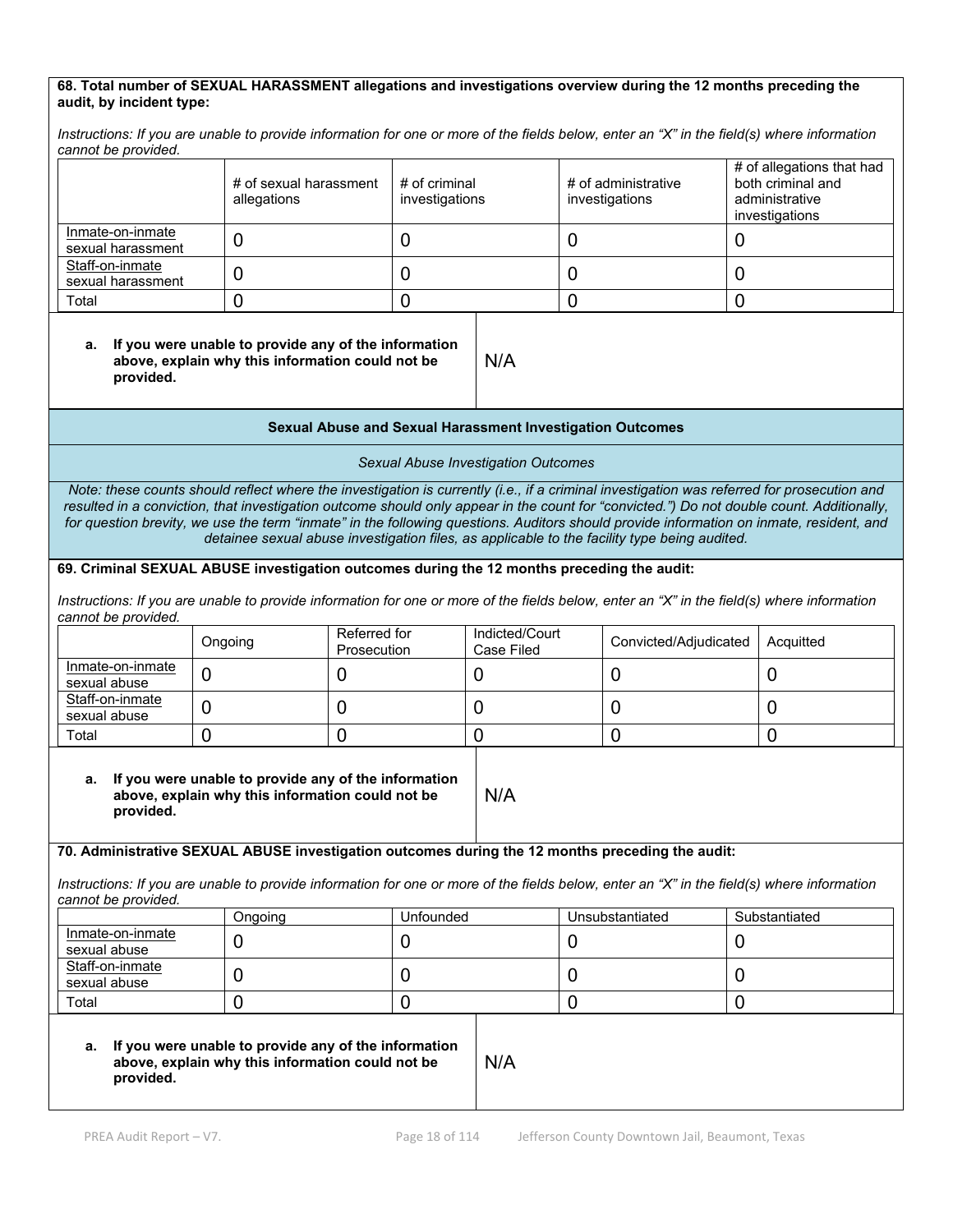| Sexual Harassment Investigation Outcomes                                                                                                                                                                                                                                                                                                                   |                |         |                                                                                                                                                |                |                                                      |                                                                        |                       |                                                                                                                                            |
|------------------------------------------------------------------------------------------------------------------------------------------------------------------------------------------------------------------------------------------------------------------------------------------------------------------------------------------------------------|----------------|---------|------------------------------------------------------------------------------------------------------------------------------------------------|----------------|------------------------------------------------------|------------------------------------------------------------------------|-----------------------|--------------------------------------------------------------------------------------------------------------------------------------------|
| Note: these counts should reflect where the investigation is currently. Do not double count. Additionally, for question brevity, we use the<br>term "inmate" in the following questions. Auditors should provide information on inmate, resident, and detainee sexual harassment<br>investigation files, as applicable to the facility type being audited. |                |         |                                                                                                                                                |                |                                                      |                                                                        |                       |                                                                                                                                            |
| 71. Criminal SEXUAL HARASSMENT investigation outcomes during the 12 months preceding the audit:                                                                                                                                                                                                                                                            |                |         |                                                                                                                                                |                |                                                      |                                                                        |                       |                                                                                                                                            |
| cannot be provided.                                                                                                                                                                                                                                                                                                                                        |                |         |                                                                                                                                                |                |                                                      |                                                                        |                       | Instructions: If you are unable to provide information for one or more of the fields below, enter an "X" in the field(s) where information |
|                                                                                                                                                                                                                                                                                                                                                            |                | Ongoing | Referred for<br>Prosecution                                                                                                                    |                | Indicted/Court<br>Case Filed                         |                                                                        | Convicted/Adjudicated | Acquitted                                                                                                                                  |
| Inmate-on-inmate<br>sexual harassment                                                                                                                                                                                                                                                                                                                      | 0              |         | 0                                                                                                                                              |                | 0                                                    |                                                                        | 0                     | 0                                                                                                                                          |
| Staff-on-inmate<br>sexual harassment                                                                                                                                                                                                                                                                                                                       | $\overline{0}$ |         | 0                                                                                                                                              |                | 0                                                    |                                                                        | 0                     | 0                                                                                                                                          |
| Total                                                                                                                                                                                                                                                                                                                                                      | $\mathbf 0$    |         | 0                                                                                                                                              |                | $\mathbf 0$                                          |                                                                        | $\mathbf 0$           | $\overline{0}$                                                                                                                             |
| If you were unable to provide any of the information<br>а.<br>above, explain why this information could not be<br>provided.                                                                                                                                                                                                                                |                |         |                                                                                                                                                | N/A            |                                                      |                                                                        |                       |                                                                                                                                            |
| 72. Administrative SEXUAL HARASSMENT investigation outcomes during the 12 months preceding the audit:                                                                                                                                                                                                                                                      |                |         |                                                                                                                                                |                |                                                      |                                                                        |                       |                                                                                                                                            |
| cannot be provided.                                                                                                                                                                                                                                                                                                                                        |                |         |                                                                                                                                                |                |                                                      |                                                                        |                       | Instructions: If you are unable to provide information for one or more of the fields below, enter an "X" in the field(s) where information |
| Inmate-on-inmate                                                                                                                                                                                                                                                                                                                                           |                | Ongoing |                                                                                                                                                | Unfounded      |                                                      |                                                                        | Unsubstantiated       | Substantiated                                                                                                                              |
| sexual harassment                                                                                                                                                                                                                                                                                                                                          |                | 0       |                                                                                                                                                | 0              |                                                      | $\overline{0}$                                                         |                       | 0                                                                                                                                          |
| Staff-on-inmate<br>sexual harassment                                                                                                                                                                                                                                                                                                                       |                | 0       |                                                                                                                                                | 0              |                                                      | $\overline{0}$                                                         |                       | 0                                                                                                                                          |
| Total                                                                                                                                                                                                                                                                                                                                                      |                | 0       |                                                                                                                                                | $\overline{0}$ |                                                      | $\overline{0}$<br>0                                                    |                       |                                                                                                                                            |
| If you were unable to provide any of the information<br>а.<br>above, explain why this information could not be<br>provided.                                                                                                                                                                                                                                |                |         | N/A                                                                                                                                            |                |                                                      |                                                                        |                       |                                                                                                                                            |
| Sexual Abuse and Sexual Harassment Investigation Files Selected for Review                                                                                                                                                                                                                                                                                 |                |         |                                                                                                                                                |                |                                                      |                                                                        |                       |                                                                                                                                            |
|                                                                                                                                                                                                                                                                                                                                                            |                |         |                                                                                                                                                |                | Sexual Abuse Investigation Files Selected for Review |                                                                        |                       |                                                                                                                                            |
| 73. Enter the total number of SEXUAL ABUSE investigation<br>files reviewed/sampled:                                                                                                                                                                                                                                                                        |                |         |                                                                                                                                                |                | $\overline{0}$                                       |                                                                        |                       |                                                                                                                                            |
| If 0, explain why you were unable to review any<br>а.<br>sexual abuse investigation files:                                                                                                                                                                                                                                                                 |                |         | According to staff interviews, on-site review, and<br>inmate rosters, there were no inmates in this<br>category being housed at this facility. |                |                                                      |                                                                        |                       |                                                                                                                                            |
| 74. Did your selection of SEXUAL ABUSE investigation files<br>include a cross-section of criminal and/or administrative<br>investigations by findings/outcomes?                                                                                                                                                                                            |                |         | Yes<br>No<br>$\blacksquare$<br>$\boxtimes$ N/A (N/A if you were unable to review any sexual abuse<br>investigation files)                      |                |                                                      |                                                                        |                       |                                                                                                                                            |
|                                                                                                                                                                                                                                                                                                                                                            |                |         |                                                                                                                                                |                | Inmate-on-inmate sexual abuse investigation files    |                                                                        |                       |                                                                                                                                            |
| 75. Enter the total number of INMATE-ON-INMATE SEXUAL<br>ABUSE investigation files reviewed/sampled:                                                                                                                                                                                                                                                       |                |         |                                                                                                                                                |                | $\overline{0}$                                       |                                                                        |                       |                                                                                                                                            |
| 76. Did your sample of INMATE-ON-INMATE SEXUAL ABUSE<br>investigation files include criminal investigations?                                                                                                                                                                                                                                               |                |         | $\Box$<br>Yes                                                                                                                                  | ⊿ No           | sexual abuse investigation files)                    | $\boxtimes$ N/A (N/A if you were unable to review any inmate-on-inmate |                       |                                                                                                                                            |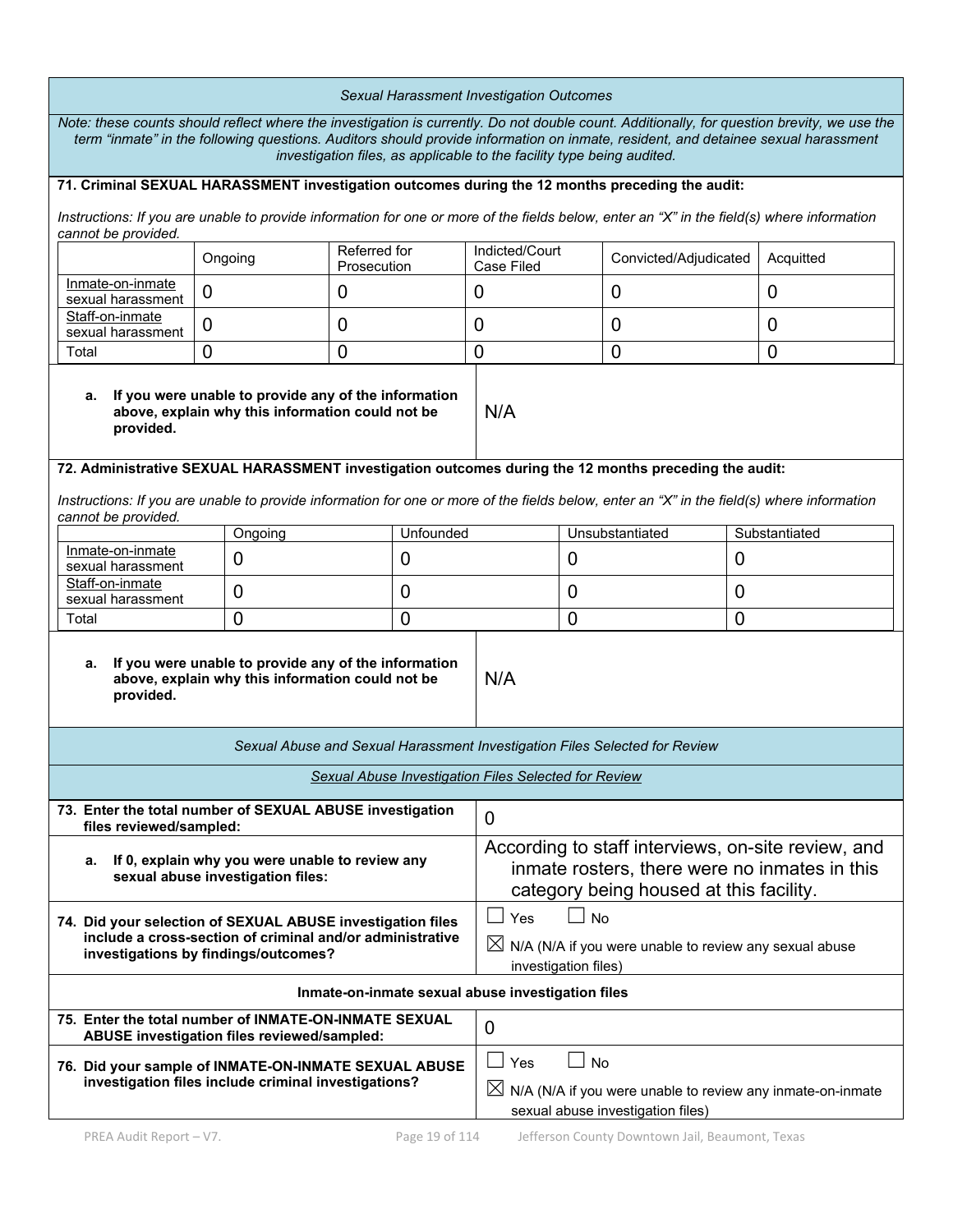| 77. Did your sample of INMATE-ON-INMATE SEXUAL ABUSE<br>investigation files include administrative investigations?                                                      | Yes<br><b>No</b><br>$\boxtimes$ N/A (N/A if you were unable to review any inmate-on-inmate<br>sexual abuse investigation files)                |
|-------------------------------------------------------------------------------------------------------------------------------------------------------------------------|------------------------------------------------------------------------------------------------------------------------------------------------|
| Staff-on-inmate sexual abuse investigation files                                                                                                                        |                                                                                                                                                |
| 78. Enter the total number of STAFF-ON-INMATE SEXUAL<br>ABUSE investigation files reviewed/sampled:                                                                     | $\overline{0}$                                                                                                                                 |
| 79. Did your sample of STAFF-ON-INMATE SEXUAL ABUSE<br>investigation files include criminal investigations?                                                             | $\Box$<br>Yes<br><b>No</b><br>$\boxtimes$ N/A (N/A if you were unable to review any staff-on-inmate<br>sexual abuse investigation files)       |
| 80. Did your sample of STAFF-ON-INMATE SEXUAL ABUSE<br>investigation files include administrative investigations?                                                       | Yes<br><b>No</b><br>$\boxtimes$ N/A (N/A if you were unable to review any staff-on-inmate<br>sexual abuse investigation files)                 |
|                                                                                                                                                                         | Sexual Harassment Investigation Files Selected for Review                                                                                      |
| 81. Enter the total number of SEXUAL HARASSMENT<br>investigation files reviewed/sampled:                                                                                | $\overline{0}$                                                                                                                                 |
| If 0, explain why you were unable to review any<br>a.<br>sexual harassment investigation files:                                                                         | According to staff interviews, on-site review, and<br>inmate rosters, there were no inmates in this<br>category being housed at this facility. |
| 82. Did your selection of SEXUAL HARASSMENT<br>investigation files include a cross-section of criminal<br>and/or administrative investigations by<br>findings/outcomes? | <b>No</b><br>Yes<br>$\boxtimes$ N/A (N/A if you were unable to review any sexual harassment<br>investigation files)                            |
| Inmate-on-inmate sexual harassment investigation files                                                                                                                  |                                                                                                                                                |
| 83. Enter the total number of INMATE-ON-INMATE SEXUAL<br>HARASSMENT investigation files reviewed/sampled:                                                               | 0                                                                                                                                              |
| 84. Did your sample of INMATE-ON-INMATE SEXUAL<br>HARASSMENT investigation files include criminal<br>investigations?                                                    | ∣ Yes<br><b>No</b><br>$\boxtimes$ N/A (N/A if you were unable to review any inmate-on-inmate<br>sexual harassment investigation files)         |
| 85. Did your sample of INMATE-ON-INMATE SEXUAL<br>HARASSMENT investigation files include administrative<br>investigations?                                              | <b>No</b><br>Yes<br>$\boxtimes$ N/A (N/A if you were unable to review any inmate-on-inmate<br>sexual harassment investigation files)           |
| Staff-on-inmate sexual harassment investigation files                                                                                                                   |                                                                                                                                                |
| 86. Enter the total number of STAFF-ON-INMATE SEXUAL<br>HARASSMENT investigation files reviewed/sampled:                                                                | 0                                                                                                                                              |
| 87. Did your sample of STAFF-ON-INMATE SEXUAL<br>HARASSMENT investigation files include criminal<br>investigations?                                                     | $\Box$ No<br>$\Box$ Yes<br>$\boxtimes$ N/A (N/A if you were unable to review any staff-on-inmate<br>sexual harassment investigation files)     |
| 88. Did your sample of STAFF-ON-INMATE SEXUAL<br>HARASSMENT investigation files include administrative<br>investigations?                                               | $\Box$ Yes<br><b>No</b><br>$\boxtimes$ N/A (N/A if you were unable to review any staff-on-inmate<br>sexual harassment investigation files)     |
| 89. Provide any additional comments regarding selecting<br>and reviewing sexual abuse and sexual harassment<br>investigation files.                                     | According to staff interviews, on-site review, and<br>inmate rosters, there were no inmates in this<br>category being housed at this facility. |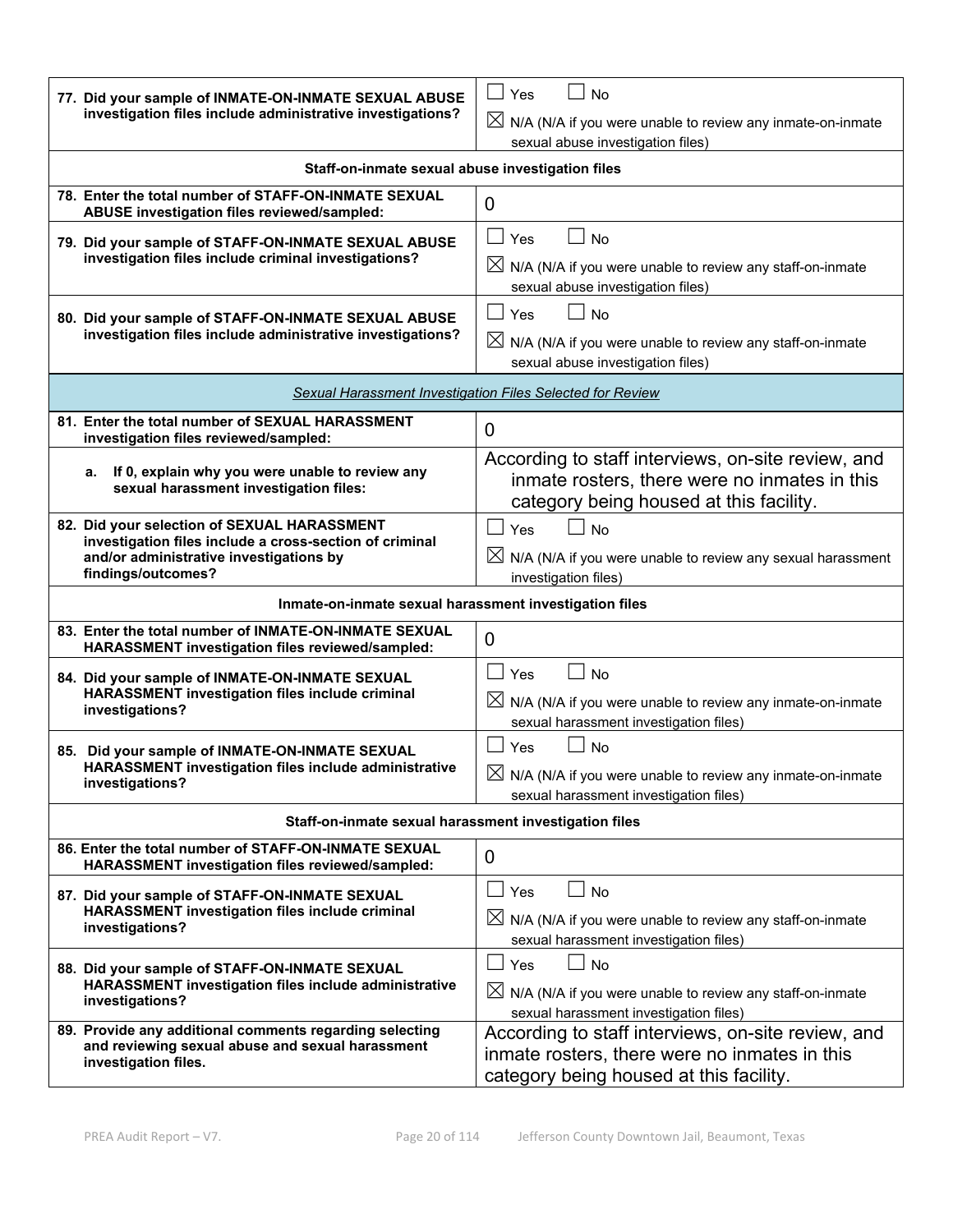| <b>Support Staff Information</b>                                                                                                                                                                                                                                                         |                                                                                                                                                                                                                                                                                             |  |  |  |  |  |
|------------------------------------------------------------------------------------------------------------------------------------------------------------------------------------------------------------------------------------------------------------------------------------------|---------------------------------------------------------------------------------------------------------------------------------------------------------------------------------------------------------------------------------------------------------------------------------------------|--|--|--|--|--|
|                                                                                                                                                                                                                                                                                          | <b>DOJ-certified PREA Auditors Support Staff</b>                                                                                                                                                                                                                                            |  |  |  |  |  |
| 90. Did you receive assistance from any DOJ-CERTIFIED<br>PREA AUDITORS at any point during this audit?<br>Remember: the audit includes all activities from the pre-onsite<br>through the post-onsite phases to the submission of the final<br>report. Make sure you respond accordingly. | $\boxtimes$ No<br>$\Box$ Yes                                                                                                                                                                                                                                                                |  |  |  |  |  |
| If yes, enter the TOTAL NUMBER OF DOJ-CERTIFIED<br>а.<br>PREA AUDITORS who provided assistance at any<br>point during the audit:                                                                                                                                                         | N/A                                                                                                                                                                                                                                                                                         |  |  |  |  |  |
|                                                                                                                                                                                                                                                                                          | <b>Non-certified Support Staff</b>                                                                                                                                                                                                                                                          |  |  |  |  |  |
| 91. Did you receive assistance from any NON-CERTIFIED<br>SUPPORT STAFF at any point during this audit?<br>Remember: the audit includes all activities from the pre-onsite<br>through the post-onsite phases to the submission of the final<br>report. Make sure you respond accordingly. | $\boxtimes$ No<br>$\Box$ Yes                                                                                                                                                                                                                                                                |  |  |  |  |  |
| If yes, enter the TOTAL NUMBER OF NON-<br>а.<br><b>CERTIFIED SUPPORT STAFF who provided</b><br>assistance at any point during the audit:                                                                                                                                                 | N/A                                                                                                                                                                                                                                                                                         |  |  |  |  |  |
|                                                                                                                                                                                                                                                                                          | <b>Auditing Arrangements and Compensation</b>                                                                                                                                                                                                                                               |  |  |  |  |  |
| 92. Who paid you to conduct this audit?                                                                                                                                                                                                                                                  | $\boxtimes$ The audited facility or its parent agency<br>My state/territory or county government (if you audit as part of<br>a consortium or circular auditing arrangement, select this<br>option)<br>A third-party auditing entity (e.g., accreditation body,<br>consulting firm)<br>Other |  |  |  |  |  |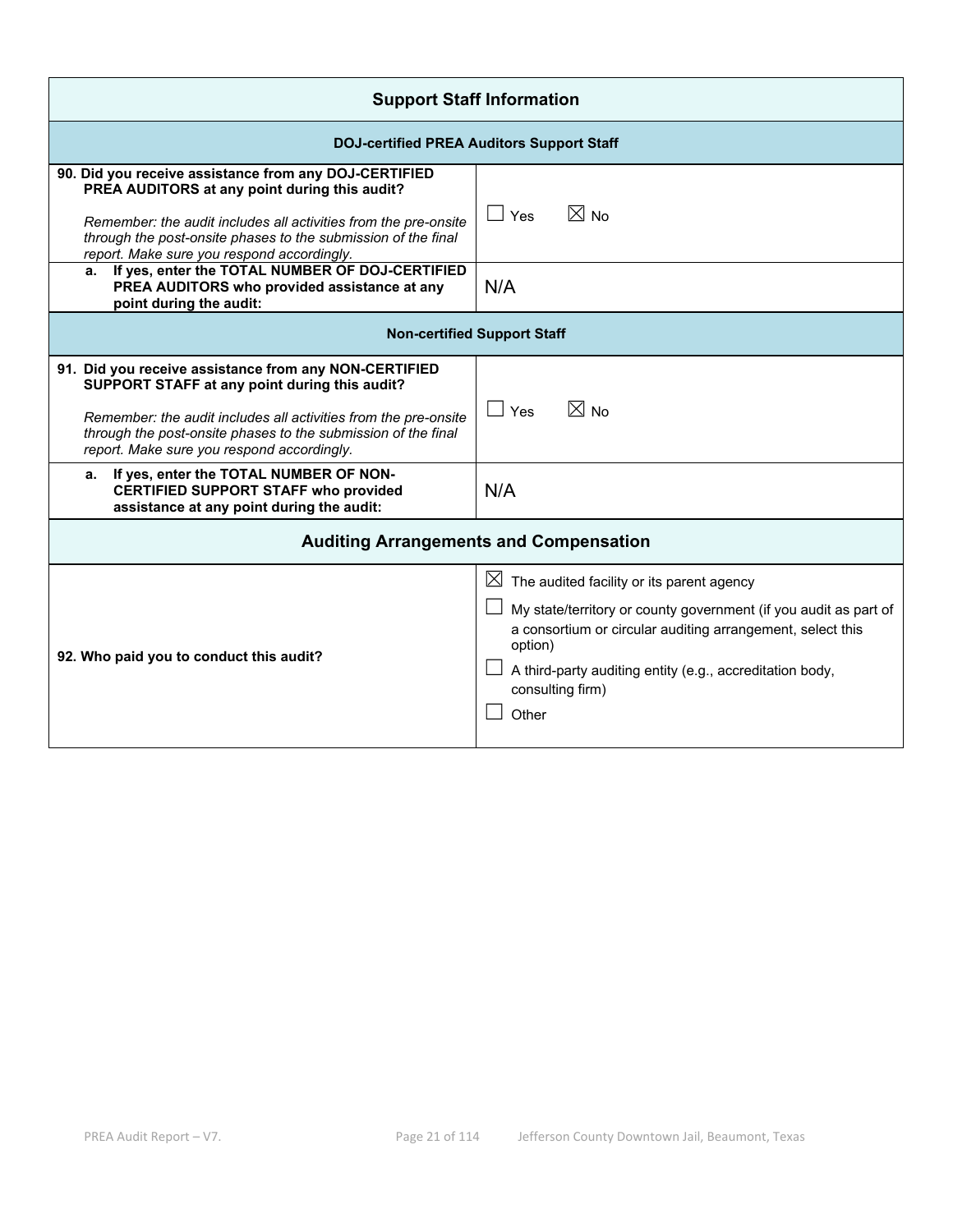# **PREVENTION PLANNING**

# **Standard 115.11: Zero tolerance of sexual abuse and sexual harassment; PREA coordinator**

# **115.11 (a)**

- Does the agency have a written policy mandating zero tolerance toward all forms of sexual abuse and sexual harassment?  $\boxtimes$  Yes  $\Box$  No
- **Does the written policy outline the agency's approach to preventing, detecting, and responding** to sexual abuse and sexual harassment?  $\boxtimes$  Yes  $\Box$  No

# **115.11 (b)**

- Has the agency employed or designated an agency-wide PREA Coordinator?  $\boxtimes$  Yes  $\Box$  No
- Is the PREA Coordinator position in the upper-level of the agency hierarchy?  $\boxtimes$  Yes  $\Box$  No
- Does the PREA Coordinator have sufficient time and authority to develop, implement, and oversee agency efforts to comply with the PREA standards in all of its facilities?  $\boxtimes$  Yes  $\Box$  No

# **115.11 (c)**

- If this agency operates more than one facility, has each facility designated a PREA compliance manager? (N/A if agency operates only one facility.)  $\boxtimes$  Yes  $\Box$  No  $\Box$  NA
- Does the PREA compliance manager have sufficient time and authority to coordinate the facility's efforts to comply with the PREA standards? (N/A if agency operates only one facility.)  $\boxtimes$  Yes  $\Box$  No  $\Box$  NA

## **Auditor Overall Compliance Determination**

- ☐ **Exceeds Standard** (*Substantially exceeds requirement of standards*)
- ☒ **Meets Standard** (*Substantial compliance; complies in all material ways with the standard for the relevant review period*)
- ☐ **Does Not Meet Standard** (*Requires Corrective Action*)

115.11(a) POLICY AND DOCUMENT REVIEW: Pre-Audit Questionnaire. LSC 2.11 Agency Zero Tolerance statement. Organizational charts, interviews, and memos.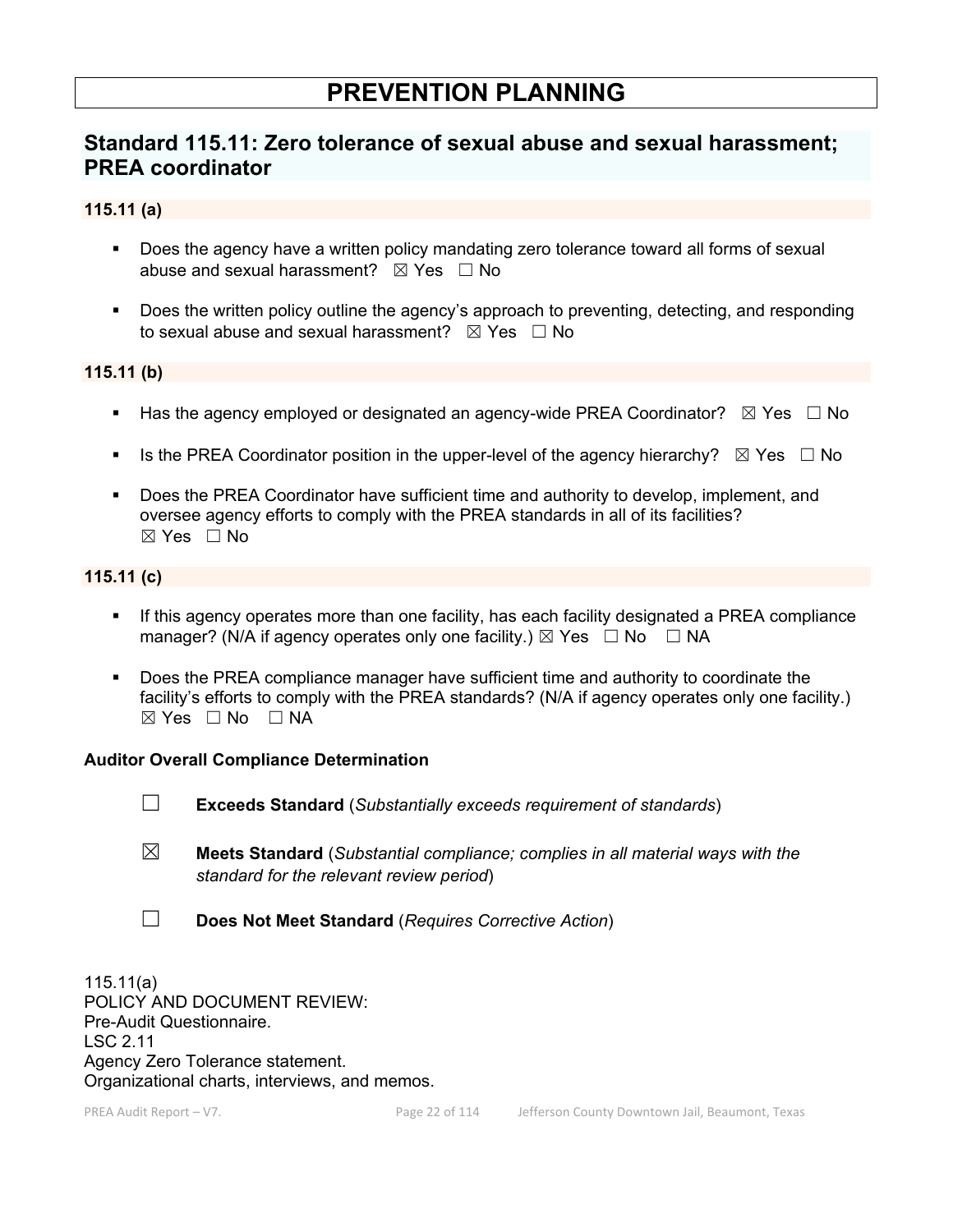Agency Policy LSC 2.11, address the requirements of this provision. The agency mandates a zerotolerance policy towards all forms of sexual abuse and sexual harassment and outlines the agency's strategies on preventing, detecting, and responding to such conduct. Agency polices addressed "Preventing" sexual abuse and sexual harassment through the designation of a PREA Coordinator and PREA Compliance Manager, Criminal History Background Checks (Staff, Contractors, and Volunteers, as applicable), Training (Staff, Volunteers, and Contractors), Staffing, Intake Screening, Classification, Inmate Education, Posting of Signage (PREA Posters, etc.…), and Contract Monitoring. The policies addressed "Detecting" sexual abuse and sexual harassment through Training (Staff, Volunteers, and Contractors), and Intake Screening.

The policy addressed "Responding" to allegations of sexual abuse and sexual harassment through Reporting, Investigations, Victim Services, Medical and Mental Health Services, Disciplinary Sanctions for Staff (including notification of licensing agencies), Incident Review Teams, and Data Collections and Analysis.

The Auditor noted the Inmate Handbook, PREA Posters, and PREA Brochure do address sexual abuse by another Inmate, and the Inmate Handbook does address sanctions for Inmates when involved in such conduct. Based on staff interviews and a review of practices, it was noted staff closely monitor for Inmate-on-Inmate sexual misconduct in accordance with PREA, allegations are reported and investigated, and inmates are held accountable.

115.11(b)

POLICY AND DOCUMENT REVIEW: Agency Policy LSC 2.11. Agency's organizational chart. INTERVIEWS: PREA Coordinator. ONSITE REVIEW:

No on-site observations were required for this provision, although the Auditor noted The Agency PREA Coordinator was given office space for his duties as the PREA Compliance Manager. FINDINGS:

Agency Policy LSC 2.11, addresses the position of the PREA Coordinator, which outlines the roles and responsibilities of the position and calls for the position being allowed enough time and authority to develop, implement, and oversee Agency efforts to comply with the PREA standards in each facility. The agency's organizational chart reflects that the PREA Coordinator position is an upper-level position and is agency-wide. The PREA Coordinator position reports to the agency's Chief Executive Officer. The PREA Coordinator was interviewed, he reported having enough time to focus on the PREA standards from and the freedom to divert responsibilities to other staff as needed to focus on the audit. A review of the agency policy, agency's organization chart, and based on the interview, the designated agency's PREA Coordinator, the Auditor determined the agency demonstrates it meets the requirements of this provision of this standard.

115.11(c)

POLICY AND DOCUMENT REVIEW:

Agency Policy DO 125, Definitions. Agency's organizational chart.

INTERVIEWS:

PREA Compliance Manager.

ONSITE REVIEW:

No on-site observations were required for this provision.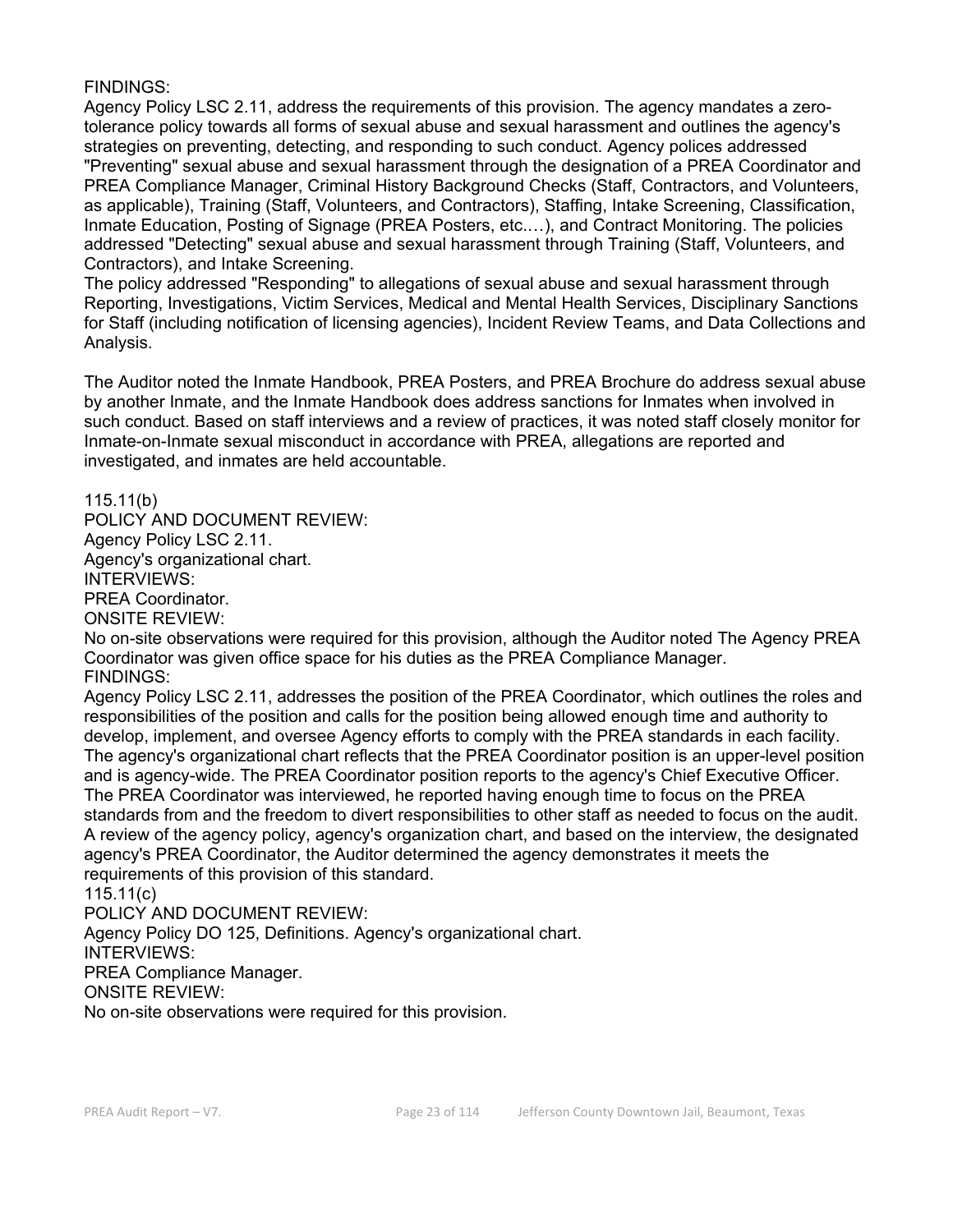Agency Policy LSC 2.11, addresses the position of the PREA Compliance Manager, which outlines the roles and responsibilities of the position and calls for the position being allowed enough time and authority to develop, implement, and oversee Department efforts to comply with the PREA standards in each facility. The agency's organizational chart reflects that the PREA Compliance Manager position reports to the Warden. The PREA Compliance Manager was interviewed. She reported having enough time to focus on PREA related activities and that this is a priority. The PREA Compliance Manager reported she has 100% support from her supervisor and the PREA Coordinator. A review of the agency policy, agency's organization chart, and based on the interview, the designated facility's PREA Compliance Manager, the Auditor determined the agency demonstrates it meets the requirements of this provision of this standard.

# **Standard 115.12: Contracting with other entities for the confinement of inmates**

# **115.12 (a)**

 If this agency is public and it contracts for the confinement of its inmates with private agencies or other entities including other government agencies, has the agency included the entity's obligation to comply with the PREA standards in any new contract or contract renewal signed on or after August 20, 2012? (N/A if the agency does not contract with private agencies or other entities for the confinement of inmates.)  $\boxtimes$  Yes  $\Box$  No  $\Box$  NA

# **115.12 (b)**

 Does any new contract or contract renewal signed on or after August 20, 2012 provide for agency contract monitoring to ensure that the contractor is complying with the PREA standards? (N/A if the agency does not contract with private agencies or other entities for the confinement of inmates.) ⊠ Yes □ No □ NA

## **Auditor Overall Compliance Determination**

- ☐ **Exceeds Standard** (*Substantially exceeds requirement of standards*)
- ☒ **Meets Standard** (*Substantial compliance; complies in all material ways with the standard for the relevant review period*)
- ☐ **Does Not Meet Standard** (*Requires Corrective Action*)

POLICY AND DOCUMENT REVIEW: Policies are found in LSC 2.11. Pre-Audit Questionnaire 115.12(a) POLICY AND DOCUMENT REVIEW:

Agency Policy LSC 2.11. FINDINGS: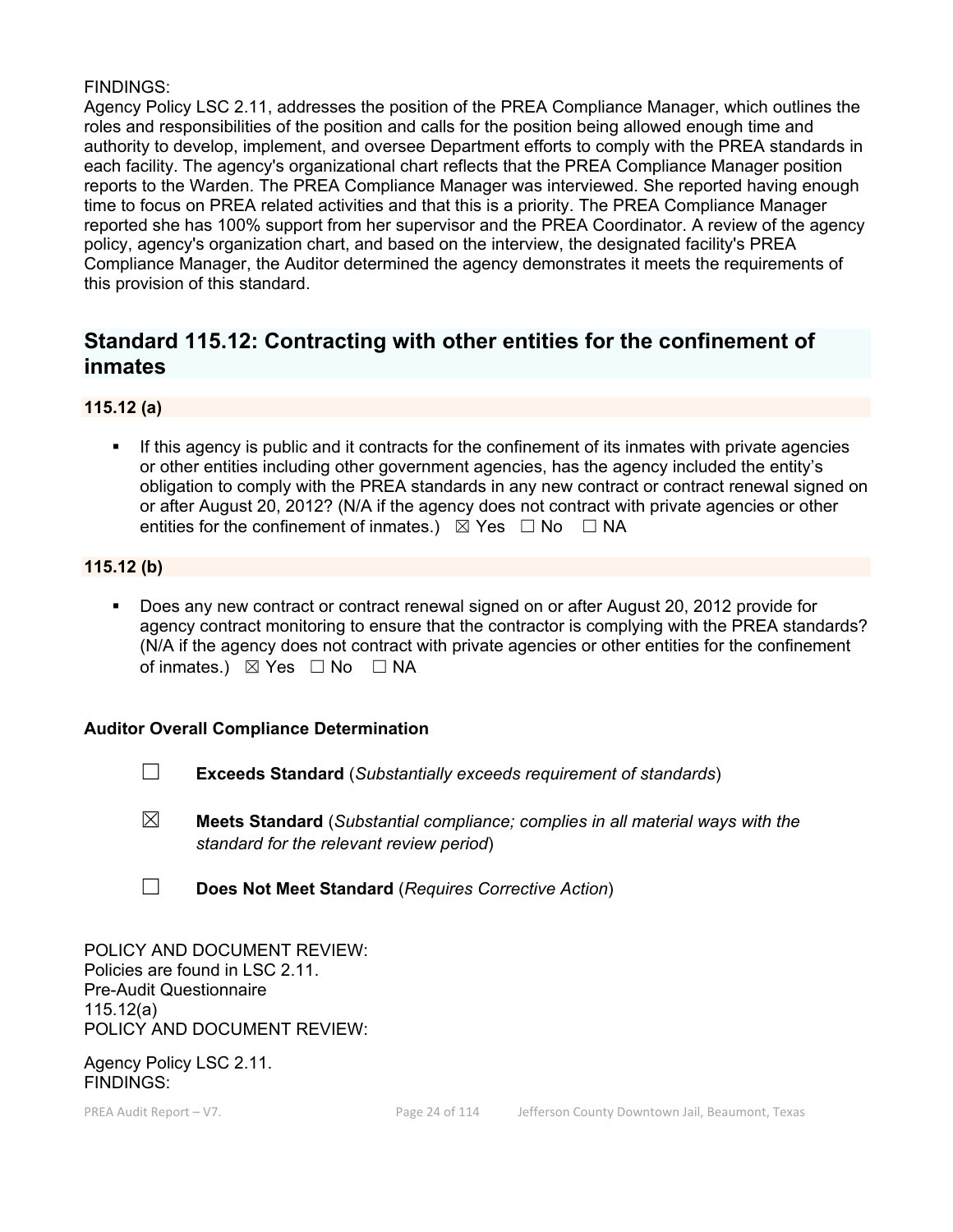Agency Policy LSC 2.11, addresses this provision. The agency reported there were one (1) contract for the confinement of inmates that the agency had entered or renewed with private entities or other government agencies.

A review of all the contracts reflected the entity's obligation to adopt and comply with the PREA standards. A review of the agency policy and the one (1) contract reflected all the required entity's obligation to adopt and comply with the PREA standards.

115.12(b) POLICY AND DOCUMENT REVIEW: Agency Policy LSC 2.11. INTERVIEWS: Contract Administrator

FINDINGS:

Agency Policy LSC 2.11, addresses this provision. The agency reported the one (1) contract require the agency to monitor the contractor's compliance with the PREA standards. The agency's Contract Administrator was interviewed and reported he is required to maintain regular contact with every inmate placed in a contracting facility. If there are concerns, agency protocol requires the inmate be removed from the facility and the facility allowed time to make corrective action and address the concerns. Corrective actions are addressed before the facility is reconsidered. Notification would also be made to law enforcement. The Contract Administrator annually collects credentialing documentation for each facility: facility license; staff licenses or certifications; daily schedule; and monitoring reports or the licensing agency's website regarding the facility's status; and tours the facility.

New facilities being considered for contracting purposes follow a vetting process, including reference checks with other counties, with all information being presented to the agency's leadership for review and approval. All placements involve the input of the inmate being considered for placement in the facility. The Contract Administrator reported PREA compliance results are completed and that the PREA Coordinator has implemented a tracking process for this. A review of the agency policy, agency contracts and interview with the contract administrator and PREA Coordinator demonstrated the agency meets the requirements of this provision and this standard.

# **Standard 115.13: Supervision and monitoring**

# **115.13 (a)**

- Does the facility have a documented staffing plan that provides for adequate levels of staffing and, where applicable, video monitoring, to protect inmates against sexual abuse?  $\boxtimes$  Yes  $\Box$  No
- In calculating adequate staffing levels and determining the need for video monitoring, does the staffing plan take into consideration: Generally accepted detention and correctional practices?  $\boxtimes$  Yes  $\Box$  No
- In calculating adequate staffing levels and determining the need for video monitoring, does the staffing plan take into consideration: Any judicial findings of inadequacy?  $\boxtimes$  Yes  $\Box$  No
- In calculating adequate staffing levels and determining the need for video monitoring, does the staffing plan take into consideration: Any findings of inadequacy from Federal investigative agencies? ⊠ Yes □ No
- In calculating adequate staffing levels and determining the need for video monitoring, does the staffing plan take into consideration: Any findings of inadequacy from internal or external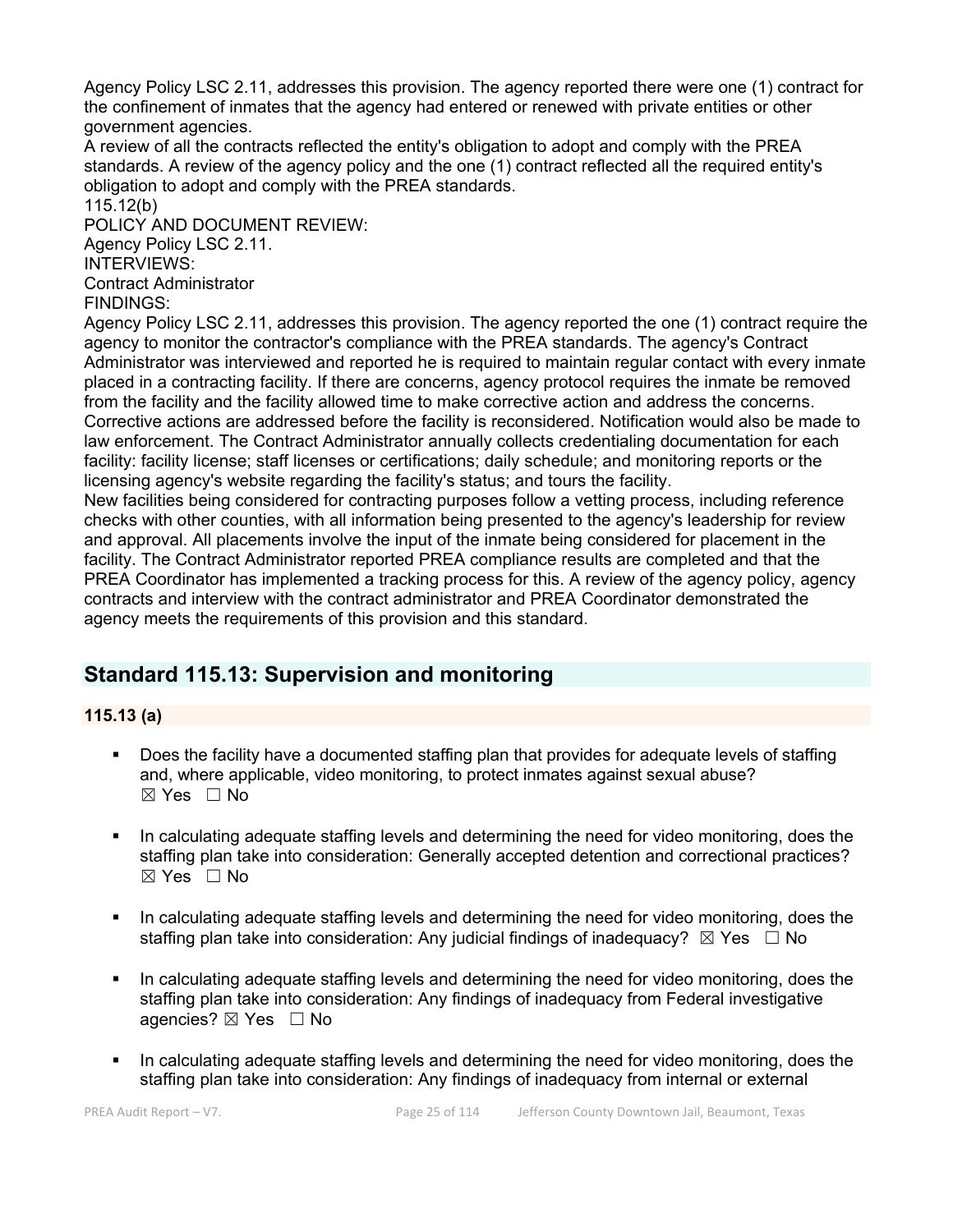oversight bodies? ⊠ Yes □ No

- In calculating adequate staffing levels and determining the need for video monitoring, does the staffing plan take into consideration: All components of the facility's physical plant (including "blind-spots" or areas where staff or inmates may be isolated)?  $\boxtimes$  Yes  $\Box$  No
- In calculating adequate staffing levels and determining the need for video monitoring, does the staffing plan take into consideration: The composition of the inmate population?  $\boxtimes$  Yes  $\Box$  No
- In calculating adequate staffing levels and determining the need for video monitoring, does the staffing plan take into consideration: The number and placement of supervisory staff?  $\boxtimes$  Yes  $\Box$  No
- In calculating adequate staffing levels and determining the need for video monitoring, does the staffing plan take into consideration: The institution programs occurring on a particular shift? ☒ Yes ☐ No ☐ NA
- In calculating adequate staffing levels and determining the need for video monitoring, does the staffing plan take into consideration: Any applicable State or local laws, regulations, or standards? ⊠ Yes □ No
- In calculating adequate staffing levels and determining the need for video monitoring, does the staffing plan take into consideration: The prevalence of substantiated and unsubstantiated incidents of sexual abuse?  $\boxtimes$  Yes  $\Box$  No
- In calculating adequate staffing levels and determining the need for video monitoring, does the staffing plan take into consideration: Any other relevant factors?  $\boxtimes$  Yes  $\Box$  No

# **115.13 (b)**

 In circumstances where the staffing plan is not complied with, does the facility document and justify all deviations from the plan? (N/A if no deviations from staffing plan.) ☐ Yes ☐ No ☒ NA

# **115.13 (c)**

- In the past 12 months, has the facility, in consultation with the agency PREA Coordinator, assessed, determined, and documented whether adjustments are needed to: The staffing plan established pursuant to paragraph (a) of this section?  $\boxtimes$  Yes  $\Box$  No
- In the past 12 months, has the facility, in consultation with the agency PREA Coordinator, assessed, determined, and documented whether adjustments are needed to: The facility's deployment of video monitoring systems and other monitoring technologies?  $\boxtimes$  Yes  $\Box$  No
- In the past 12 months, has the facility, in consultation with the agency PREA Coordinator, assessed, determined, and documented whether adjustments are needed to: The resources the facility has available to commit to ensure adherence to the staffing plan?  $\boxtimes$  Yes  $\;\;\Box$  No

## **115.13 (d)**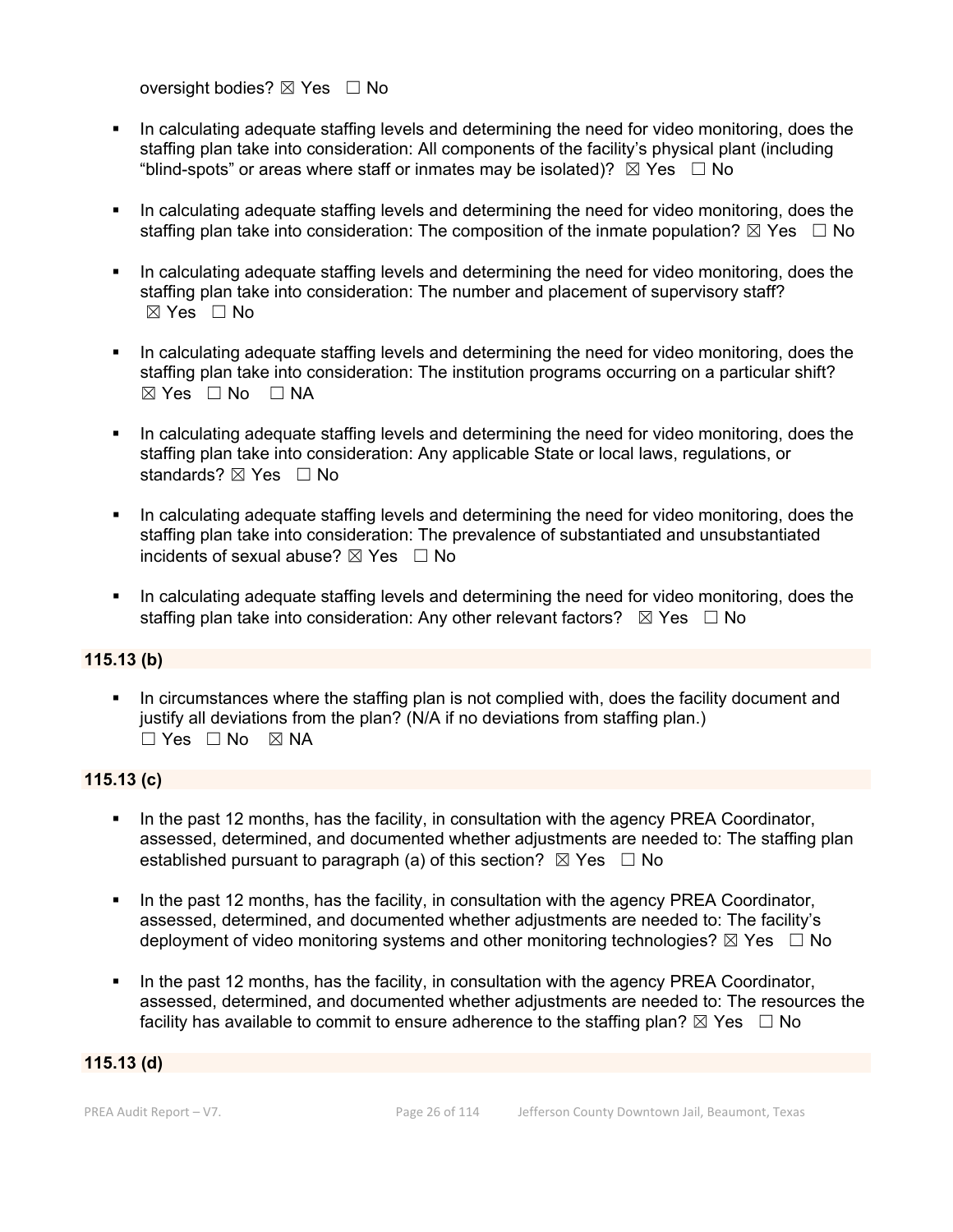- Has the facility/agency implemented a policy and practice of having intermediate-level or higherlevel supervisors conduct and document unannounced rounds to identify and deter staff sexual abuse and sexual harassment?  $\boxtimes$  Yes  $\Box$  No
- Is this policy and practice implemented for night shifts as well as day shifts?  $\boxtimes$  Yes  $\Box$  No
- Does the facility/agency have a policy prohibiting staff from alerting other staff members that these supervisory rounds are occurring, unless such announcement is related to the legitimate operational functions of the facility?  $\boxtimes$  Yes  $\Box$  No

# **Auditor Overall Compliance Determination**

- ☒ **Exceeds Standard** (*Substantially exceeds requirement of standards*)
- ☐ **Meets Standard** (*Substantial compliance; complies in all material ways with the standard for the relevant review period*)

☐ **Does Not Meet Standard** (*Requires Corrective Action*)

115.13(a)

POLICY AND DOCUMENT REVIEW: Agency Policy LSC 2.11 INTERVIEWS: Warden, PREA Coordinator and PREA Compliance Manager. FINDINGS:

Agency Policy LSC 2.11, addresses this provision. The facility submits a weekly and monthly staffing plan/report to the agency. The facility has developed a staffing plan to safely meet the PREA and security needs, the facility fills the mandatory positions to meet the necessary post staffing requirements when vacancies occur. The facility uses overtime/comp time or collapsing non-custody positions to meet a safe staffing mandate required LaSalle Corrections, LLC. as written on their annual staffing plan. The facility reported no deviations from the custody staffing plan for the past 12 months. The average daily population since and to which the staffing plan is based is 501 inmates. Unannounced rounds are conducted for all shifts and are recorded by senior management staff. Post logbooks were reviewed by the Auditor for verification. Staff reported the inmate to staff ratios are

followed and sometimes mandatory overtime is implemented. Staff reported blind spots have been identified and Staff reported a staffing plan is in place.

Staff reported they follow the agency policies and PREA standards, take into consideration the composition of the inmate population and their needs, scheduled programming, and staff placement. Additionally, staff reported other relevant factors considered include the needs of the LGBTI inmates and incidents of substantiated and unsubstantiated sexual abuse. Staff reported, to ensure compliance with the staffing plan, they monitor during shifts, review folders, check-in sheets, documentation, inmate files, thoroughly review serious incident reports, and audit sheets. During the onsite audit, a review of the agency policy, staff interviews, and the agency's staffing plan indicated all the elements are addressed.

115.13(b)

POLICY AND DOCUMENT REVIEW:

The agency reported no deviations with the staffing plan in place, therefore there was no documentation provided to review. INTERVIEWS:

Warden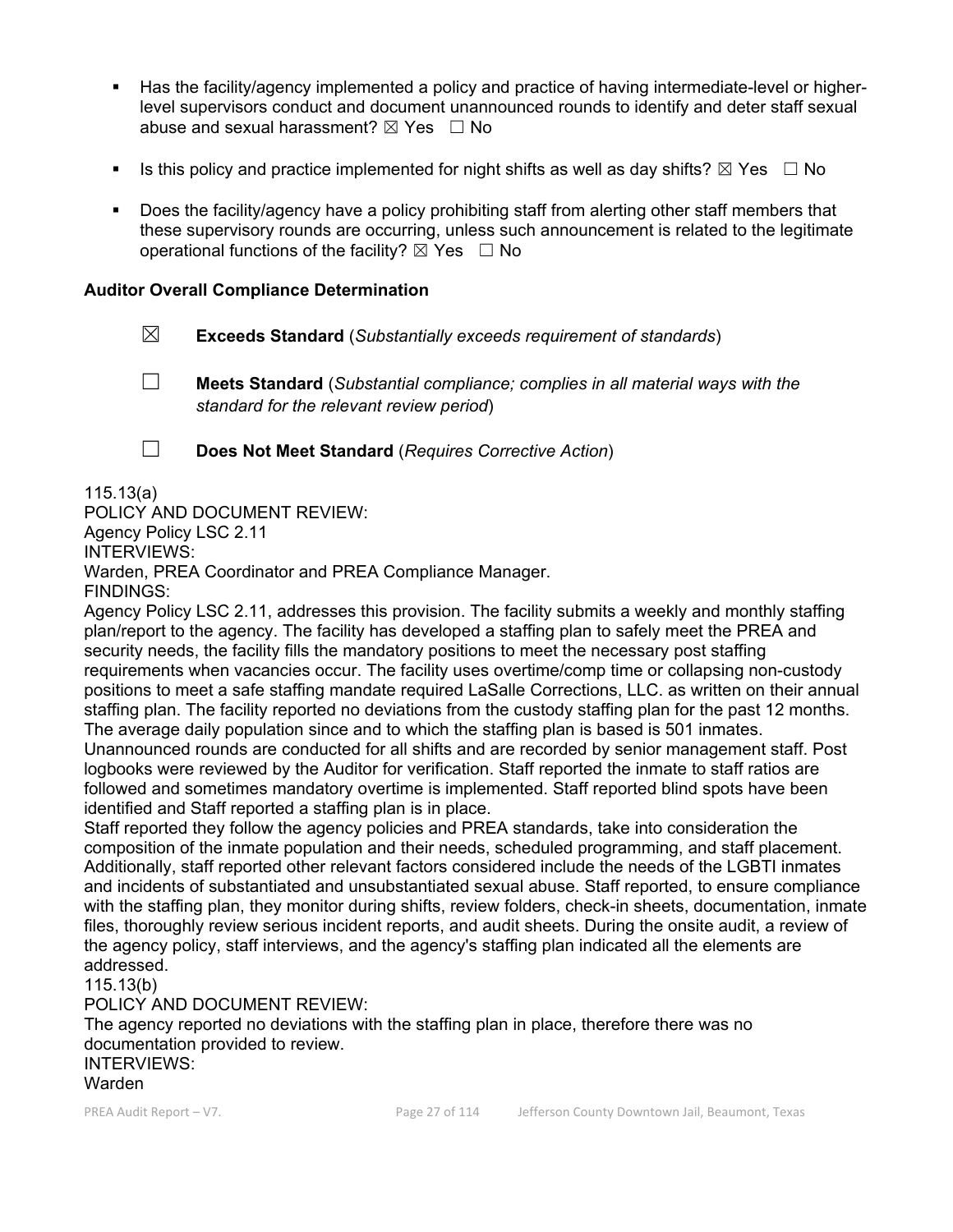The auditor interviewed the Warden, who reported an ongoing challenge is keeping all positions filled and that priority is given to the critical posts as listed in the staffing plan. Based on the staff interview, there was no indication there had been any deviation from the staffing plan.

115.13(c)

POLICY AND DOCUMENT REVIEW:

Facility staffing ratios.

INTERVIEWS:

Warden

FINDINGS:

Currently, the audited facility complies with the mandated supervision ratios throughout the facility. 115.13(d)

POLICY AND DOCUMENT REVIEW:

Agency Policy LSC 2.11. Staffing Plan.

INTERVIEWS:

PREA Coordinator.

FINDINGS:

Agency Policy LSC 2.11, addresses this provision. The agency reported no deviations with the staffing plan in place, therefore there was no documentation to review. The report was generated by the agency in response to its commitment in instituting the intent and requirements of the Prison Rape Elimination Act and requesting video surveillance upgrades. The auditor interviewed the PREA Coordinator, who reported he is consulted regarding any assessments of, or adjustments to, the staffing plan, which occur annually. When needed, the agency authorizes overtime.

During the onsite audit, a review of the agency policy, staff interview, and the agency's current staffing plan indicate all the elements are in place. The facility has implemented a process seeking additional video monitoring technology to enhance the supervision and safety of the inmates. Supplemental supporting documentation specific to the video surveillance system demonstrated the department's ongoing efforts towards monitoring upgrades.

115.13(e)

POLICY AND DOCUMENT REVIEW:

Agency Policy LSC 2.11.

INTERVIEWS:

Intermediate and Higher-Level Facility Staff

ONSITE REVIEW:

A review of a log entries indicated the upper management unannounced rounds, which are separately documented, are documented and provide additional supporting documentation. FINDINGS:

Agency Policy LSC 2.11, addresses this provision. Logbooks are used to document unannounced rounds, which are the responsibility of the Control Center Officer to maintain. Intermediate and Higher-Level Facility Staff were interviewed by the auditor. Staff reported different strategies utilized to prevent staff from alerting other staff that an unannounced round was being conducted. A review of the agency policy and staff interviews indicate multiple levels of management conducting unannounced rounds on all shifts. The senior management rounds are also documented in the logbook entries within the Control Centers, which the auditor determined the facility demonstrates meets the requirements of this provision. In addition, this facility has implemented the Guardian Guard 1 electronic monitoring system, which logs and tracks the staff's security and safety checks throughout the facility. This system also alerts the staff when it is time to conduct security and safety rounds to avoid errors in monitoring. This facility has implemented a triple overlapping layer of supervision and monitoring by having camera surveillance covering all areas where inmates are authorized access, implementing mirrors in locations that can be viewed through the camera as well as by the Correctional Officer who is also posted in these areas, triple layer surveillance. This exceeds the expectation of this standard.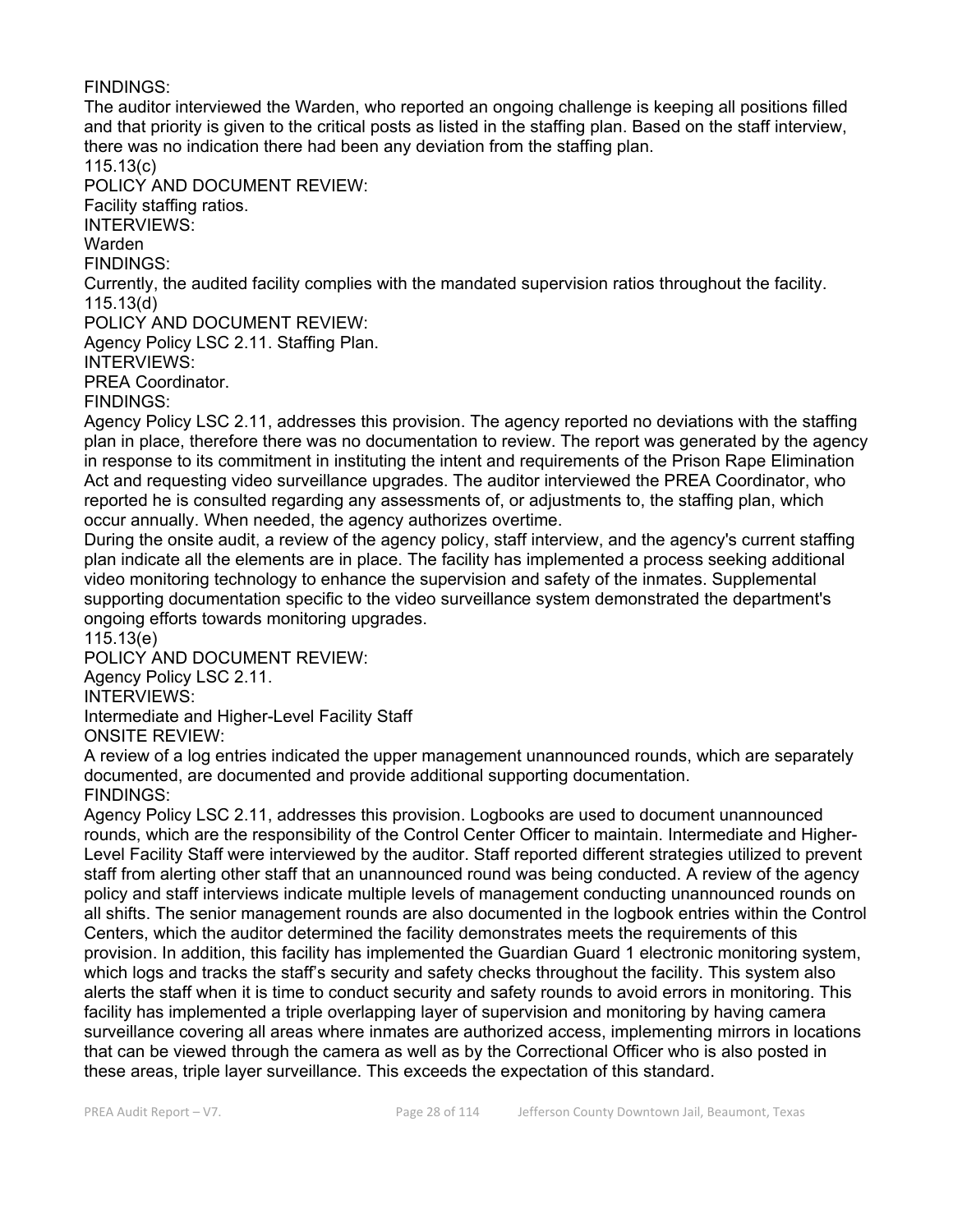# **Standard 115.14: Youthful inmates**

# **115.14 (a)**

 Does the facility place all youthful inmates in housing units that separate them from sight, sound, and physical contact with any adult inmates through use of a shared dayroom or other common space, shower area, or sleeping quarters? (N/A if facility does not have youthful inmates [inmates <18 years old].)  $\Box$  Yes  $\Box$  No  $\boxtimes$  NA

# **115.14 (b)**

- In areas outside of housing units does the agency maintain sight and sound separation between youthful inmates and adult inmates? (N/A if facility does not have youthful inmates [inmates <18 years old].)  $\Box$  Yes  $\Box$  No  $\boxtimes$  NA
- In areas outside of housing units does the agency provide direct staff supervision when youthful inmates and adult inmates have sight, sound, or physical contact? (N/A if facility does not have youthful inmates [inmates <18 years old].)  $\Box$  Yes  $\Box$  No  $\boxtimes$  NA

# **115.14 (c)**

- Does the agency make its best efforts to avoid placing youthful inmates in isolation to comply with this provision? (N/A if facility does not have youthful inmates [inmates <18 years old].)  $\Box$  Yes  $\Box$  No  $\boxtimes$  NA
- Does the agency, while complying with this provision, allow youthful inmates daily large-muscle exercise and legally required special education services, except in exigent circumstances? (N/A if facility does not have youthful inmates [inmates <18 years old].)  $\Box$  Yes  $\Box$  No  $\boxtimes$  NA
- Do youthful inmates have access to other programs and work opportunities to the extent possible? (N/A if facility does not have youthful inmates [inmates <18 years old].)  $\Box$  Yes  $\Box$  No  $\boxtimes$  NA

## **Auditor Overall Compliance Determination**

- ☐ **Exceeds Standard** (*Substantially exceeds requirement of standards*)
- ☒ **Meets Standard** (*Substantial compliance; complies in all material ways with the standard for the relevant review period*)
- ☐ **Does Not Meet Standard** (*Requires Corrective Action*)

 $115.14(a) - (c)$ POLICY AND DOCUMENT REVIEW: Agency Policy LSC 2.11. INTERVIEWS: PREA Coordinator and PREA Compliance Manager. FINDINGS: Agency Policy LSC 2.11, addresses this provision. This facility does not house youthful inmates.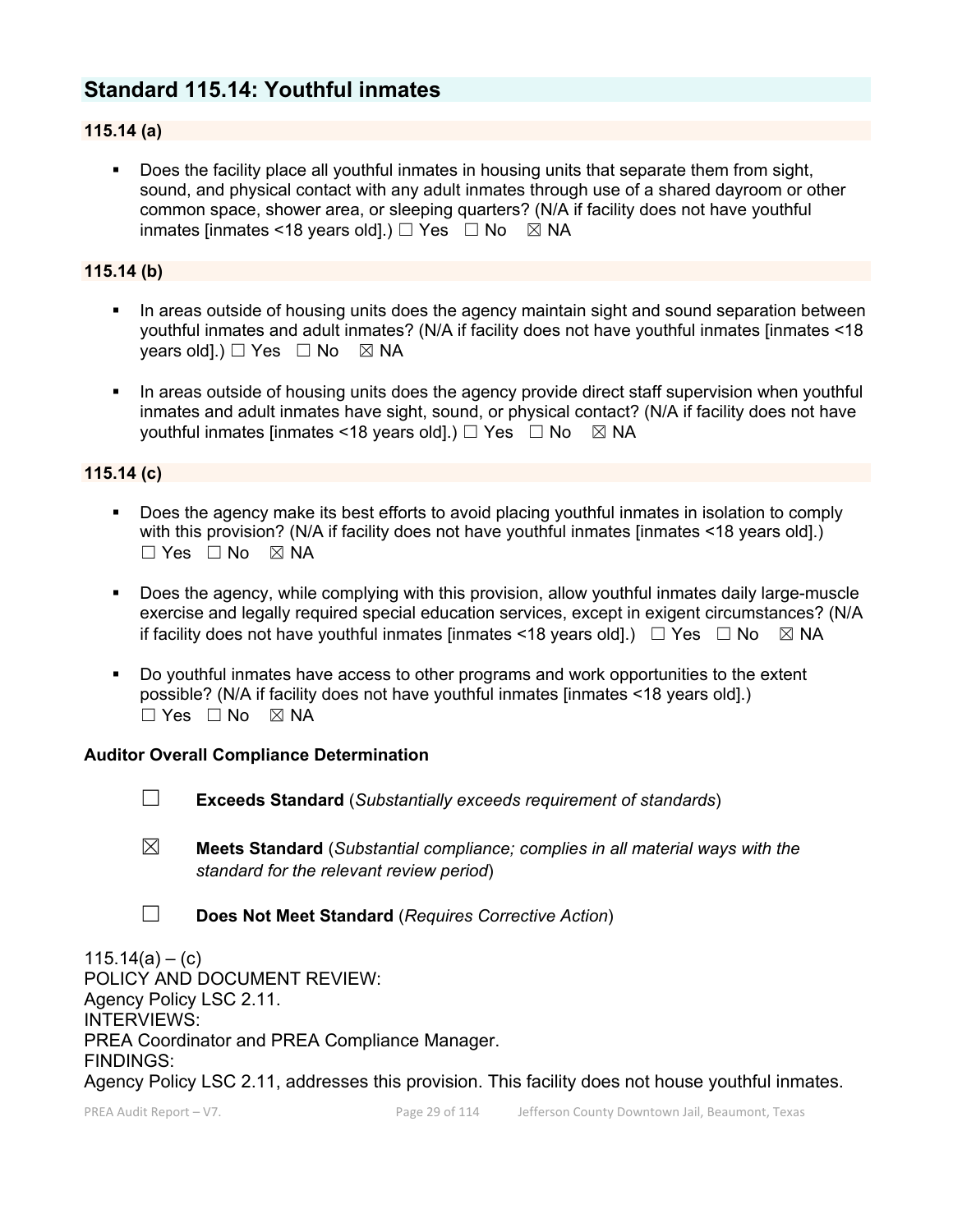# **Standard 115.15: Limits to cross-gender viewing and searches**

# **115.15 (a)**

**Does the facility always refrain from conducting any cross-gender strip or cross-gender visual** body cavity searches, except in exigent circumstances or by medical practitioners?  $\boxtimes$  Yes  $\Box$  No

# **115.15 (b)**

- Does the facility always refrain from conducting cross-gender pat-down searches of female inmates, except in exigent circumstances? (N/A if the facility does not have female inmates.)  $\boxtimes$  Yes  $\Box$  No  $\Box$  NA
- Does the facility always refrain from restricting female inmates' access to regularly available programming or other out-of-cell opportunities in order to comply with this provision? (N/A if the facility does not have female inmates.)  $\boxtimes$  Yes  $\Box$  No  $\Box$  NA

# **115.15 (c)**

- Does the facility document all cross-gender strip searches and cross-gender visual body cavity searches?  $\boxtimes$  Yes  $\Box$  No
- Does the facility document all cross-gender pat-down searches of female inmates? (N/A if the facility does not have female inmates.)  $\boxtimes$  Yes  $\Box$  No  $\Box$  NA

# **115.15 (d)**

- Does the facility have policies that enables inmates to shower, perform bodily functions, and change clothing without nonmedical staff of the opposite gender viewing their breasts, buttocks, or genitalia, except in exigent circumstances or when such viewing is incidental to routine cell checks?  $\boxtimes$  Yes  $\Box$  No
- Does the facility have procedures that enables inmates to shower, perform bodily functions, and change clothing without nonmedical staff of the opposite gender viewing their breasts, buttocks, or genitalia, except in exigent circumstances or when such viewing is incidental to routine cell checks?  $\boxtimes$  Yes  $\Box$  No
- **Does the facility require staff of the opposite gender to announce their presence when entering** an inmate housing unit?  $\boxtimes$  Yes  $\Box$  No

## **115.15 (e)**

- **Does the facility always refrain from searching or physically examining transgender or intersex** inmates for the sole purpose of determining the inmate's genital status?  $\boxtimes$  Yes  $\Box$  No
- If an inmate's genital status is unknown, does the facility determine genital status during conversations with the inmate, by reviewing medical records, or, if necessary, by learning that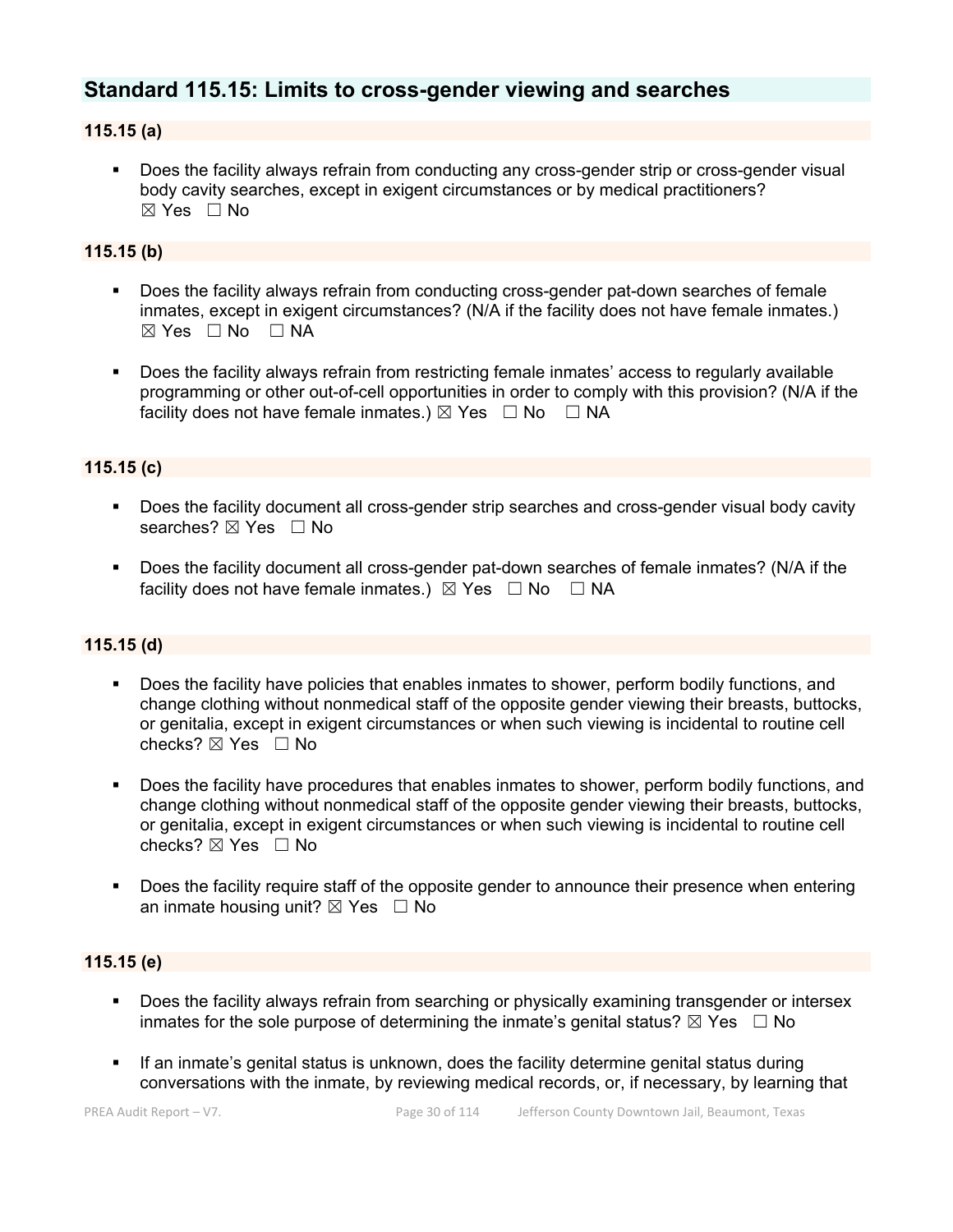information as part of a broader medical examination conducted in private by a medical practitioner?  $\boxtimes$  Yes  $\Box$  No

# **115.15 (f)**

- Does the facility/agency train security staff in how to conduct cross-gender pat down searches in a professional and respectful manner, and in the least intrusive manner possible, consistent with security needs?  $\boxtimes$  Yes  $\Box$  No
- Does the facility/agency train security staff in how to conduct searches of transgender and intersex inmates in a professional and respectful manner, and in the least intrusive manner possible, consistent with security needs?  $\boxtimes$  Yes  $\Box$  No

# **Auditor Overall Compliance Determination**

☐ **Exceeds Standard** (*Substantially exceeds requirement of standards*) ☒ **Meets Standard** (*Substantial compliance; complies in all material ways with the standard for the relevant review period*)

- 
- ☐ **Does Not Meet Standard** (*Requires Corrective Action*)

115.15(a)

# POLICY AND DOCUMENT REVIEW:

Agency Policy LSC 2.11.

INTERVIEWS:

PREA Coordinator.

FINDINGS:

Agency Policy LSC 2.11, addresses this provision. Agency policy requires strip searches are conducted by staff of the same gender as the inmate. The agency reported there have been no incidents of crossgender strip or cross-gender visual body cavity searches of inmates. An informal interview with the PREA Coordinator confirmed this practice.

A review of the agency policy and staff interviews indicate no cross-gender strip searches or crossgender visual body cavity searches are conducted.

115.15(b)

POLICY AND DOCUMENT REVIEW:

Agency Policy LSC 2.11.

INTERVIEWS:

Random Selection of Staff, and Random Selection of Inmates.

FINDINGS:

Agency Policy LSC 2.11, addresses this provision. Agency policy requires strip searches are conducted by staff of the same gender as the inmate. The agency reported there have been no incidents of crossgender strip or cross-gender visual body cavity searches of inmates. The Auditor interviewed a random selection of staff and random selection of inmates. Staff reported they are prohibited from conducting cross-gender searches but are trained to conduct cross-gender pat-down searches in the event of an emergency or exigent circumstance. Staff reported there is always adequate levels of staffing to ensure cross-gender searches do not occur. All staff reported they had not conducted a cross-gender search or heard of one taking place since their employment with the agency.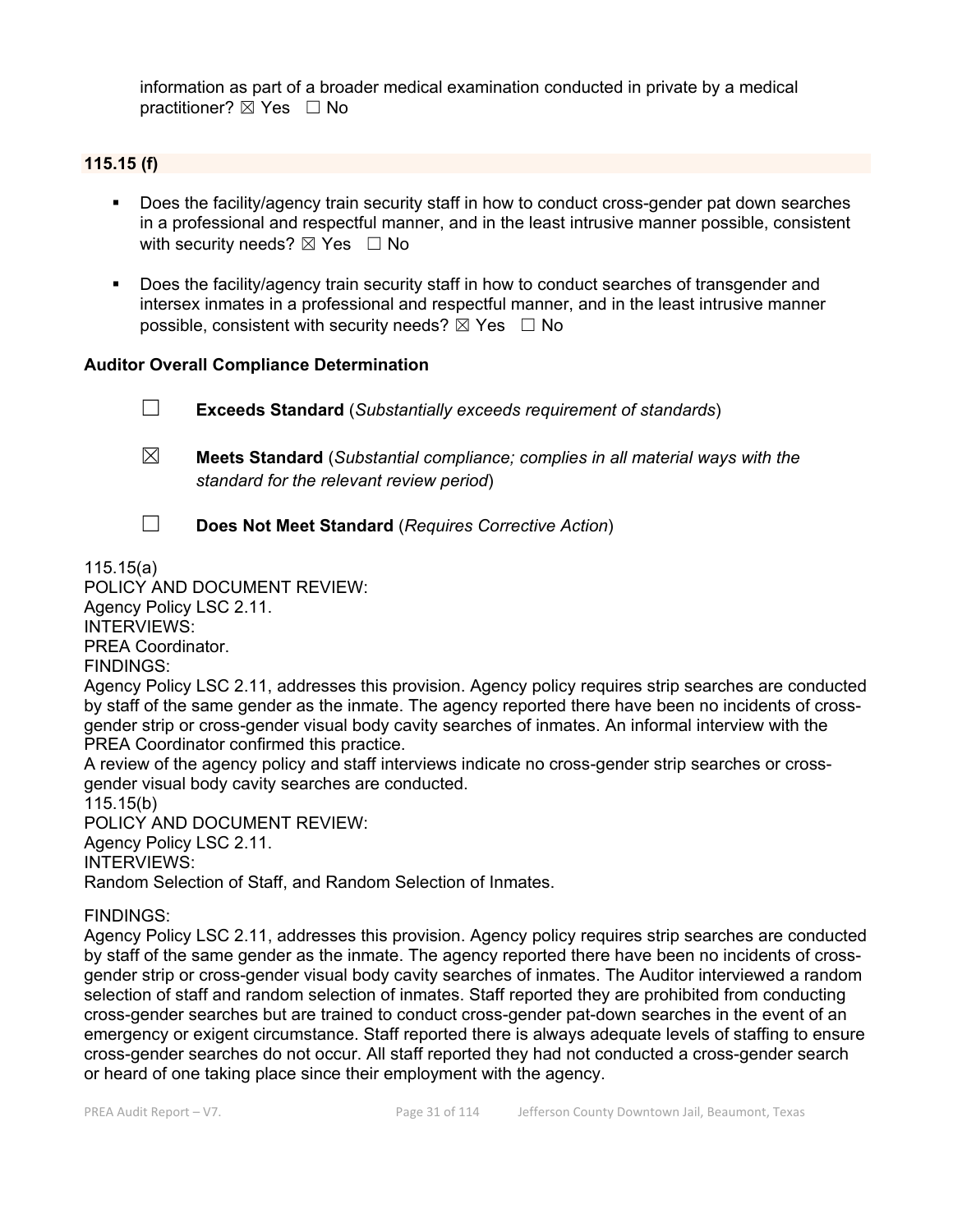All inmates interviewed reported they have been always searched only by same-gender staff. Staff interviews reflected staff are not allowed to conduct cross-gender pat-down searches and inmate interviews reflected only same gender staff have conducted pat-down searches on them. A review of the agency policy and staff interviews indicates no cross-gender pat-down searches are conducted. Inmate interviews confirmed no cross-gender searches are conducted. The auditor noted, although agency policy prohibits cross-gender searches, staff are trained to conduct cross-gender pat-down searches in the event of an emergency or exigent circumstance.

115.15(c)

POLICY AND DOCUMENT REVIEW:

Agency Policy LSC 2.11.

FINDINGS:

Agency Policy LSC 2.11, addresses this provision. Agency policy requires strip searches are conducted by staff of the same gender as the inmate. The agency reported there have been no incidents of crossgender strip cross-gender visual body cavity searches of inmates, therefore, there was no documentation to review.

115.15(d)

POLICY AND DOCUMENT REVIEW: Agency Policy LSC 2.11. INTERVIEWS: Random Selection of Staff, and Random Selection of Inmates.

ONSITE REVIEW:

During the onsite review of the facility, the auditor noted every time staff of the opposite gender entered a housing unit, the staff would announce themselves accordingly. FINDINGS:

Agency Policy LSC 2.11, addresses this provision. During the onsite audit, the Auditor observed there is no opportunity for staff of the opposite gender to view inmates while performing bodily functions. Staff interviews reflected staff are aware of this standard and are required to announce themselves when entering a housing unit with inmates of the opposite gender and inmate interviews reflected staff of the opposite gender consistently announce themselves upon entering their housing units.

Inmates interviewed reported staff of the opposite gender do announce themselves and that they would never be in a state of undress in front of opposite gender staff.

A review of the agency policy, staff and inmate interviews, and observations of staff announcing themselves when entering a housing unit with inmates of the opposite gender has demonstrated every precaution is made to ensure inmates are afforded privacy when using the toilet, showering, and changing clothes.

115.15(e) POLICY AND DOCUMENT REVIEW: Agency Policy LSC 2.11. INTERVIEWS: Random Sample of Staff. Inmate interviews.

FINDINGS:

Agency Policy LSC 2.11, address this provision. Staff interviews reflected staff are prohibited from searching or physically examining a transgender or intersex inmate for the sole purpose of determining the inmate's genital status. Staff also reported the determination of the inmate's genital status would be made by medical staff. The inmates interviewed revealed the same.

115.15(f) POLICY AND DOCUMENT REVIEW: Training Curricula and Agency Policy LSC 2.11. INTERVIEWS:

Random Sample of Staff.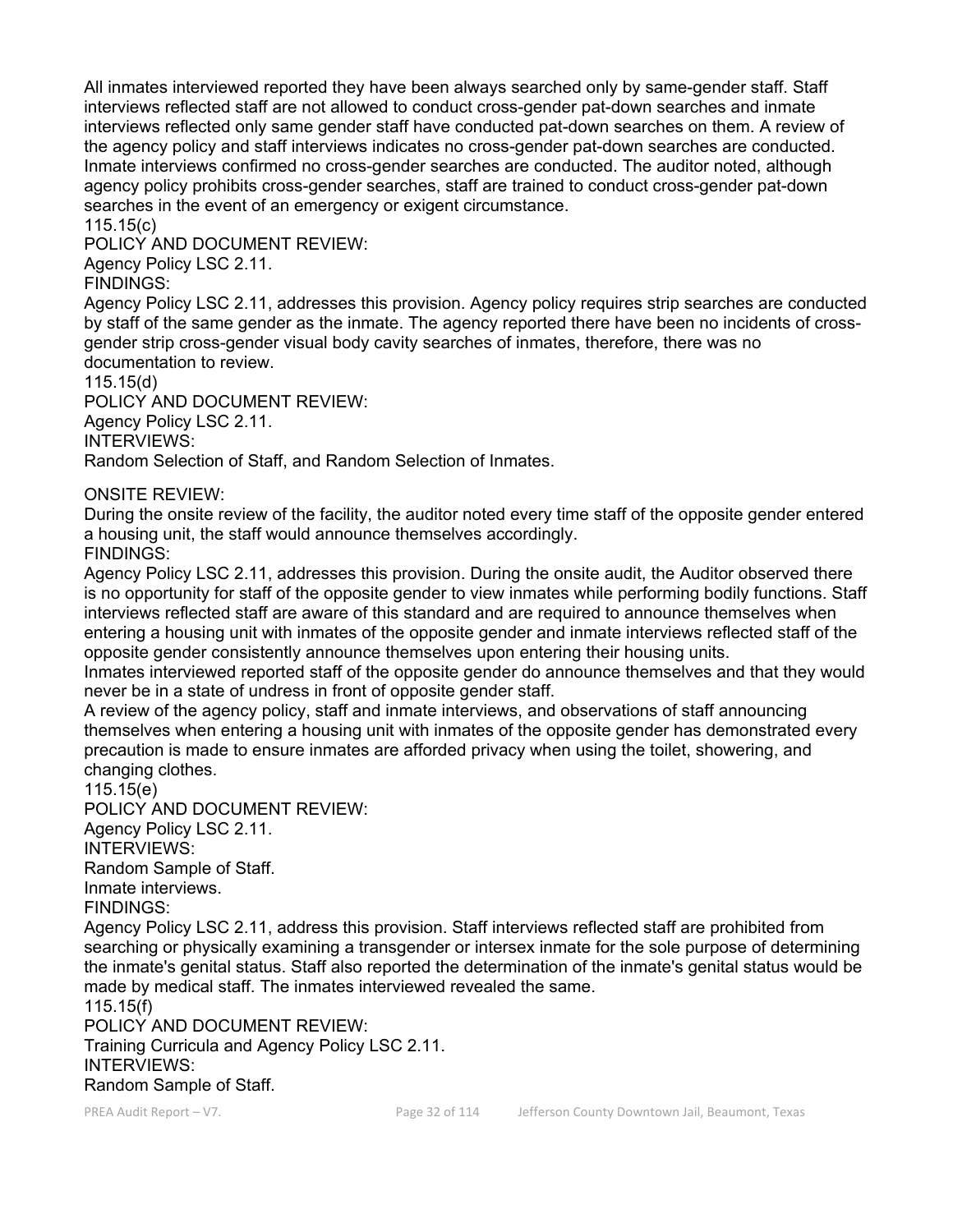Staff interviewed reported they are only permitted to conduct pat-down searches on same gender inmates. Training documentation reflected staff attended and participated in "Cross-Gender and Transgender Pat Searches" training during pre-service and refresher training is available online. A review of the agency policy, training documentation, and staff interviews indicate staff are prohibited from conducting cross-gender pat-down searches, however, they are trained on how to conduct crossgender pat-down searches if exigent circumstances, exists, which meets the requirements of this provision.

# **Standard 115.16: Inmates with disabilities and inmates who are limited English proficient**

# **115.16 (a)**

- Does the agency take appropriate steps to ensure that inmates with disabilities have an equal opportunity to participate in or benefit from all aspects of the agency's efforts to prevent, detect, and respond to sexual abuse and sexual harassment, including: inmates who are deaf or hard of hearing?  $\boxtimes$  Yes  $\Box$  No
- Does the agency take appropriate steps to ensure that inmates with disabilities have an equal opportunity to participate in or benefit from all aspects of the agency's efforts to prevent, detect, and respond to sexual abuse and sexual harassment, including: inmates who are blind or have low vision? ⊠ Yes □ No
- Does the agency take appropriate steps to ensure that inmates with disabilities have an equal opportunity to participate in or benefit from all aspects of the agency's efforts to prevent, detect, and respond to sexual abuse and sexual harassment, including: inmates who have intellectual disabilities?  $\boxtimes$  Yes  $\Box$  No
- Does the agency take appropriate steps to ensure that inmates with disabilities have an equal opportunity to participate in or benefit from all aspects of the agency's efforts to prevent, detect, and respond to sexual abuse and sexual harassment, including: inmates who have psychiatric disabilities? ⊠ Yes □ No
- Does the agency take appropriate steps to ensure that inmates with disabilities have an equal opportunity to participate in or benefit from all aspects of the agency's efforts to prevent, detect, and respond to sexual abuse and sexual harassment, including: inmates who have speech disabilities? ⊠ Yes □ No
- Does the agency take appropriate steps to ensure that inmates with disabilities have an equal opportunity to participate in or benefit from all aspects of the agency's efforts to prevent, detect, and respond to sexual abuse and sexual harassment, including: Other (if "other," please explain in overall determination notes)?  $\boxtimes$  Yes  $\Box$  No
- Do such steps include, when necessary, ensuring effective communication with inmates who are deaf or hard of hearing?  $\boxtimes$  Yes  $\Box$  No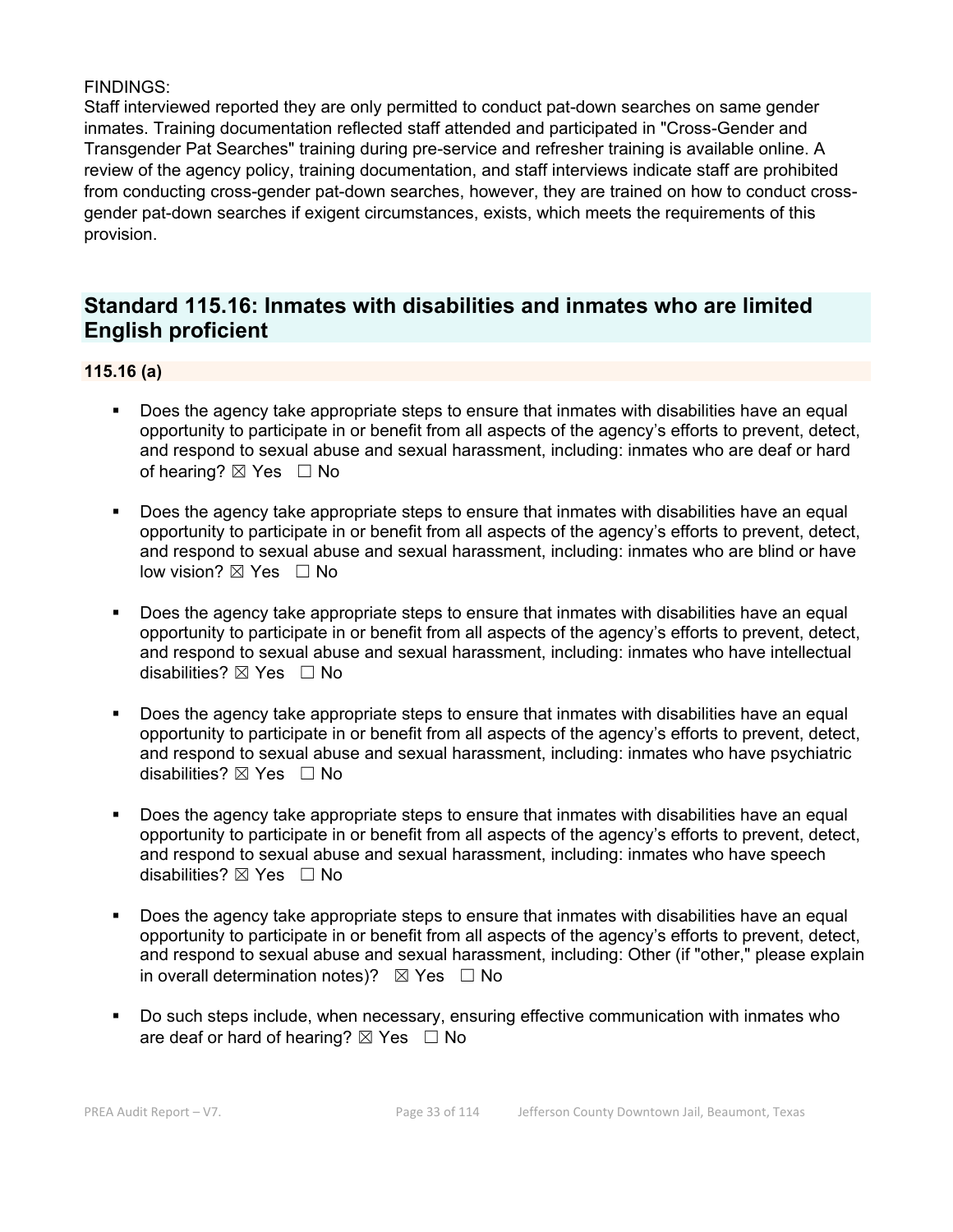- Do such steps include, when necessary, providing access to interpreters who can interpret effectively, accurately, and impartially, both receptively and expressively, using any necessary specialized vocabulary?  $\boxtimes$  Yes  $\Box$  No
- Does the agency ensure that written materials are provided in formats or through methods that ensure effective communication with inmates with disabilities including inmates who: Have intellectual disabilities?  $\boxtimes$  Yes  $\Box$  No
- Does the agency ensure that written materials are provided in formats or through methods that ensure effective communication with inmates with disabilities including inmates who: Have limited reading skills?  $\boxtimes$  Yes  $\Box$  No
- Does the agency ensure that written materials are provided in formats or through methods that ensure effective communication with inmates with disabilities including inmates who: Are blind or have low vision?  $\boxtimes$  Yes  $\Box$  No

# **115.16 (b)**

- Does the agency take reasonable steps to ensure meaningful access to all aspects of the agency's efforts to prevent, detect, and respond to sexual abuse and sexual harassment to inmates who are limited English proficient?  $\boxtimes$  Yes  $\Box$  No
- Do these steps include providing interpreters who can interpret effectively, accurately, and impartially, both receptively and expressively, using any necessary specialized vocabulary?  $\boxtimes$  Yes  $\Box$  No

## **115.16 (c)**

 Does the agency always refrain from relying on inmate interpreters, inmate readers, or other types of inmate assistance except in limited circumstances where an extended delay in obtaining an effective interpreter could compromise the inmate's safety, the performance of firstresponse duties under §115.64, or the investigation of the inmate's allegations?  $\boxtimes$  Yes  $\Box$  No

### **Auditor Overall Compliance Determination**

- ☐ **Exceeds Standard** (*Substantially exceeds requirement of standards*)
- ☒ **Meets Standard** (*Substantial compliance; complies in all material ways with the standard for the relevant review period*)
- ☐ **Does Not Meet Standard** (*Requires Corrective Action*)

115.16(a) POLICY AND DOCUMENT REVIEW: Agency Policy LSC 2.11. Posters, inmate handbooks, training certificates.

INTERVIEWS: LEP inmate (Spanish only) Random Staff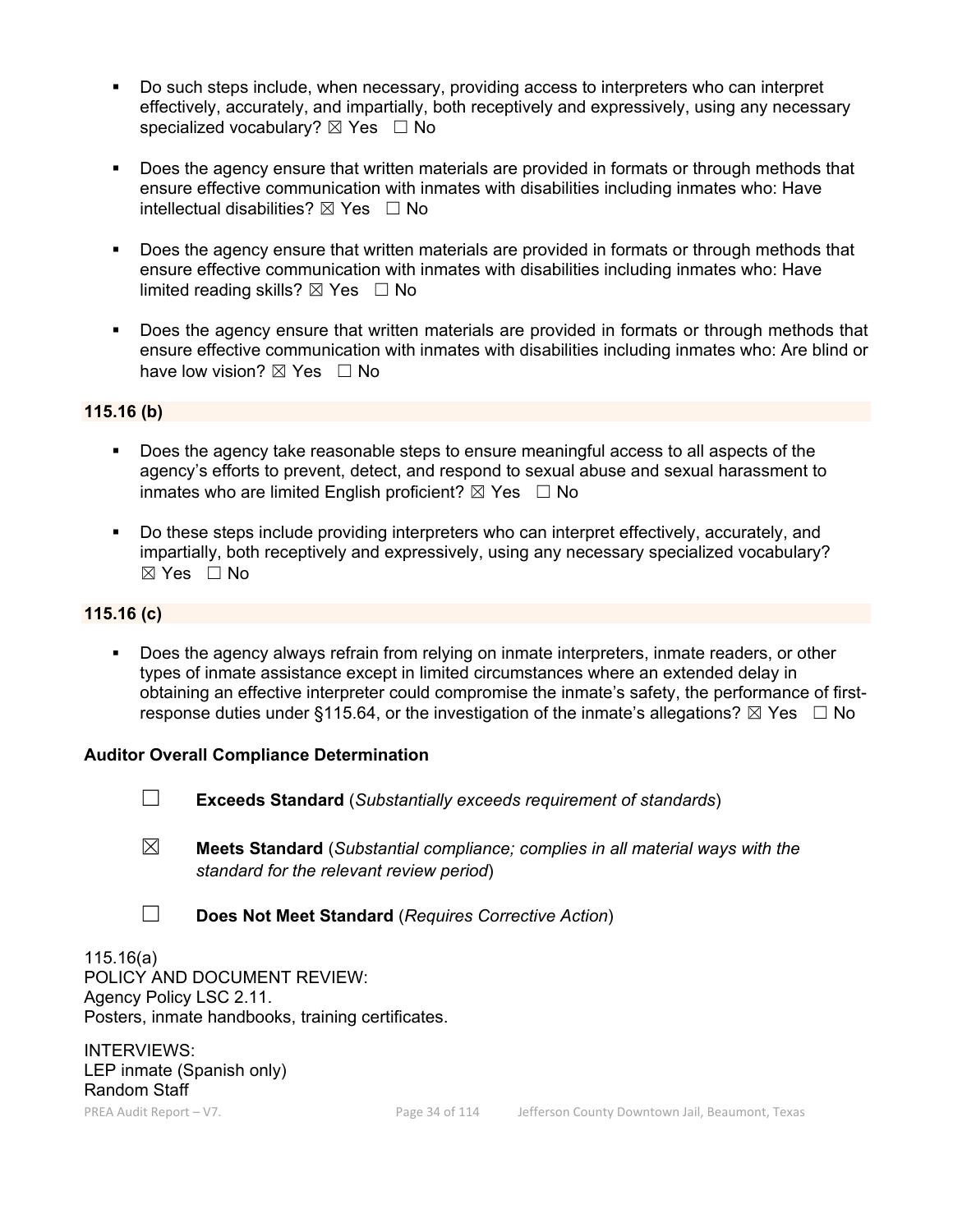Agency Policy LSC 2.11 and review of posters, inmate handbooks, training certificates, address this provision. The PREA Brochure, PREA Posters, and Inmate Handbook are also available in Spanish. The facility has a language line for verbal translation services in all know languages. The inmates are also able to contact their country's consulate if they are under immigration jurisdiction. At the time of the audit, three LEP inmates was interviewed. The inmate reported getting the PREA related information verbally in Spanish.

Materials are available in Spanish and additional interpreter services can be secured as needed. Bilingual staff have been identified in response to the language needs of the inmates. 115.16(b)

POLICY AND DOCUMENT REVIEW:

Agency policy LSC 2.11 and review of posters, inmate handbooks, training certificates. Multiple staff have been identified as bilingual and are available as needed.

INTERVIEWS:

LEP inmate (Spanish only).

FINDINGS:

Agency policy LSC 2.11 and review of posters, inmate handbooks, training certificates, addresses this provision. At the time of the audit, three LEP inmates were interviewed. The inmates reported getting the PREA related information in Spanish and the posters are translated correctly. 115.16(c)

POLICY AND DOCUMENT REVIEW:

Agency Policy LSC 2.11 and review of posters, inmate handbooks, training certificates, INTERVIEWS:

Random Sample of Staff. At the time of the audit, there were three LEP inmates (Spanish only) interviewed.

FINDINGS:

Agency policy LSC 2.11 and review of posters, inmate handbooks, training certificates, address this provision. Multiple staff have been identified and can translate in Spanish. Staff interviewed reported they would never use inmates to interpret for another inmate and that there was always enough staff to interpret. The LEP inmates interviewed reported being provided PREA related information verbally from staff and understanding his rights as it pertained to PREA and had an understanding on how to report an allegation.

# **Standard 115.17: Hiring and promotion decisions**

**115.17 (a)**

- Does the agency prohibit the hiring or promotion of anyone who may have contact with inmates who has engaged in sexual abuse in a prison, jail, lockup, community confinement facility, juvenile facility, or other institution (as defined in 42 U.S.C. 1997)?  $\boxtimes$  Yes  $\Box$  No
- Does the agency prohibit the hiring or promotion of anyone who may have contact with inmates who has been convicted of engaging or attempting to engage in sexual activity in the community facilitated by force, overt or implied threats of force, or coercion, or if the victim did not consent or was unable to consent or refuse?  $\boxtimes$  Yes  $\Box$  No
- Does the agency prohibit the hiring or promotion of anyone who may have contact with inmates who has been civilly or administratively adjudicated to have engaged in the activity described in the question immediately above?  $\boxtimes$  Yes  $\Box$  No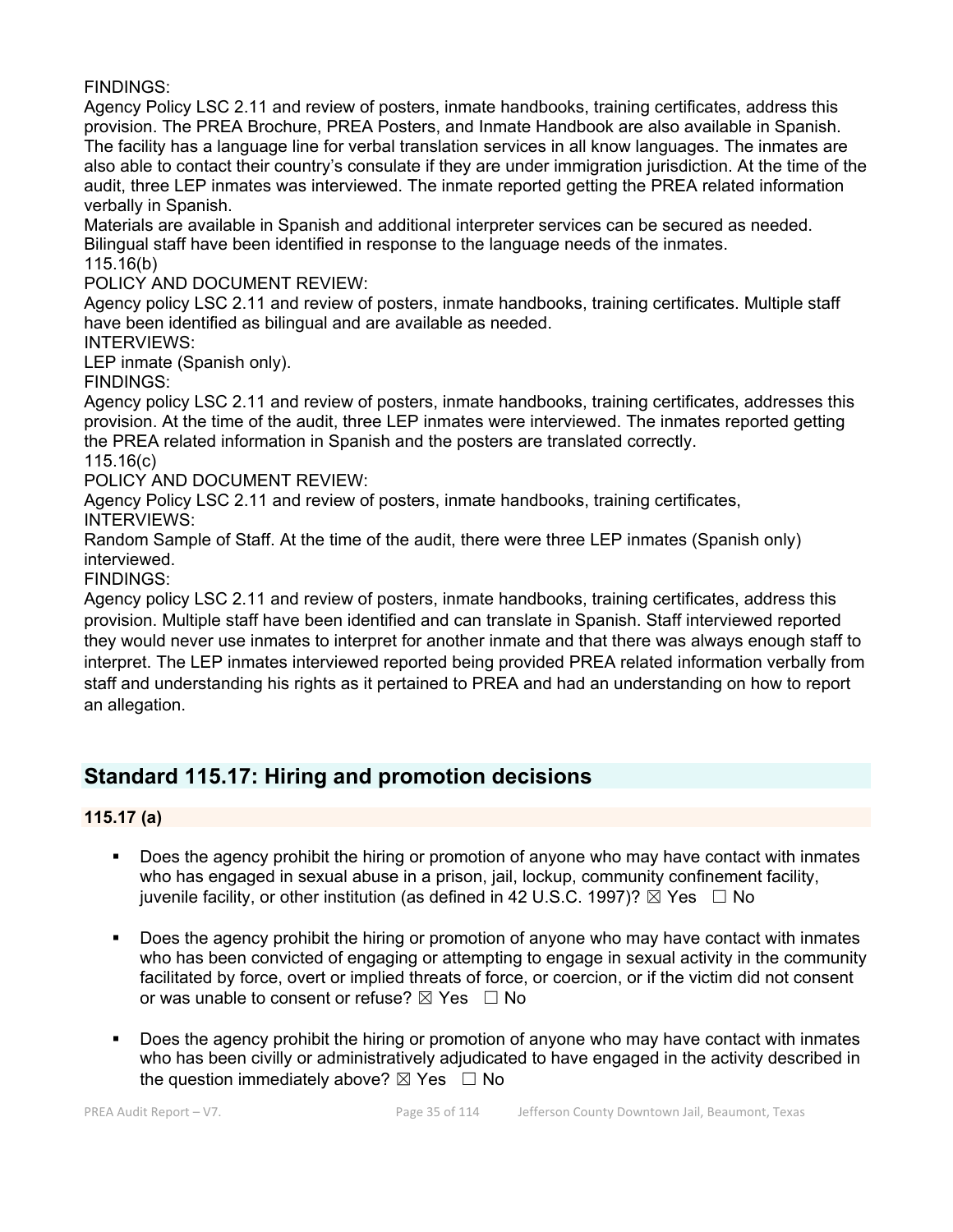- Does the agency prohibit the enlistment of services of any contractor who may have contact with inmates who has engaged in sexual abuse in a prison, jail, lockup, community confinement facility, juvenile facility, or other institution (as defined in 42 U.S.C. 1997)?  $\boxtimes$  Yes  $\Box$  No
- Does the agency prohibit the enlistment of services of any contractor who may have contact with inmates who has been convicted of engaging or attempting to engage in sexual activity in the community facilitated by force, overt or implied threats of force, or coercion, or if the victim did not consent or was unable to consent or refuse?  $\boxtimes$  Yes  $\Box$  No
- Does the agency prohibit the enlistment of services of any contractor who may have contact with inmates who has been civilly or administratively adjudicated to have engaged in the activity described in the question immediately above?  $\boxtimes$  Yes  $\Box$  No

# **115.17 (b)**

- Does the agency consider any incidents of sexual harassment in determining whether to hire or promote anyone who may have contact with inmates?  $\boxtimes$  Yes  $\Box$  No
- Does the agency consider any incidents of sexual harassment in determining whether to enlist the services of any contractor who may have contact with inmates?  $\boxtimes$  Yes  $\Box$  No

# **115.17 (c)**

- Before hiring new employees, who may have contact with inmates, does the agency perform a criminal background records check?  $\boxtimes$  Yes  $\Box$  No
- Before hiring new employees who may have contact with inmates, does the agency, consistent with Federal, State, and local law, make its best efforts to contact all prior institutional employers for information on substantiated allegations of sexual abuse or any resignation during a pending investigation of an allegation of sexual abuse?  $\boxtimes$  Yes  $\Box$  No

# **115.17 (d)**

**Does the agency perform a criminal background records check before enlisting the services of** any contractor who may have contact with inmates?  $\boxtimes$  Yes  $\Box$  No

# **115.17 (e)**

 Does the agency either conduct criminal background records checks at least every five years of current employees and contractors who may have contact with inmates or have in place a system for otherwise capturing such information for current employees?  $\boxtimes$  Yes  $\Box$  No

# **115.17 (f)**

 Does the agency ask all applicants and employees who may have contact with inmates directly about previous misconduct described in paragraph (a) of this section in written applications or interviews for hiring or promotions?  $\boxtimes$  Yes  $\Box$  No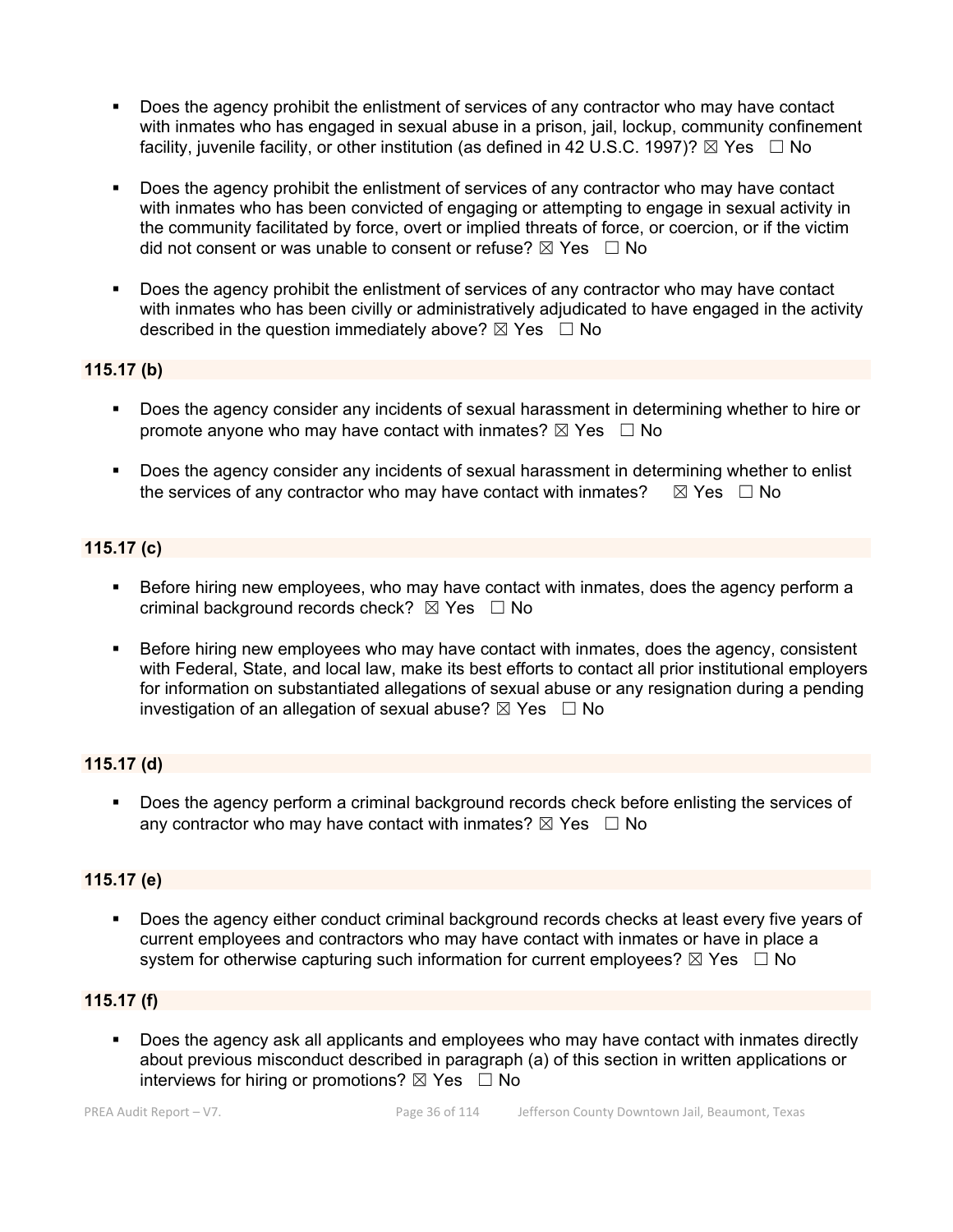- Does the agency ask all applicants and employees who may have contact with inmates directly about previous misconduct described in paragraph (a) of this section in any interviews or written self-evaluations conducted as part of reviews of current employees?  $\boxtimes$  Yes  $\Box$  No
- Does the agency impose upon employees a continuing affirmative duty to disclose any such misconduct?  $\boxtimes$  Yes  $\Box$  No

#### **115.17 (g)**

 Does the agency consider material omissions regarding such misconduct, or the provision of materially false information, grounds for termination?  $\boxtimes$  Yes  $\Box$  No

#### **115.17 (h)**

 Does the agency provide information on substantiated allegations of sexual abuse or sexual harassment involving a former employee upon receiving a request from an institutional employer for whom such employee has applied to work? (N/A if providing information on substantiated allegations of sexual abuse or sexual harassment involving a former employee is prohibited by law.)  $\boxtimes$  Yes  $\Box$  No  $\Box$  NA

#### **Auditor Overall Compliance Determination**

☐ **Exceeds Standard** (*Substantially exceeds requirement of standards*)

- ☒ **Meets Standard** (*Substantial compliance; complies in all material ways with the standard for the relevant review period*)
- 
- ☐ **Does Not Meet Standard** (*Requires Corrective Action*)

#### 115.17(a)

POLICY AND DOCUMENT REVIEW: Agency Policy LSC 2.11.

List of background checks on current employees.

FINDINGS:

Agency Policy LSC 2.11 and a list of background checks on current employees, address this provision. Agency policy defines staff to include interns, volunteer, or contracted program services staff. The agency contractors and volunteers are all subjected to a criminal background check, including a fingerprint-based background check. Interviews of 12 randomly selected staff, contract staff and sampled HR files indicated timely criminal background checks. All files reflected the three required questions in this provision are included and staff affirmed by signing the form.

The audited facility has an on-site HR position that manages the recruitment files and hiring process. The agency policies require job applicants to have background checks completed looking at any issue of prior sexual misconduct. All contractors are screened by using the same process.

The facility reported 17 (100%) new employees/applicants background checks were completed in the past 12 months. Documentation and files were reviewed by the auditor to confirm the process. Agency policies also require an annual re-check of all employees and contractors.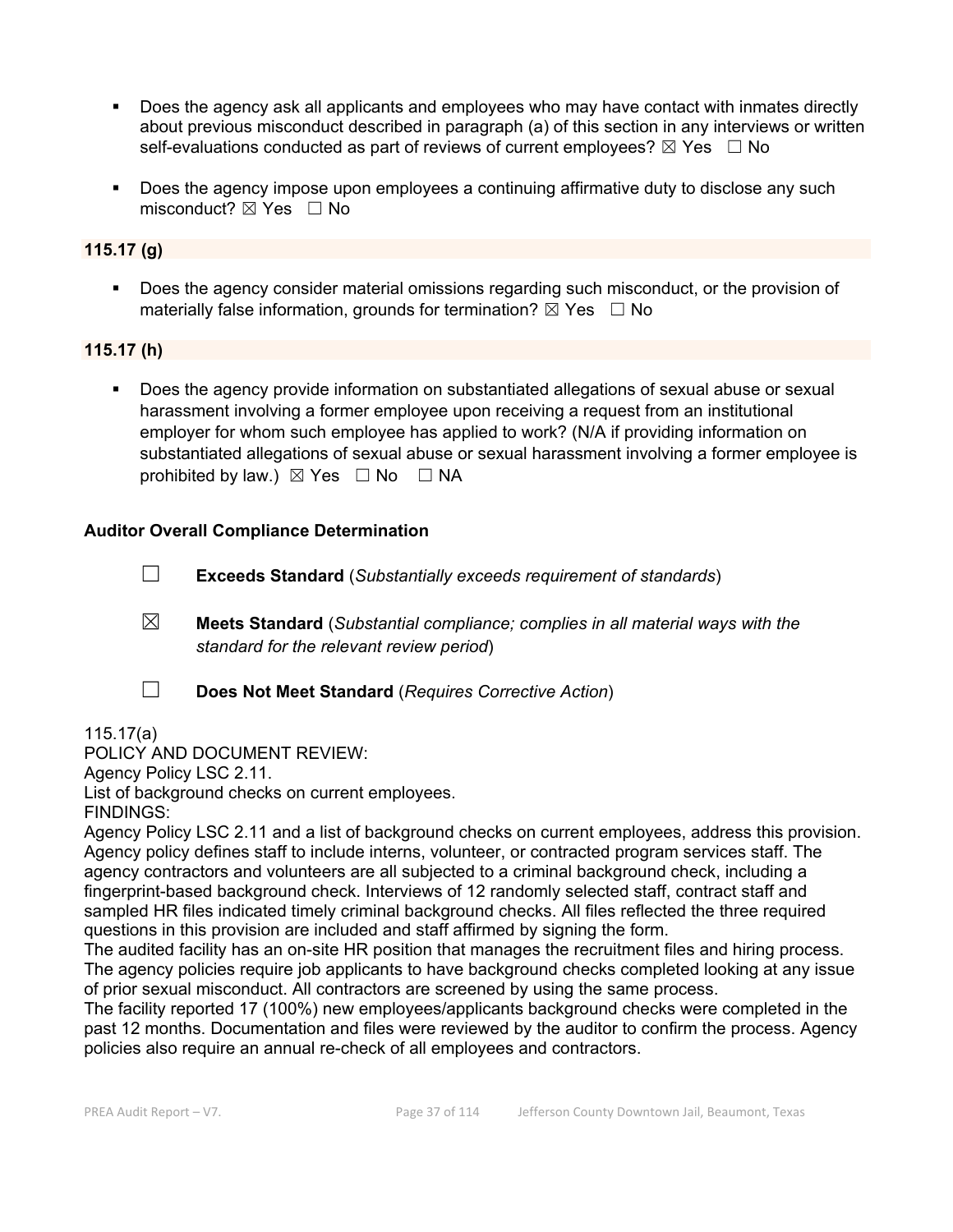The agency policy does indicate that any employee/contractor misconduct or false reporting is subject to the possibility of termination of employment. The HR Manager also indicated that the agency would respond to any request for information from an institutional employer seeking information on a former employee.

115.17(b) POLICY AND DOCUMENT REVIEW: Agency Policy LSC 2.11. INTERVIEWS: Administrative (Human Resources) Staff.

#### FINDINGS:

Agency Policy LSC 2.11, address this provision. The auditor interviewed the Administrative (Human Resources) Staff. Staff reported, the agency has incorporated and implemented the "Affirmative Duty to Disclose," which all staff were required to affirm and sign. The form provides for a "material omissions" clause.

115.17(c)

POLICY AND DOCUMENT REVIEW: Agency Policy LSC 2.11. INTERVIEWS: Administrative (Human Resources) Staff.

FINDINGS:

Agency Policy LSC 2.11, address this provision. The agency policy requires job applicants to have background checks completed looking at any issue of prior sexual misconduct. The background checks are completed prior to any inmate contact. All contractors are screened by using the same process. The auditor interviewed the Administrative (Human Resources) Staff. Staff reported criminal background records checks are conducted on all new hires. Additionally, reference checks are conducted by contacting prior institutional employers.

115.17(d)

POLICY AND DOCUMENT REVIEW:

Agency Policy LSC 2.11.

INTERVIEWS:

The auditor interviewed the Administrative (Human Resources) Staff. Staff reported criminal background records checks are conducted on all new hires and contractors. FINDINGS:

Agency Policy LSC 2.11, addresses the elements of this provision. Agency policy defines staff to include interns, volunteer, or contracted program services staff. All staff are also subjected to a criminal history background check.

All contract staff are subjected to a criminal background check. Staff reported criminal background records checks are conducted on all new hires and contractors.

#### 115.17(e)

POLICY AND DOCUMENT REVIEW:

Agency Policy LSC 2.11 and supporting documentation.

INTERVIEWS:

Administrative (Human Resources) Staff.

FINDINGS:

Agency Policy addresses this provision. Agency policy requires criminal history checks will be conducted at least every year for staff, contractors, interns, and volunteers. All staff are provided the opportunity to self-disclose their arrest or history prior to the agency completing the background check. The auditor interviewed the Administrative (Human Resources) Staff. Staff reported, criminal background records checks are subsequently conducted on all new hires and every year for staff, contract employees, volunteers, and interns.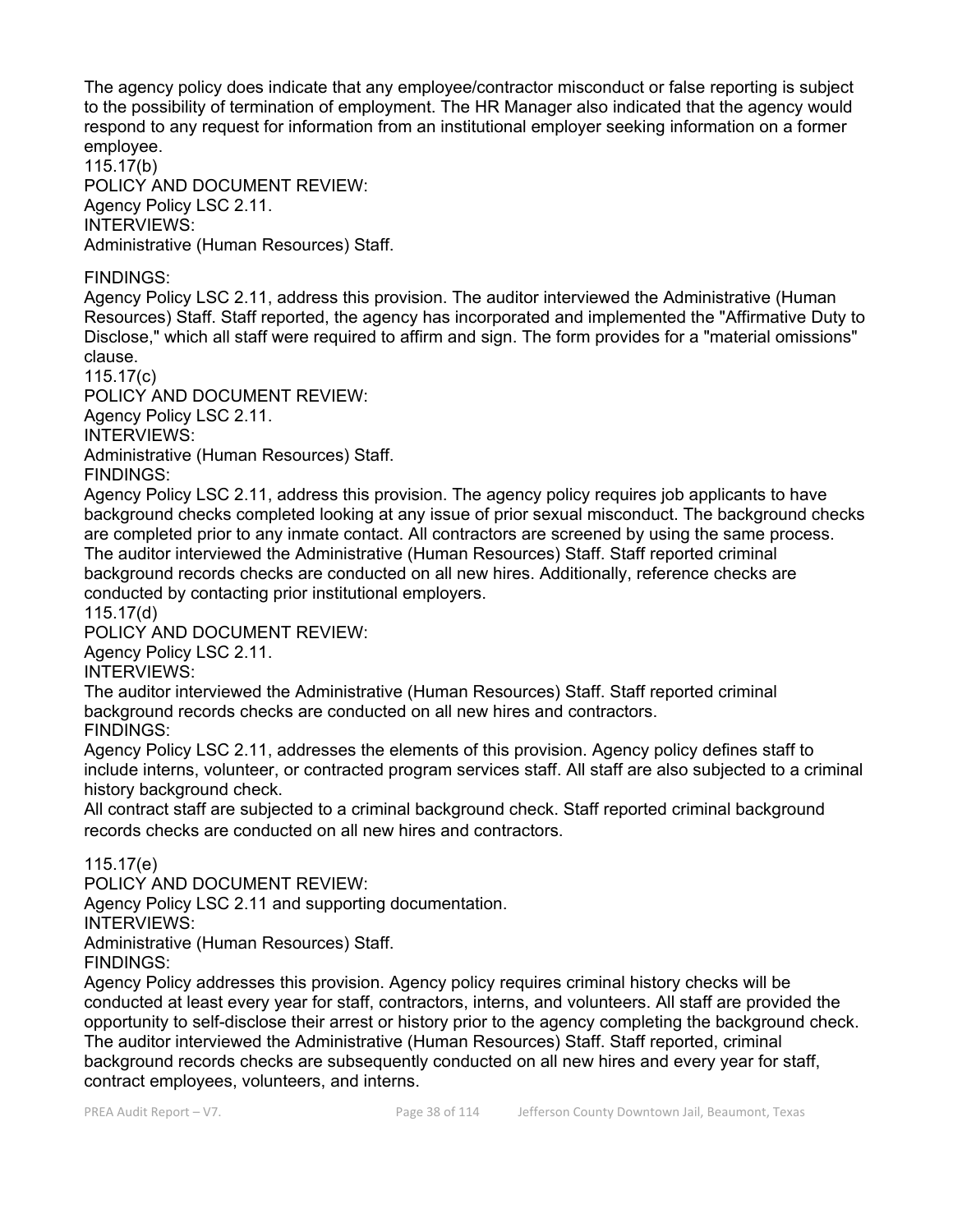A review of the agency policy and HR files, and staff interview indicate the agency has conducted criminal background records checks on all staff every year.

115.17(f) POLICY AND DOCUMENT REVIEW:

Agency Policy LSC 2.11. HR Files.

INTERVIEWS:

Administrative (Human Resources) Staff.

FINDINGS:

Agency Policy LSC 2.11, addresses this provision. The application process includes the "Affirmative Duty to Disclose" form, for new hires, volunteers and contractors, and a review of the HR files indicated this process was being implemented. All staff HR files reviewed indicated the forms had been signed in accordance with policy. A review of agency policy and HR files, and staff interview, indicate the practice is in place and meets the requirements of this provision.

115.17(g)

POLICY AND DOCUMENT REVIEW: Agency Policy LSC 2.11.

FINDINGS:

Agency Policy LSC 2.11, address this provision. Agency policy defines staff to include interns, volunteer, or contracted program services staff.

115.17(h)

POLICY AND DOCUMENT REVIEW:

Agency Policy LSC 2.11.

INTERVIEWS:

Administrative (Human Resources) Staff.

FINDINGS:

Agency Policy LSC 2.11, address this provision. The auditor interviewed the Administrative (Human Resources) Staff. Staff reported if the new potential employer secures a release form from the former employee, then the information will be released. Staff reported without the release form, HR will not disclose the information.

## **Standard 115.18: Upgrades to facilities and technologies**

## **115.18 (a)**

 If the agency designed or acquired any new facility or planned any substantial expansion or modification of existing facilities, did the agency consider the effect of the design, acquisition, expansion, or modification upon the agency's ability to protect inmates from sexual abuse? (N/A if agency/facility has not acquired a new facility or made a substantial expansion to existing facilities since August 20, 2012, or since the last PREA audit, whichever is later.)  $\boxtimes$  Yes  $\Box$  No  $\Box$  NA

## **115.18 (b)**

 If the agency installed or updated a video monitoring system, electronic surveillance system, or other monitoring technology, did the agency consider how such technology may enhance the agency's ability to protect inmates from sexual abuse? (N/A if agency/facility has not installed or updated a video monitoring system, electronic surveillance system, or other monitoring technology since August 20, 2012, or since the last PREA audit, whichever is later.)  $\boxtimes$  Yes  $\Box$  No  $\Box$  NA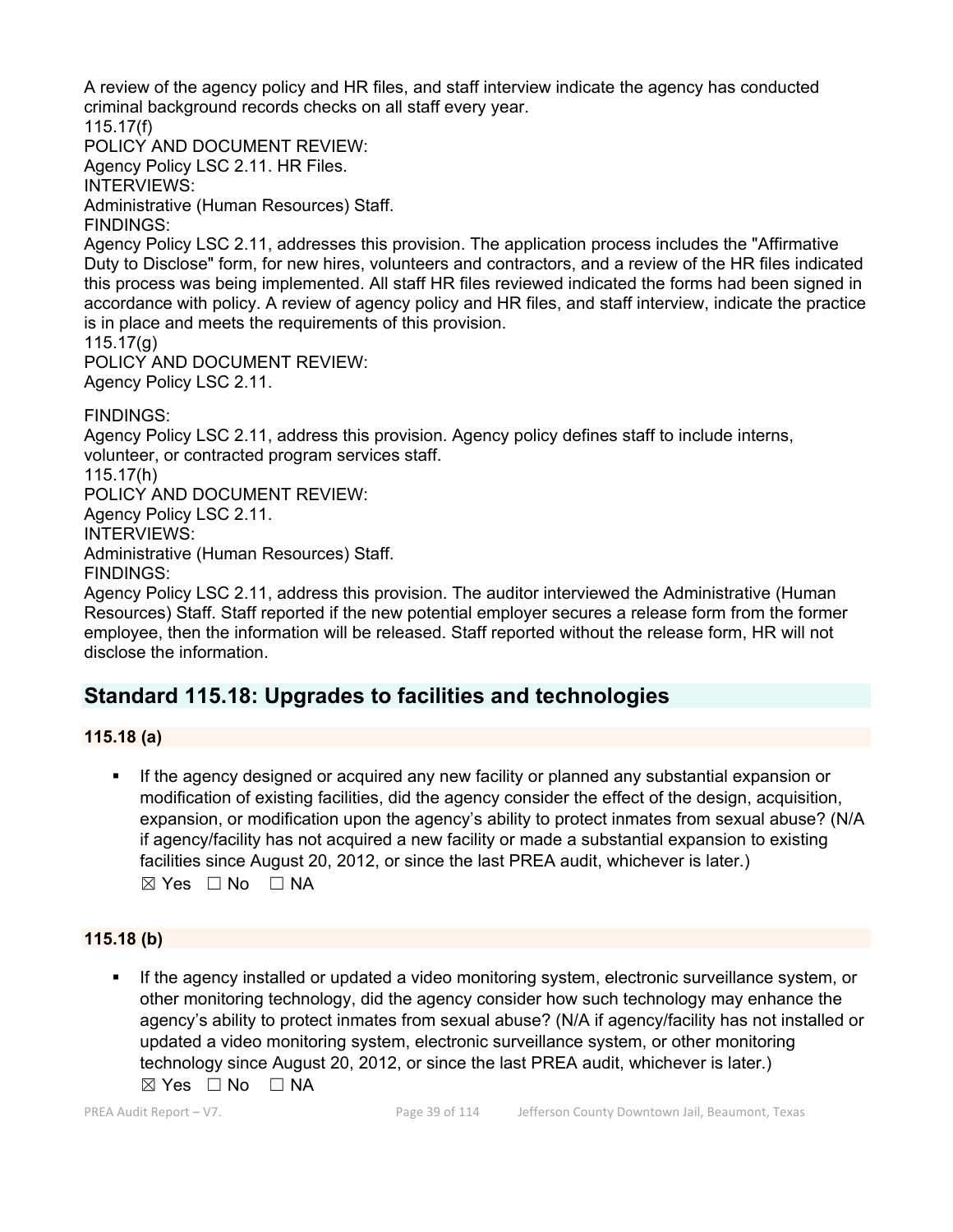#### **Auditor Overall Compliance Determination**

- ☐ **Exceeds Standard** (*Substantially exceeds requirement of standards*)
- ☒ **Meets Standard** (*Substantial compliance; complies in all material ways with the standard for the relevant review period*)

☐ **Does Not Meet Standard** (*Requires Corrective Action*)

115.18(a)

POLICY AND DOCUMENT REVIEW:

Video Surveillance Schematic.

INTERVIEWS:

Interviews of the Agency Head and Warden confirm that the standard is being met.

FINDINGS:

The audited facility has installed new cameras for better coverage and clarity. This facility has a cameras to cover the interior and exterior of this facility's area of responsibility.

Interviews revealed the agency and facility Warden did consider how such technology may enhance the agency's ability to protect inmates from sexual abuse prior to implementing the video enhancements/upgrades.

115.18(b)

POLICY AND DOCUMENT REVIEW:

Video Surveillance Schematic.

INTERVIEWS:

Interviews of the Agency Head and Warden confirm that the standard is being met.

FINDINGS:

Interviews revealed the agency and facility Warden did consider how such technology may enhance the agency's ability to protect inmates from sexual abuse prior to implementing the video enhancements/upgrades.

# **RESPONSIVE PLANNING**

## **Standard 115.21: Evidence protocol and forensic medical examinations**

#### **115.21 (a)**

**If the agency is responsible for investigating allegations of sexual abuse, does the agency follow** a uniform evidence protocol that maximizes the potential for obtaining usable physical evidence for administrative proceedings and criminal prosecutions? (N/A if the agency/facility is not responsible for conducting any form of criminal OR administrative sexual abuse investigations.)  $\boxtimes$  Yes  $\Box$  No  $\Box$  NA

#### **115.21 (b)**

 $\blacksquare$  Is this protocol developmentally appropriate for youth where applicable? (N/A if the agency/facility is not responsible for conducting any form of criminal OR administrative sexual abuse investigations.)  $\boxtimes$  Yes  $\Box$  No  $\Box$  NA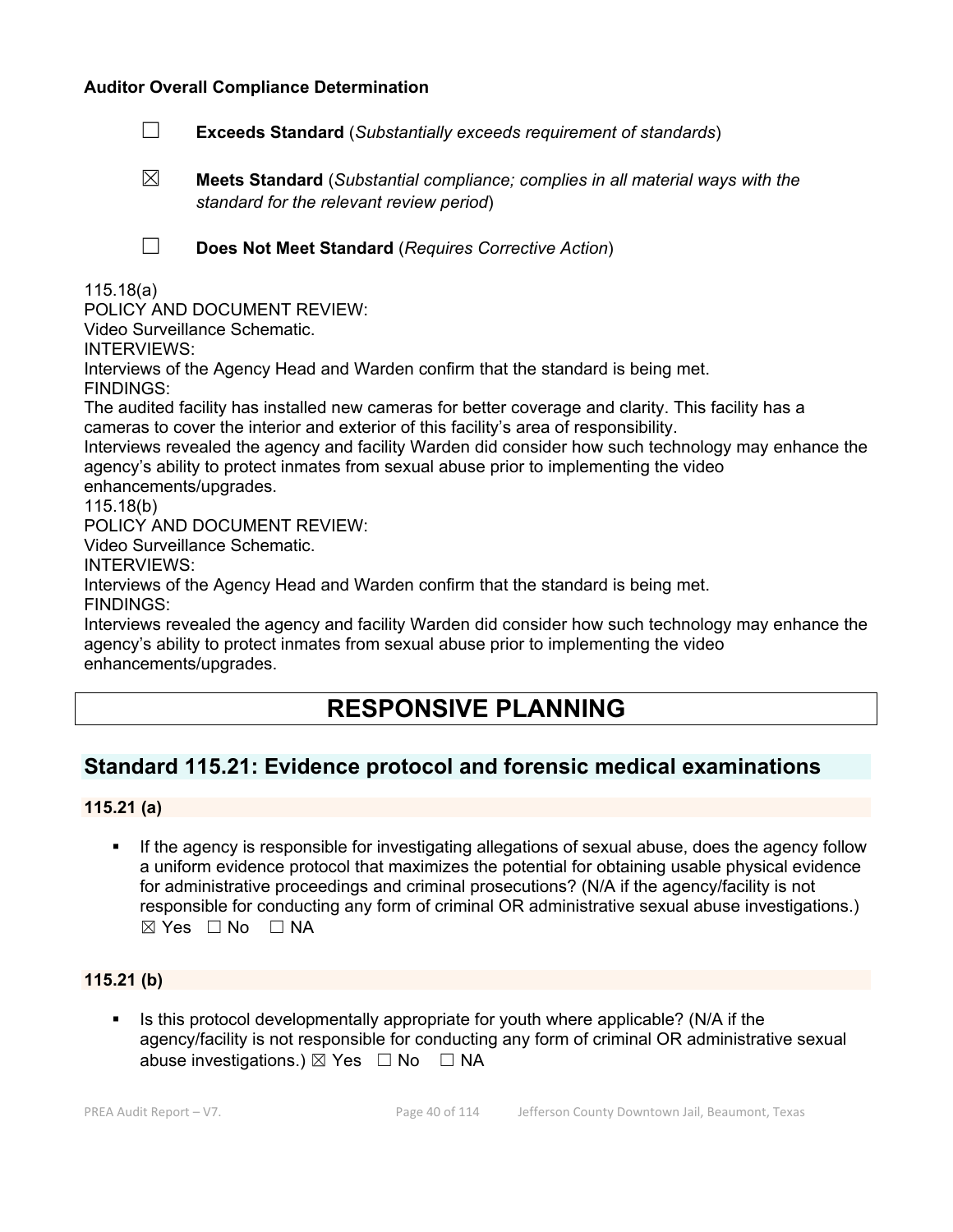Is this protocol, as appropriate, adapted from or otherwise based on the most recent edition of the U.S. Department of Justice's Office on Violence Against Women publication, "A National Protocol for Sexual Assault Medical Forensic Examinations, Adults/Adolescents," or similarly comprehensive and authoritative protocols developed after 2011? (N/A if the agency/facility is not responsible for conducting any form of criminal OR administrative sexual abuse investigations.)  $\boxtimes$  Yes  $\Box$  No  $\Box$  NA

### **115.21 (c)**

- Does the agency offer all victims of sexual abuse access to forensic medical examinations, whether on-site or at an outside facility, without financial cost, where evidentiarily or medically appropriate? ⊠ Yes □ No
- Are such examinations performed by Sexual Assault Forensic Examiners (SAFEs) or Sexual Assault Nurse Examiners (SANEs) where possible?  $\boxtimes$  Yes  $\Box$  No
- If SAFEs or SANEs cannot be made available, is the examination performed by other qualified medical practitioners (they must have been specifically trained to conduct sexual assault forensic exams)?  $\boxtimes$  Yes  $\Box$  No
- Has the agency documented its efforts to provide SAFEs or SANEs?  $\boxtimes$  Yes  $\Box$  No

#### **115.21 (d)**

- Does the agency attempt to make available to the victim a victim advocate from a rape crisis center?  $\boxtimes$  Yes  $\Box$  No
- If a rape crisis center is not available to provide victim advocate services, does the agency make available to provide these services a qualified staff member from a community-based organization, or a qualified agency staff member? (N/A if the agency *always* makes a victim advocate from a rape crisis center available to victims.)  $\boxtimes$  Yes  $\Box$  No  $\Box$  NA
- Has the agency documented its efforts to secure services from rape crisis centers?  $\boxtimes$  Yes  $\Box$  No

#### **115.21 (e)**

- As requested by the victim, does the victim advocate, qualified agency staff member, or qualified community-based organization staff member accompany and support the victim through the forensic medical examination process and investigatory interviews?  $\boxtimes$  Yes  $\Box$  No
- As requested by the victim, does this person provide emotional support, crisis intervention, information, and referrals?  $\boxtimes$  Yes  $\Box$  No

#### **115.21 (f)**

 If the agency itself is not responsible for investigating allegations of sexual abuse, has the agency requested that the investigating agency follow the requirements of paragraphs (a)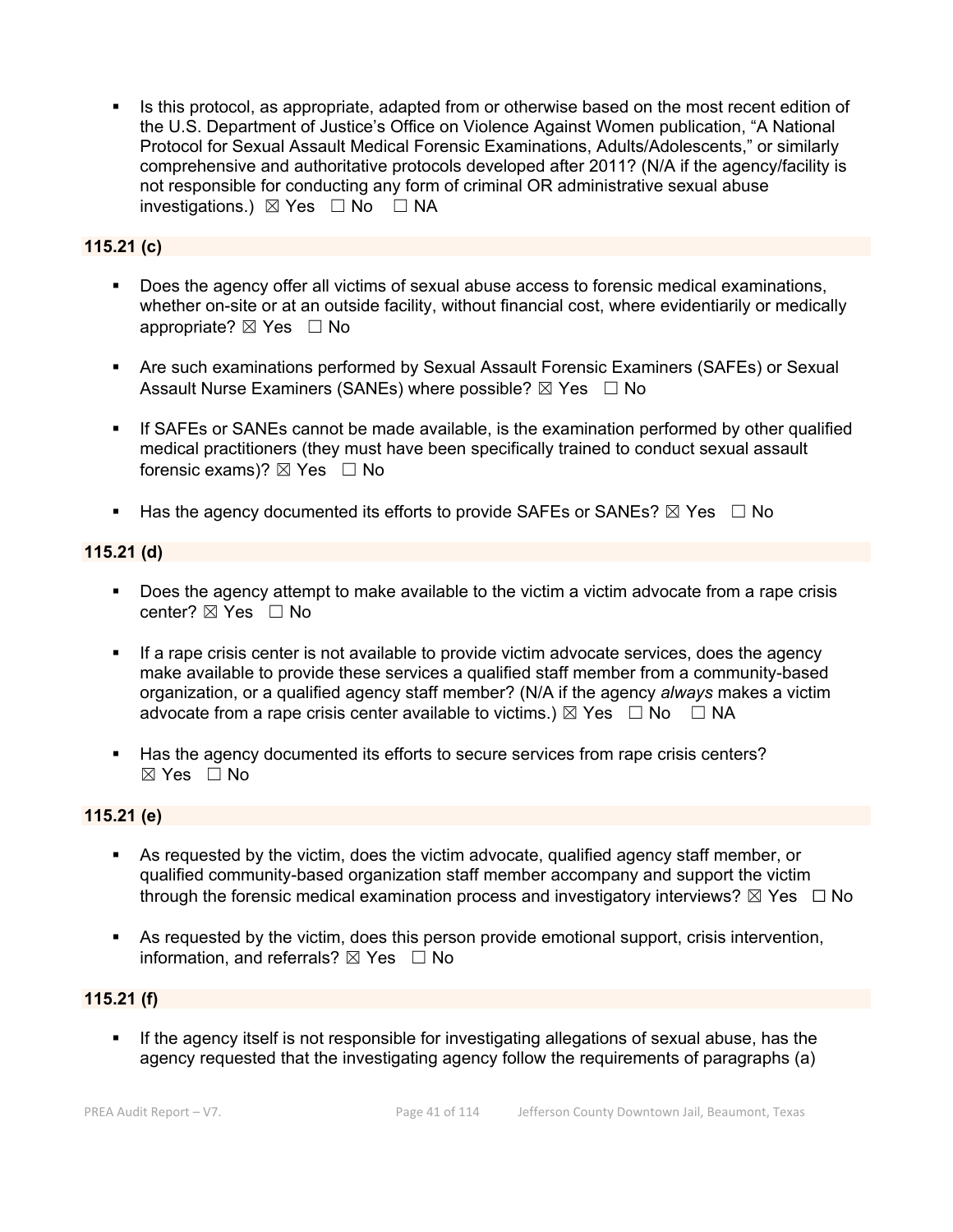through (e) of this section? (N/A if the agency/facility is responsible for conducting criminal AND administrative sexual abuse investigations.)  $\boxtimes$  Yes  $\Box$  No  $\Box$  NA

#### **115.21 (g)**

Auditor is not required to audit this provision.

#### **115.21 (h)**

 If the agency uses a qualified agency staff member or a qualified community-based staff member for the purposes of this section, has the individual been screened for appropriateness to serve in this role and received education concerning sexual assault and forensic examination issues in general? (N/A if agency *always* makes a victim advocate from a rape crisis center available to victims.)  $\boxtimes$  Yes  $\Box$  No  $\Box$  NA

#### **Auditor Overall Compliance Determination**

☐ **Exceeds Standard** (*Substantially exceeds requirement of standards*) ☒ **Meets Standard** (*Substantial compliance; complies in all material ways with the standard for the relevant review period*) ☐ **Does Not Meet Standard** (*Requires Corrective Action*)

#### 115.21(a)

POLICY AND DOCUMENT REVIEW: Agency Policy LSC 2.11. Memos, employee certificate. INTERVIEWS: Random Sample of Staff. Interviews of the Agency Head and Warden confirm that the standard is being met. FINDINGS: Agency Policy LSC 2.11, address this provision. Staff interviewed indicated a clear knowledge of their responsibilities as potential first responders and knowledge of agency policy and staff roles and responsibilities pertaining to investigations of allegations of sexual abuse. Each named of at least one (1) investigator they would report the incident to. 115.21(b) POLICY AND DOCUMENT REVIEW: Agency Policy LSC 2.11. Pre-audit questionnaire. Memos, employee certificate. FINDINGS: Agency Policy LSC 2.11, addresses this provision. The audited facility offers all inmates a forensic examination if sexually abused. The facility has an MOU with SAFE and SANE examiners using an outside health care provider (St. Elizabeth Hospital). The facility conducted zero SAFE/SANE examinations during the last 12 months.

These exams are at no cost to the inmate and are available at any time. Victim advocates to provide outside services are under an agreement with Southeast Texas Crisis Center.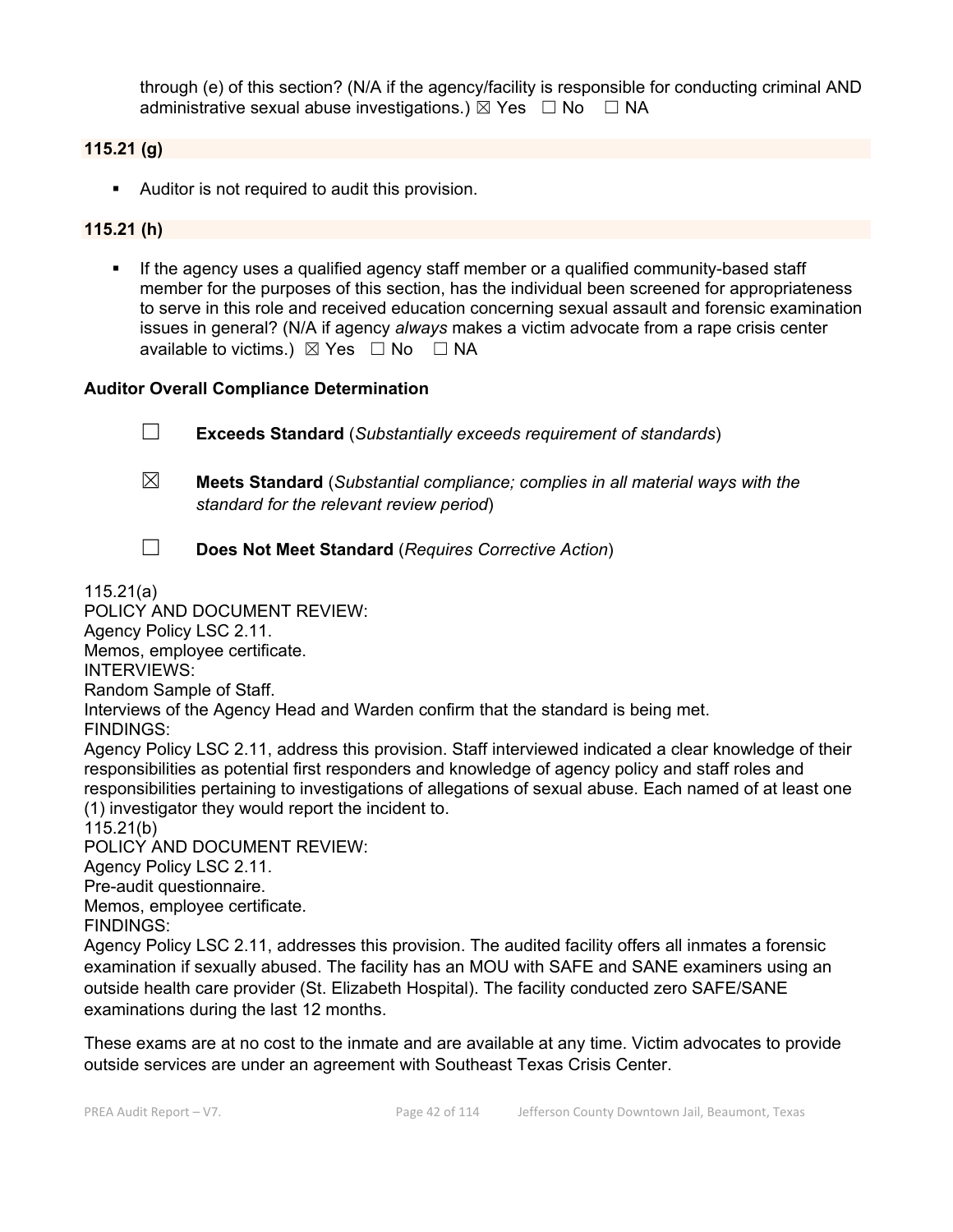A review of the agency policy and supporting documentation indicated the agency coordinates and ensures the protocol implemented is appropriate and in compliance with this provision. 115.21(c)

POLICY AND DOCUMENT REVIEW:

Agency Policy LSC 2.11. Memorandum of Understanding (MOU) with Southeast Texas Crisis Center. The agency reported there have been no forensic examinations conducted within the past 12 months.

INTERVIEWS:

SAFE/SANE Staff

FINDINGS:

Agency Policy LSC 2.11, addresses this provision. The agency entered a Memorandum of Understanding (MOU) with Southeast Texas Crisis Center to provide confidential victim advocacy services. A licensed Department counselor (LPC, LMSW, etc.) would be made available to accompany the inmate through the forensic exam and investigative interviews only upon request from the inmate. The SANE/SAFE nurse interviewed, reported forensic exam nurses are available 24/7 and would triage a case and respond accordingly. A review of the agency policy, MOU agreement and an interview with SANE/SAFE staff indicate the agency has secured local confidential victim advocacy resources needed in response to this provision.

115.21(d)

POLICY AND DOCUMENT REVIEW:

Agency Policy LSC 2.11. Memorandum of Understanding (MOU) with Southeast Texas Crisis **Center** 

INTERVIEWS:

PREA Compliance Manager.

Inmates who had reported a sexual abuse.

FINDINGS:

Agency Policy LSC 2.11, addresses this provision. The agency entered a Memorandum of Understanding (MOU) with Southeast Texas Crisis Center, to provide confidential victim advocacy services. A licensed Department counselor (LPC, LMSW, etc.) would be made available to accompany the inmate through the forensic exam and investigative interviews only upon request from the inmate. The Auditor interviewed the PREA Compliance Manager who reported an MOU has been entered with Southeast Texas Crisis Center to help an inmate through the process.

The MOU includes the responsibilities the agency and provider are to follow, and the contract is monitored once a year. A review of the agency policy, MOU, and staff interview indicated an established collaborative effort to ensure victim advocacy services are available for the inmates if needed.

115.21(e)

POLICY AND DOCUMENT REVIEW:

Agency Policy LSC 2.11. Memorandum of Understanding (MOU) with Southeast Texas Crisis Center. The agency reported there have been no forensic examinations conducted within the past 12 months.

INTERVIEWS:

PREA Compliance Manager.

Inmates who had reported a sexual abuse.

FINDINGS:

Agency Policy LSC 2.11, addresses this provision.

The agency entered a Memorandum of Understanding (MOU) with Southeast Texas Crisis Center, to provide confidential victim advocacy services. A licensed Department counselor (LPC, LMSW, etc.) would be made available to accompany the inmate through the forensic exam and investigative interviews only upon request from the inmate.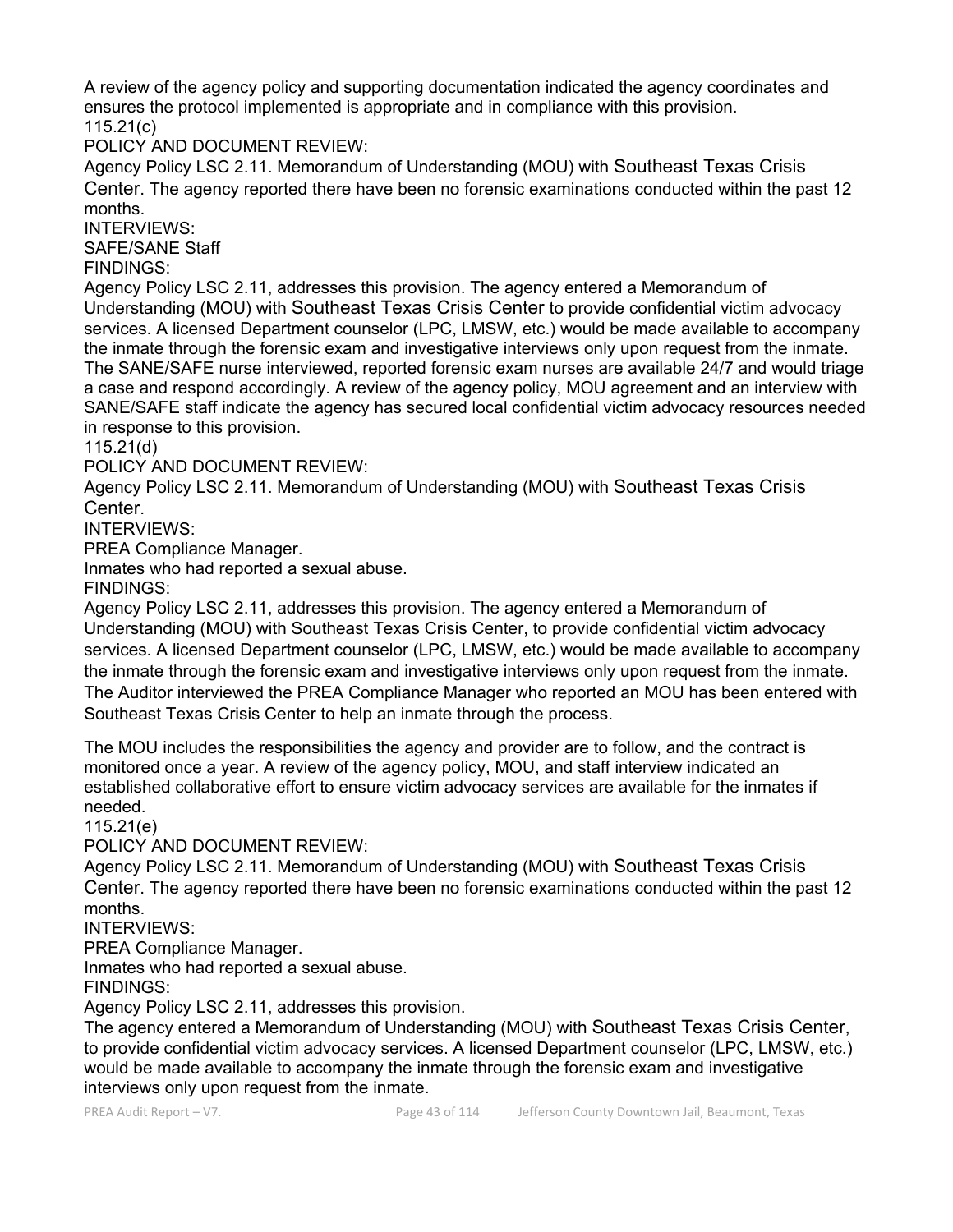The Auditor interviewed the PREA Compliance Manager who reported an MOU has been entered with Southeast Texas Crisis Center to help an inmate through the process. The MOU includes the responsibilities the agency and provider are to follow, and the contract is monitored once a year. A review of the agency policy, MOU, and staff interview indicated an established collaborative effort to ensure victim advocacy services are available for the inmates if needed. 115.21(f)

POLICY AND DOCUMENT REVIEW:

Case File Procedures.

FINDINGS:

Per Agency Policy, the facility will contact the local law enforcement agency to conduct all PREA related allegations.

In accordance with agency policy, any allegation involving sexual abuse or criminal activity requires that the local law enforcement agency is to be notified immediately to assume control of the investigation. The investigator interviewed and the agency policy indicated they follow a uniform evidence protocol.

## **Standard 115.22: Policies to ensure referrals of allegations for investigations**

## **115.22 (a)**

- Does the agency ensure an administrative or criminal investigation is completed for all allegations of sexual abuse?  $\boxtimes$  Yes  $\Box$  No
- **Does the agency ensure an administrative or criminal investigation is completed for all** allegations of sexual harassment?  $\boxtimes$  Yes  $\Box$  No

## **115.22 (b)**

- Does the agency have a policy and practice in place to ensure that allegations of sexual abuse or sexual harassment are referred for investigation to an agency with the legal authority to conduct criminal investigations, unless the allegation does not involve potentially criminal behavior? **⊠** Yes □ No
- Has the agency published such policy on its website or, if it does not have one, made the policy available through other means?  $\boxtimes$  Yes  $\Box$  No
- Does the agency document all such referrals?  $\boxtimes$  Yes  $\Box$  No

## **115.22 (c)**

**If a separate entity is responsible for conducting criminal investigations, does the policy describe** the responsibilities of both the agency and the investigating entity? (N/A if the agency/facility is responsible for criminal investigations. See 115.21(a).)  $\boxtimes$  Yes  $\Box$  No  $\Box$  NA

## **115.22 (d)**

**Auditor is not required to audit this provision.** 

#### **115.22 (e)**

**Auditor is not required to audit this provision.**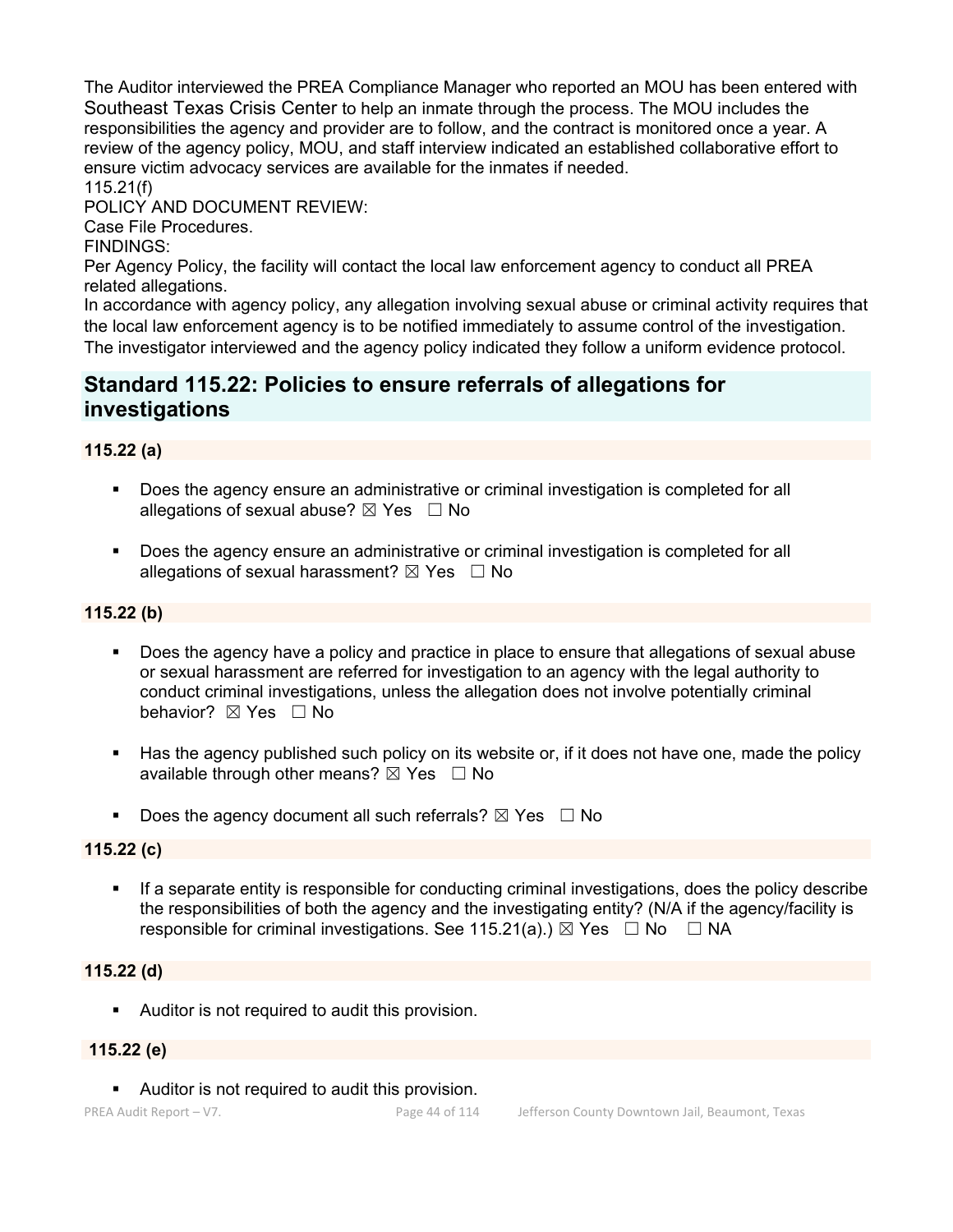#### **Auditor Overall Compliance Determination**

- ☐ **Exceeds Standard** (*Substantially exceeds requirement of standards*)
- ☒ **Meets Standard** (*Substantial compliance; complies in all material ways with the standard for the relevant review period*)

☐ **Does Not Meet Standard** (*Requires Corrective Action*)

115.22(a)

POLICY AND DOCUMENT REVIEW:

Agency Policy LSC 2.11.

Fourteen investigation reports.

INTERVIEWS:

Interviews of the Agency Head, the investigator, the PREA Coordinator, and the PREA Compliance Manager.

FINDINGS:

Agency Policy LSC 2.11, address this provision. Per agency policy, the local law enforcement agency will conduct all investigations. In accordance with agency policy, any allegation involving sexual abuse or criminal activity requires that the local law enforcement agency is to be notified immediately to assume control of the investigation. The investigator interviewed and the agency policy indicated they follow a uniform evidence protocol. A review of the agency policies, investigative files, and staff interviews indicated investigations are completed for all allegations of sexual abuse and sexual harassment.

115.22(b)

POLICY AND DOCUMENT REVIEW:

Agency Policy LSC 2.11.

Fourteen investigation reports.

Agency's policy on the agency's website.

INTERVIEWS:

Investigative staff.

Random staff.

FINDINGS:

Agency Policy LSC 2.11, addresses this provision. A review of the agency policies, investigative files, and staff interviews indicated criminal investigations are conducted by the local law enforcement agency. In accordance with agency policy, any allegation involving sexual abuse or criminal activity requires that the local law enforcement agency is notified immediately to assume control of the investigation. The agency's policy in response to this provision are posted on the agency's website. A data base for tracking investigations is maintained. Any allegations reported activates an alert for the PREA Coordinator and senior staff.

During the 12-month period, zero allegations of sexual abuse and/or sexual harassment were received and zero were referred for criminal investigation. Zero investigations were completed, and no cases were still in progress. All reports prior to this audit period were documented and available on the agency website.

115.22(c) POLICY AND DOCUMENT REVIEW: Agency's policy posted on the agency's website.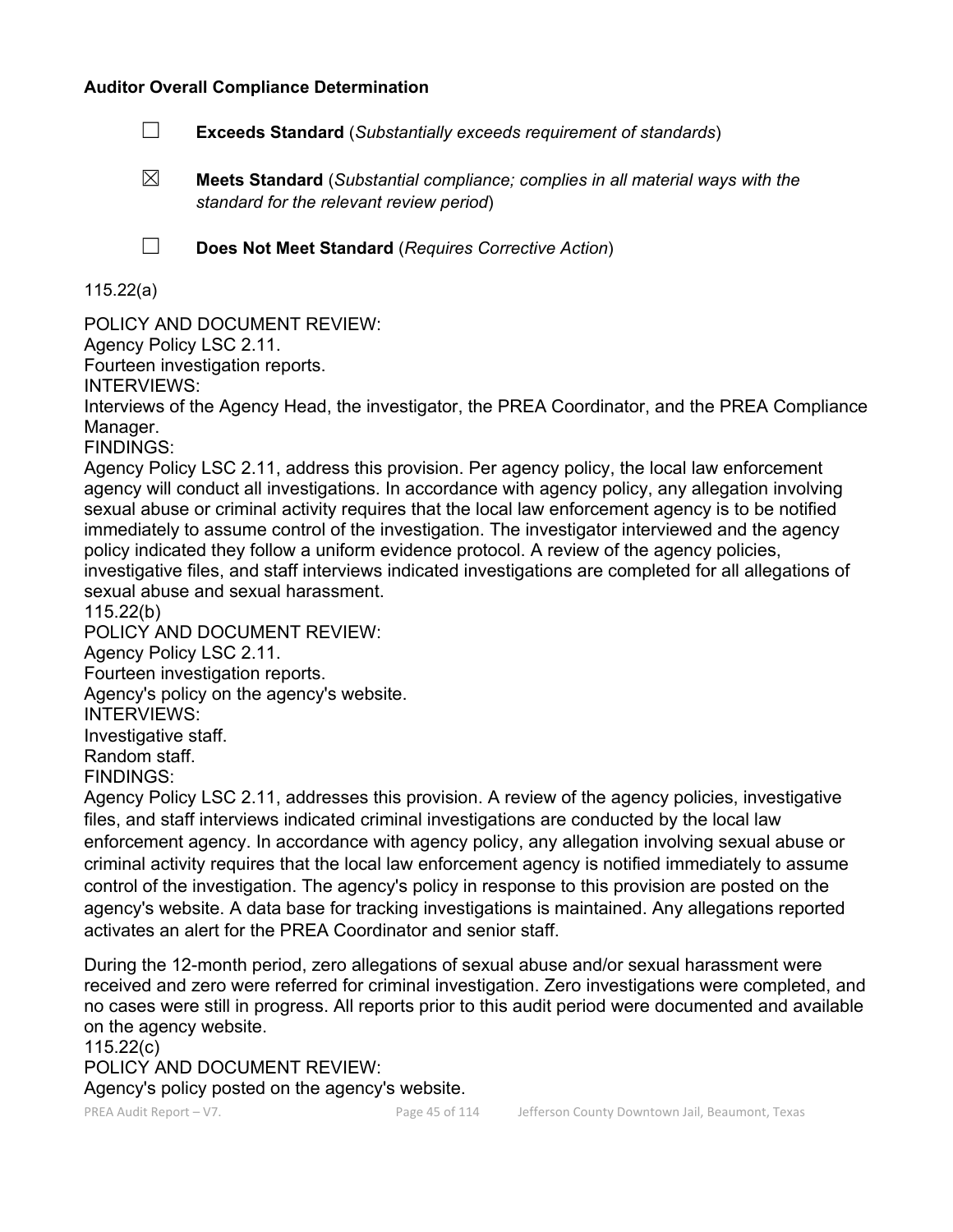FINDINGS:

The agency's policy is posted on the agency's website in accordance with this provision. 115.22(d)

POLICY AND DOCUMENT REVIEW:

The agency is not required to respond to this provision.

FINDINGS:

This provision is not applicable as the agency is not required to respond to this provision. 115.22(e)

POLICY AND DOCUMENT REVIEW:

The agency is not required to respond to this provision.

FINDINGS:

This provision is not applicable as the agency is not required to respond to this provision.

# **TRAINING AND EDUCATION**

## **Standard 115.31: Employee training**

## **115.31 (a)**

- Does the agency train all employees who may have contact with inmates on its zero-tolerance policy for sexual abuse and sexual harassment?  $\boxtimes$  Yes  $\Box$  No
- Does the agency train all employees who may have contact with inmates on how to fulfill their responsibilities under agency sexual abuse and sexual harassment prevention, detection, reporting, and response policies and procedures?  $\boxtimes$  Yes  $\Box$  No
- Does the agency train all employees who may have contact with inmates on inmates' right to be free from sexual abuse and sexual harassment  $\boxtimes$  Yes  $\Box$  No
- Does the agency train all employees who may have contact with inmates on the right of inmates and employees to be free from retaliation for reporting sexual abuse and sexual harassment? ☒ Yes ☐ No
- Does the agency train all employees who may have contact with inmates on the dynamics of sexual abuse and sexual harassment in confinement?  $\boxtimes$  Yes  $\Box$  No
- Does the agency train all employees who may have contact with inmates on the common reactions of sexual abuse and sexual harassment victims?  $\boxtimes$  Yes  $\Box$  No
- Does the agency train all employees who may have contact with inmates on how to detect and respond to signs of threatened and actual sexual abuse?  $\boxtimes$  Yes  $\Box$  No
- Does the agency train all employees who may have contact with inmates on how to avoid inappropriate relationships with inmates?  $\boxtimes$  Yes  $\Box$  No
- Does the agency train all employees who may have contact with inmates on how to communicate effectively and professionally with inmates, including lesbian, gay, bisexual, transgender, intersex, or gender nonconforming inmates?  $\boxtimes$  Yes  $\Box$  No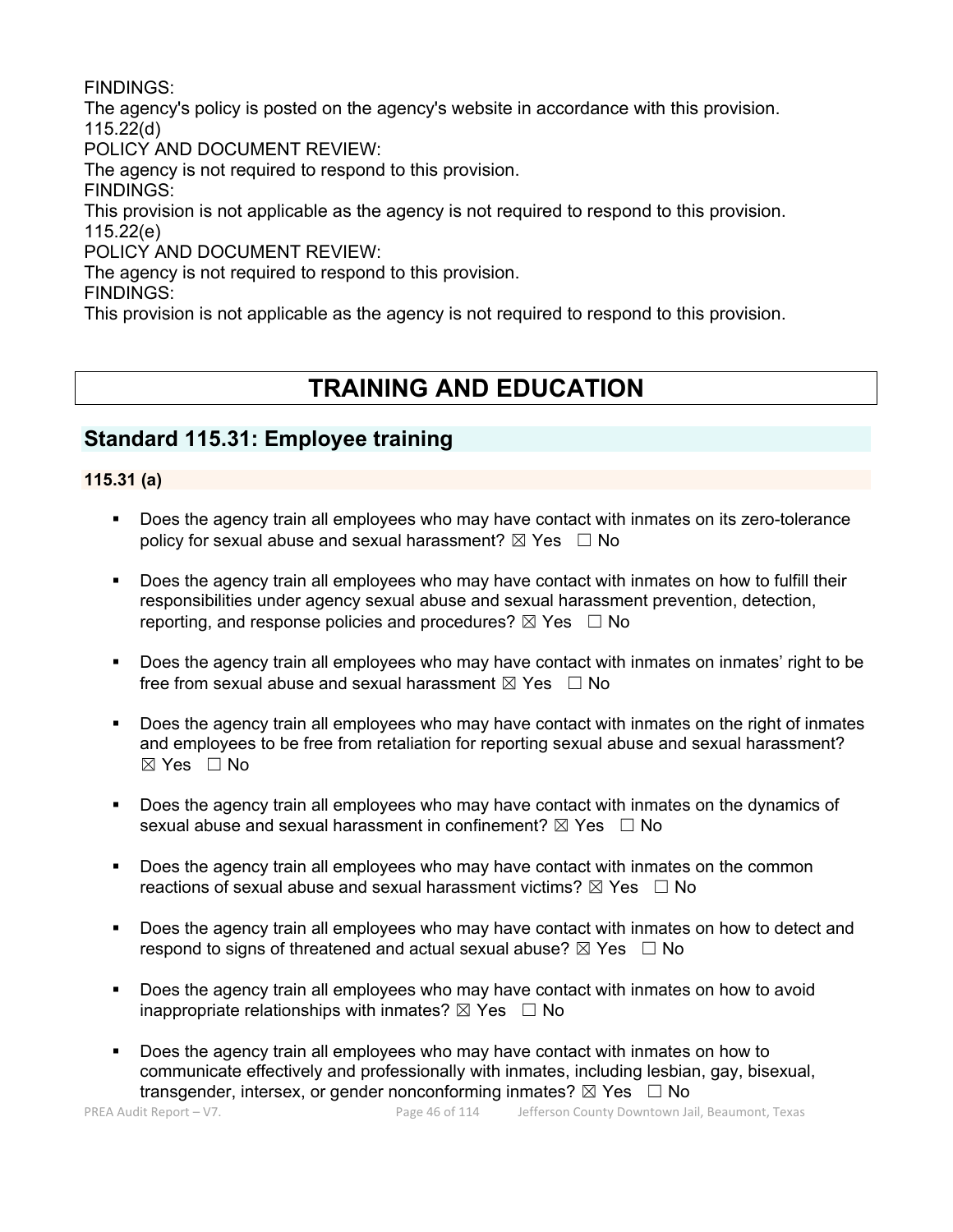Does the agency train all employees who may have contact with inmates on how to comply with relevant laws related to mandatory reporting of sexual abuse to outside authorities? ☒ Yes ☐ No

#### **115.31 (b)**

- Is such training tailored to the gender of the inmates at the employee's facility?  $\boxtimes$  Yes  $\Box$  No
- **Have employees received additional training if reassigned from a facility that houses only male** inmates to a facility that houses only female inmates, or vice versa?  $\boxtimes$  Yes  $\Box$  No

### **115.31 (c)**

- Have all current employees who may have contact with inmates received such training?  $\boxtimes$  Yes  $\Box$  No
- Does the agency provide each employee with refresher training every two years to ensure that all employees know the agency's current sexual abuse and sexual harassment policies and procedures?  $\boxtimes$  Yes  $\Box$  No
- In years in which an employee does not receive refresher training, does the agency provide refresher information on current sexual abuse and sexual harassment policies?  $\boxtimes$  Yes  $\Box$  No

#### **115.31 (d)**

Does the agency document, through employee signature or electronic verification, that employees understand the training they have received?  $\boxtimes$  Yes  $\Box$  No

#### **Auditor Overall Compliance Determination**

- ☐ **Exceeds Standard** (*Substantially exceeds requirement of standards*)
- ☒ **Meets Standard** (*Substantial compliance; complies in all material ways with the standard for the relevant review period*)
- ☐ **Does Not Meet Standard** (*Requires Corrective Action*)

#### 115.31(a)

POLICY AND DOCUMENT REVIEW:

Agency Policy LSC 2.11. Agency curriculum. Ten randomly selected staff training documents. INTERVIEWS: Random Sample of Staff

FINDINGS:

Agency Policy LSC 2.11, address this provision. A review of the agency policy, training curriculum, various training documents, and staff interviews demonstrate PREA related training is conducted, and staff attend, participate, and complete the training. The agency policy and curriculum address all the required topics. The auditor interviewed a total of 12 randomly selected staff.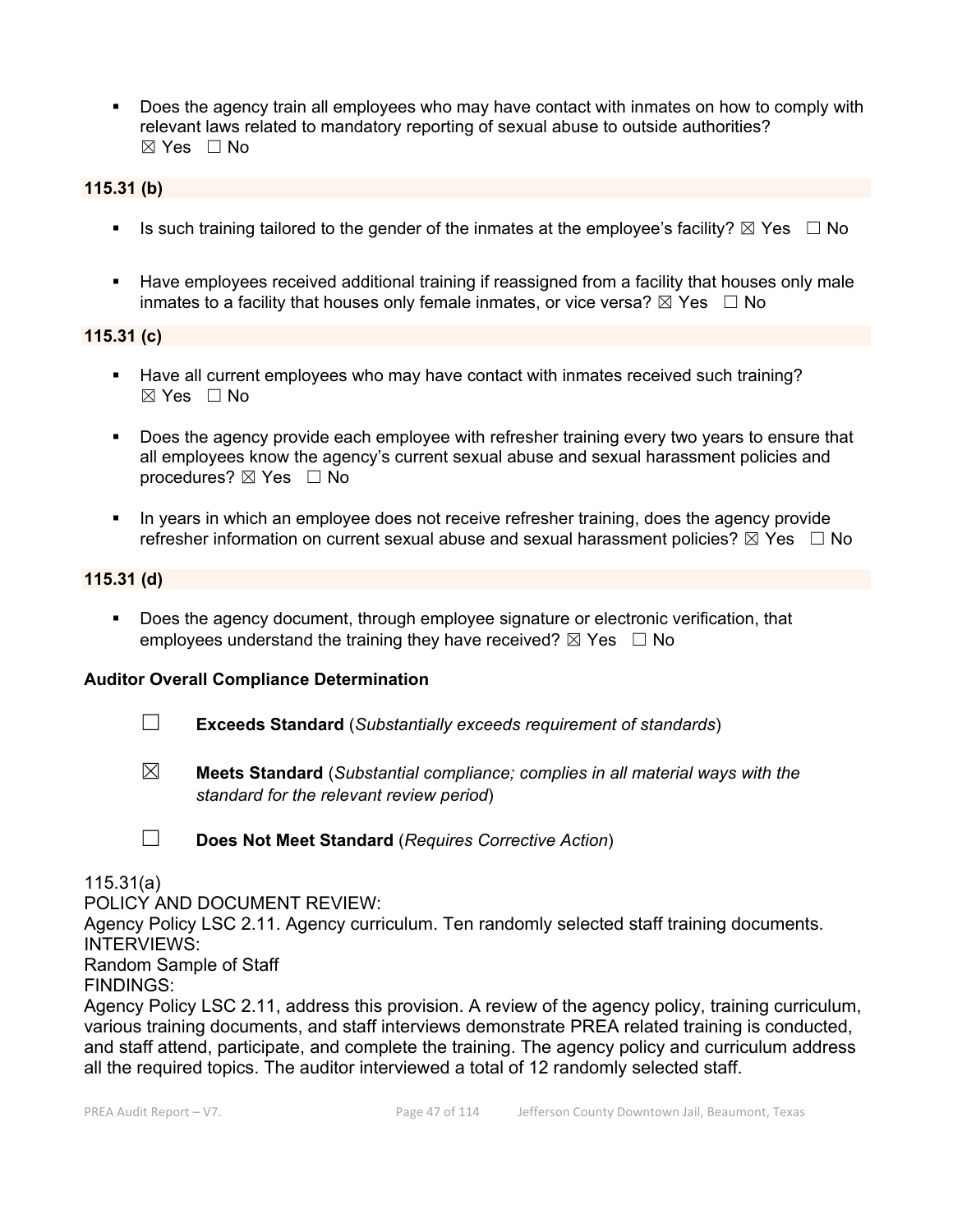Staff interviewed acknowledged attending and participating in the PREA training and confirmed the required topics were covered during the training. The staff interviewed reported receiving training in all the required topics within the past year. The staff receive continuous training at shift change and all were confident and highly knowledgeable in the PREA program, this facility exceeds this standard's requirements.

115.31(b)

POLICY AND DOCUMENT REVIEW:

Agency Policy LSC 2.11.

Pre-service and In-service curriculum.

Pre-audit questionnaire.

First responder cards.

FINDINGS:

Agency Policy LSC 2.11, addresses this provision. All agency employees, contractors, and volunteers are trained to meet the PREA standards. In the past 12 months, 78 (100%) staff were trained. The agency has a comprehensive training program which includes pre-service and annual in-service training and is tailored to meet the gender needs of the facility. The training documentation includes a signature roster that indicates the trainees understand the training presented. The interview process also documented those employees understood the materials presented. Refresher information is available in the employee handbook and in shift briefings. Staff reported everyone gets the exact same training regardless of working with males or females in the agency.

115.31(c)

POLICY AND DOCUMENT REVIEW:

Agency Policy LSC 2.11

Pre-service and In-service curriculum.

Pre-audit questionnaire.

FINDINGS:

Agency Policy LSC 2.11, addresses this provision. Agency policy requires staff receive PREA related training during orientation and on an annual basis. The auditor reviewed (10) randomly selected employee/contractor/volunteer training documents. A review of the randomly selected training documents reflected all had participated and completed the required PREA training. Training documentation reviewed supported the participation of security staff, as well as participation by management and administrative support staff, in the PREA training. 115.31(d)

POLICY AND DOCUMENT REVIEW:

Agency Policy LSC 2.11.

Pre-service and In-service curriculum.

Pre-audit questionnaire.

Training Acknowledgement Form.

FINDINGS:

Agency Policy LSC 2.11, addresses this provision. The agency maintains the signed acknowledgement forms which affirm the trainees understand the training they have received. Through staff interviews, it was made clear to the auditor that the staff understood the PREA training.

## **Standard 115.32: Volunteer and contractor training**

#### **115.32 (a)**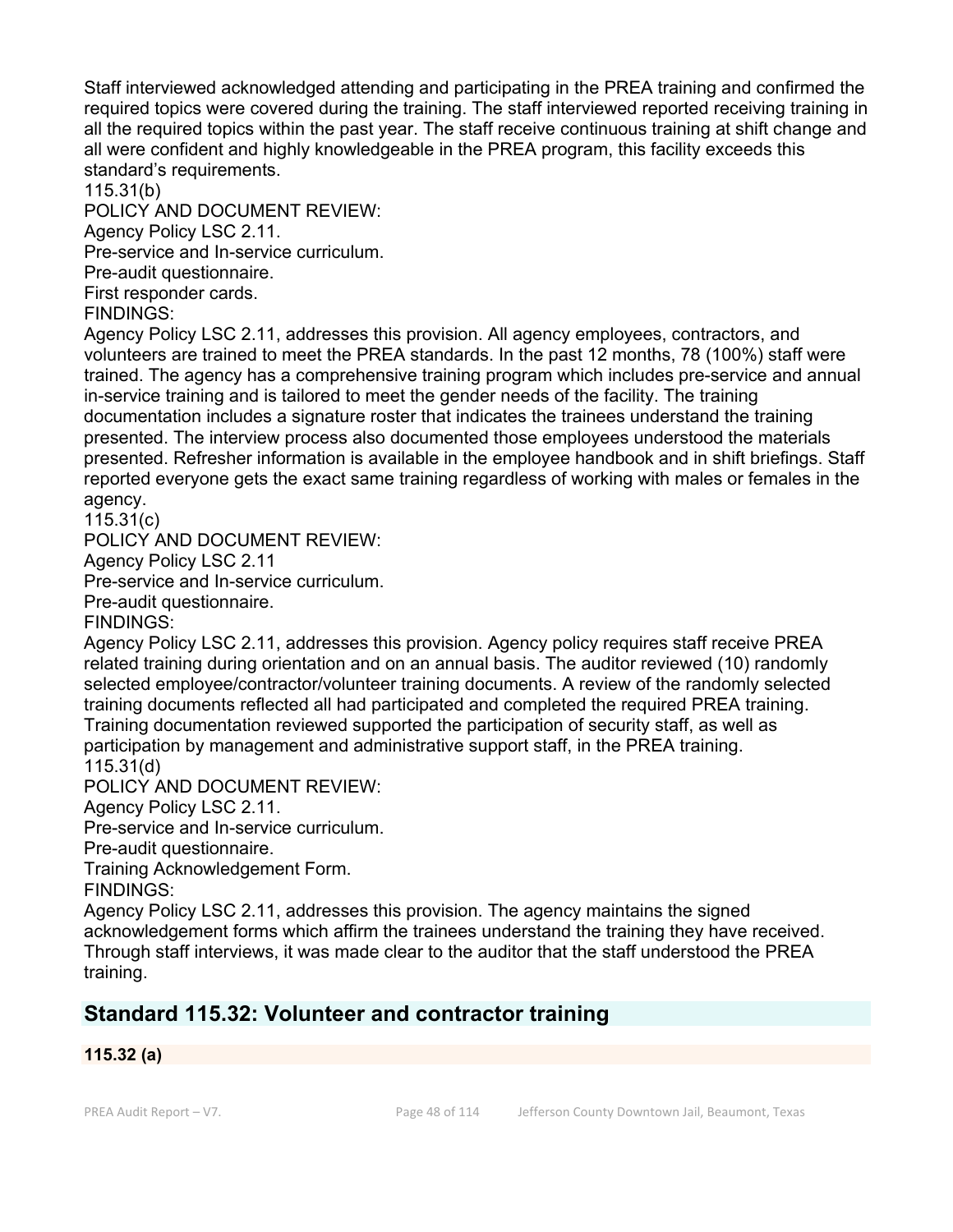Has the agency ensured that all volunteers and contractors who have contact with inmates have been trained on their responsibilities under the agency's sexual abuse and sexual harassment prevention, detection, and response policies and procedures?  $\boxtimes$  Yes  $\Box$  No

#### **115.32 (b)**

 Have all volunteers and contractors who have contact with inmates been notified of the agency's zero-tolerance policy regarding sexual abuse and sexual harassment and informed how to report such incidents (the level and type of training provided to volunteers and contractors shall be based on the services they provide and level of contact they have with inmates)?  $\boxtimes$  Yes  $\Box$  No

#### **115.32 (c)**

**Does the agency maintain documentation confirming that volunteers and contractors** understand the training they have received?  $\boxtimes$  Yes  $\Box$  No

#### **Auditor Overall Compliance Determination**

- ☐ **Exceeds Standard** (*Substantially exceeds requirement of standards*)
- ☒ **Meets Standard** (*Substantial compliance; complies in all material ways with the standard for the relevant review period*)
- 
- ☐ **Does Not Meet Standard** (*Requires Corrective Action*)

115.32(a)

POLICY AND DOCUMENT REVIEW:

Agency Policy LSC 2.11.

Volunteer/Contractor Training Plan.

Volunteer sign-in roster & application forms.

Pre-audit questionnaire.

Volunteer and contract staff training documentation.

Randomly selected training files, sign-in sheets, signed acknowledgement forms, and Certificates of Completion.

INTERVIEWS:

Contractors.

FINDINGS:

Agency Policy LSC 2.11, addresses volunteer and intern training. All volunteers and contractors who have contact with inmates at this facility have been trained to understand the requirements of PREA and the zero-tolerance policy. 100% of the volunteers and contactors were trained about PREA and correctional requirements during the last 12 months. The training is based on the service level and inmate contact they provide. This was verified by examination of training documentation and the signatures that documented that they understood the training presented. Interviews with the SAFE/SANE provider and the contractor verified that they understood the PREA requirements associated with being a contractor or a volunteer.

115.32(b)

POLICY AND DOCUMENT REVIEW: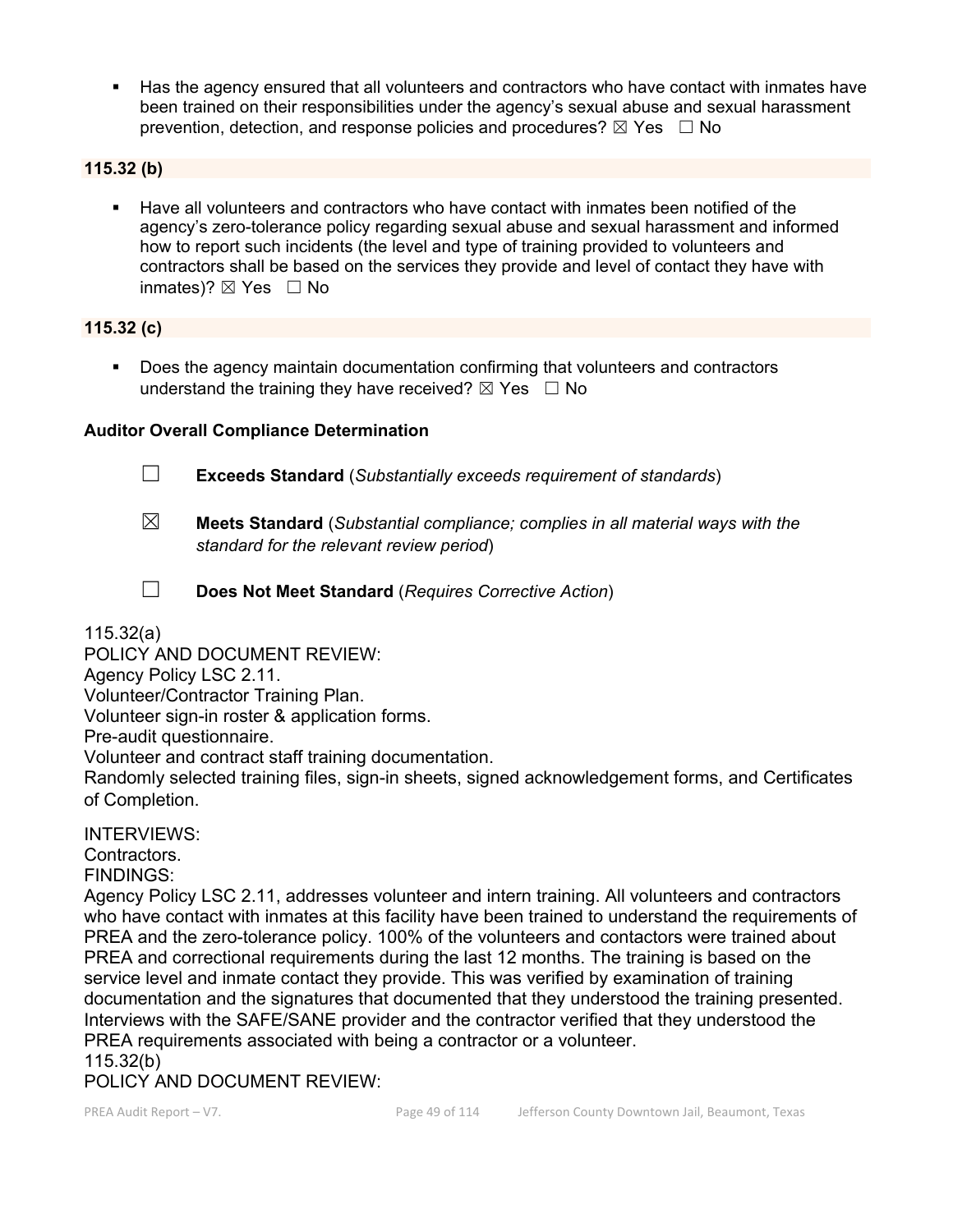Agency Policy LSC 2.11.

Volunteer/Contractor Training Plan.

Volunteer sign-in roster & application forms.

Pre-audit questionnaire.

Volunteer and contract staff training documentation.

Randomly selected training files, sign-in sheets, signed acknowledgement forms, and Certificates of Completion.

INTERVIEWS:

**Contractors** 

FINDINGS:

Agency Policy LSC 2.11, addresses volunteer and intern training. The agency's PREA training addresses the zero-tolerance policy. Training documentation reflected training events held specifically for contract staff and volunteers. The auditor interviewed randomly selected volunteers and contractors. The volunteer and contract staff interviewed reported being trained on the agency's zero tolerance policy regarding sexual abuse and sexual harassment and of the reporting requirements.

115.32(c)

POLICY AND DOCUMENT REVIEW:

Agency Policy LSC 2.11.

Signed Volunteer and Contractor Acknowledgement Forms.

FINDINGS:

Agency Policy LSC 2.11, addresses volunteer, contractor, and intern training. The acknowledgment forms contained the proper affirmation statement. Through interviews, it was made clear the contract staff understood the PREA training.

## **Standard 115.33: Inmate education**

## **115.33 (a)**

- During intake, do inmates receive information explaining the agency's zero-tolerance policy regarding sexual abuse and sexual harassment?  $\boxtimes$  Yes  $\Box$  No
- During intake, do inmates receive information explaining how to report incidents or suspicions of sexual abuse or sexual harassment?  $\boxtimes$  Yes  $\Box$  No

## **115.33 (b)**

- Within 30 days of intake, does the agency provide comprehensive education to inmates either in person or through video regarding: Their rights to be free from sexual abuse and sexual harassment?  $\boxtimes$  Yes  $\Box$  No
- Within 30 days of intake, does the agency provide comprehensive education to inmates either in person or through video regarding: Their rights to be free from retaliation for reporting such incidents?  $\boxtimes$  Yes  $\Box$  No
- Within 30 days of intake, does the agency provide comprehensive education to inmates either in person or through video regarding: Agency policies and procedures for responding to such incidents?  $\boxtimes$  Yes  $\Box$  No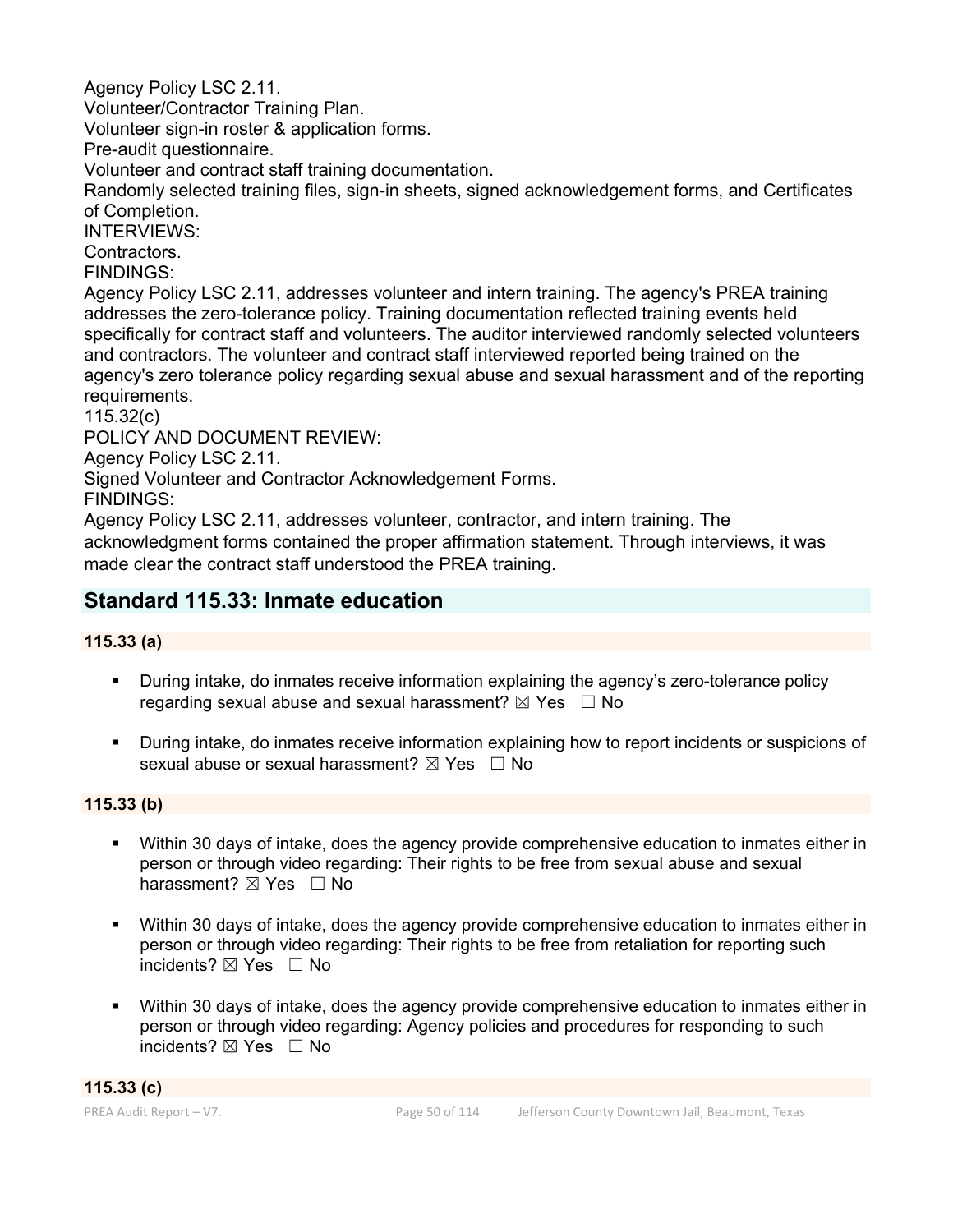- Have all inmates received the comprehensive education referenced in 115.33(b)? ☒ Yes ☐ No
- Do inmates receive education upon transfer to a different facility to the extent that the policies and procedures of the inmate's new facility differ from those of the previous facility?  $\boxtimes$  Yes  $\Box$  No

### **115.33 (d)**

- Does the agency provide inmate education in formats accessible to all inmates including those who are limited English proficient?  $\boxtimes$  Yes  $\Box$  No
- **Does the agency provide inmate education in formats accessible to all inmates including those** who are deaf?  $\boxtimes$  Yes  $\Box$  No
- Does the agency provide inmate education in formats accessible to all inmates including those who are visually impaired?  $\boxtimes$  Yes  $\Box$  No
- Does the agency provide inmate education in formats accessible to all inmates including those who are otherwise disabled?  $\boxtimes$  Yes  $\Box$  No
- Does the agency provide inmate education in formats accessible to all inmates including those who have limited reading skills?  $\boxtimes$  Yes  $\Box$  No

### **115.33 (e)**

 Does the agency maintain documentation of inmate participation in these education sessions?  $\boxtimes$  Yes  $\Box$  No

#### **115.33 (f)**

In addition to providing such education, does the agency ensure that key information is continuously and readily available or visible to inmates through posters, inmate handbooks, or other written formats?  $\boxtimes$  Yes  $\Box$  No

#### **Auditor Overall Compliance Determination**

- 
- ☐ **Exceeds Standard** (*Substantially exceeds requirement of standards*)
- ☒ **Meets Standard** (*Substantial compliance; complies in all material ways with the standard for the relevant review period*)



☐ **Does Not Meet Standard** (*Requires Corrective Action*)

115.33(a) POLICY AND DOCUMENT REVIEW: Agency Policy LSC 2.11.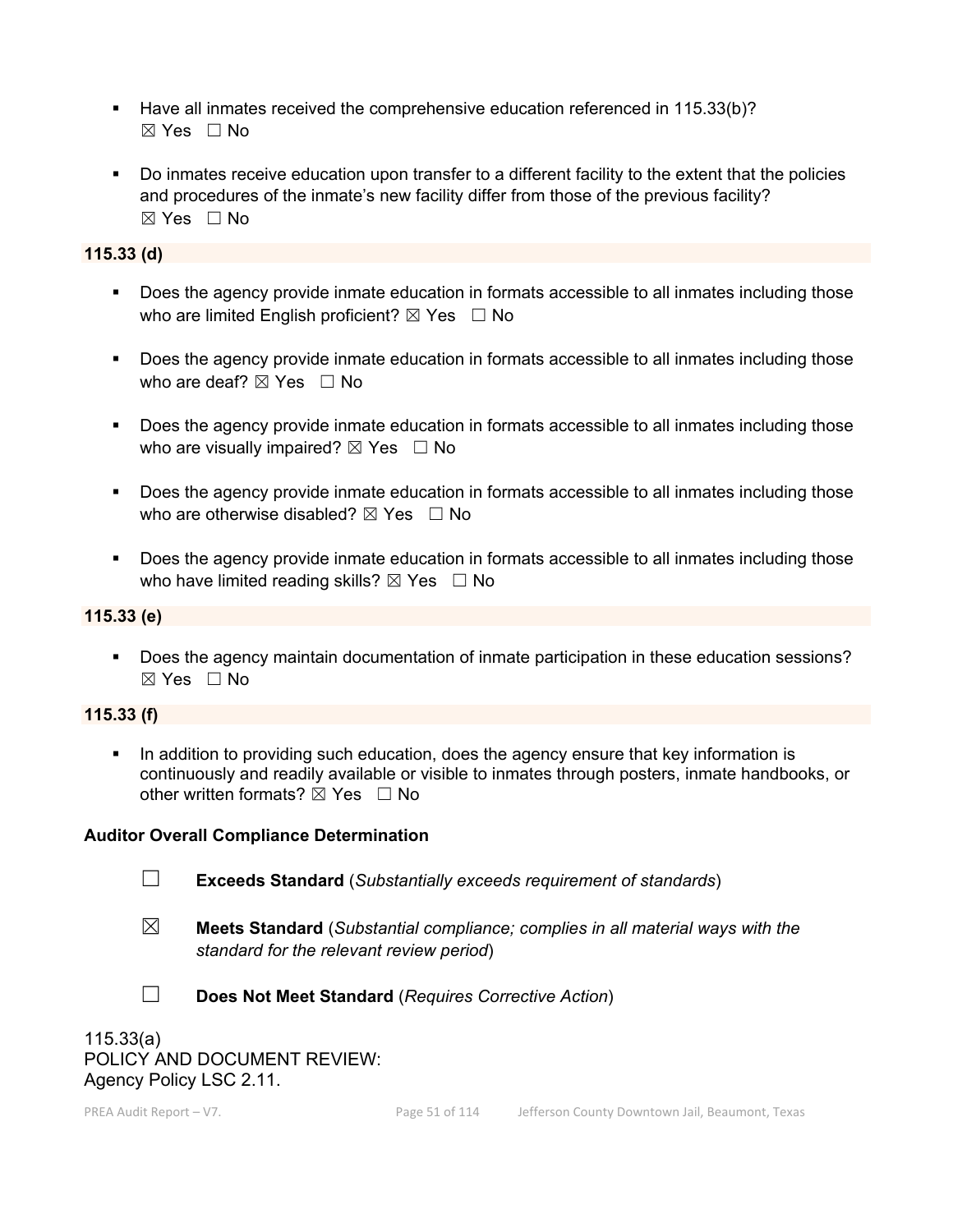Inmate assessment forms. Orientation schedule. Training rosters.

Pre-audit questionnaire. Bilingual Posters. Inmate Handbook (English and Spanish). Brochures (English and Spanish). INTERVIEWS:

The auditor interviewed one randomly selected staff assigned to intake duties and 19 randomly selected inmates.

FINDINGS:

Agency Policy LSC 2.11, address this provision. A review of case files reflected all inmates were provided the initial education required on the same day during intake. The intake staff reported the orientation packet contains all the PREA related information which is provided to all the inmates during the intake process. Staff reported the information may be provided to the inmate in Spanish or it could be read out loud to the inmates to ensure they understand it and that inmates are asked if they have any questions before they are assigned to a housing unit. Staff reported information on the zero-tolerance policy and how to report allegations are also contained on posters, which are posted throughout the facility, and that the PREA information is presented again on weekends to the groups in the housing units. Most of the inmates interviewed reported being provided the PREA information during intake.

115.33(b)

POLICY AND DOCUMENT REVIEW:

Agency Policy LSC 2.11.

Inmate assessment forms.

Orientation schedule.

Training rosters.

Pre-audit questionnaire. Inmate Handbook (English and Spanish). Brochures (English and Spanish).

INTERVIEWS:

The auditor interviewed (1) randomly selected staff assigned to intake duties and (19) randomly selected inmates.

## FINDINGS:

Agency Policy LSC 2.11, addresses this provision. In the past 12 months, 767 (100%) inmates admitted to the audited facility in the past 12 months were trained on the principals of PREA. Provisions are made to assist those inmates with disabilities or those not proficient in English to ensure their understanding of PREA. Orientation videos, posters, inmate handbooks, etc. are readily available to the population and are available in English and Spanish. Completed group sign-in sheets reflecting the names of all inmates are maintained for documentation purposes, and a staff person was assigned to oversee this specific task to ensure compliance is always maintained.

115.33(c) POLICY AND DOCUMENT REVIEW: Agency Policy LSC 2.11. Case files. INTERVIEWS: The auditor interviewed two randomly selected staff assigned to intake duties.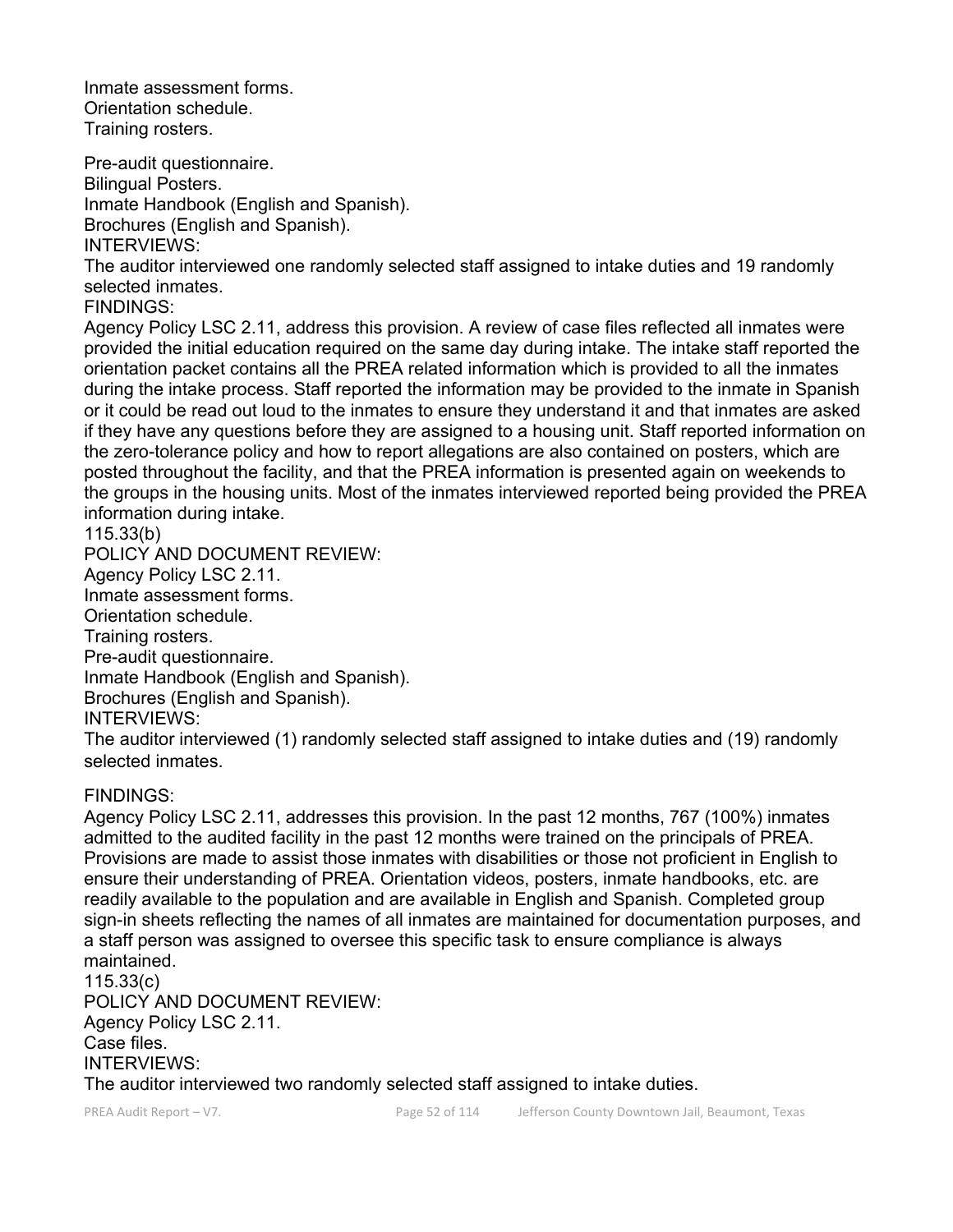FINDINGS:

Agency Policy LSC 2.11, addresses this provision.

A review of random case files reflected all inmates had been provided the required PREA related information and education. Staff interviewed reported the information is provided during intake. 115.33(d)

POLICY AND DOCUMENT REVIEW:

Agency Policy LSC 2.11. Inmate Handbook, PREA brochures, and PREA posters. FINDINGS:

Agency Policy LSC 2.11, addresses this provision. PREA related information and education materials provided in English and Spanish include the Inmate Handbook, PREA brochures, and PREA posters. The Inmate Handbook is available to the inmates in each housing unit. PREA posters, English and Spanish, are posted throughout the facility and in each housing unit. Staff are equipped with information on how to secure interpretation services for deaf and hard of hearing inmates. Multiple staff can also translate in Spanish.

115.33(e)

POLICY AND DOCUMENT REVIEW:

Agency Policy LSC 2.11.

Case files.

Acknowledgement Statement

FINDINGS:

Agency Policy LSC 2.11, addresses this provision. A review of case files reflected all inmates had been provided the required PREA related information and education. The completed Acknowledgement Statement is used to document when inmates are provided the PREA information at intake. Inmates that participate in the subsequent PREA education has their participation entered into the inmate's record.

115.33(f)

POLICY AND DOCUMENT REVIEW:

Agency Policy LSC 2.11.

ONSITE REVIEW:

PREA educational and informational materials, including the Inmate Handbook and PREA posters are available in each respective housing unit.

FINDINGS:

Agency Policy LSC 2.11, addresses this provision. PREA educational and informational materials, including the Inmate Handbook and PREA posters are continuously available in each respective housing unit.

## **Standard 115.34: Specialized training: Investigations**

#### **115.34 (a)**

 In addition to the general training provided to all employees pursuant to §115.31, does the agency ensure that, to the extent the agency itself conducts sexual abuse investigations, its investigators receive training in conducting such investigations in confinement settings? (N/A if the agency does not conduct any form of administrative or criminal sexual abuse investigations. See 115.21(a).)  $\boxtimes$  Yes  $\Box$  No  $\Box$  NA

#### **115.34 (b)**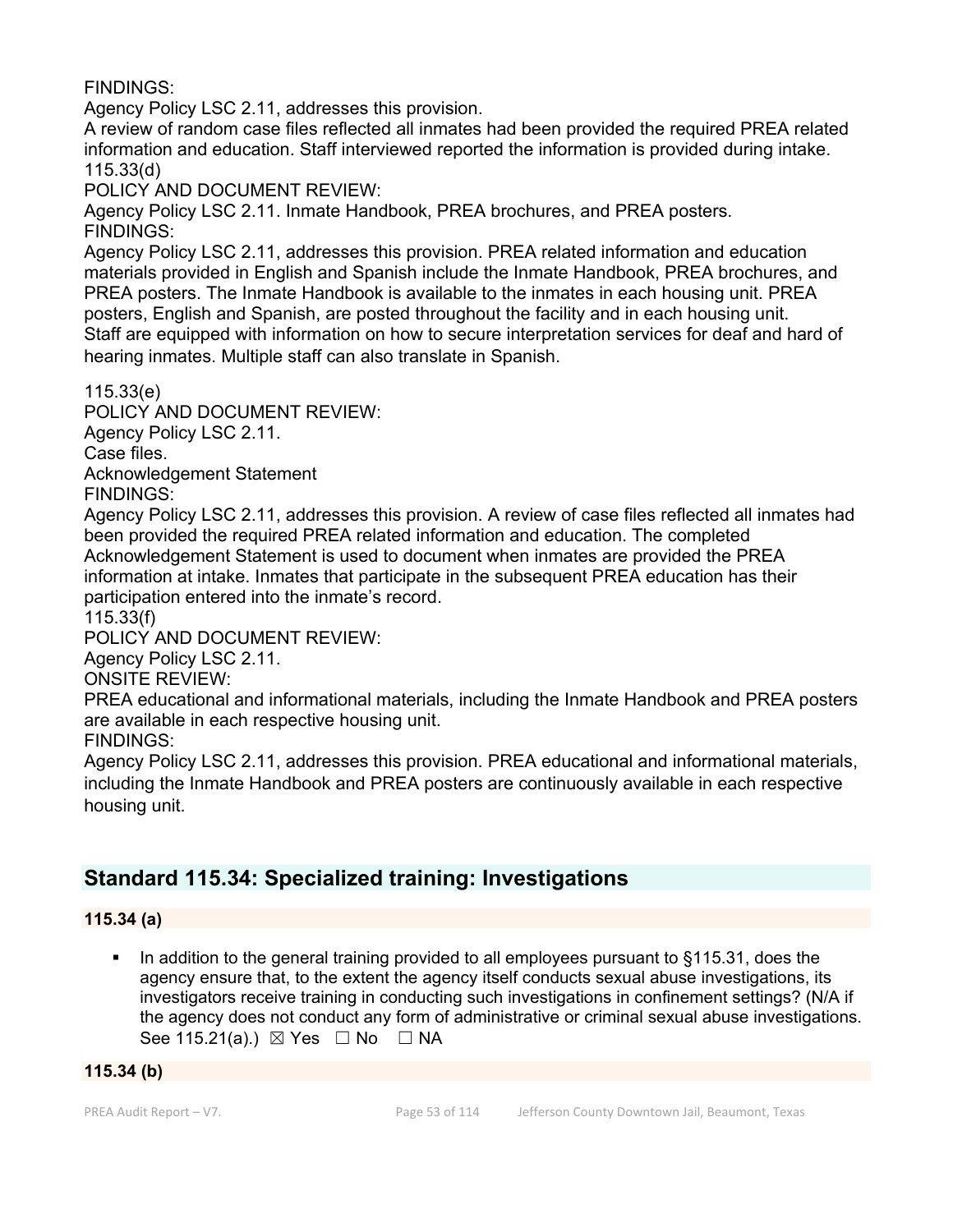- Does this specialized training include techniques for interviewing sexual abuse victims? (N/A if the agency does not conduct any form of administrative or criminal sexual abuse investigations. See 115.21(a).)  $\boxtimes$  Yes  $\Box$  No  $\Box$  NA
- Does this specialized training include proper use of Miranda and Garrity warnings? (N/A if the agency does not conduct any form of administrative or criminal sexual abuse investigations. See 115.21(a).)  $\boxtimes$  Yes  $\Box$  No  $\Box$  NA
- Does this specialized training include sexual abuse evidence collection in confinement settings? (N/A if the agency does not conduct any form of administrative or criminal sexual abuse investigations. See 115.21(a).)  $\boxtimes$  Yes  $\Box$  No  $\Box$  NA
- Does this specialized training include the criteria and evidence required to substantiate a case for administrative action or prosecution referral? (N/A if the agency does not conduct any form of administrative or criminal sexual abuse investigations. See 115.21(a).)  $\boxtimes$  Yes  $\Box$  No  $\Box$  NA

#### **115.34 (c)**

 Does the agency maintain documentation that agency investigators have completed the required specialized training in conducting sexual abuse investigations? (N/A if the agency does not conduct any form of administrative or criminal sexual abuse investigations. See 115.21(a).)  $\boxtimes$  Yes  $\Box$  No  $\Box$  NA

#### **115.34 (d)**

Auditor is not required to audit this provision.

#### **Auditor Overall Compliance Determination**

- ☐ **Exceeds Standard** (*Substantially exceeds requirement of standards*)
- ☒ **Meets Standard** (*Substantial compliance; complies in all material ways with the standard for the relevant review period*)
- ☐ **Does Not Meet Standard** (*Requires Corrective Action*)

115.34(a) POLICY AND DOCUMENT REVIEW: Agency Policy LSC 2.11. Pre-audit questionnaire. Investigative staff training certificates. INTERVIEWS: Investigative Staff.

FINDINGS: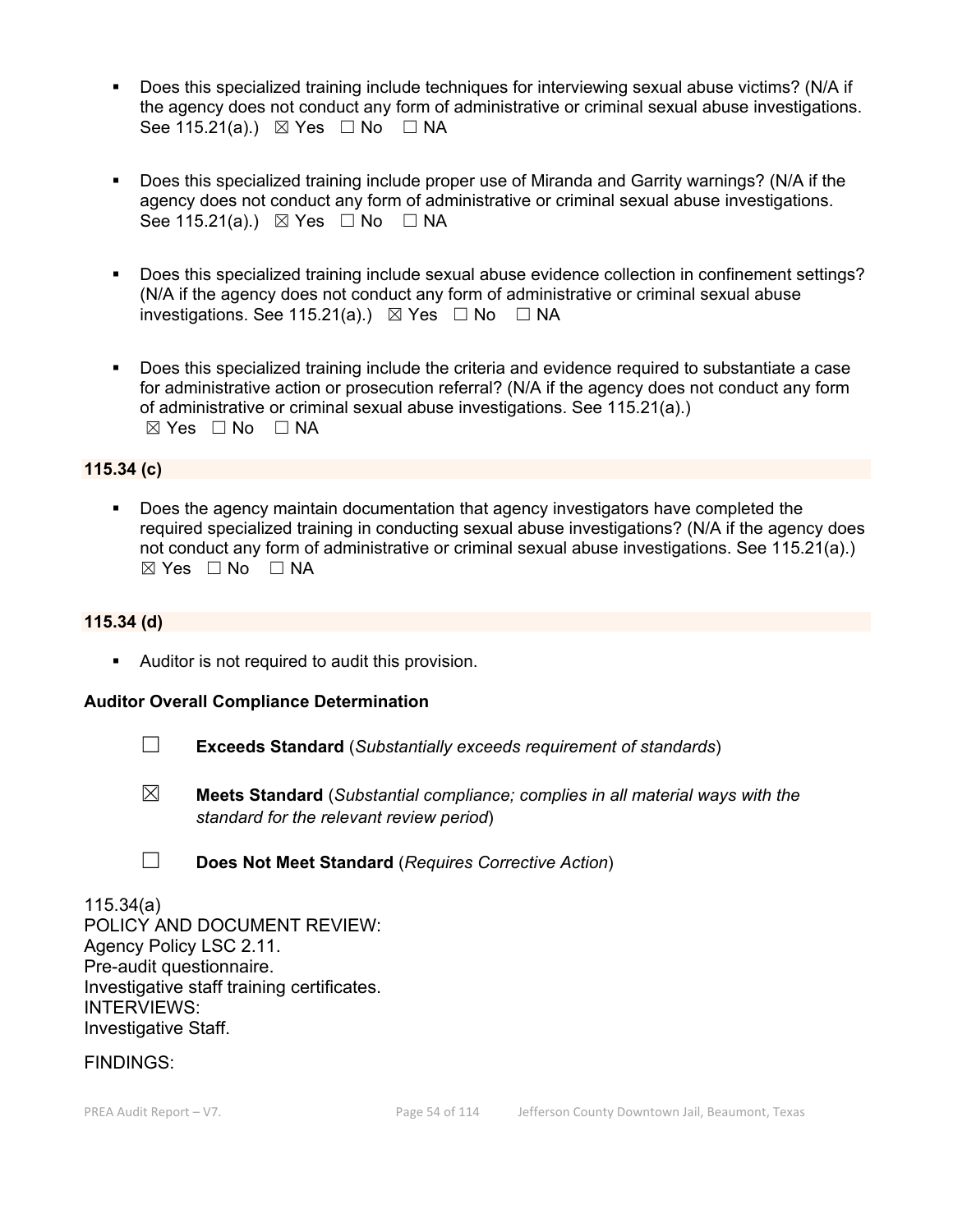Agency Policy LSC 2.11, addresses this provision. Staff interviewed reported receiving the required investigative training. Training documentation reflected the investigators had completed the general PREA training and the specialized investigator training. 115.34(b) POLICY AND DOCUMENT REVIEW: Agency Policy LSC 2.11. Training Modules INTERVIEWS: Investigative Staff. FINDINGS: Agency Policy LSC 2.11, addresses this provision. The training module included all the required topics. Staff interviewed reported receiving training on each of the required topics. 115.34(c) POLICY AND DOCUMENT REVIEW: Agency Policy LSC 2.11. Training records. Investigation records. FINDINGS: Agency Policy LSC 2.11, addresses this provision. A review of the specialized training documents reflects all investigators had completed the required training. Training documentation reflected the investigators listed in the investigative files audited were trained on the specialized investigator training. 115.34(d) POLICY AND DOCUMENT REVIEW: The agency is not required to respond to this provision. FINDINGS:

This provision is not applicable as the agency is not required to respond to this provision.

## **Standard 115.35: Specialized training: Medical and mental health care**

**115.35 (a)**

- Does the agency ensure that all full- and part-time medical and mental health care practitioners who work regularly in its facilities have been trained in how to detect and assess signs of sexual abuse and sexual harassment? (N/A if the agency does not have any full- or part-time medical or mental health care practitioners who work regularly in its facilities.)  $\boxtimes$  Yes  $\Box$  No  $\Box$  NA
- Does the agency ensure that all full- and part-time medical and mental health care practitioners who work regularly in its facilities have been trained in how to preserve physical evidence of sexual abuse? (N/A if the agency does not have any full- or part-time medical or mental health care practitioners who work regularly in its facilities.)  $\boxtimes$  Yes  $\Box$  No  $\Box$  NA
- Does the agency ensure that all full- and part-time medical and mental health care practitioners who work regularly in its facilities have been trained in how to respond effectively and professionally to victims of sexual abuse and sexual harassment? (N/A if the agency does not have any full- or part-time medical or mental health care practitioners who work regularly in its facilities.)  $\boxtimes$  Yes  $\Box$  No  $\Box$  NA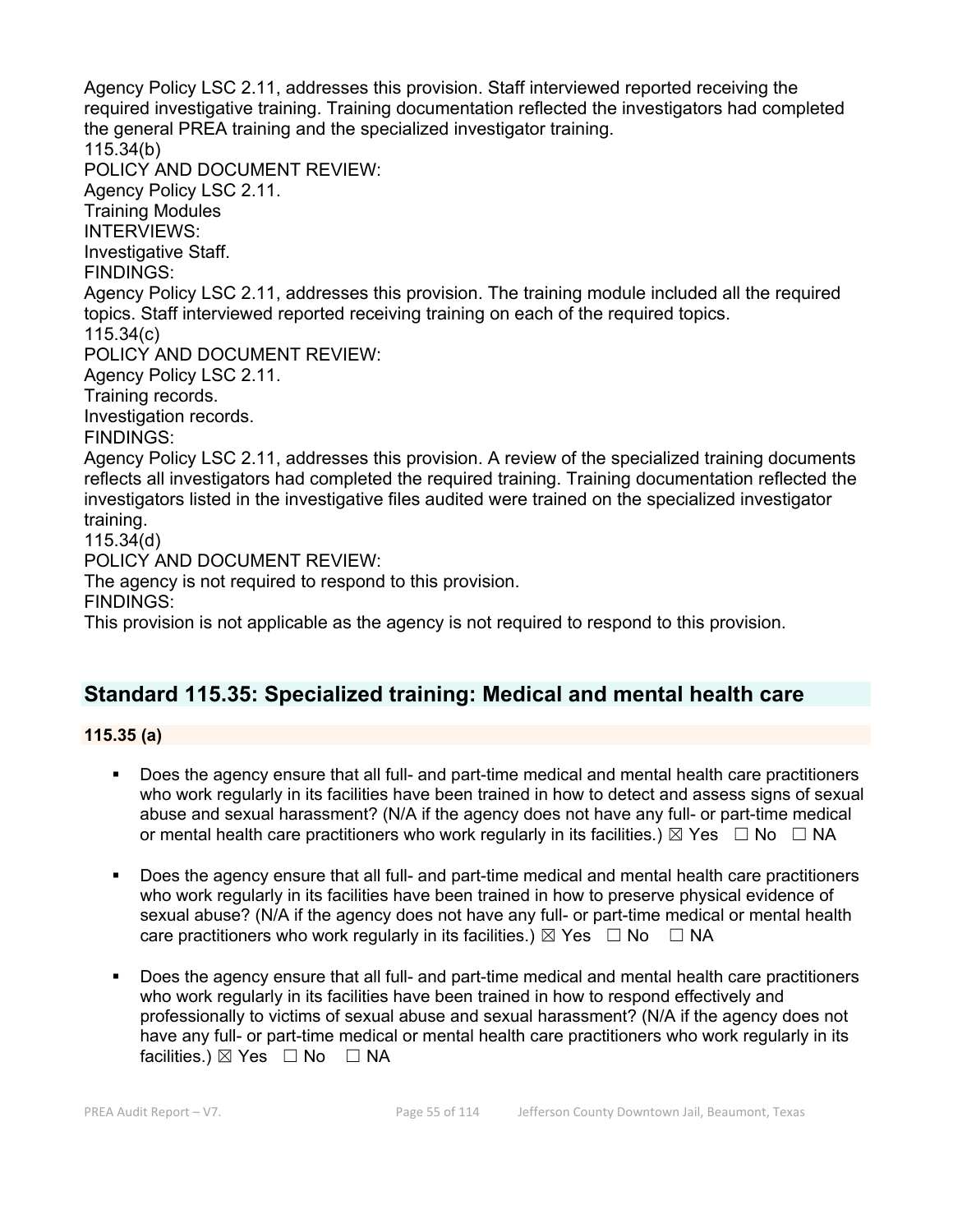Does the agency ensure that all full- and part-time medical and mental health care practitioners who work regularly in its facilities have been trained in how and to whom to report allegations or suspicions of sexual abuse and sexual harassment? (N/A if the agency does not have any fullor part-time medical or mental health care practitioners who work regularly in its facilities.)  $\boxtimes$  Yes  $\Box$  No  $\Box$  NA

### **115.35 (b)**

 If medical staff employed by the agency conduct forensic examinations, do such medical staff receive appropriate training to conduct such examinations? (N/A if agency medical staff at the facility do not conduct forensic exams *or* the agency does not employ medical staff.)  $\Box$  Yes  $\Box$  No  $\Box$  NA

#### **115.35 (c)**

 Does the agency maintain documentation that medical and mental health practitioners have received the training referenced in this standard either from the agency or elsewhere? (N/A if the agency does not have any full- or part-time medical or mental health care practitioners who work regularly in its facilities.)  $\boxtimes$  Yes  $\Box$  No  $\Box$  NA

#### **115.35 (d)**

- Do medical and mental health care practitioners employed by the agency also receive training mandated for employees by §115.31? (N/A if the agency does not have any full- or part-time medical or mental health care practitioners employed by the agency.)  $⊠ Yes ⊡ No ⊡ NA$
- Do medical and mental health care practitioners contracted by or volunteering for the agency also receive training mandated for contractors and volunteers by §115.32? (N/A if the agency does not have any full- or part-time medical or mental health care practitioners contracted by or volunteering for the agency.)  $\boxtimes$  Yes  $\Box$  No  $\Box$  NA

#### **Auditor Overall Compliance Determination**

- ☐ **Exceeds Standard** (*Substantially exceeds requirement of standards*)
- ☒ **Meets Standard** (*Substantial compliance; complies in all material ways with the standard for the relevant review period*)
- ☐ **Does Not Meet Standard** (*Requires Corrective Action*)

115.35(a) POLICY AND DOCUMENT REVIEW: Agency Policy LSC 2.11. Training records: Randomly selected training files. INTERVIEWS: Medical and Mental Health Staff FINDINGS: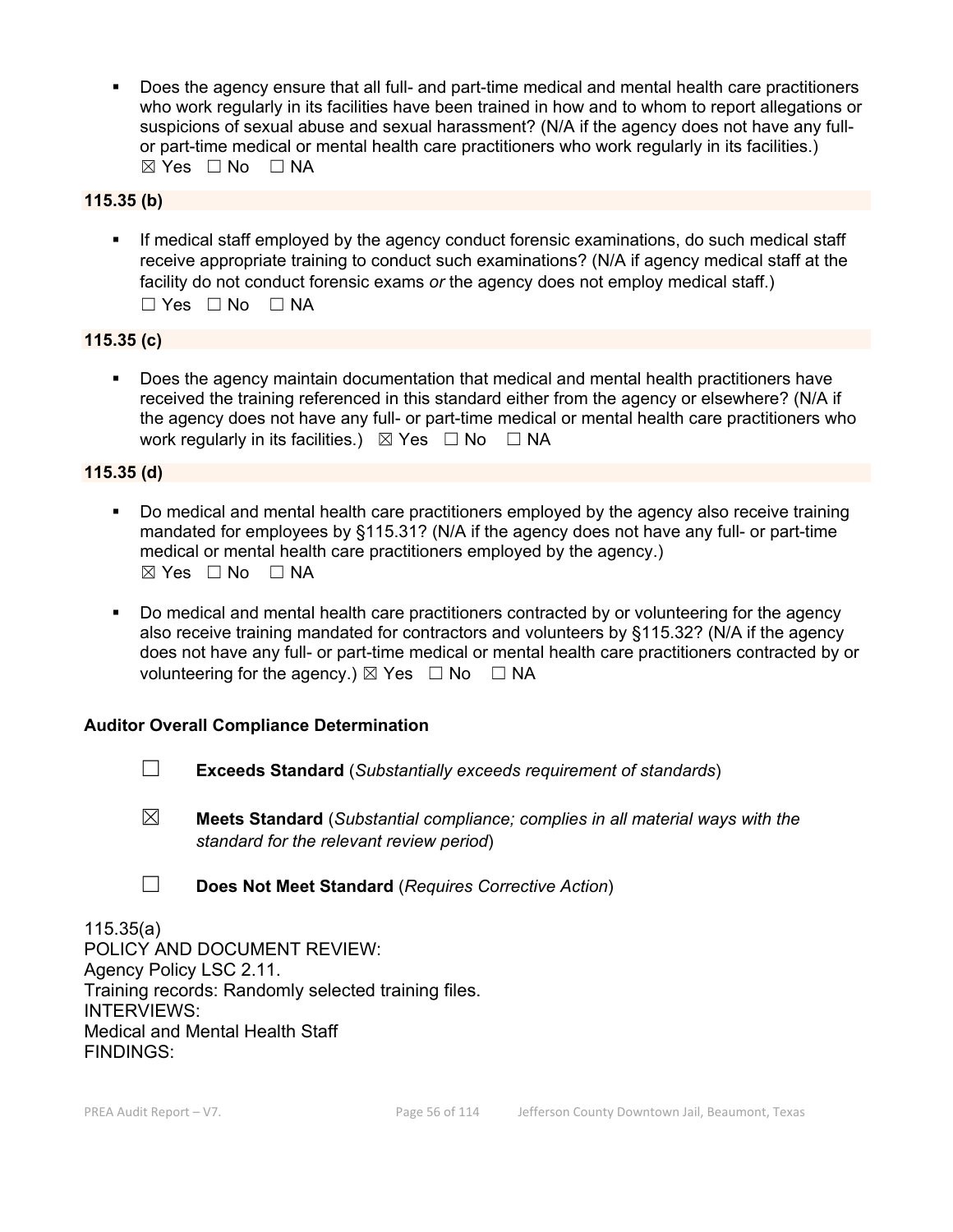Agency Policy LSC 2.11, addresses this provision. Training documentation reviewed indicated medical and mental health staff participated in the specialized medical and mental health PREA training.

115.35(b)

POLICY AND DOCUMENT REVIEW:

The agency reported the facility's medical staff do not conduct forensic exams; therefore, this provision is not applicable.

INTERVIEWS:

Medical Staff

FINDINGS:

The agency reported the facility's medical staff do not conduct forensic exams; therefore, this provision is not applicable. Medical staff interviewed confirmed they do not conduct forensic exams onsite, and that St. Elizabeth Hospital provides that service if needed.

115.35(c)

POLICY AND DOCUMENT REVIEW:

Agency Policy LSC 2.11.

Training records.

Certificates of Completion.

FINDINGS:

Agency Policy LSC 2.11, addresses this provision. Training documentation reviewed indicated medical and mental health staff, including contract staff, participated in the general and specialized PREA training. Training documentation reflected some of the training was secured in-house as well via online courses.

115.35(d)

POLICY AND DOCUMENT REVIEW:

Training records.

FINDINGS:

Training documentation reviewed reflected medical and mental health staff, including contract staff, participated in the general PREA training.

# **SCREENING FOR RISK OF SEXUAL VICTIMIZATION AND ABUSIVENESS**

## **Standard 115.41: Screening for risk of victimization and abusiveness**

#### **115.41 (a)**

- Are all inmates assessed during an intake screening for their risk of being sexually abused by other inmates or sexually abusive toward other inmates?  $\boxtimes$  Yes  $\Box$  No
- Are all inmates assessed upon transfer to another facility for their risk of being sexually abused by other inmates or sexually abusive toward other inmates?  $\boxtimes$  Yes  $\Box$  No

#### **115.41 (b)**

 Do intake screenings ordinarily take place within 72 hours of arrival at the facility? ☒ Yes ☐ No

**115.41 (c)**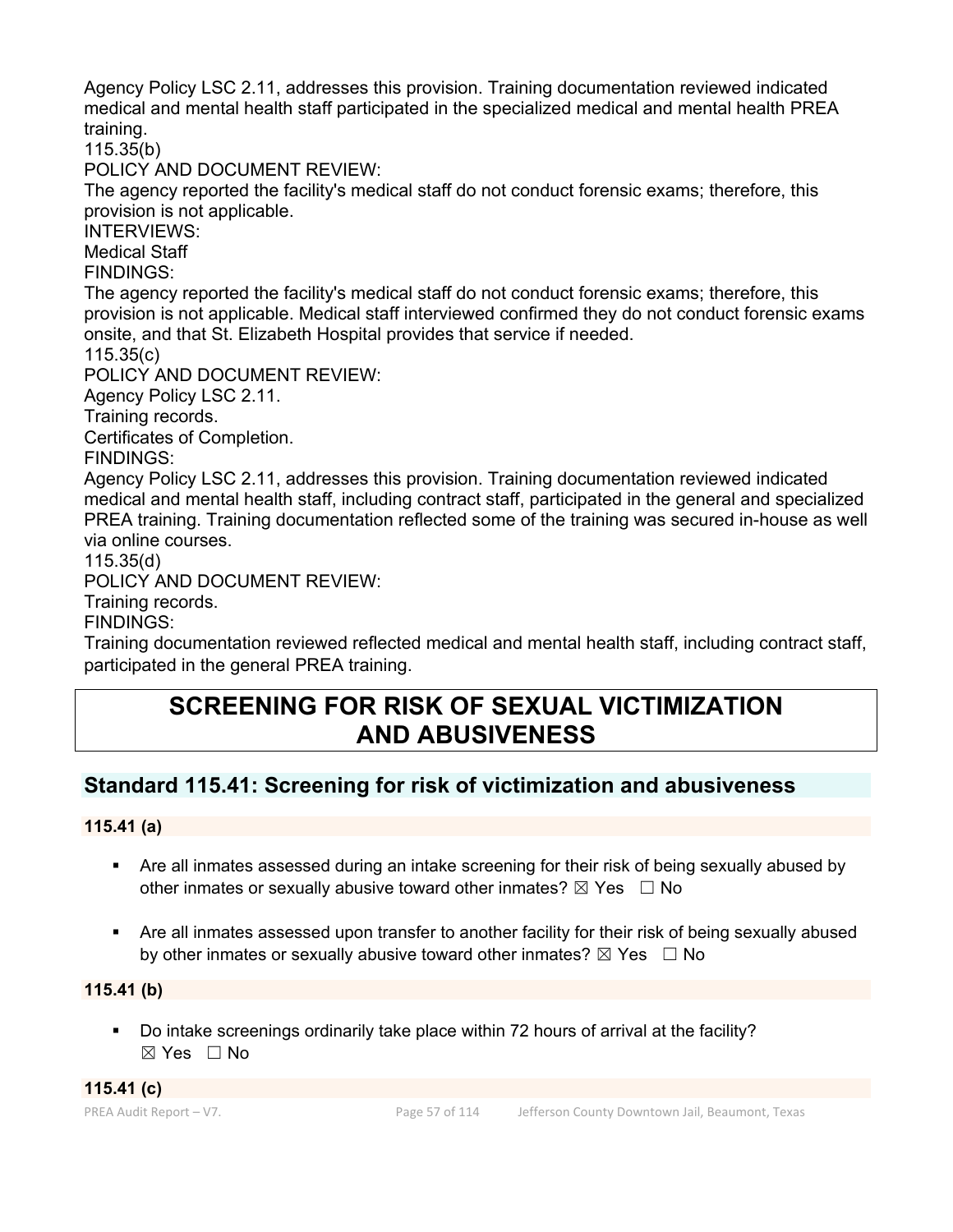Are all PREA screening assessments conducted using an objective screening instrument? ☒ Yes ☐ No

### **115.41 (d)**

- Does the intake screening consider, at a minimum, the following criteria to assess inmates for risk of sexual victimization: (1) Whether the inmate has a mental, physical, or developmental disability? ⊠ Yes □ No
- Does the intake screening consider, at a minimum, the following criteria to assess inmates for risk of sexual victimization: (2) The age of the inmate?  $\boxtimes$  Yes  $\Box$  No
- Does the intake screening consider, at a minimum, the following criteria to assess inmates for risk of sexual victimization: (3) The physical build of the inmate?  $\boxtimes$  Yes  $\Box$  No
- Does the intake screening consider, at a minimum, the following criteria to assess inmates for risk of sexual victimization: (4) Whether the inmate has previously been incarcerated?  $\boxtimes$  Yes  $\Box$  No
- Does the intake screening consider, at a minimum, the following criteria to assess inmates for risk of sexual victimization: (5) Whether the inmate's criminal history is exclusively nonviolent?  $\boxtimes$  Yes  $\Box$  No
- **Does the intake screening consider, at a minimum, the following criteria to assess inmates for** risk of sexual victimization: (6) Whether the inmate has prior convictions for sex offenses against an adult or child?  $\boxtimes$  Yes  $\Box$  No
- Does the intake screening consider, at a minimum, the following criteria to assess inmates for risk of sexual victimization: (7) Whether the inmate is or is perceived to be gay, lesbian, bisexual, transgender, intersex, or gender nonconforming (the facility affirmatively asks the inmate about his/her sexual orientation and gender identity AND makes a subjective determination based on the screener's perception whether the inmate is gender non-conforming or otherwise may be perceived to be LGBTI)?  $\boxtimes$  Yes  $\Box$  No
- Does the intake screening consider, at a minimum, the following criteria to assess inmates for risk of sexual victimization: (8) Whether the inmate has previously experienced sexual victimization? **⊠** Yes □ No
- **Does the intake screening consider, at a minimum, the following criteria to assess inmates for** risk of sexual victimization: (9) The inmate's own perception of vulnerability?  $\boxtimes$  Yes  $\Box$  No
- **Does the intake screening consider, at a minimum, the following criteria to assess inmates for** risk of sexual victimization: (10) Whether the inmate is detained solely for civil immigration purposes? ⊠ Yes □ No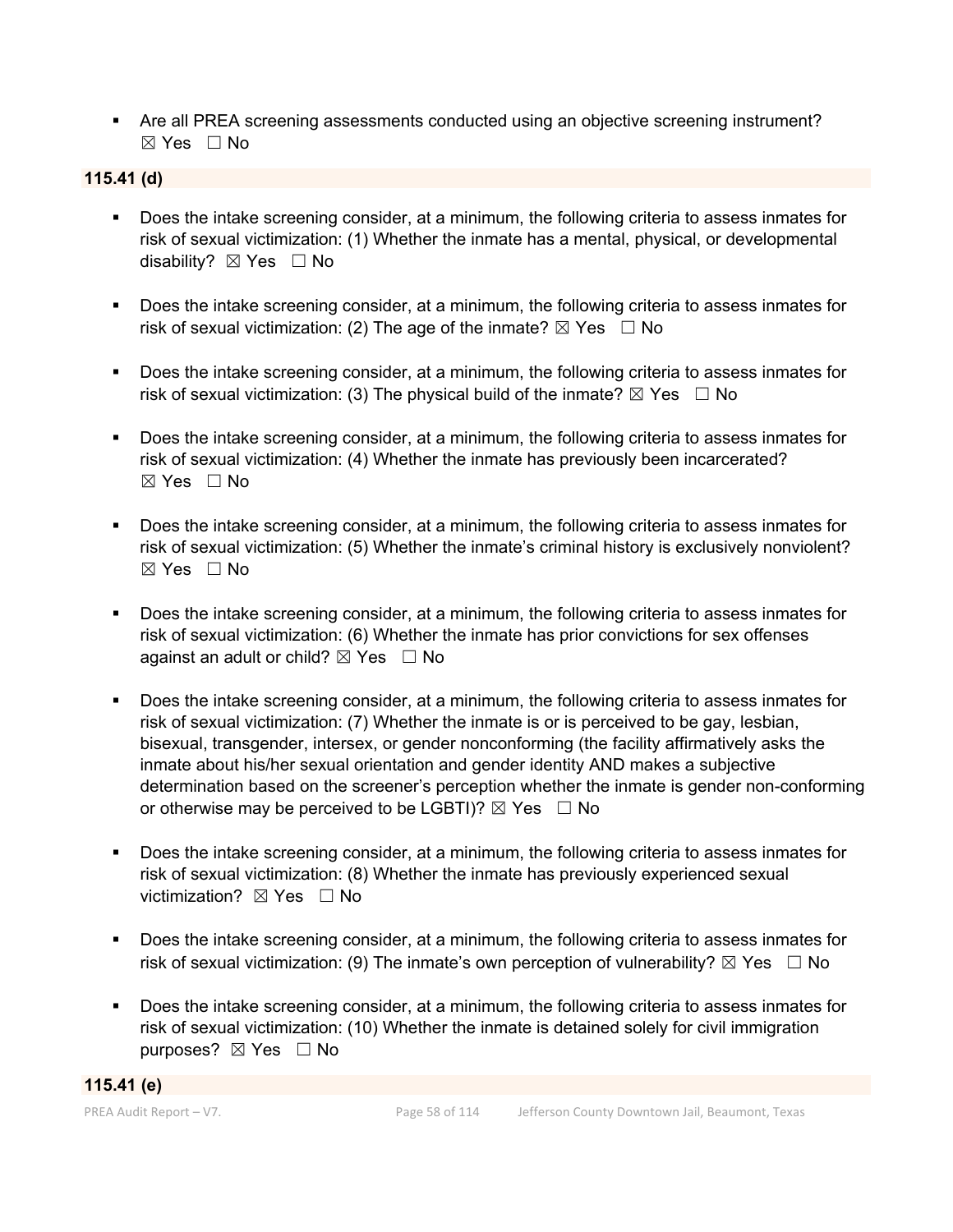- In assessing inmates for risk of being sexually abusive, does the initial PREA risk screening consider, as known to the agency, prior acts of sexual abuse?  $\boxtimes$  Yes  $\Box$  No
- In assessing inmates for risk of being sexually abusive, does the initial PREA risk screening consider, as known to the agency, prior convictions for violent offenses?  $\boxtimes$  Yes  $\Box$  No
- In assessing inmates for risk of being sexually abusive, does the initial PREA risk screening consider, as known to the agency, history of prior institutional violence or sexual abuse?  $\boxtimes$  Yes  $\Box$  No

### **115.41 (f)**

 Within a set time period not more than 30 days from the inmate's arrival at the facility, does the facility reassess the inmate's risk of victimization or abusiveness based upon any additional, relevant information received by the facility since the intake screening?  $\boxtimes$  Yes  $\Box$  No

## **115.41 (g)**

- Does the facility reassess an inmate's risk level when warranted due to a referral?  $\boxtimes$  Yes  $\Box$  No
- Does the facility reassess an inmate's risk level when warranted due to a request?  $\boxtimes$  Yes  $\Box$  No
- Does the facility reassess an inmate's risk level when warranted due to an incident of sexual abuse? ☒ Yes ☐ No
- Does the facility reassess an inmate's risk level when warranted due to receipt of additional information that bears on the inmate's risk of sexual victimization or abusiveness?  $\boxtimes$  Yes  $\Box$  No

## **115.41 (h)**

 Is it the case that inmates are not ever disciplined for refusing to answer, or for not disclosing complete information in response to, questions asked pursuant to paragraphs (d)(1), (d)(7), (d)(8), or (d)(9) of this section?  $\boxtimes$  Yes  $\Box$  No

#### **115.41 (i)**

 Has the agency implemented appropriate controls on the dissemination within the facility of responses to questions asked pursuant to this standard in order to ensure that sensitive information is not exploited to the inmate's detriment by staff or other inmates?  $\Box$  Yes  $\Box$  No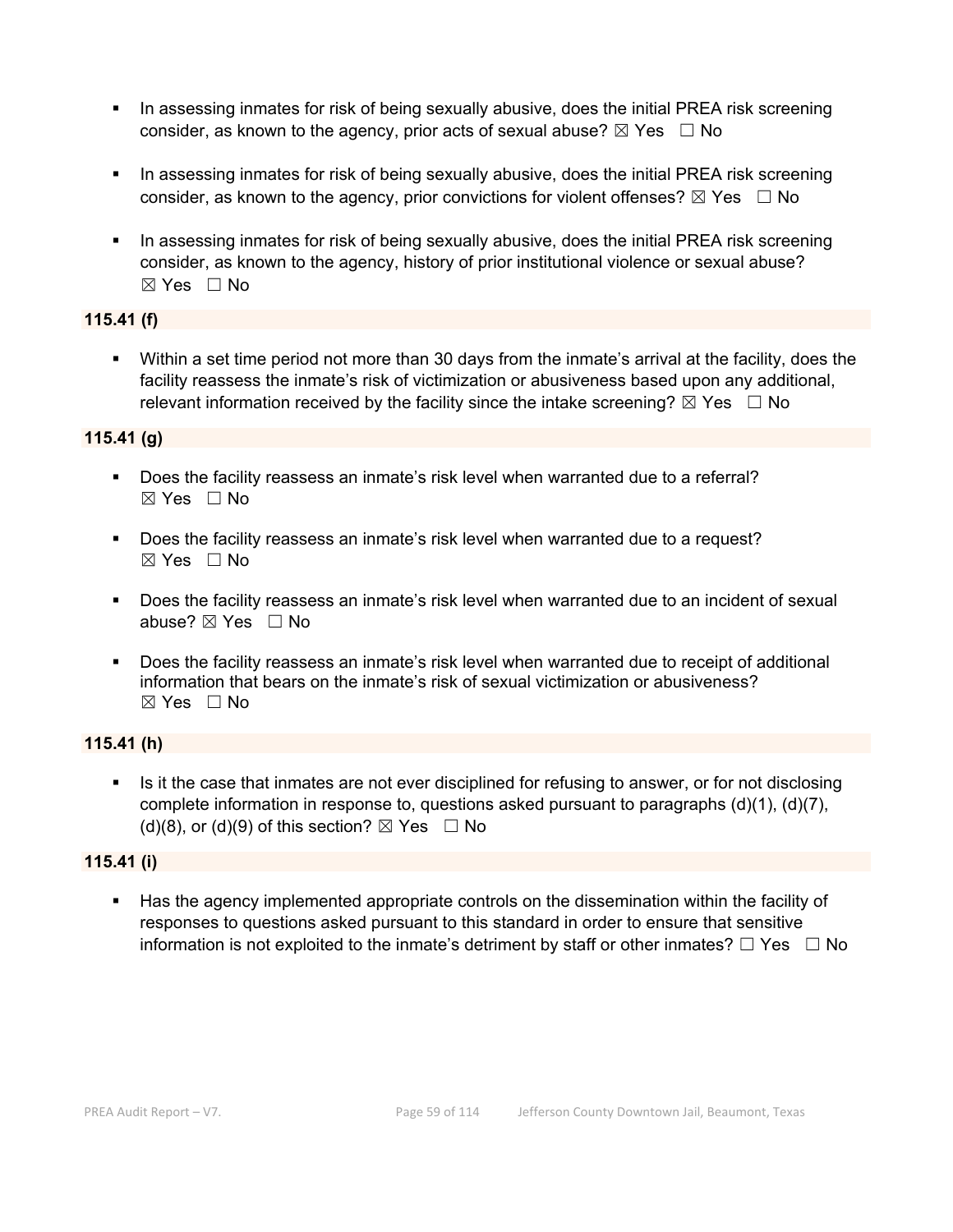#### **Auditor Overall Compliance Determination**

- ☐ **Exceeds Standard** (*Substantially exceeds requirement of standards*)
- ☒ **Meets Standard** (*Substantial compliance; complies in all material ways with the standard for the relevant review period*)

☐ **Does Not Meet Standard** (*Requires Corrective Action*)

### 115.41(a)

POLICY AND DOCUMENT REVIEW:

Agency Policy LSC 2.11.

Randomly selected inmate files.

INTERVIEWS:

Staff responsible for risk screening: Intake and medical staff, and randomly selected inmates. FINDINGS:

Agency Policy LSC 2.11, address this provision. Staff interviewed reported inmates are screened normally within two hours and that they would continue to do follow-up with an inmate periodically. Staff reported if any risk factors were to be detected, the inmate would be referred to the appropriate staff for proper follow-up and reclassification if needed. Inmates interviewed verified staff do conduct periodic follow-up questions after the intake process is completed. Inmates reported being seen by medical or mental health staff immediately, after the follow up questions, which was based on the information staff secured and indicated an appropriate agency response based on the new information provided by the inmates. Based on staff interviews and the review of inmate case files, it was determined the initial risk screening process is completed well within the 72-hour requirement.

115.41(b)

POLICY AND DOCUMENT REVIEW:

PREA Screening Tool

FINDINGS:

The objective screening instrument is accomplished within the first 24 hours of arrival. The screening document does ask questions to determine if any inmate might have any prior history as a sexual abuser and the responses are scored. Based on the score and responses, a decision is made to properly house the inmate. Intake staff conduct the screening, and the information is secured.

115.41(c)

POLICY AND DOCUMENT REVIEW: PREA Screening Tool

INTERVIEWS:

Staff responsible for risk screening: Intake and medical staff FINDINGS:

The agency's PREA Screening Tool reflect all the required elements in this provision. Staff interviewed confirmed they use the agency's screening tool during intake. Staff interviewed properly referenced the required elements inmates are screened for during the risk screening process.

115.41(d) INTERVIEWS: Staff responsible for risk screening: Intake and medical staff.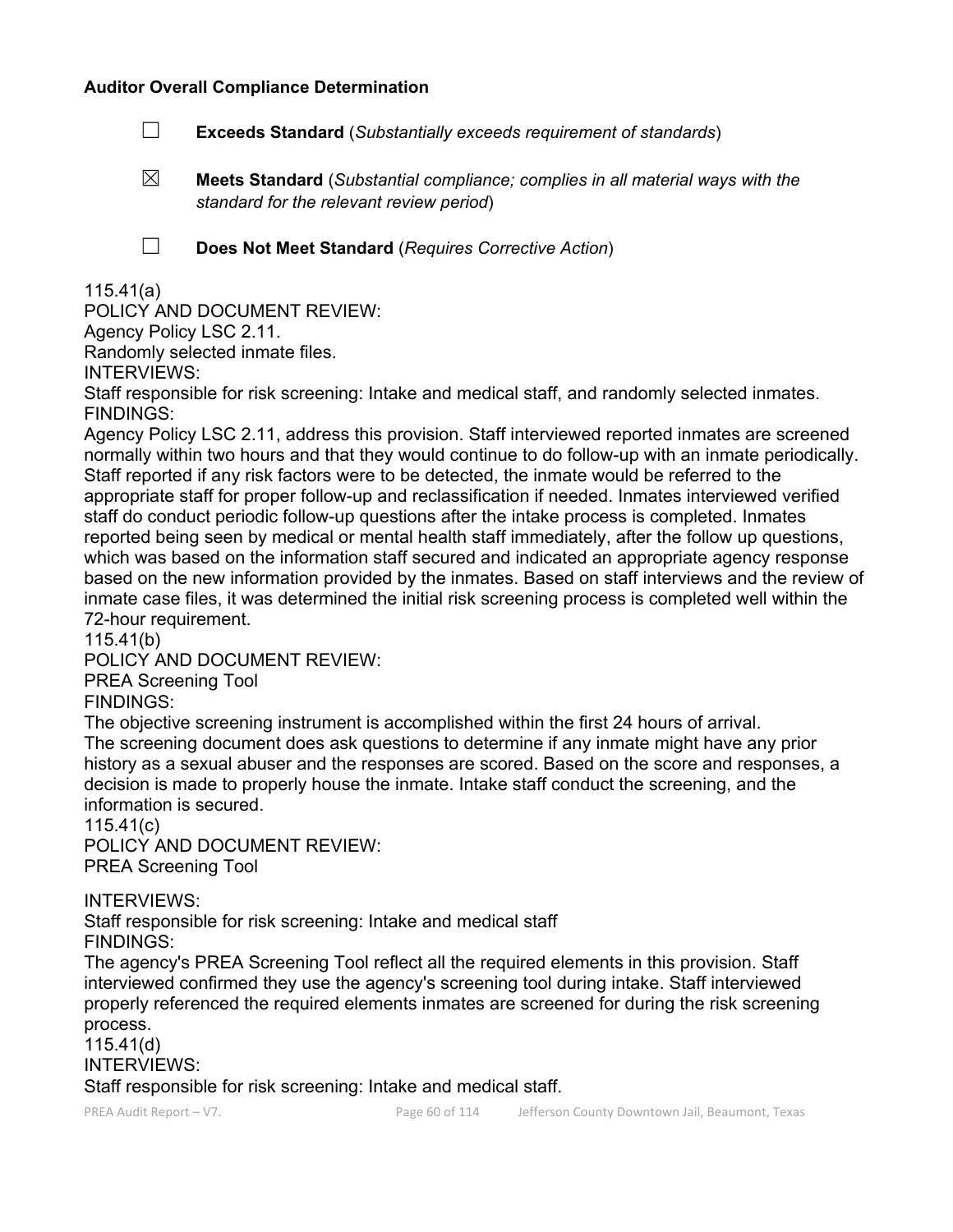## FINDINGS:

Staff reported the information is ascertained through inmate interviews, and from information collected through the PREA Screening tool, medical screening, and case file records. 115.41(e)

INTERVIEWS:

PREA Coordinator, PREA Compliance Manager, and staff responsible for risk screening: intake and medical staff.

FINDINGS:

Intake staff interviewed reported they do not have access to the inmate's medical or mental health information. The inmate's medical information is retained and only available to medical staff. Staff reported the treatment modality drives which staff need the information.

## **Standard 115.42: Use of screening information**

### **115.42 (a)**

- Does the agency use information from the risk screening required by § 115.41, with the goal of keeping separate those inmates at high risk of being sexually victimized from those at high risk of being sexually abusive, to inform: Housing Assignments?  $\boxtimes$  Yes  $\Box$  No
- Does the agency use information from the risk screening required by § 115.41, with the goal of keeping separate those inmates at high risk of being sexually victimized from those at high risk of being sexually abusive, to inform: Bed assignments?  $\boxtimes$  Yes  $\Box$  No
- Does the agency use information from the risk screening required by § 115.41, with the goal of keeping separate those inmates at high risk of being sexually victimized from those at high risk of being sexually abusive, to inform: Work Assignments?  $\boxtimes$  Yes  $\Box$  No
- Does the agency use information from the risk screening required by  $\S$  115.41, with the goal of keeping separate those inmates at high risk of being sexually victimized from those at high risk of being sexually abusive, to inform: Education Assignments?  $\boxtimes$  Yes  $\Box$  No
- Does the agency use information from the risk screening required by § 115.41, with the goal of keeping separate those inmates at high risk of being sexually victimized from those at high risk of being sexually abusive, to inform: Program Assignments?  $\boxtimes$  Yes  $\Box$  No

## **115.42 (b)**

 Does the agency make individualized determinations about how to ensure the safety of each inmate? ☒ Yes ☐ No

## **115.42 (c)**

 When deciding whether to assign a transgender or intersex inmate to a facility for male or female inmates, does the **agency** consider, on a case-by-case basis whether a placement would ensure the inmate's health and safety, and whether a placement would present management or security problems (NOTE: if an agency by policy or practice assigns inmates to a male or female facility on the basis of anatomy alone, that agency is not in compliance with this standard)?  $\boxtimes$  Yes  $\Box$  No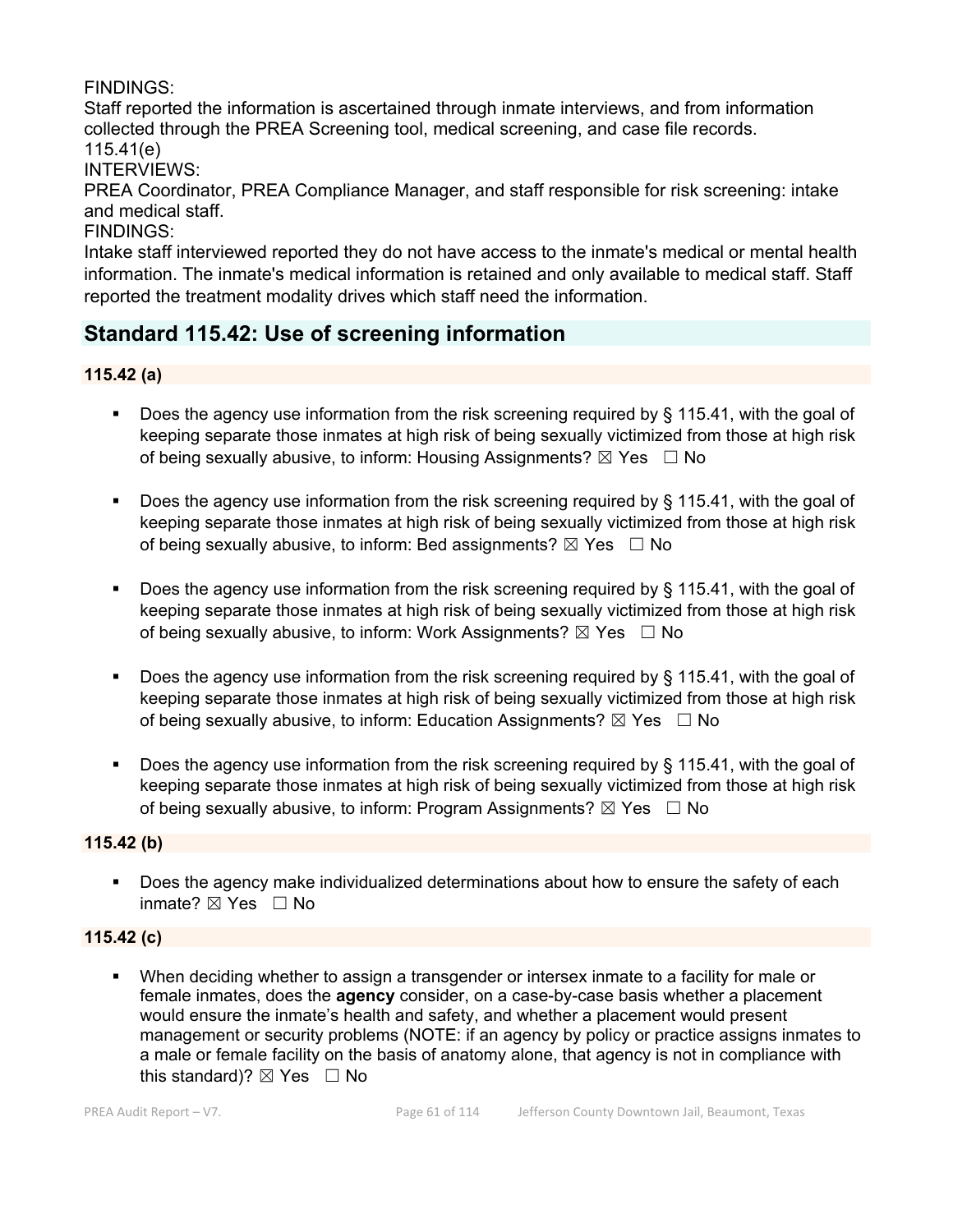When making housing or other program assignments for transgender or intersex inmates, does the agency consider on a case-by-case basis whether a placement would ensure the inmate's health and safety, and whether a placement would present management or security problems?  $\boxtimes$  Yes  $\Box$  No

#### **115.42 (d)**

 Are placement and programming assignments for each transgender or intersex inmate reassessed at least twice each year to review any threats to safety experienced by the inmate?  $\boxtimes$  Yes  $\Box$  No

#### **115.42 (e)**

 Are each transgender or intersex inmate's own views with respect to his or her own safety given serious consideration when making facility and housing placement decisions and programming assignments?  $\boxtimes$  Yes  $\Box$  No

#### **115.42 (f)**

 Are transgender and intersex inmates given the opportunity to shower separately from other inmates? ☒ Yes ☐ No

#### **115.42 (g)**

- Unless placement is in a dedicated facility, unit, or wing established in connection with a consent decree, legal settlement, or legal judgment for the purpose of protecting lesbian, gay, bisexual, transgender, or intersex inmates, does the agency always refrain from placing: lesbian, gay, and bisexual inmates in dedicated facilities, units, or wings solely on the basis of such identification or status? (N/A if the agency has a dedicated facility, unit, or wing solely for the placement of LGBT or I inmates pursuant to a consent decree, legal settlement, or legal judgement.)  $\boxtimes$  Yes  $\Box$  No  $\Box$  NA
- Unless placement is in a dedicated facility, unit, or wing established in connection with a consent decree, legal settlement, or legal judgment for the purpose of protecting lesbian, gay, bisexual, transgender, or intersex inmates, does the agency always refrain from placing: transgender inmates in dedicated facilities, units, or wings solely on the basis of such identification or status? (N/A if the agency has a dedicated facility, unit, or wing solely for the placement of LGBT or I inmates pursuant to a consent decree, legal settlement, or legal judgement.)  $\boxtimes$  Yes  $\Box$  No  $\Box$  NA
- Unless placement is in a dedicated facility, unit, or wing established in connection with a consent decree, legal settlement, or legal judgment for the purpose of protecting lesbian, gay, bisexual, transgender, or intersex inmates, does the agency always refrain from placing: intersex inmates in dedicated facilities, units, or wings solely on the basis of such identification or status? (N/A if the agency has a dedicated facility, unit, or wing solely for the placement of LGBT or I inmates pursuant to a consent decree, legal settlement, or legal judgement.)  $\boxtimes$  Yes  $\Box$  No  $\Box$  NA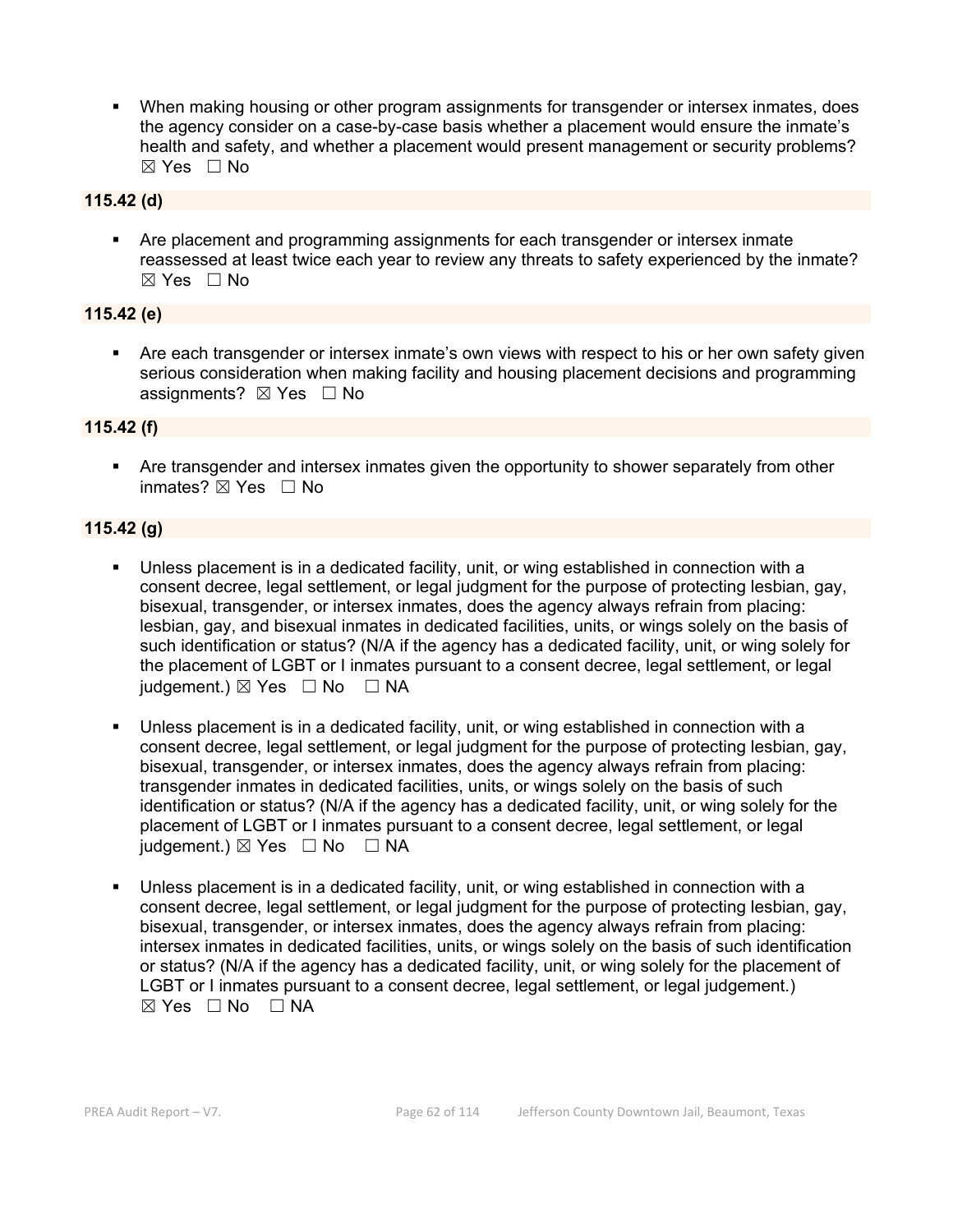#### **Auditor Overall Compliance Determination**

- ☐ **Exceeds Standard** (*Substantially exceeds requirement of standards*)
- ☒ **Meets Standard** (*Substantial compliance; complies in all material ways with the standard for the relevant review period*)

☐ **Does Not Meet Standard** (*Requires Corrective Action*)

### 115.42(a)

POLICY AND DOCUMENT REVIEW:

Agency Policy and the PREA Screen Tool.

INTERVIEWS:

PREA Compliance Manager, LGBTI Inmates, and staff responsible for risk screening. FINDINGS:

Agency Policy LSC 2.11, address this provision. The information obtained in the inmate screening process is used to make individualized determinations to ensure the inmates safety. This information is used to make decisions to place each inmate in appropriate housing, work, and program assignments. The placement decisions are made by a classification committee. Staff interviewed reported information secured through the screening process is used to determine the need for additional medical or mental health follow-up, and to make classification decisions based on risk factors.

115.42(b)

POLICY AND DOCUMENT REVIEW:

Agency Policy LSC 2.11.

INTERVIEWS:

Staff who Supervise Inmates in Restrictive Housing, Medical and Mental Health Staff. Inmates who are at risk of sexual victimization.

Inmates who reported sexual abuse at and after in processing.

ONSITE REVIEW:

During the tour, there was no indication that restrictive housing units are used on a regular basis due to PREA risk factors.

FINDINGS:

Agency Policy LSC 2.11, addresses this provision. Staff interviewed reported restrictive housing is used as a last resort and staff look for other options, such as housing unit changes. Staff reported the welfare of the inmate is always a high consideration. Medical and mental health staff reported they would conduct daily visits for any inmates placed in restrictive housing for PREA risk factors. 115.42(c)

POLICY AND DOCUMENT REVIEW:

Agency Policy LSC 2.11.

INTERVIEWS:

PREA Coordinator, and PREA Compliance Manager.

Inmates.

FINDINGS:

Agency Policy LSC 2.11, addresses this provision. Staff interviewed reported the facility does not have special housing units designated for lesbian, gay, bisexual, transgender, or intersex inmates. All housing, program and work assignments are made on a case-by-case basis.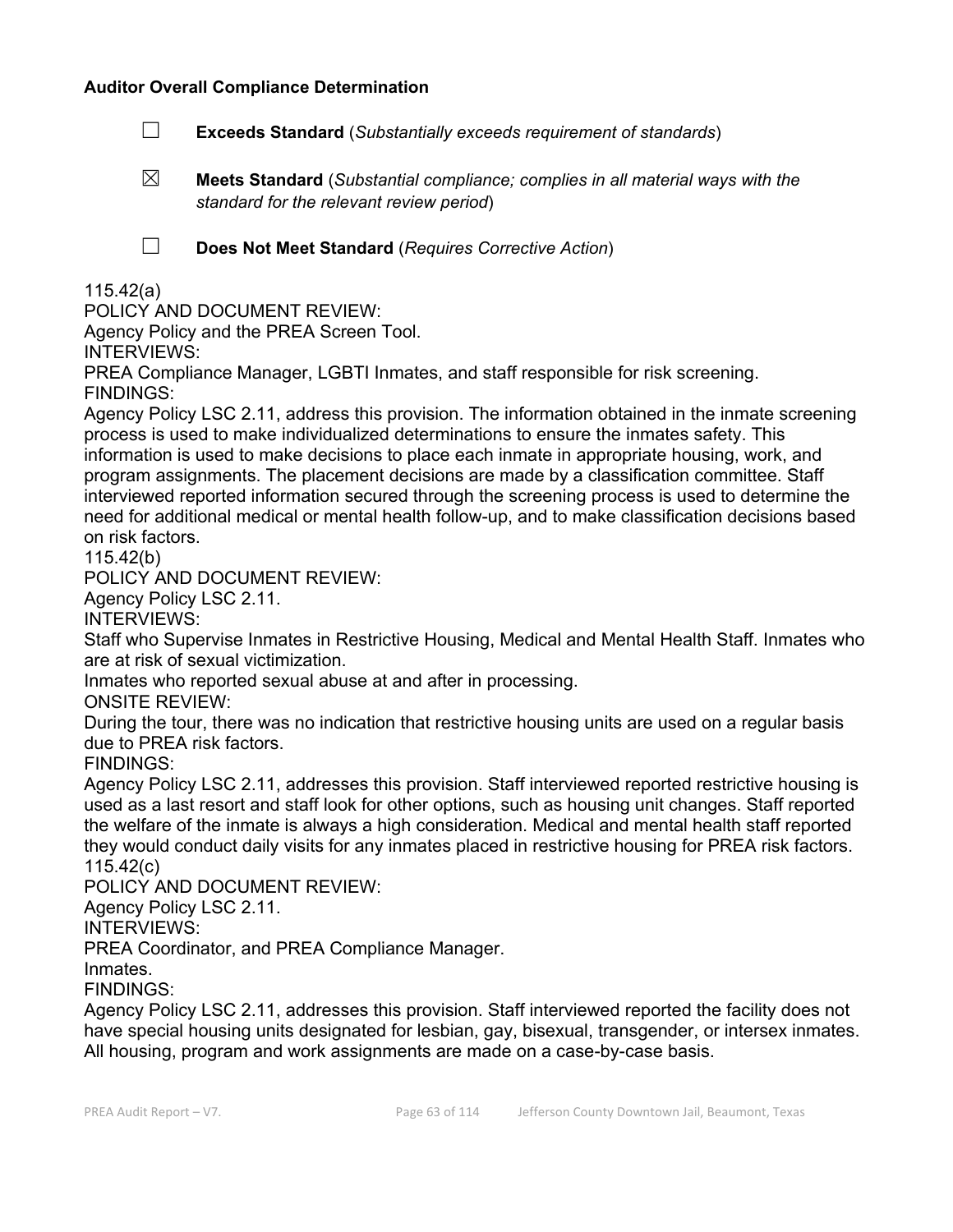## **Standard 115.43: Protective Custody**

#### **115.43 (a)**

- Does the facility always refrain from placing inmates at high risk for sexual victimization in involuntary segregated housing unless an assessment of all available alternatives has been made, and a determination has been made that there is no available alternative means of separation from likely abusers?  $\boxtimes$  Yes  $\Box$  No
- If a facility cannot conduct such an assessment immediately, does the facility hold the inmate in involuntary segregated housing for less than 24 hours while completing the assessment? ☒ Yes ☐ No

#### **115.43 (b)**

- **Do inmates who are placed in segregated housing because they are at high risk of sexual** victimization have access to: Programs to the extent possible?  $\boxtimes$  Yes  $\Box$  No
- Do inmates who are placed in segregated housing because they are at high risk of sexual victimization have access to: Privileges to the extent possible?  $\boxtimes$  Yes  $\Box$  No
- Do inmates who are placed in segregated housing because they are at high risk of sexual victimization have access to: Education to the extent possible?  $\boxtimes$  Yes  $\Box$  No
- Do inmates who are placed in segregated housing because they are at high risk of sexual victimization have access to: Work opportunities to the extent possible?  $\boxtimes$  Yes  $\Box$  No
- If the facility restricts any access to programs, privileges, education, or work opportunities, does the facility document the opportunities that have been limited? (N/A if the facility *never* restricts access to programs, privileges, education, or work opportunities.)  $\boxtimes$  Yes  $\Box$  No  $\Box$  NA
- If the facility restricts any access to programs, privileges, education, or work opportunities, does the facility document the duration of the limitation? (N/A if the facility *never* restricts access to programs, privileges, education, or work opportunities.)  $\boxtimes$  Yes  $\Box$  No  $\Box$  NA
- If the facility restricts any access to programs, privileges, education, or work opportunities, does the facility document the reasons for such limitations? (N/A if the facility *never* restricts access to programs, privileges, education, or work opportunities.)  $\boxtimes$  Yes  $\Box$  No  $\Box$  NA

#### **115.43 (c)**

- Does the facility assign inmates at high risk of sexual victimization to involuntary segregated housing only until an alternative means of separation from likely abusers can be arranged? ☒ Yes ☐ No
- Does such an assignment not ordinarily exceed a period of 30 days?  $\boxtimes$  Yes  $\Box$  No

#### **115.43 (d)**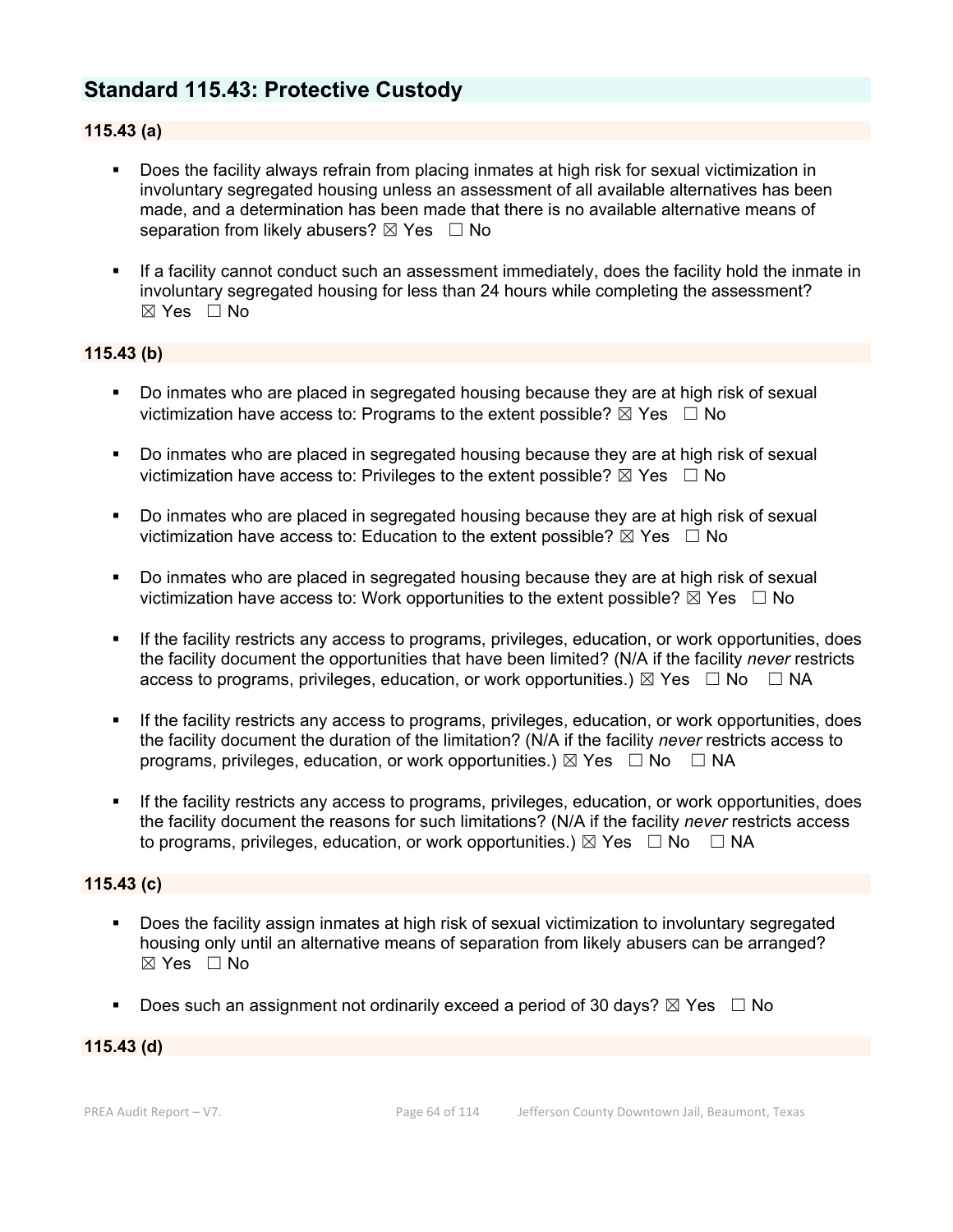- If an involuntary segregated housing assignment is made pursuant to paragraph (a) of this section, does the facility clearly document the basis for the facility's concern for the inmate's safety? ⊠ Yes □ No
- If an involuntary segregated housing assignment is made pursuant to paragraph (a) of this section, does the facility clearly document the reason why no alternative means of separation can be arranged?  $\boxtimes$  Yes  $\Box$  No

#### **115.43 (e)**

 In the case of each inmate who is placed in involuntary segregation because he/she is at high risk of sexual victimization, does the facility afford a review to determine whether there is a continuing need for separation from the general population EVERY 30 DAYS?  $\boxtimes$  Yes  $\Box$  No

#### **Auditor Overall Compliance Determination**

☐ **Exceeds Standard** (*Substantially exceeds requirement of standards*)

- ☒ **Meets Standard** (*Substantial compliance; complies in all material ways with the standard for the relevant review period*)
- ☐ **Does Not Meet Standard** (*Requires Corrective Action*)

115.43(a)-1

POLICY AND DOCUMENT REVIEW:

Agency Policy LSC 2.11.

INTERVIEWS:

PREA Compliance Manager.

Inmates.

FINDINGS:

Agency Policy LSC 2.11, addresses this provision. Agency Policies prohibit the placement of inmates at high risk of sexual victimization in involuntary segregated housing unless an assessment of alternatives has been made. If any inmate would be placed in segregation for protection, they would be offered privileges to the extent possible. Inmates are advised of these limitations and the duration.

115.43 (a)-2

POLICY AND DOCUMENT REVIEW: Agency Policy LSC 2.11. INTERVIEWS: PREA Compliance Manager, and staff responsible for risk screening. LGBTI Inmates.

FINDINGS:

Agency Policy LSC 2.11, addresses this provision. Staff interviewed reported the inmate's health and safety are taken into consideration during placement and programming assignments. The audited facility reported zero inmates were held in restrictive housing in the past 12 months for the purpose of protecting a possible sexual abuse victim. Policies require a review every 30 days for any inmate in restrictive housing.

## 115.43(c)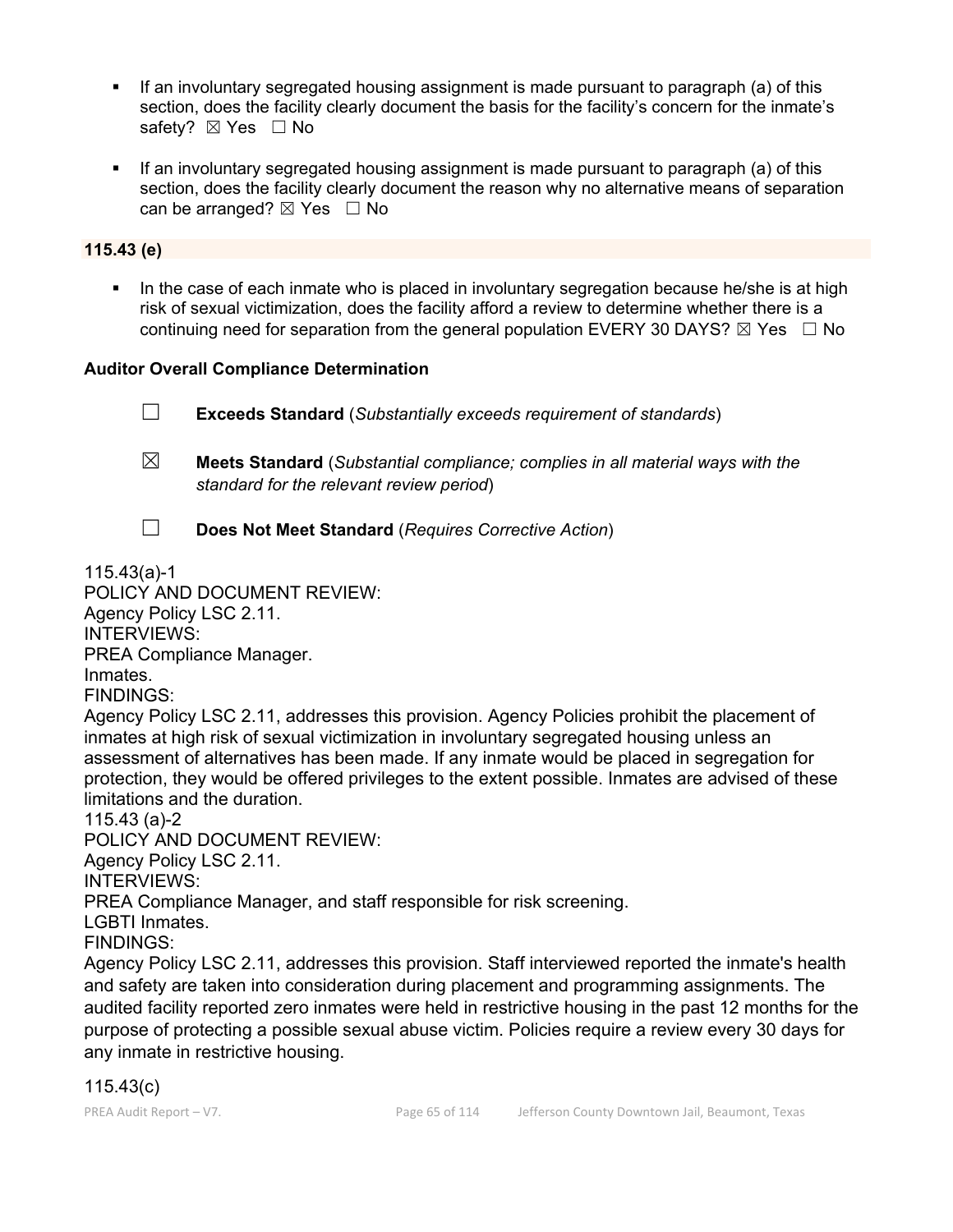POLICY AND DOCUMENT REVIEW:

Agency Policy LSC 2.11.

INTERVIEWS:

PREA Compliance Manager, and staff responsible for risk screening.

FINDINGS:

Agency Policy LSC 2.11, addresses this provision. The audited facility reported zero inmates were held in restrictive housing in the past 12 months for longer than 30 days awaiting alternative placement.

115.43 (d)

POLICY AND DOCUMENT REVIEW:

Agency Policy LSC 2.11.

INTERVIEWS:

PREA Compliance Manager, and staff who supervise restrictive housing.

Warden

FINDINGS:

Agency Policy LSC 2.11, addresses this provision. The audited facility reported zero inmates were involuntarily held in restrictive housing in the past 12 months awaiting alternative placement. 115.43(e)

POLICY AND DOCUMENT REVIEW:

The agency reported there have been no PREA related incidents involving the involuntary assignment of any inmate in the past 12 months to restrictive housing. Agency policy does afford an inmate who is involuntarily assigned to restrictive housing to be reviewed every 30 days. FINDINGS:

The agency reported there have been no PREA related incidents involving the isolation of any inmate in the past 12 months, therefore there were no case files to review specific to this provision.

# **REPORTING**

## **Standard 115.51: Inmate reporting**

#### **115.51 (a)**

- Does the agency provide multiple internal ways for inmates to privately report sexual abuse and sexual harassment?  $\boxtimes$  Yes  $\Box$  No
- Does the agency provide multiple internal ways for inmates to privately report retaliation by other inmates or staff for reporting sexual abuse and sexual harassment?  $\boxtimes$  Yes  $\Box$  No
- Does the agency provide multiple internal ways for inmates to privately report staff neglect or violation of responsibilities that may have contributed to such incidents?  $\boxtimes$  Yes  $\Box$  No

#### **115.51 (b)**

 Does the agency also provide at least one way for inmates to report sexual abuse or sexual harassment to a public or private entity or office that is not part of the agency?  $\boxtimes$  Yes  $\Box$  No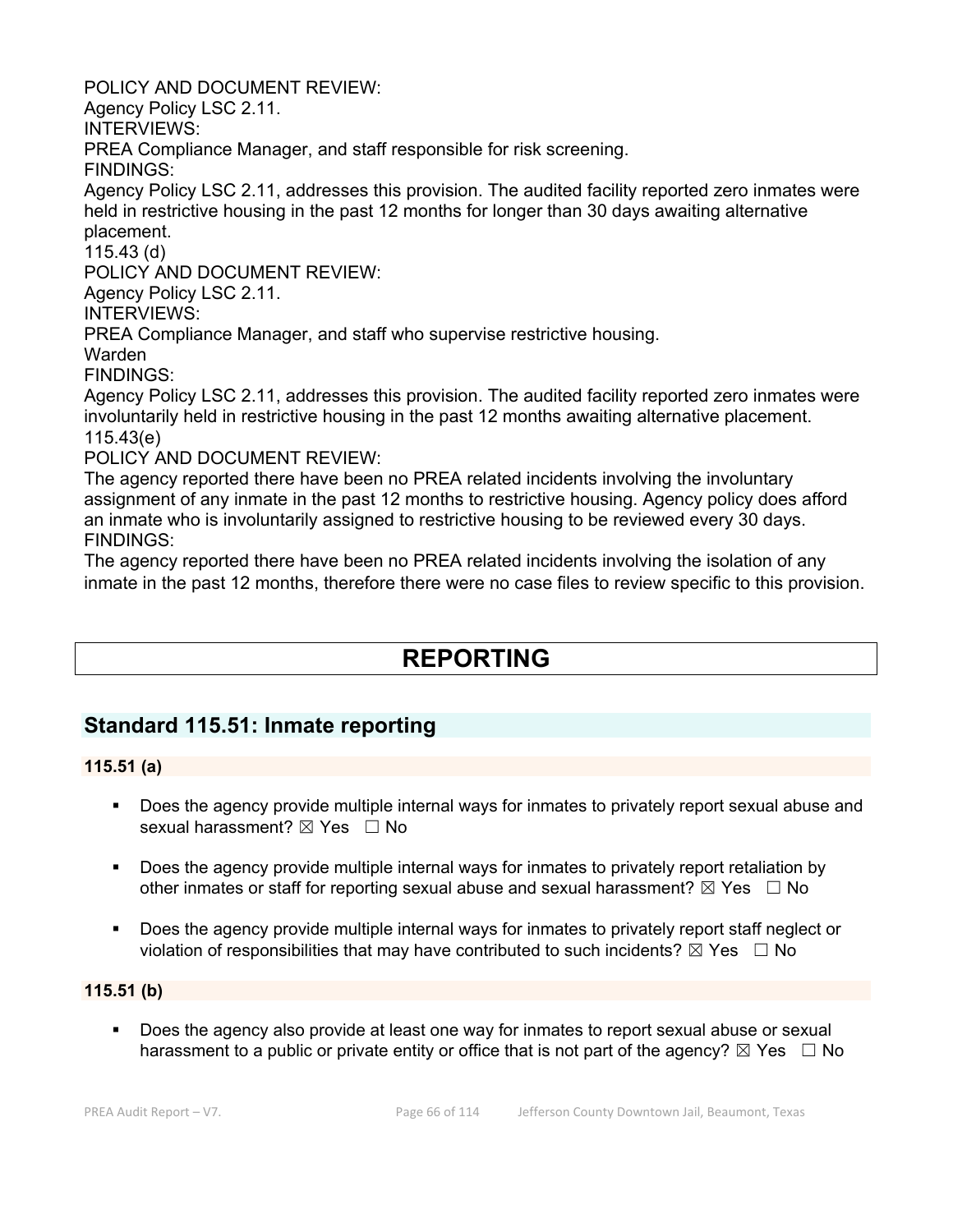- In Its that private entity or office able to receive and immediately forward inmate reports of sexual abuse and sexual harassment to agency officials?  $\boxtimes$  Yes  $\Box$  No
- Does that private entity or office allow the inmate to remain anonymous upon request?  $\boxtimes$  Yes  $\Box$  No
- Are inmates detained solely for civil immigration purposes provided information on how to contact relevant consular officials and relevant officials at the Department of Homeland Security? (N/A if the facility *never* houses inmates detained solely for civil immigration purposes)  $\square$  Yes  $\square$  No  $\square$  NA

## **115.51 (c)**

- Does staff accept reports of sexual abuse and sexual harassment made verbally, in writing, anonymously, and from third parties?  $\boxtimes$  Yes  $\Box$  No
- Does staff promptly document any verbal reports of sexual abuse and sexual harassment?  $\boxtimes$  Yes  $\Box$  No

#### **115.51 (d)**

 Does the agency provide a method for staff to privately report sexual abuse and sexual harassment of inmates?  $\boxtimes$  Yes  $\Box$  No

#### **Auditor Overall Compliance Determination**

- ☐ **Exceeds Standard** (*Substantially exceeds requirement of standards*)
- ☒ **Meets Standard** (*Substantial compliance; complies in all material ways with the standard for the relevant review period*)
- 
- ☐ **Does Not Meet Standard** (*Requires Corrective Action*)

115.51(a)

POLICY AND DOCUMENT REVIEW: Agency Policy LSC 2.11. Inmate Handbook. Grievance Form. Writing Instruments. INTERVIEWS: Random Sample of Staff and Random Sample of Inmates. ONSITE REVIEW: During the tour, the auditor noted PREA Posters, hotline number near the phones, and grievance forms are accessible to the inmates in each housing unit and in common areas. The auditor tested the phones to ensure the hotline number worked.

FINDINGS:

Agency Policy LSC 2.11, addresses this provision. Staff interviewed reported inmates have several options available to report an allegation: grievance form; a letter; call the hotline number; tell staff (including a counselor, or supervisor), and a third party, such as a family member.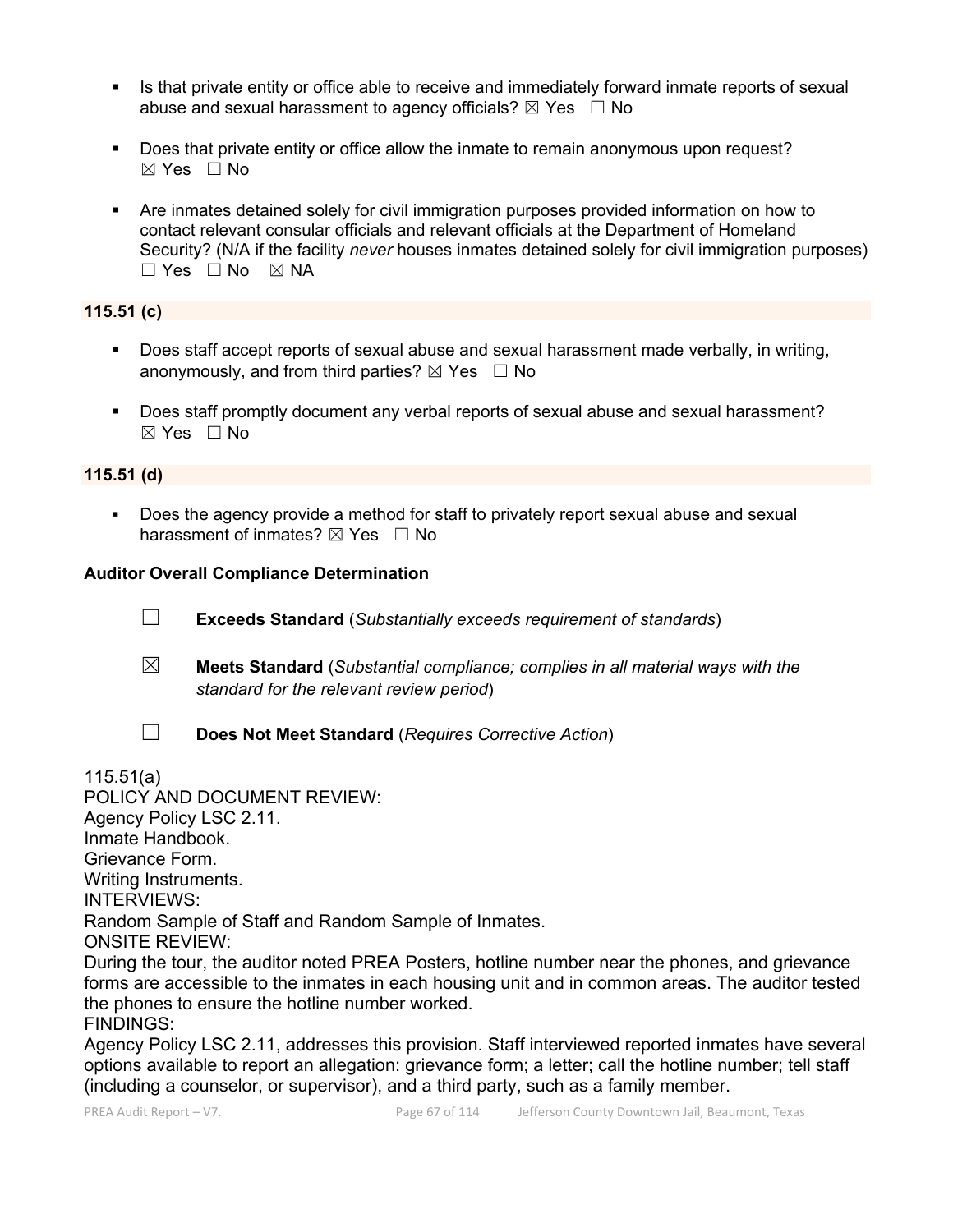Inmates interviewed reported they could make a report to staff (supervisor, counselor); family, or use the hotline. Most of the inmates indicated they would go directly to staff. 115.51(b)

POLICY AND DOCUMENT REVIEW: Agency Policy LSC 2.11. PREA Posters.

INTERVIEWS:

PREA Compliance Manager, and Random Sample of Staff.

ONSITE REVIEW:

During the onsite review, the auditor noted PREA Posters and phones are accessible to the inmates in each housing unit. The auditor tested the phones to ensure the hotline number worked. FINDINGS:

Agency Policy LSC 2.11, address this provision. Staff interviewed reported inmates could make anonymous reports to anyone. Inmates interviewed reported they could call a family member, a Rape Crisis Center, or the hotline if they needed to contact someone outside of the facility. The inmates reported they were aware they could make reports anonymously.

115.51(c)

POLICY AND DOCUMENT REVIEW:

Agency Policy LSC 2.11.

INTERVIEWS:

Random Sample of Staff and Random Sample of Inmates.

FINDINGS:

Agency Policy LSC 2.11, address this provision. Staff interviewed reported they would accept reports in writing, anonymously, verbally and through third parties, and that any reports received verbally would be documented immediately. Inmates interviewed reported they could make reports anonymously, in writing, grievance, verbally, through a family member, or staff member. 115.51(d)

POLICY AND DOCUMENT REVIEW:

Agency Policy LSC 2.11.

INTERVIEWS:

PREA Compliance Manager.

Inmate who reported sexual abuse.

FINDINGS:

Agency Policy LSC 2.11, address this provision. Staff interviewed reported inmates can make reports by submitting them in writing, by calling the hotline or through a call to their family. The inmate interviewed reported in writing via grievance form. Staff are informed of how to report privately any sexual abuse or harassment. They can verbally discuss sexual abuse/harassment with chain of command/supervisors in a private setting. They can also report in writing, via Information Report Form, email, memo, etc. Staff are informed of these requirements with required PREA training and employee handbooks. The staff understanding of this process was verified in the interviews.

## **Standard 115.52: Exhaustion of administrative remedies**

**115.52 (a)**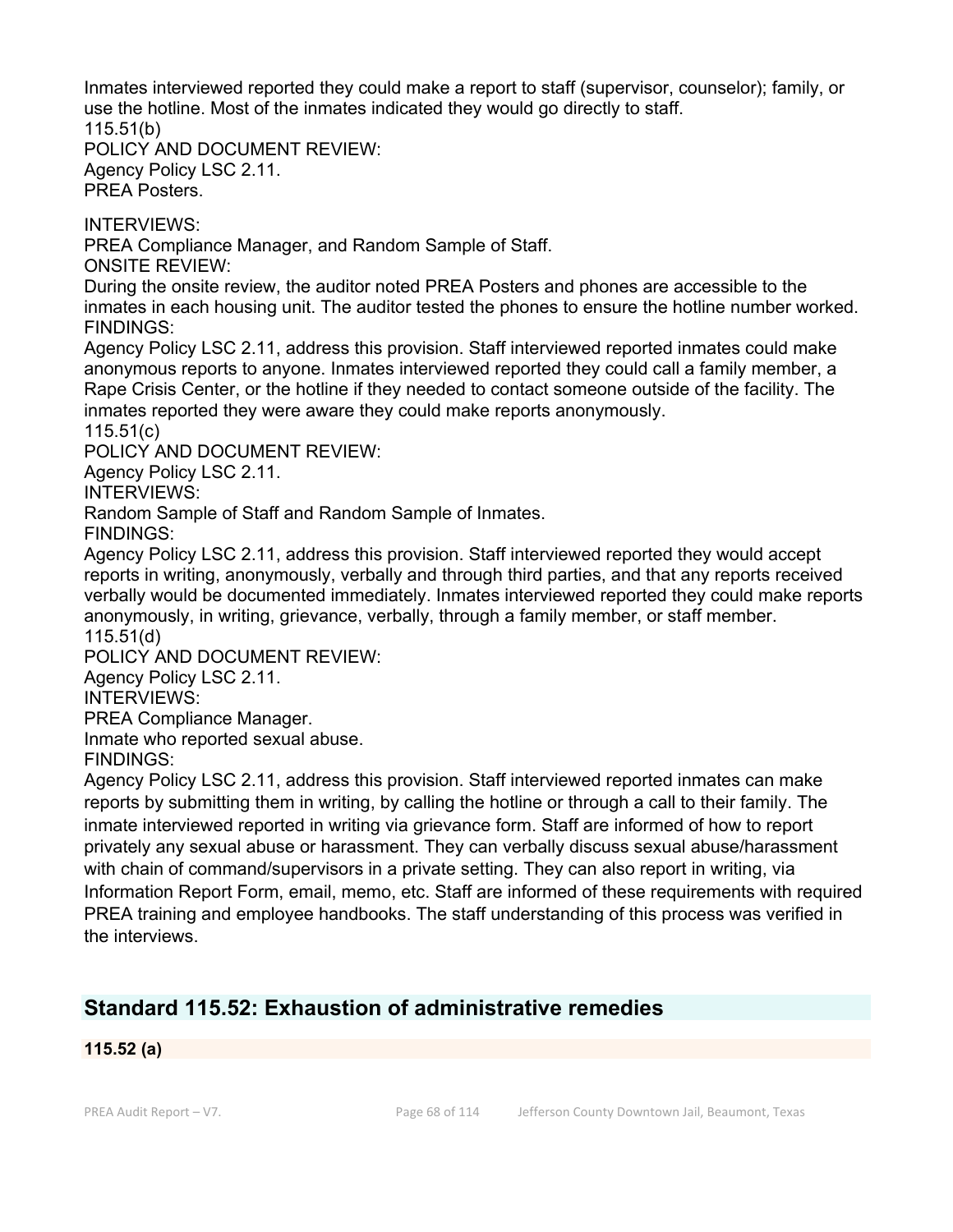Is the agency exempt from this standard? NOTE: The agency is exempt ONLY if it does not have administrative procedures to address inmate grievances regarding sexual abuse. This does not mean the agency is exempt simply because an inmate does not have to or is not ordinarily expected to submit a grievance to report sexual abuse. This means that as a matter of explicit policy, the agency does not have an administrative remedies process to address sexual abuse. ☒ Yes ☐ No

#### **115.52 (b)**

- Does the agency permit inmates to submit a grievance regarding an allegation of sexual abuse without any type of time limits? (The agency may apply otherwise-applicable time limits to any portion of a grievance that does not allege an incident of sexual abuse.) (N/A if agency is exempt from this standard.)  $\boxtimes$  Yes  $\Box$  No  $\Box$  NA
- Does the agency always refrain from requiring an inmate to use any informal grievance process, or to otherwise attempt to resolve with staff, an alleged incident of sexual abuse? (N/A if agency is exempt from this standard.)  $\boxtimes$  Yes  $\Box$  No  $\Box$  NA

### **115.52 (c)**

- Does the agency ensure that: An inmate who alleges sexual abuse may submit a grievance without submitting it to a staff member who is the subject of the complaint? (N/A if agency is exempt from this standard.)  $\boxtimes$  Yes  $\Box$  No  $\Box$  NA
- Does the agency ensure that: Such grievance is not referred to a staff member who is the subject of the complaint? (N/A if agency is exempt from this standard.)  $\boxtimes$  Yes  $\Box$  No  $\Box$  NA

#### **115.52 (d)**

- Does the agency issue a final agency decision on the merits of any portion of a grievance alleging sexual abuse within 90 days of the initial filing of the grievance? (Computation of the 90-day time period does not include time consumed by inmates in preparing any administrative appeal.) (N/A if agency is exempt from this standard.)  $\boxtimes$  Yes  $\Box$  No  $\Box$  NA
- If the agency claims the maximum allowable extension of time to respond of up to 70 days per 115.52(d)(3) when the normal time period for response is insufficient to make an appropriate decision, does the agency notify the inmate in writing of any such extension and provide a date by which a decision will be made? (N/A if agency is exempt from this standard.) ☒ Yes ☐ No ☐ NA
- At any level of the administrative process, including the final level, if the inmate does not receive a response within the time allotted for reply, including any properly noticed extension, may an inmate consider the absence of a response to be a denial at that level? (N/A if agency is exempt from this standard.)  $\boxtimes$  Yes  $\Box$  No  $\Box$  NA

#### **115.52 (e)**

 Are third parties, including fellow inmates, staff members, family members, attorneys, and outside advocates, permitted to assist inmates in filing requests for administrative remedies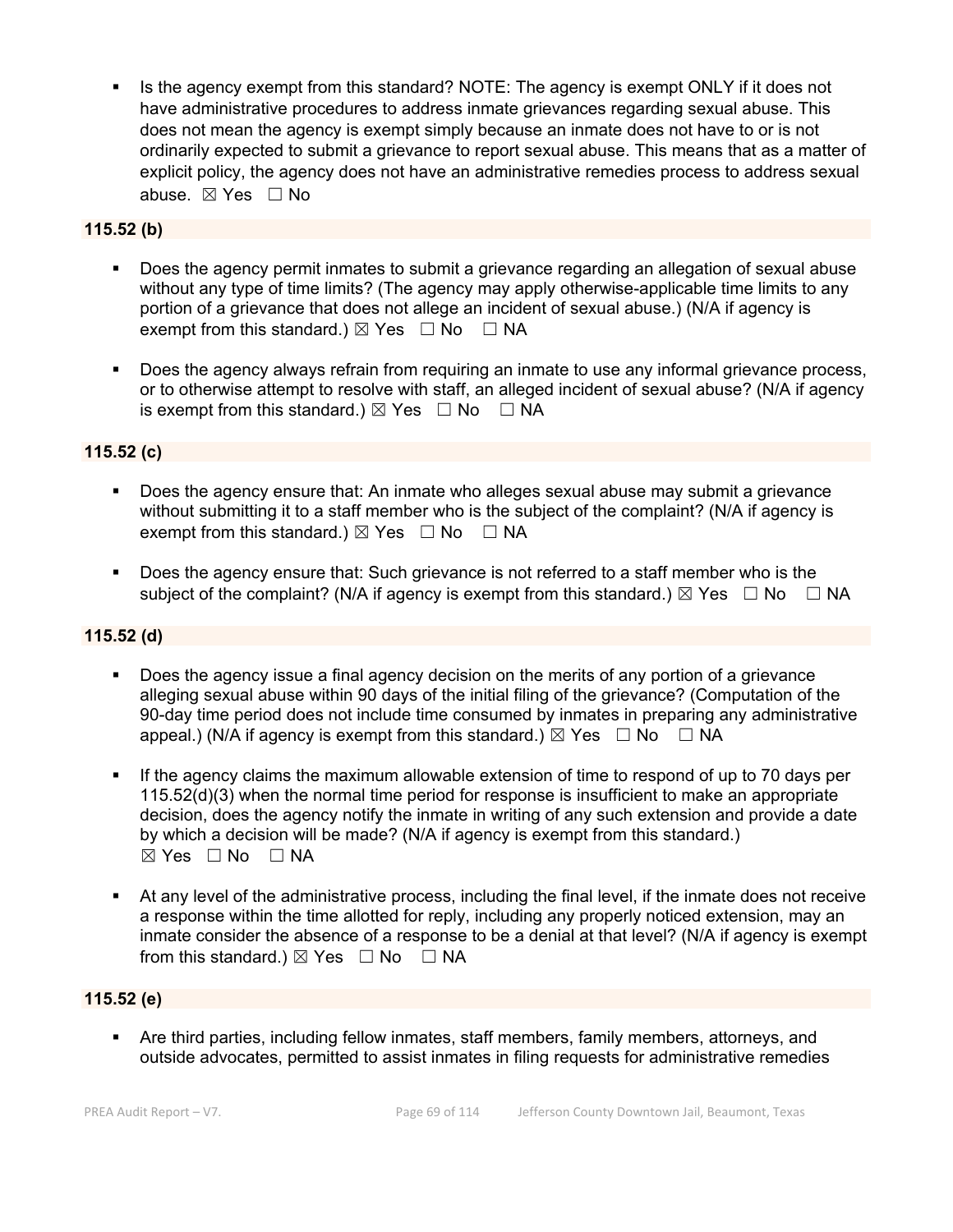relating to allegations of sexual abuse? (N/A if agency is exempt from this standard.)  $⊠ Yes ⊡ No ⊡ NA$ 

- Are those third parties also permitted to file such requests on behalf of inmates? (If a third-party files such a request on behalf of an inmate, the facility may require as a condition of processing the request that the alleged victim agree to have the request filed on his or her behalf and may also require the alleged victim to personally pursue any subsequent steps in the administrative remedy process.) (N/A if agency is exempt from this standard.)  $\boxtimes$  Yes  $\Box$  No  $\Box$  NA
- If the inmate declines to have the request processed on his or her behalf, does the agency document the inmate's decision? (N/A if agency is exempt from this standard.)  $⊠ Yes ⊡ No ⊡ NA$

#### **115.52 (f)**

- Has the agency established procedures for the filing of an emergency grievance alleging that an inmate is subject to a substantial risk of imminent sexual abuse? (N/A if agency is exempt from this standard.)  $\boxtimes$  Yes  $\Box$  No  $\Box$  NA
- After receiving an emergency grievance alleging an inmate is subject to a substantial risk of imminent sexual abuse, does the agency immediately forward the grievance (or any portion thereof that alleges the substantial risk of imminent sexual abuse) to a level of review at which immediate corrective action may be taken? (N/A if agency is exempt from this standard.).  $\boxtimes$  Yes  $\Box$  No  $\Box$  NA
- After receiving an emergency grievance described above, does the agency provide an initial response within 48 hours? (N/A if agency is exempt from this standard.)  $\boxtimes$  Yes  $\Box$  No  $\Box$  NA
- After receiving an emergency grievance described above, does the agency issue a final agency decision within 5 calendar days? (N/A if agency is exempt from this standard.) ☒ Yes ☐ No ☐ NA
- **Does the initial response and final agency decision document the agency's determination** whether the inmate is in substantial risk of imminent sexual abuse? (N/A if agency is exempt from this standard.)  $\boxtimes$  Yes  $\Box$  No  $\Box$  NA
- Does the initial response document the agency's action(s) taken in response to the emergency grievance? (N/A if agency is exempt from this standard.)  $\boxtimes$  Yes  $\Box$  No  $\Box$  NA
- Does the agency's final decision document the agency's action(s) taken in response to the emergency grievance? (N/A if agency is exempt from this standard.)  $\boxtimes$  Yes  $\Box$  No  $\Box$  NA

#### **115.52 (g)**

 If the agency disciplines an inmate for filing a grievance related to alleged sexual abuse, does it do so ONLY where the agency demonstrates that the inmate filed the grievance in bad faith? (N/A if agency is exempt from this standard.)  $\boxtimes$  Yes  $\Box$  No  $\Box$  NA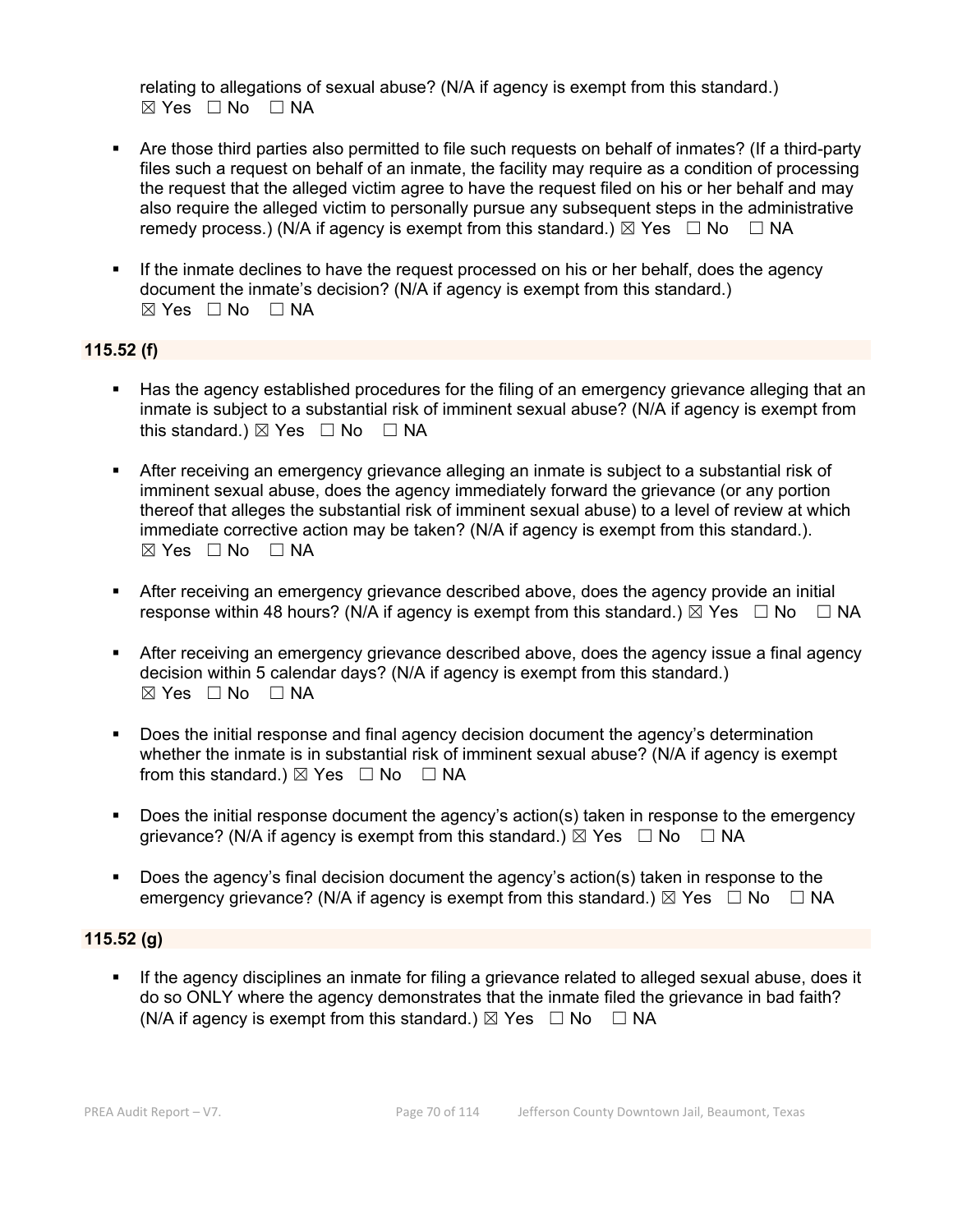#### **Auditor Overall Compliance Determination**

- ☐ **Exceeds Standard** (*Substantially exceeds requirement of standards*)
- ☒ **Meets Standard** (*Substantial compliance; complies in all material ways with the standard for the relevant review period*)
- 
- ☐ **Does Not Meet Standard** (*Requires Corrective Action*)

#### 115.52(a)

POLICY AND DOCUMENT REVIEW: Agency Policy LSC 2.11. Inmate Handbook. Grievance Form. INTERVIEWS: Random Sample of Staff and Inmates who report sexual abuse. FINDINGS:

Agency Policy LSC 2.11, addresses this provision. In accordance with agency policy, the inmate grievance process meets the requirements of PREA. The process allows the inmate to file an oral or written complaint/grievance at any time about sexual abuse or on any correctional issue. The complaint can be filed with any staff and will be directed to the Warden or designee for response if necessary. Inmates interviewed reported they would go directly to a staff member. 115.52(b)

POLICY AND DOCUMENT REVIEW:

Agency Policy DO LSC 2.11.

INTERVIEWS:

PREA Compliance Manager, and Random Sample of Staff.

FINDINGS:

Agency Policy LSC 2.11, addresses this provision. By policy, the inmate is not required to use an informal grievance process nor refer any grievance to the staff member who is the subject of the complaint. The audited facility will not refer the grievance to the staff member who is the subject of the complaint. There is no time limit of the filing of a sexual abuse or sexual harassment grievance. The Inmate Handbooks clearly outlines the process required.

115.52(c)

POLICY AND DOCUMENT REVIEW:

Agency Policy LSC 2.11.

INTERVIEWS:

Inmates who reported sexual abuse.

FINDINGS:

Agency Policy LSC 2.11, addresses this provision. Staff interviewed reported they would accept reports in writing, anonymously, verbally and through third parties, and that any reports received verbally would be documented immediately. By policy, the inmate is not required to use an informal grievance process nor refer any grievance to the staff member who is the subject of the complaint. 115.52(d)

POLICY AND DOCUMENT REVIEW: Agency Policy LSC 2.11. INTERVIEWS: PREA Compliance Manager. FINDINGS: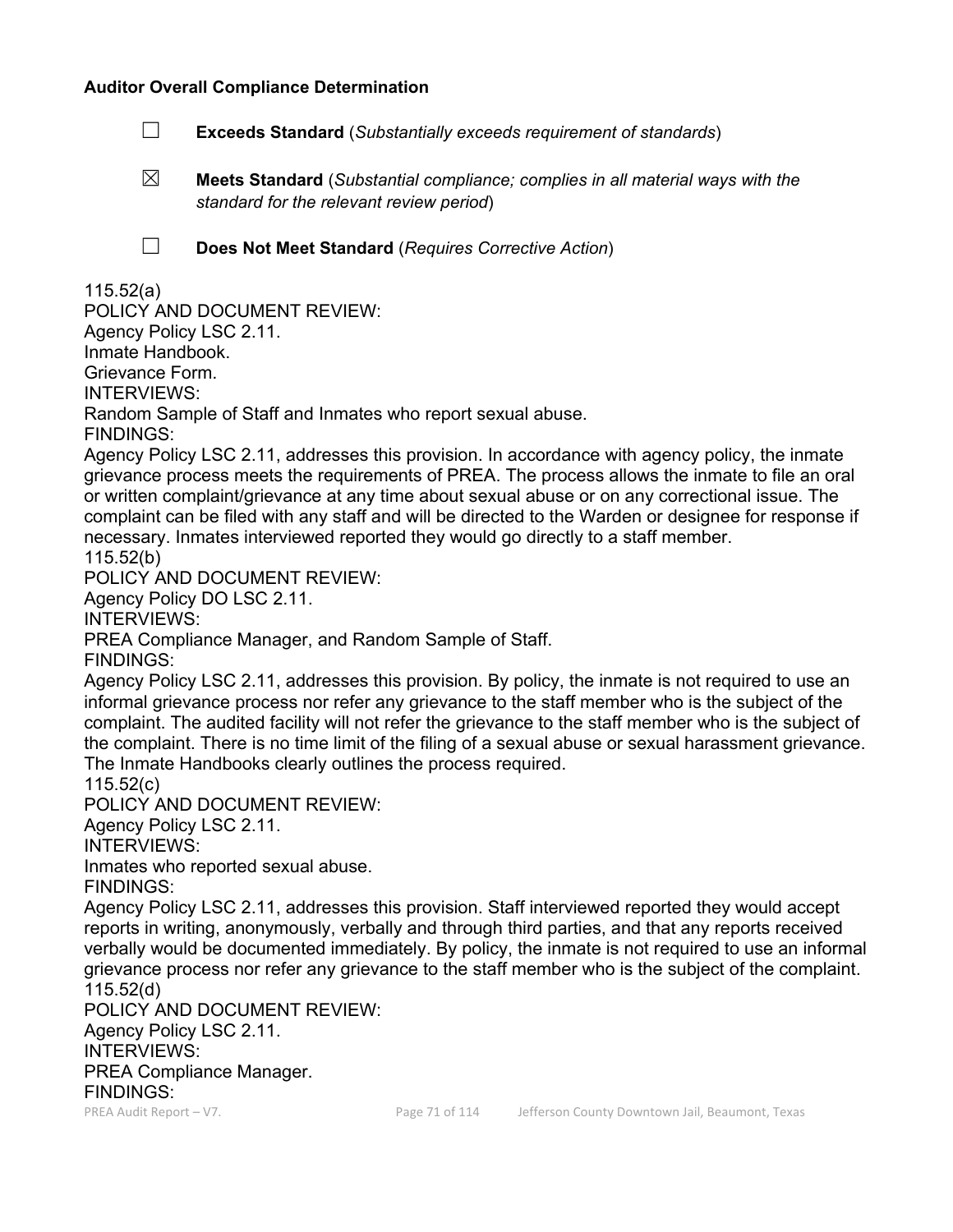Agency Policy LSC 2.11, address this provision. In the past 12 months, there were zero grievances filed concerning sexual abuse or harassment. Grievances are to be completed within 90 days and the inmates were notified of the decision. Agency policy allows third party assistance to inmates in the grievance process. If the inmate declines assistance of a third party, that decision to decline assistance would be documented. No assistance has been requested.

Emergency grievances are permitted in reporting a grievance concerning sexual abuse/harassment. If received, the grievance is immediately addressed. Agency policy requires that a response to an emergency grievance must be completed within 48 hours and a final decision must be made within 5 calendar days. Policy does limit any sanctions to an inmate who filed the grievance in bad faith.

In the past 12 months, there were zero grievances filed concerning sexual abuse or harassment. The process is well defined in the inmate handbook and would be used by the inmate if necessary. 115.52(e)

POLICY AND DOCUMENT REVIEW:

Agency Policy LSC 2.11.

INTERVIEWS:

PREA Compliance Manager.

FINDINGS:

Agency Policy LSC 2.11, address this provision. In the past 12 months, there were zero grievances were filed concerning sexual abuse or harassment. Grievances are to be completed within 90 days and the inmates were notified of the decision.

Agency policy allows third party assistance to inmates in the grievance process. If the inmate declines assistance of a third party, that decision to decline assistance would be documented. No assistance has been requested.

115.52(f)

POLICY AND DOCUMENT REVIEW:

Agency Policy DO LSC 2.11.

INTERVIEWS:

PREA Compliance Manager.

FINDINGS:

Emergency grievances are permitted in reporting a grievance concerning sexual

abuse/harassment. If received, the grievance is immediately addressed. Agency policy requires that a response to an emergency grievance must be completed within 48 hours and a final decision must be made within 5 calendar days. Policy does limit any sanctions to an inmate who filed the grievance in bad faith.

In the past 12 months, there were zero grievances filed concerning sexual abuse or harassment. The process is well defined in the inmate handbook and would be used by the inmate if necessary. 115.52(g)

POLICY AND DOCUMENT REVIEW:

Agency Policy LSC 2.11.

INTERVIEWS:

PREA Compliance Manager.

FINDINGS:

Agency Policy does limit any sanctions to an inmate who filed the grievance in bad faith. In the past 12 months, there were zero grievances filed concerning sexual abuse or harassment. The process is well defined in the inmate handbook and would be used by the inmate if necessary.

## **Standard 115.53: Inmate access to outside confidential support services**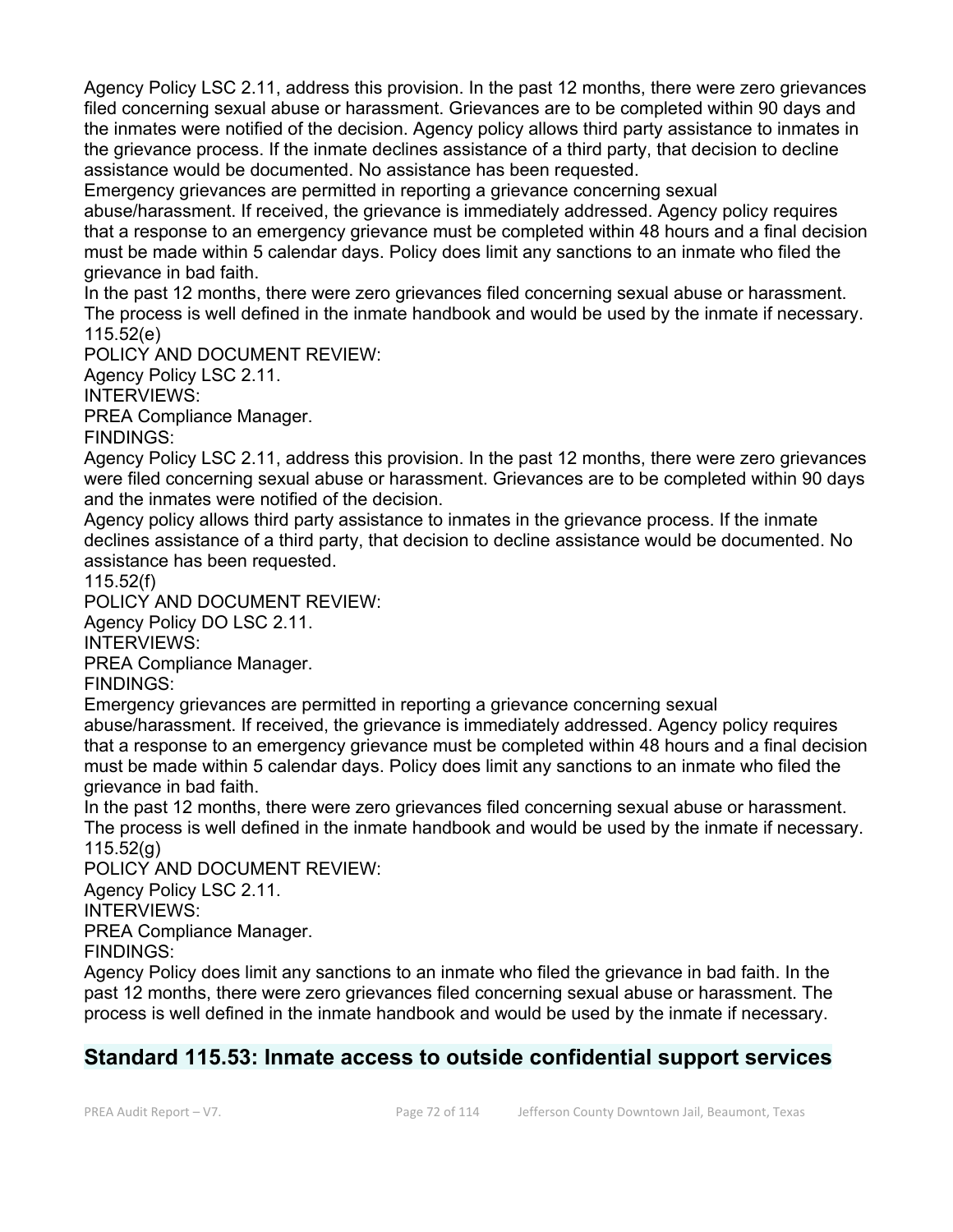### **115.53 (a)**

- Does the facility provide inmates with access to outside victim advocates for emotional support services related to sexual abuse by giving inmates mailing addresses and telephone numbers, including toll-free hotline numbers where available, of local, State, or national victim advocacy or rape crisis organizations?  $\boxtimes$  Yes  $\Box$  No
- Does the facility provide persons detained solely for civil immigration purposes mailing addresses and telephone numbers, including toll-free hotline numbers where available of local, State, or national immigrant services agencies? (N/A if the facility *never* has persons detained solely for civil immigration purposes.)  $\Box$  Yes  $\Box$  No  $\boxtimes$  NA
- Does the facility enable reasonable communication between inmates and these organizations and agencies, in as confidential a manner as possible?  $\boxtimes$  Yes  $\Box$  No

#### **115.53 (b)**

 Does the facility inform inmates, prior to giving them access, of the extent to which such communications will be monitored and the extent to which reports of abuse will be forwarded to authorities in accordance with mandatory reporting laws?  $\boxtimes$  Yes  $\Box$  No

#### **115.53 (c)**

- Does the agency maintain or attempt to enter into memoranda of understanding or other agreements with community service providers that are able to provide inmates with confidential emotional support services related to sexual abuse?  $\boxtimes$  Yes  $\Box$  No
- Does the agency maintain copies of agreements or documentation showing attempts to enter into such agreements?  $\boxtimes$  Yes  $\Box$  No

#### **Auditor Overall Compliance Determination**

- ☐ **Exceeds Standard** (*Substantially exceeds requirement of standards*)
- ☒ **Meets Standard** (*Substantial compliance; complies in all material ways with the standard for the relevant review period*)
- ☐ **Does Not Meet Standard** (*Requires Corrective Action*)

115.53(a) POLICY AND DOCUMENT REVIEW: Agency Policy LSC 2.11. Inmate handbook. INTERVIEWS: Random inmates and an inmate who reported a sexual abuse. FINDINGS:

Agency Policy LSC 2.11, addresses this provision.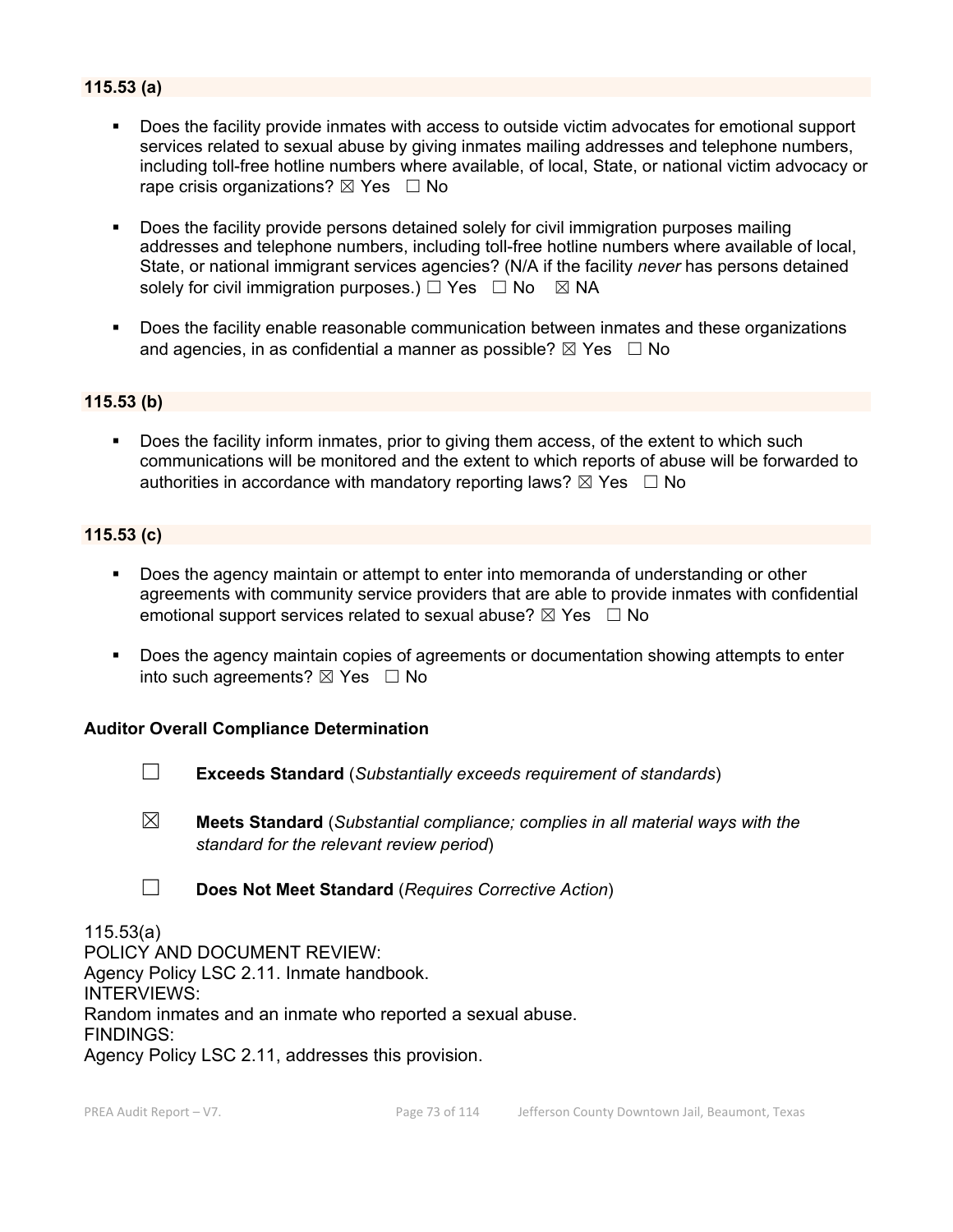The audited facility provides to the inmates, confidential access to outside victim advocates by providing the name of the organization, toll free telephone number, posters, and the information is in the inmate handbook. The victim advocate service includes in-person support services to the victim through the forensic medical exam process as well as the investigatory interview process and at no charge to the inmate.

115.53(b)

POLICY AND DOCUMENT REVIEW:

Agency Policy LSC 2.11.

INTERVIEWS:

Random Sample of Inmates.

FINDINGS:

Agency Policy LSC 2.11, addresses this provision. Inmates interviewed reported they had never requested support services from outside agencies. Advocate services informs the inmates of limits to confidentiality prior to receiving services, in accordance with their MOU.

115.53(c)

POLICY AND DOCUMENT REVIEW:

Memorandum of Understandings FINDINGS:

The audited facility maintains the agreement that provides advocate services and informs the inmates of limits to confidentiality. These agreements were provided to the Auditor in the Pre-Audit document request.

# **Standard 115.54: Third-party reporting**

### **115.54 (a)**

- Has the agency established a method to receive third-party reports of sexual abuse and sexual harassment? **⊠** Yes □ No
- Has the agency distributed publicly information on how to report sexual abuse and sexual harassment on behalf of an inmate?  $\boxtimes$  Yes  $\Box$  No

# **Auditor Overall Compliance Determination**

- 
- ☐ **Exceeds Standard** (*Substantially exceeds requirement of standards*)
- ☒ **Meets Standard** (*Substantial compliance; complies in all material ways with the standard for the relevant review period*)
- ☐ **Does Not Meet Standard** (*Requires Corrective Action*)

115.54(a) POLICY AND DOCUMENT REVIEW: Agency Policy LSC 2.11. Inmate handbook. INTERVIEWS: PREA Coordinator FINDINGS: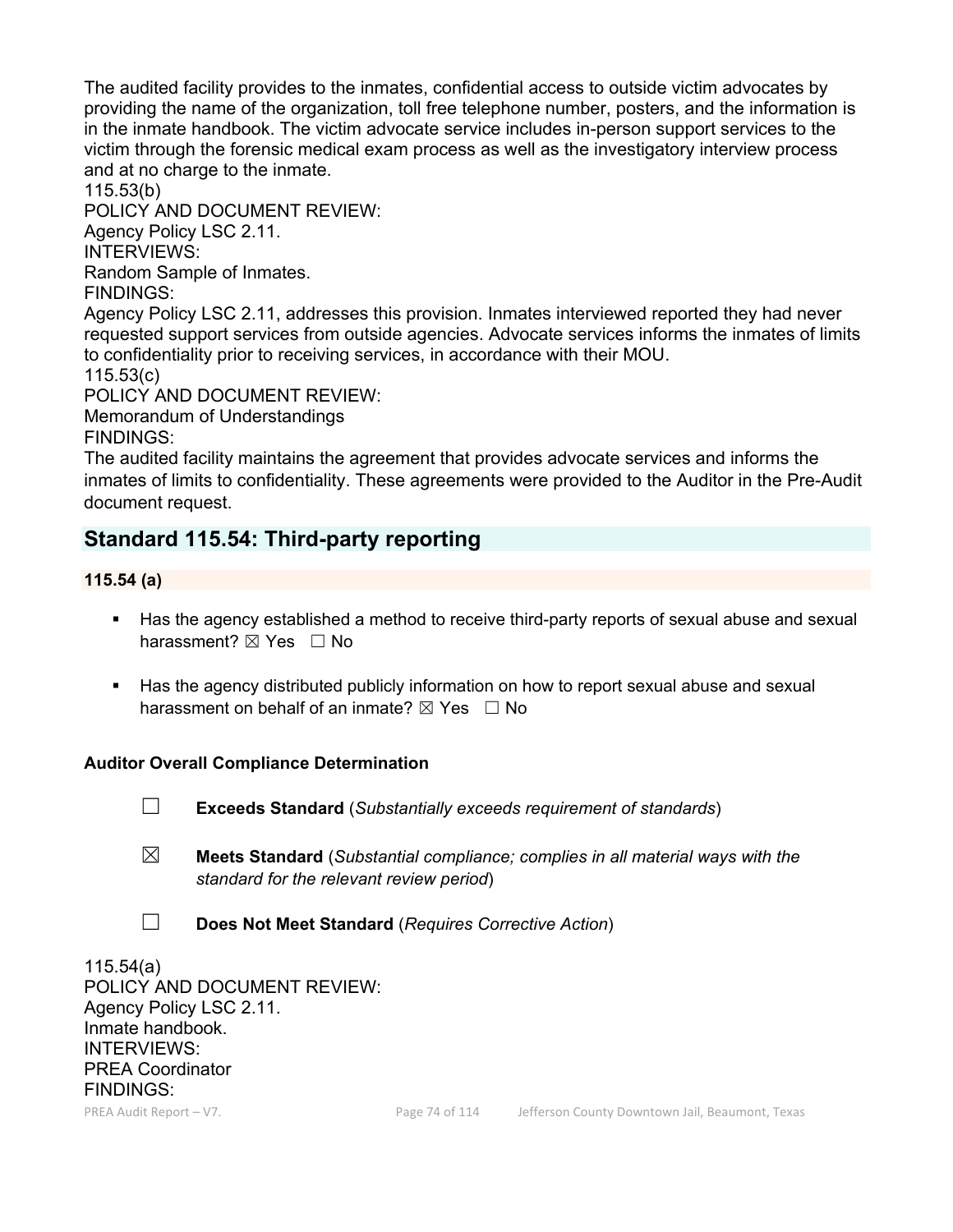Agency Policy LSC 2.11, addresses this provision. The public can report online using the DOJ PREA Reporting on behalf of the inmate for third party reporting of inmate sexual abuse and harassment. Inmates may also write to the OMBUDSMAN regarding any sexual abuse or harassment.

# **OFFICIAL RESPONSE FOLLOWING AN INMATE REPORT**

# **Standard 115.61: Staff and agency reporting duties**

#### **115.61 (a)**

- Does the agency require all staff to report immediately and according to agency policy any knowledge, suspicion, or information regarding an incident of sexual abuse or sexual harassment that occurred in a facility, whether or not it is part of the agency?  $\boxtimes$  Yes  $\Box$  No
- Does the agency require all staff to report immediately and according to agency policy any knowledge, suspicion, or information regarding retaliation against inmates or staff who reported an incident of sexual abuse or sexual harassment?  $\boxtimes$  Yes  $\Box$  No
- Does the agency require all staff to report immediately and according to agency policy any knowledge, suspicion, or information regarding any staff neglect or violation of responsibilities that may have contributed to an incident of sexual abuse or sexual harassment or retaliation? ☒ Yes ☐ No

#### **115.61 (b)**

**• Apart from reporting to designated supervisors or officials, does staff always refrain from** revealing any information related to a sexual abuse report to anyone other than to the extent necessary, as specified in agency policy, to make treatment, investigation, and other security and management decisions?  $\boxtimes$  Yes  $\Box$  No

# **115.61 (c)**

- Unless otherwise precluded by Federal, State, or local law, are medical and mental health practitioners required to report sexual abuse pursuant to paragraph (a) of this section?  $\boxtimes$  Yes  $\Box$  No
- Are medical and mental health practitioners required to inform inmates of the practitioner's duty to report, and the limitations of confidentiality, at the initiation of services?  $\boxtimes$  Yes  $\Box$  No

#### **115.61 (d)**

 If the alleged victim is under the age of 18 or considered a vulnerable adult under a State or local vulnerable persons statute, does the agency report the allegation to the designated State or local services agency under applicable mandatory reporting laws?  $\boxtimes$  Yes  $\Box$  No

#### **115.61 (e)**

 Does the facility report all allegations of sexual abuse and sexual harassment, including thirdparty and anonymous reports, to the facility's designated investigators?  $\boxtimes$  Yes  $\Box$  No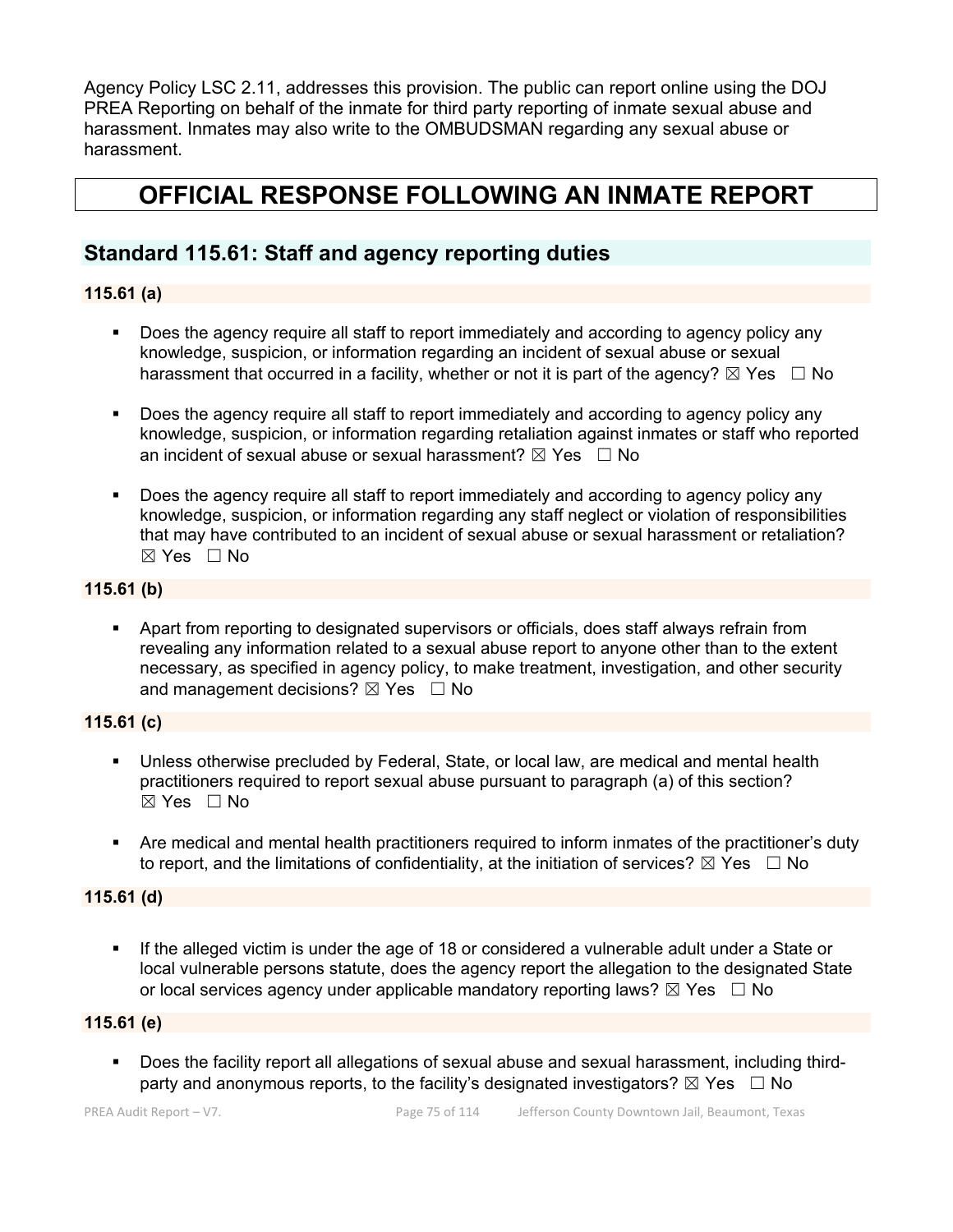- ☐ **Exceeds Standard** (*Substantially exceeds requirement of standards*)
- ☒ **Meets Standard** (*Substantial compliance; complies in all material ways with the standard for the relevant review period*)
- 
- ☐ **Does Not Meet Standard** (*Requires Corrective Action*)

#### 115.61(a)

POLICY AND DOCUMENT REVIEW:

Agency Policy LSC 2.11.

Pre-audit questionnaire.

INTERVIEWS:

Interviews with Warden, random staff, medical/mental health staff, & PREA Coordinator. FINDINGS:

Agency Policy LSC 2.11, address this provision. All staff interviewed reported they would immediately report any knowledge, suspicion, or information regarding any allegation of sexual abuse or sexual harassment. Staff also reported they would report any retaliation against staff or inmates who reported an incident, or any staff neglect or violation of responsibilities that may have contributed to an incident or retaliation.

115.61(b)

POLICY AND DOCUMENT REVIEW:

Agency Policy LSC 2.11.

Pre-audit questionnaire.

INTERVIEWS:

Interviews with Warden, random staff, medical/mental health staff, & PREA Coordinator. FINDINGS:

Agency Policy LSC 2.11, addresses this provision. All staff interviewed reported all staff including medical and mental staff are required to report all sexual abuse allegations. Medical/Mental Health staff inform the inmate of their duty to report. The facility reports all allegations to the local law enforcement agency. All staff are informed of the importance of confidentially being maintained in the reporting process. No inmate is under the age of 18 at the audited facility.

# **Standard 115.62: Agency protection duties**

#### **115.62 (a)**

 When the agency learns that an inmate is subject to a substantial risk of imminent sexual abuse, does it take immediate action to protect the inmate?  $\boxtimes$  Yes  $\Box$  No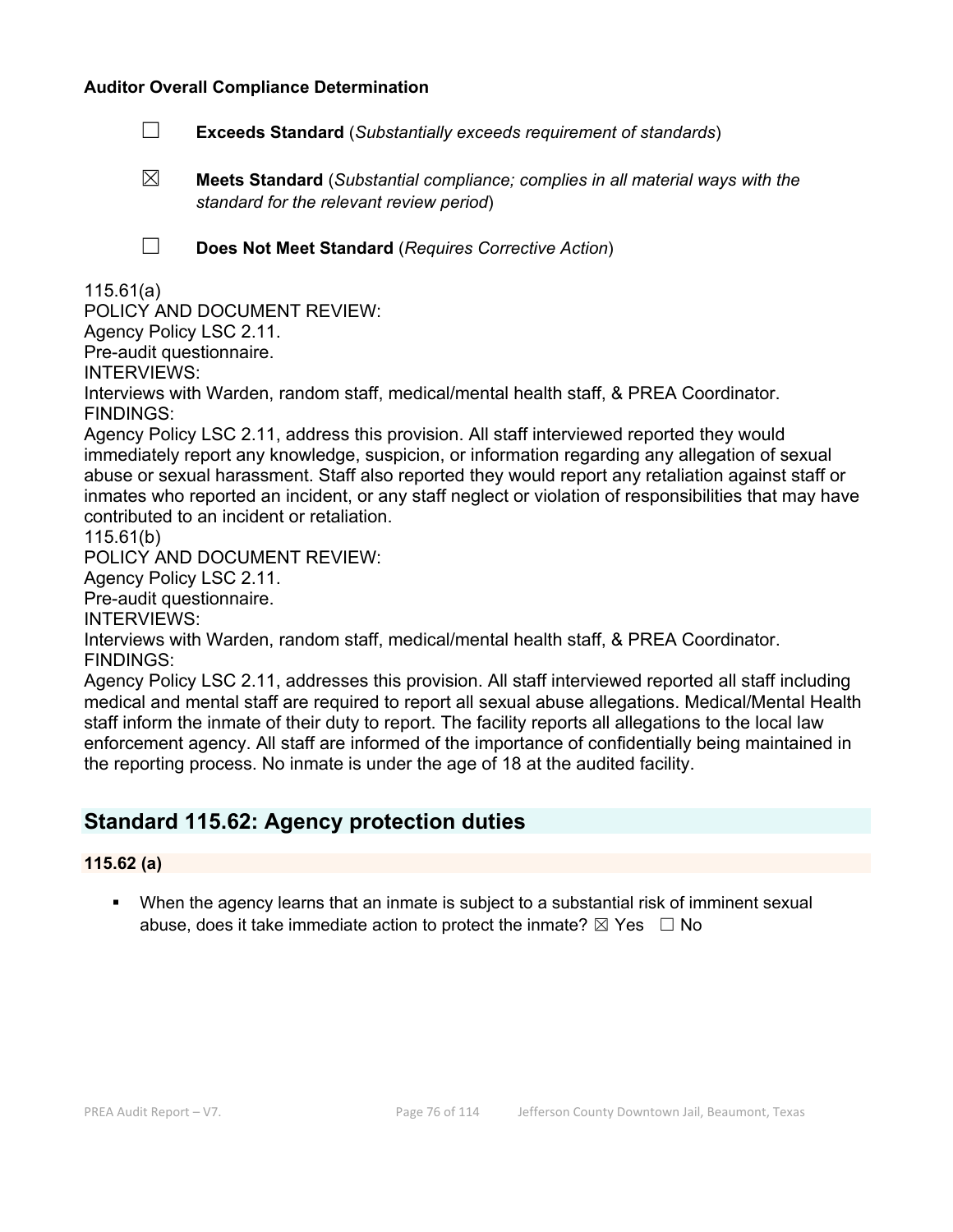- ☐ **Exceeds Standard** (*Substantially exceeds requirement of standards*)
- ☒ **Meets Standard** (*Substantial compliance; complies in all material ways with the standard for the relevant review period*)
- 
- ☐ **Does Not Meet Standard** (*Requires Corrective Action*)

#### 115.62(a)

POLICY AND DOCUMENT REVIEW: Agency Policy LSC 2.11. Pre-audit questionnaire. INTERVIEWS: Interviews with Warden, random staff, medical/mental health staff, & PREA Coordinator. FINDINGS:

Agency Policy LSC 2.11, addresses this provision. Staff interviewed reported immediate action would be taken if staff were to become aware of any inmate being at substantial risk of imminent sexual abuse. Staff reported any allegation would be taken seriously and due diligence would be followed to ensure staff respond to inmates immediately. Management staff reported the key is creating a safe culture. Randomly selected staff reported in detail the immediate steps they would take to respond to any allegation of an inmate reporting they are at a substantial risk of imminent sexual abuse.

# **Standard 115.63: Reporting to other confinement facilities**

#### **115.63 (a)**

 Upon receiving an allegation that an inmate was sexually abused while confined at another facility, does the head of the facility that received the allegation notify the head of the facility or appropriate office of the agency where the alleged abuse occurred?  $\boxtimes$  Yes  $\Box$  No

### **115.63 (b)**

 Is such notification provided as soon as possible, but no later than 72 hours after receiving the allegation?  $\boxtimes$  Yes  $\Box$  No

#### **115.63 (c)**

Does the agency document that it has provided such notification?  $\boxtimes$  Yes  $\Box$  No

#### **115.63 (d)**

**Does the facility head or agency office that receives such notification ensure that the allegation** is investigated in accordance with these standards?  $\boxtimes$  Yes  $\Box$  No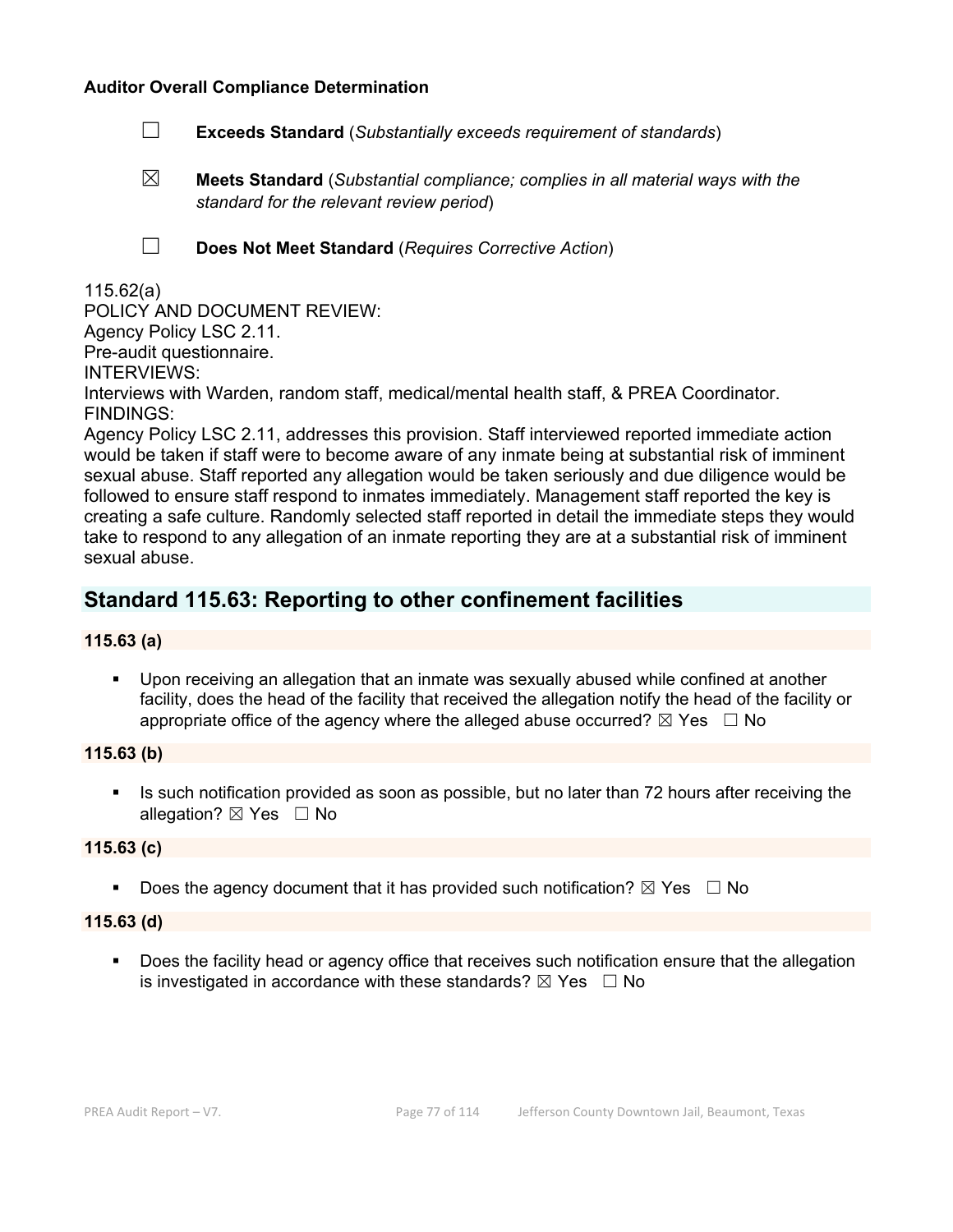- ☐ **Exceeds Standard** (*Substantially exceeds requirement of standards*)
- ☒ **Meets Standard** (*Substantial compliance; complies in all material ways with the standard for the relevant review period*)
- 
- ☐ **Does Not Meet Standard** (*Requires Corrective Action*)

### 115.63(a)

POLICY AND DOCUMENT REVIEW: Agency Policy LSC 2.11. Pre-audit questionnaire. INTERVIEWS: Warden. FINDINGS:

Agency Policy LSC 2.11, addresses this provision. The agency has a policy that requires notification of another facility when they learn of an inmate that had been sexually abused at that other facility. In the past 12 months, the facility reported zero allegations of sexual abuse that an inmate received at another facility. These types of allegations would be immediately reported to the Warden, the local law enforcement agency for investigation, and the other facility. 115.63(b)

POLICY AND DOCUMENT REVIEW:

Agency Policy LSC 2.11.

FINDINGS:

Agency Policy LSC 2.11, addresses this provision. Notification of sexual abuse at another confinement facility is to be completed within the 72-hour time frame. Documentation is required that the report will be investigated and properly acted upon.

115.63(c)

POLICY AND DOCUMENT REVIEW:

Agency Policy LSC 2.11.

FINDINGS:

If any allegation is made, the notifications and documentation of the notifications would be made according to department policy.

115.63(d)

POLICY AND DOCUMENT REVIEW:

Agency Policy LSC 2.11.

INTERVIEWS:

Warden.

FINDINGS:

Agency Policy LSC 2.11, addresses this provision. Staff interviewed reported they would initiate an investigation just like any other. They would make a request for cooperation from the other facility, and staff would go visit the inmate at that facility. Staff reported the local law enforcement agency would oversee the investigative team and process.

# **Standard 115.64: Staff first responder duties**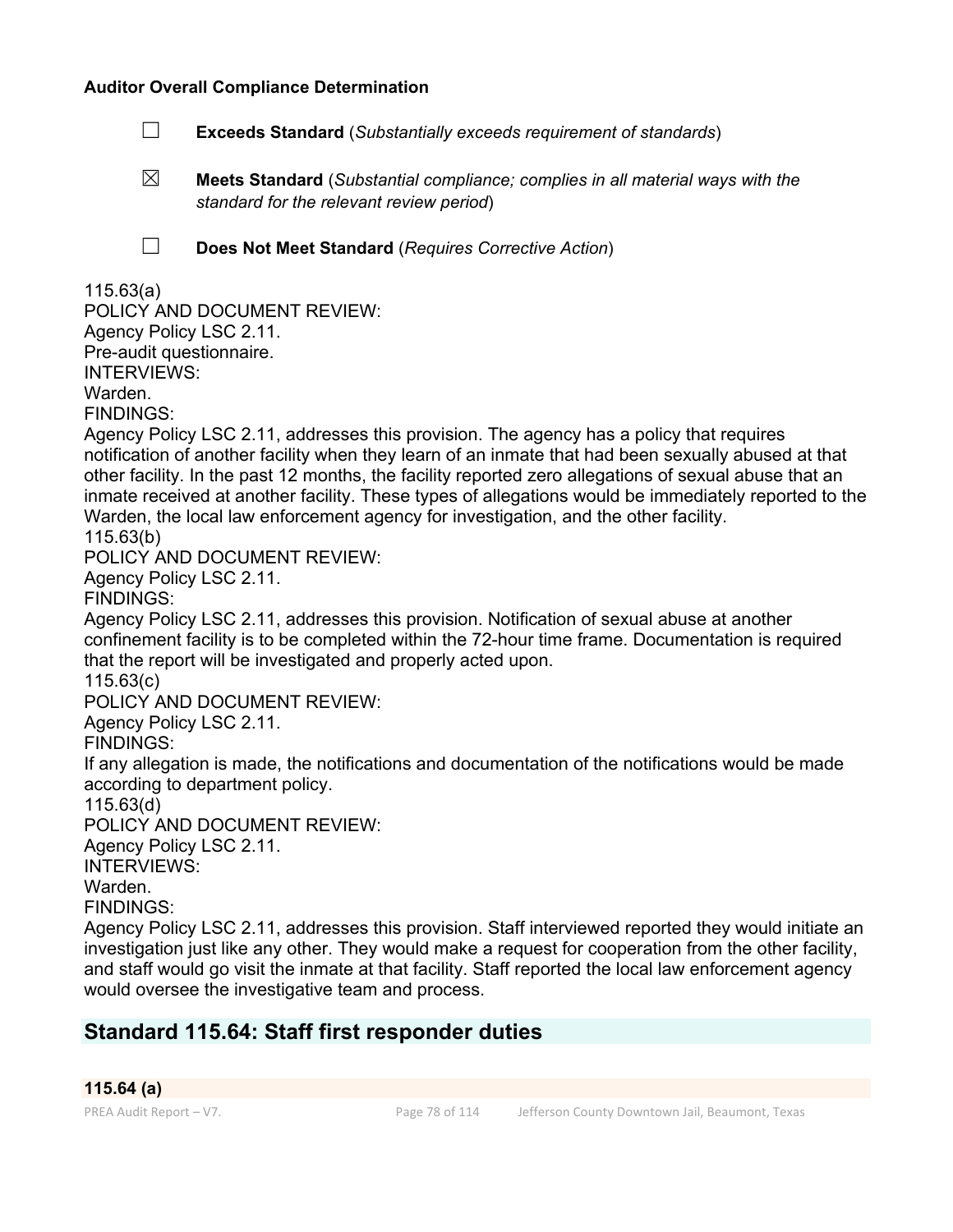- Upon learning of an allegation that an inmate was sexually abused, is the first security staff member to respond to the report required to: Separate the alleged victim and abuser?  $\boxtimes$  Yes  $\Box$  No
- Upon learning of an allegation that an inmate was sexually abused, is the first security staff member to respond to the report required to: Preserve and protect any crime scene until appropriate steps can be taken to collect any evidence?  $\boxtimes$  Yes  $\Box$  No
- Upon learning of an allegation that an inmate was sexually abused, is the first security staff member to respond to the report required to: Request that the alleged victim not take any actions that could destroy physical evidence, including, as appropriate, washing, brushing teeth, changing clothes, urinating, defecating, smoking, drinking, or eating, if the abuse occurred within a time period that still allows for the collection of physical evidence?  $\boxtimes$  Yes  $\;\;\Box$  No
- Upon learning of an allegation that an inmate was sexually abused, is the first security staff member to respond to the report required to: Ensure that the alleged abuser does not take any actions that could destroy physical evidence, including, as appropriate, washing, brushing teeth, changing clothes, urinating, defecating, smoking, drinking, or eating, if the abuse occurred within a time period that still allows for the collection of physical evidence?  $\boxtimes$  Yes  $\Box$  No

#### **115.64 (b)**

If the first staff responder is not a security staff member, is the responder required to request that the alleged victim not take any actions that could destroy physical evidence, and then notify security staff? ⊠ Yes □ No

#### **Auditor Overall Compliance Determination**

- ☐ **Exceeds Standard** (*Substantially exceeds requirement of standards*)
- ☒ **Meets Standard** (*Substantial compliance; complies in all material ways with the standard for the relevant review period*)
- 
- ☐ **Does Not Meet Standard** (*Requires Corrective Action*)

115.64(a) POLICY AND DOCUMENT REVIEW: Agency Policy LSC 2.11. Pre-audit questionnaire. Samples of the PREA First Responder cards. INTERVIEWS: Security Staff and Non-Security Staff First Responders. FINDINGS: Agency Policy LSC 2.11, address this provision. The practices to this policy were verified by the

responses from the staff being questioned in the interview process. All staff are provided training on the staff responder actions required in the event of a sexual abuse. This would include all security and non-security staff that might be a first responder.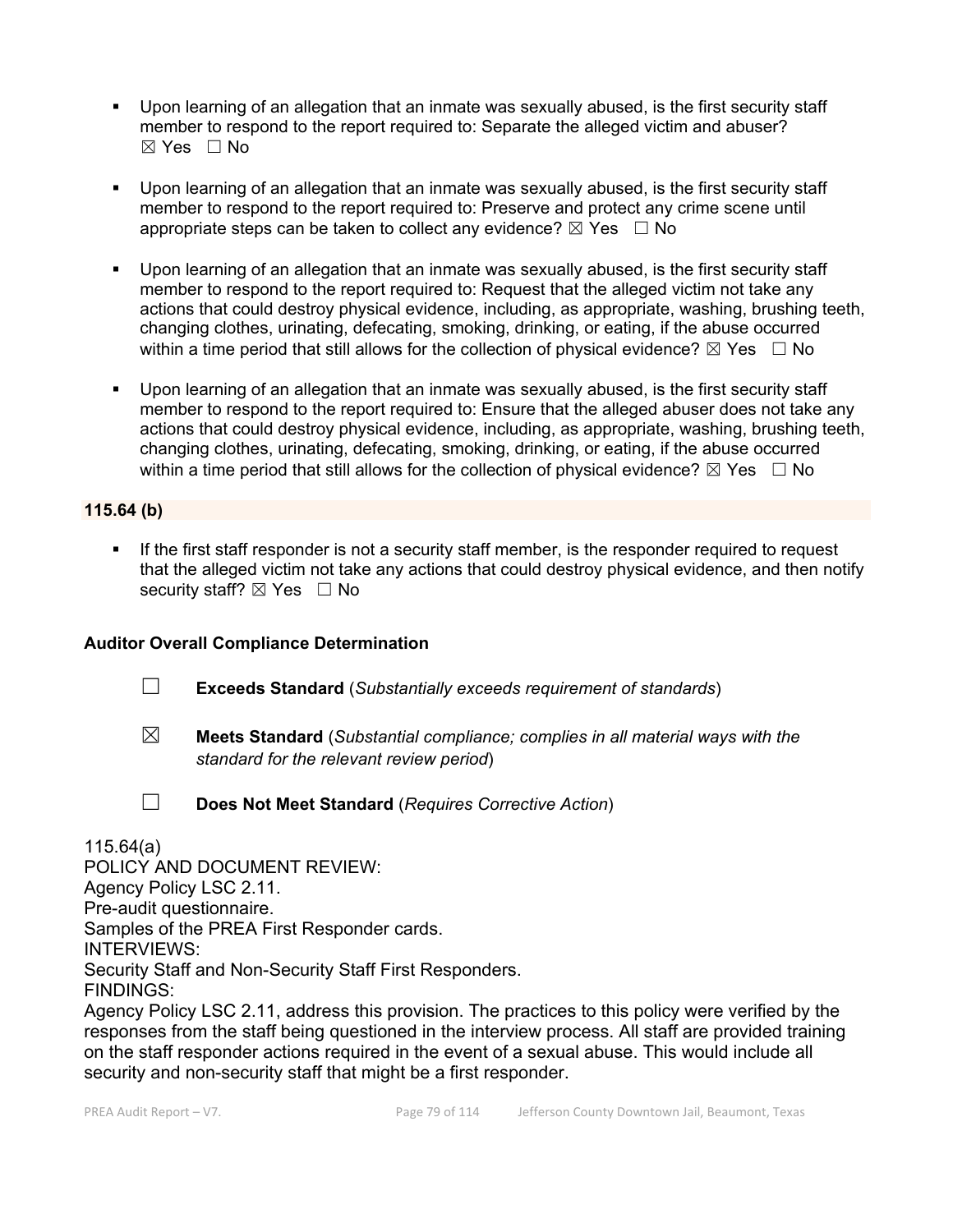Agency policy also address the actions required if the responder is not a security staff member. The non-security staff person would ensure that the alleged victim not take any action that might destroy physical evidence and then notify security staff. Staff interviewed outlined the response taken in response to an allegation. The agency protocol, which meets the standard requirements, was followed.

115.64(b) POLICY AND DOCUMENT REVIEW: Agency Policy LSC 2.11. Pre-audit questionnaire. Samples of the PREA First Responder cards. INTERVIEWS: Security Staff and Non-Security Staff First Responders. FINDINGS:

Agency Policy LSC 2.11, address this provision. In the past 12 months, zero allegations of sexual abuse from an inmate were recorded. Past reports were reviewed by the auditor and the reports indicated that the staff followed the correct procedures required by PREA. All reports indicated that the proper response procedures occurred.

# **Standard 115.65: Coordinated response**

#### **115.65 (a)**

 Has the facility developed a written institutional plan to coordinate actions among staff first responders, medical and mental health practitioners, investigators, and facility leadership taken in response to an incident of sexual abuse?  $\boxtimes$  Yes  $\Box$  No

#### **Auditor Overall Compliance Determination**

- ☐ **Exceeds Standard** (*Substantially exceeds requirement of standards*)
- ☒ **Meets Standard** (*Substantial compliance; complies in all material ways with the standard for the relevant review period*)
- 
- ☐ **Does Not Meet Standard** (*Requires Corrective Action*)

115.65(a) POLICY AND DOCUMENT REVIEW: Agency Policy LSC 2.11. INTERVIEWS: Warden FINDINGS: Agency Policy LSC 2.11, address this provision. Agency policy required a coordinated response by security/supervisory/management staff, medical, law enforcement, and SANE/SAFE services. The document clearly outlines the institutional plan to coordinate actions taken in response to an incident. Staff interviewed reiterated the protocols outlined in the agency's institutional plan.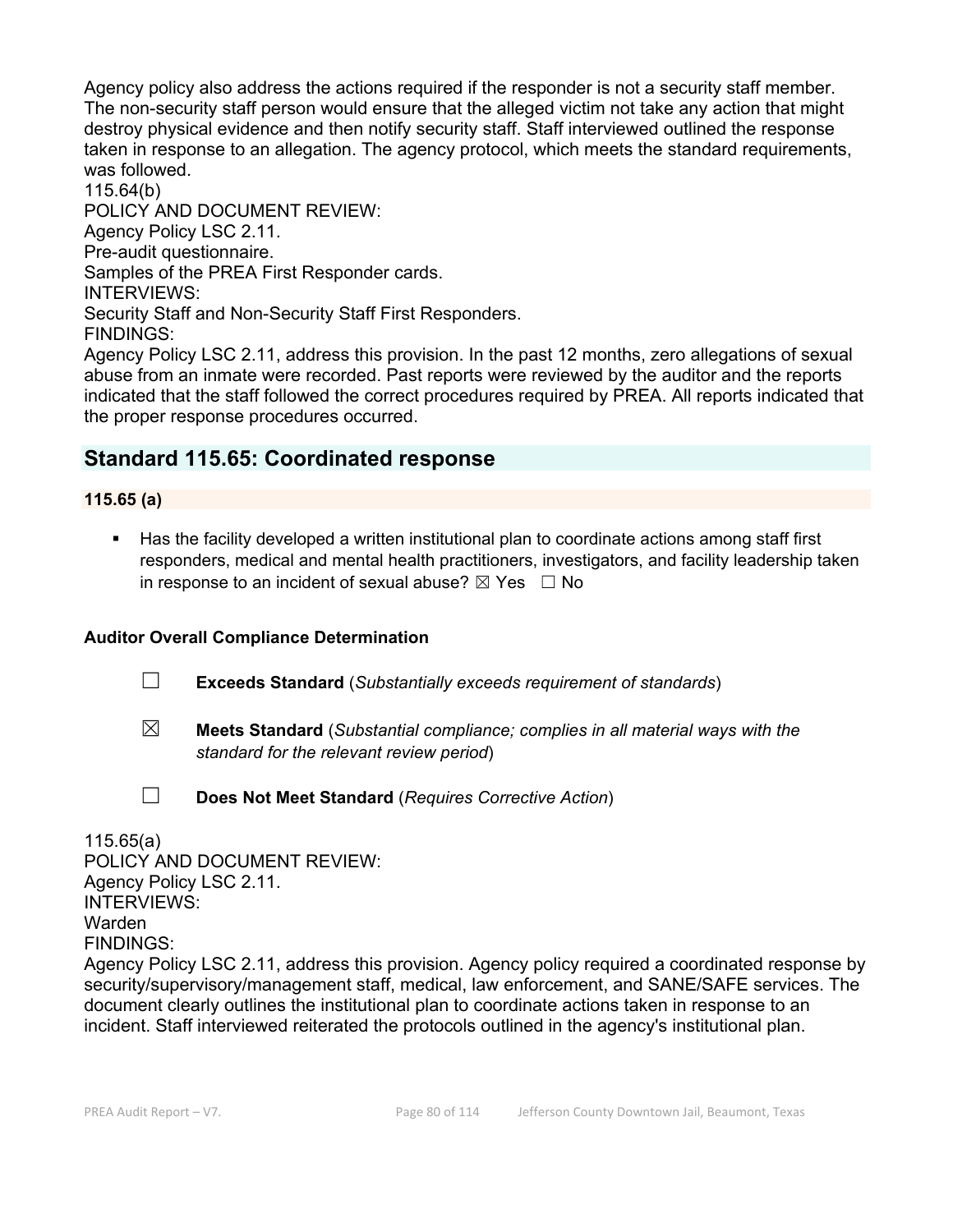# **Standard 115.66: Preservation of ability to protect inmates from contact with abusers**

#### **115.66 (a)**

 Are both the agency and any other governmental entities responsible for collective bargaining on the agency's behalf prohibited from entering into or renewing any collective bargaining agreement or other agreement that limits the agency's ability to remove alleged staff sexual abusers from contact with any inmates pending the outcome of an investigation or of a determination of whether and to what extent discipline is warranted?  $\boxtimes$  Yes  $\Box$  No

#### **115.66 (b)**

Auditor is not required to audit this provision.

#### **Auditor Overall Compliance Determination**

- ☐ **Exceeds Standard** (*Substantially exceeds requirement of standards*)
- ☒ **Meets Standard** (*Substantial compliance; complies in all material ways with the standard for the relevant review period*)
- ☐ **Does Not Meet Standard** (*Requires Corrective Action*)

115.66(a) POLICY AND DOCUMENT REVIEW: Agency Policy LSC 2.11. INTERVIEWS: Warden FINDINGS: Agency Policy LSC 2.11, address this provision. All LaSalle Corrections, LLC., employees do not participate in collective bargaining.

# **Standard 115.67: Agency protection against retaliation**

#### **115.67 (a)**

- Has the agency established a policy to protect all inmates and staff who report sexual abuse or sexual harassment or cooperate with sexual abuse or sexual harassment investigations from retaliation by other inmates or staff?  $\boxtimes$  Yes  $\Box$  No
- Has the agency designated which staff members or departments are charged with monitoring retaliation? **⊠** Yes □ No

#### **115.67 (b)**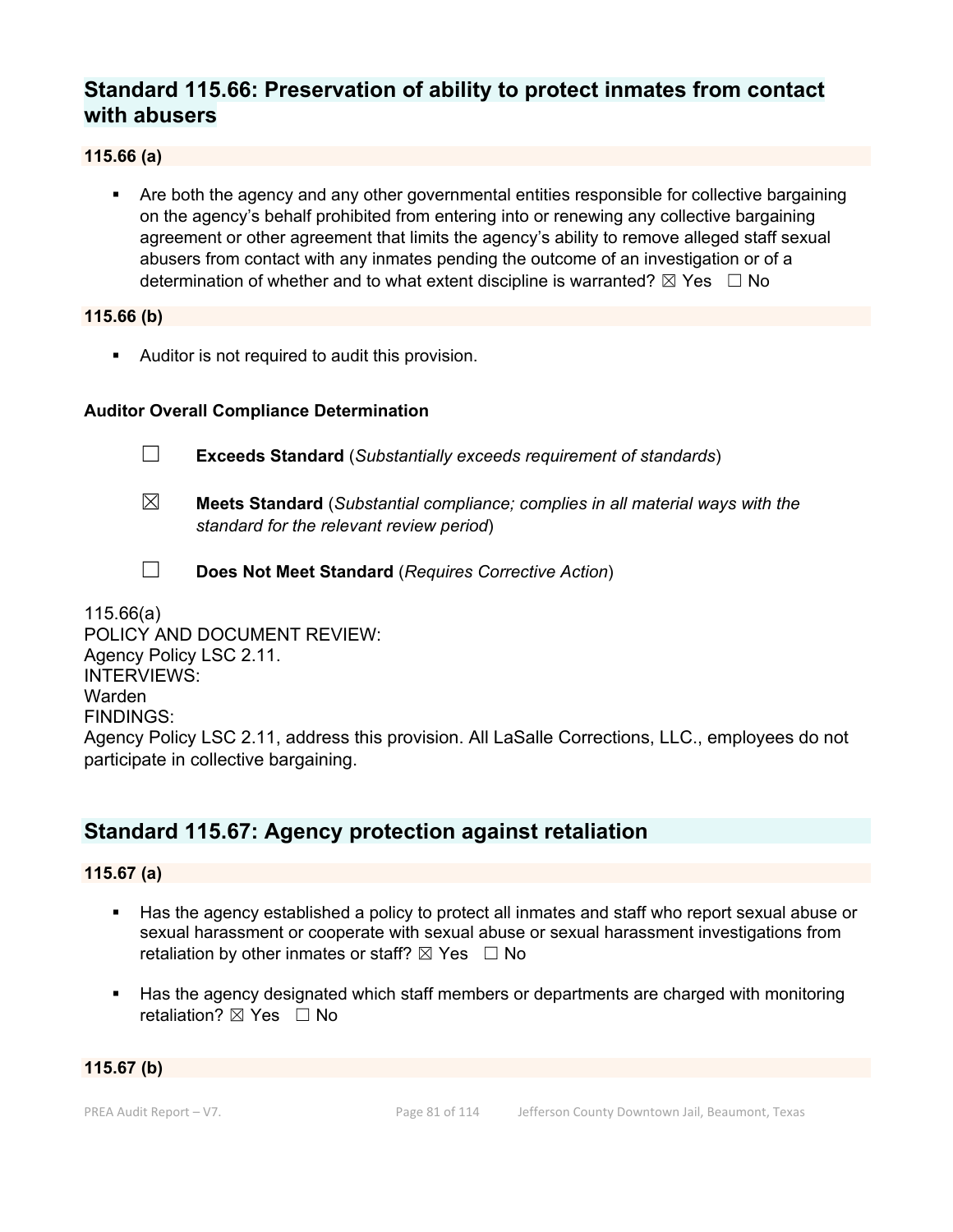Does the agency employ multiple protection measures, such as housing changes or transfers for inmate victims or abusers, removal of alleged staff or inmate abusers from contact with victims, and emotional support services, for inmates or staff who fear retaliation for reporting sexual abuse or sexual harassment or for cooperating with investigations?  $\boxtimes$  Yes  $\Box$  No

# **115.67 (c)**

- Except in instances where the agency determines that a report of sexual abuse is unfounded, for at least 90 days following a report of sexual abuse, does the agency: Monitor the conduct and treatment of inmates or staff who reported the sexual abuse to see if there are changes that may suggest possible retaliation by inmates or staff?  $\boxtimes$  Yes  $\Box$  No
- Except in instances where the agency determines that a report of sexual abuse is unfounded, for at least 90 days following a report of sexual abuse, does the agency: Monitor the conduct and treatment of inmates who were reported to have suffered sexual abuse to see if there are changes that may suggest possible retaliation by inmates or staff?  $\boxtimes$  Yes  $\Box$  No
- Except in instances where the agency determines that a report of sexual abuse is unfounded, for at least 90 days following a report of sexual abuse, does the agency: Act promptly to remedy any such retaliation?  $\boxtimes$  Yes  $\Box$  No
- Except in instances where the agency determines that a report of sexual abuse is unfounded, for at least 90 days following a report of sexual abuse, does the agency: Monitor any inmate disciplinary reports?  $\boxtimes$  Yes  $\Box$  No
- Except in instances where the agency determines that a report of sexual abuse is unfounded, for at least 90 days following a report of sexual abuse, does the agency: Monitor inmate housing changes?  $\boxtimes$  Yes  $\Box$  No
- Except in instances where the agency determines that a report of sexual abuse is unfounded, for at least 90 days following a report of sexual abuse, does the agency: Monitor inmate program changes?  $\boxtimes$  Yes  $\Box$  No
- Except in instances where the agency determines that a report of sexual abuse is unfounded, for at least 90 days following a report of sexual abuse, does the agency: Monitor negative performance reviews of staff?  $\boxtimes$  Yes  $\Box$  No
- Except in instances where the agency determines that a report of sexual abuse is unfounded, for at least 90 days following a report of sexual abuse, does the agency: Monitor reassignments of staff? ⊠ Yes □ No
- Does the agency continue such monitoring beyond 90 days if the initial monitoring indicates a continuing need? ⊠ Yes □ No

### **115.67 (d)**

In the case of inmates, does such monitoring also include periodic status checks? ☒ Yes ☐ No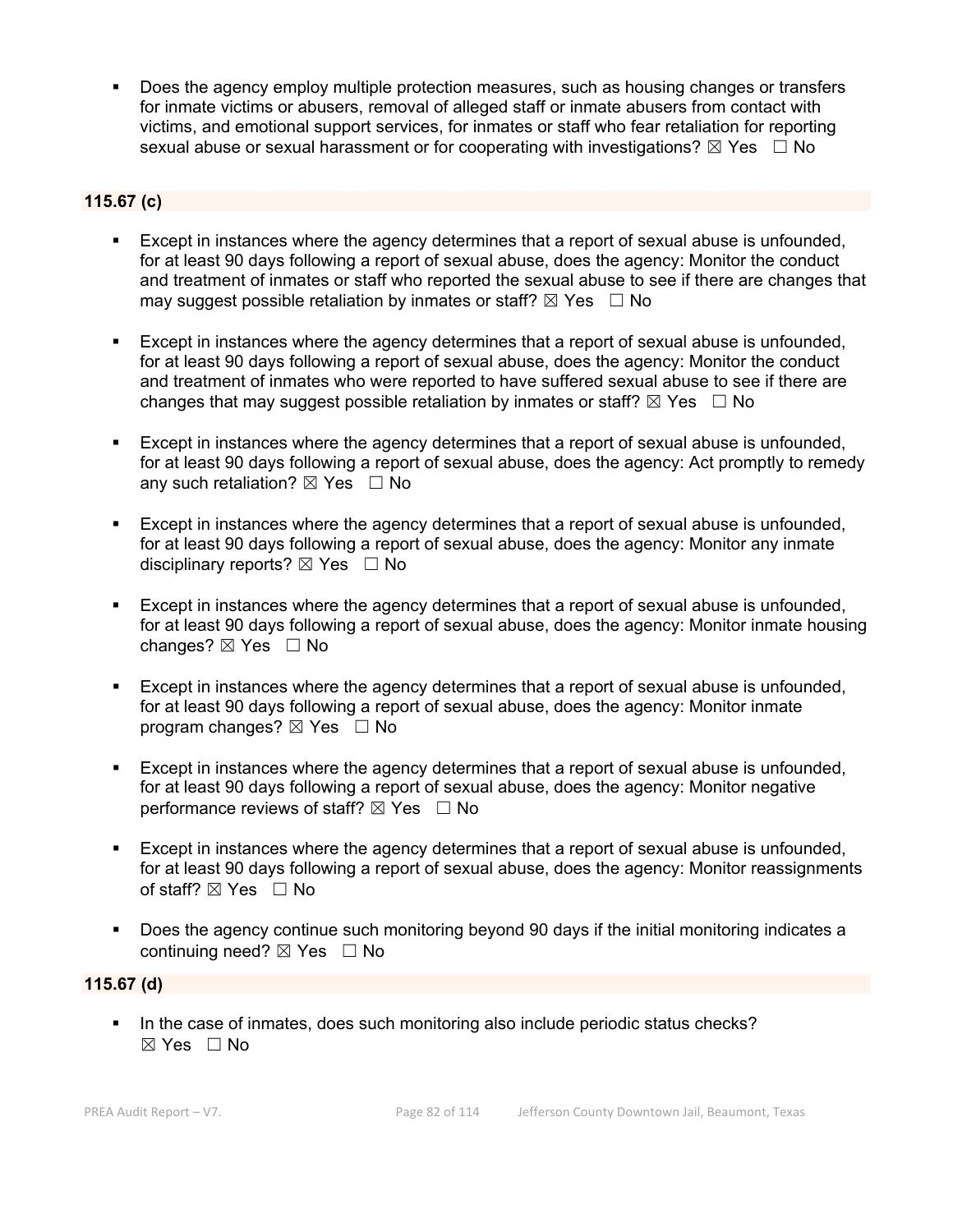### **115.67 (e)**

 If any other individual who cooperates with an investigation expresses a fear of retaliation, does the agency take appropriate measures to protect that individual against retaliation?  $\boxtimes$  Yes  $\Box$  No

#### **115.67 (f)**

Auditor is not required to audit this provision.

#### **Auditor Overall Compliance Determination**

- ☐ **Exceeds Standard** (*Substantially exceeds requirement of standards*)
- ☒ **Meets Standard** (*Substantial compliance; complies in all material ways with the standard for the relevant review period*)
- 
- ☐ **Does Not Meet Standard** (*Requires Corrective Action*)

115.67(a)

POLICY AND DOCUMENT REVIEW:

Agency Policy LSC 2.11.

FINDINGS:

Agency Policy LSC 2.11, address this provision. Policy requires the protection of inmates and staff who report sexual abuse/harassment from retaliation. Senior management is assigned to supervise the monitoring and prevention of retaliation.

115.67(b)

POLICY AND DOCUMENT REVIEW:

Agency Policy LSC 2.11.

INTERVIEWS:

Designated Staff Member Charged with Monitoring Retaliation.

PREA Coordinator.

FINDINGS:

Agency Policy LSC 2.11, address this provision. Staff reported when an investigation is initiated, the individual making the report is told what the expected process will be and if anyone threatens or otherwise makes them feel uncomfortable, they are provided with the name of the person to notify. Staff and inmates are informed that any retaliation will be taken seriously and acted upon. Staff reported the process followed and strategies used when monitoring for potential retaliation against both inmates and staff. Staff is offered emotional support services.

#### 115.67(c)

POLICY AND DOCUMENT REVIEW:

Agency Policy LSC 2.11.

INTERVIEWS:

Designated Staff Member Charged with Monitoring Retaliation.

PREA Coordinator.

FINDINGS:

Agency Policy LSC 2.11, address this provision. Staff reported in detail what they look for when monitoring for retaliation for both inmates and staff, and the duration of the monitoring, which meet the standard requirements.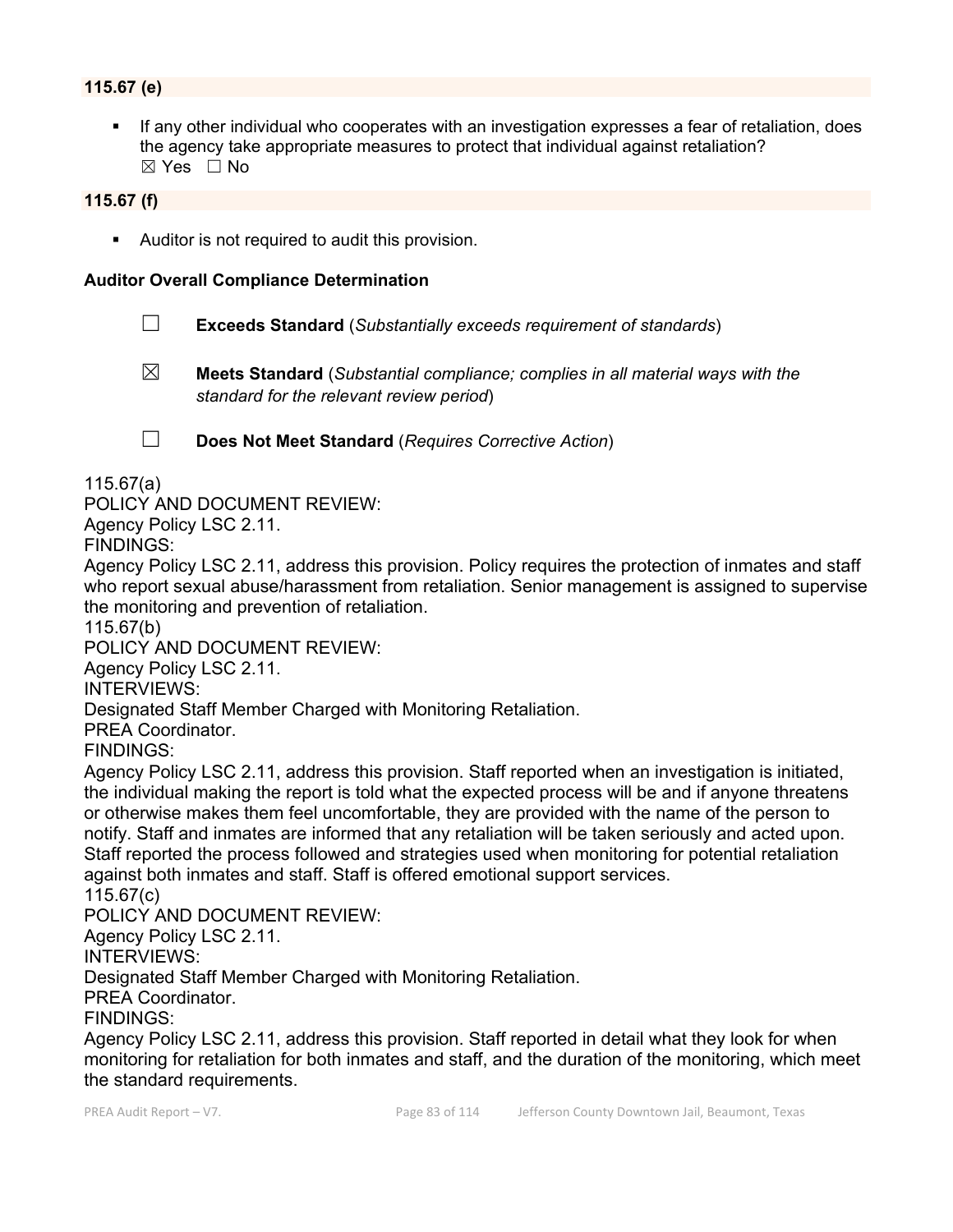115.67(d) POLICY AND DOCUMENT REVIEW: Agency Policy LSC 2.11. INTERVIEWS: Designated Staff Member Charged with Monitoring Retaliation. PREA Coordinator. FINDINGS: Agency Policy LSC 2.11, addresses this provision. All required monitoring will be promptly conducted for a minimum of 90 days or longer if needed. The facility would employ a variety of methods such as housing change, removal of abuser, or other means to protect the inmate victim. This policy would also protect anyone who assisted in the investigation. The policies also require periodic status checks designed to protect an individual from retaliation. 115.67(e) POLICY AND DOCUMENT REVIEW: Agency Policy LSC 2.11. INTERVIEWS: Warden. FINDINGS: Agency Policy LSC 2.11, addresses this provision. Staff interviewed reported any type of retaliation is treated seriously and any allegations made would be reviewed and investigated. If an allegation were to be found true, the appropriate necessary actions would be taken. 115.67(f) POLICY AND DOCUMENT REVIEW: The agency is not required to respond to this provision. FINDINGS:

This provision is not applicable as the agency is not required to respond to this provision.

# **Standard 115.68: Post-allegation protective custody**

# **115.68 (a)**

Is any and all use of segregated housing to protect an inmate who is alleged to have suffered sexual abuse subject to the requirements of § 115.43?  $\boxtimes$  Yes  $\Box$  No

# **Auditor Overall Compliance Determination**

- ☐ **Exceeds Standard** (*Substantially exceeds requirement of standards*)
- ☒ **Meets Standard** (*Substantial compliance; complies in all material ways with the standard for the relevant review period*)
- ☐ **Does Not Meet Standard** (*Requires Corrective Action*)

115.68(a) POLICY AND DOCUMENT REVIEW: Agency Policy LSC 2.11. INTERVIEWS: Warden Staff who Supervise Inmates in Restrictive Housing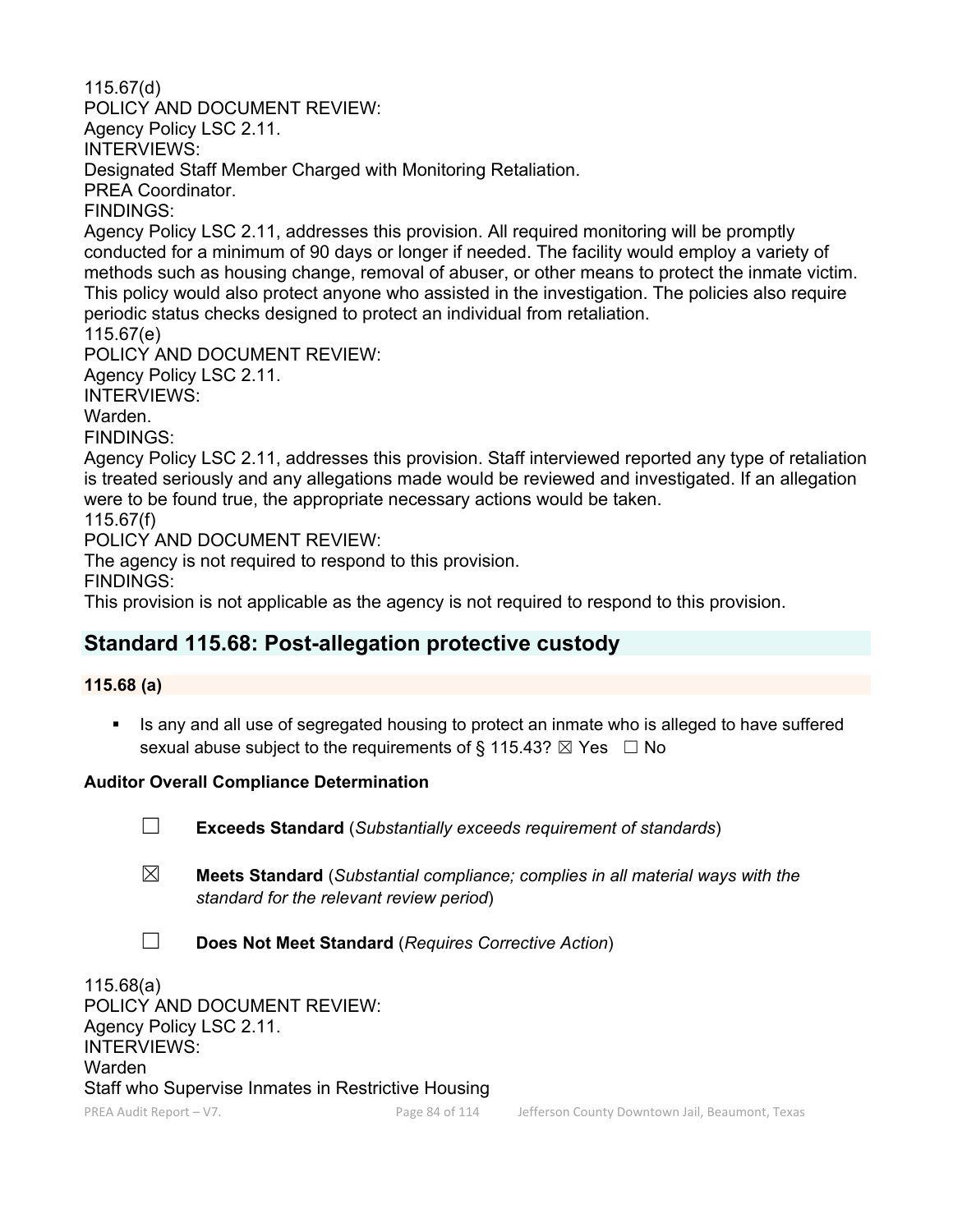Medical and Mental Health Staff. At the time of the onsite audit, there were no inmates in isolation for risk of sexual victimization/who alleged to have suffered sexual abuse, therefore no inmate was interviewed specific to this provision.

ONSITE REVIEW:

During the onsite review, there was no indication that restrictive housing is used on a regular basis for PREA related events.

FINDINGS:

Agency Policy LSC 2.11, addresses this provision. Staff interviewed reported protective custody/restrictive housing would be used only as a true last resort and efforts would continue to find alternatives during restrictive housing assignment. No inmates are placed in restrictive housing involuntary without an assessment of all available alternatives. These policies meet the PREA requirements. The facility reported zero inmates who reported sexual abuse were held in involuntary restrictive housing in the past 12 months. Policies also dictate if an involuntary restrictive housing assignment is made, the facility affords each inmate a review every 30 days and the inmate programs would continue to the best extent possible.

# **INVESTIGATIONS**

# **Standard 115.71: Criminal and administrative agency investigations**

### **115.71 (a)**

- When the agency conducts its own investigations into allegations of sexual abuse and sexual harassment, does it do so promptly, thoroughly, and objectively? [N/A if the agency/facility is not responsible for conducting any form of criminal OR administrative sexual abuse investigations. See 115.21(a).] ⊠ Yes □ No □ NA
- Does the agency conduct such investigations for all allegations, including third party and anonymous reports? [N/A if the agency/facility is not responsible for conducting any form of criminal OR administrative sexual abuse investigations. See 115.21(a).]  $\boxtimes$  Yes  $\Box$  No  $\Box$  NA

# **115.71 (b)**

 Where sexual abuse is alleged, does the agency use investigators who have received specialized training in sexual abuse investigations as required by 115.34?  $\boxtimes$  Yes  $\Box$  No

# **115.71 (c)**

- Do investigators gather and preserve direct and circumstantial evidence, including any available physical and DNA evidence and any available electronic monitoring data?  $\boxtimes$  Yes  $\Box$  No
- Do investigators interview alleged victims, suspected perpetrators, and witnesses? ☒ Yes ☐ No
- Do investigators review prior reports and complaints of sexual abuse involving the suspected perpetrator? **⊠** Yes □ No

#### **115.71 (d)**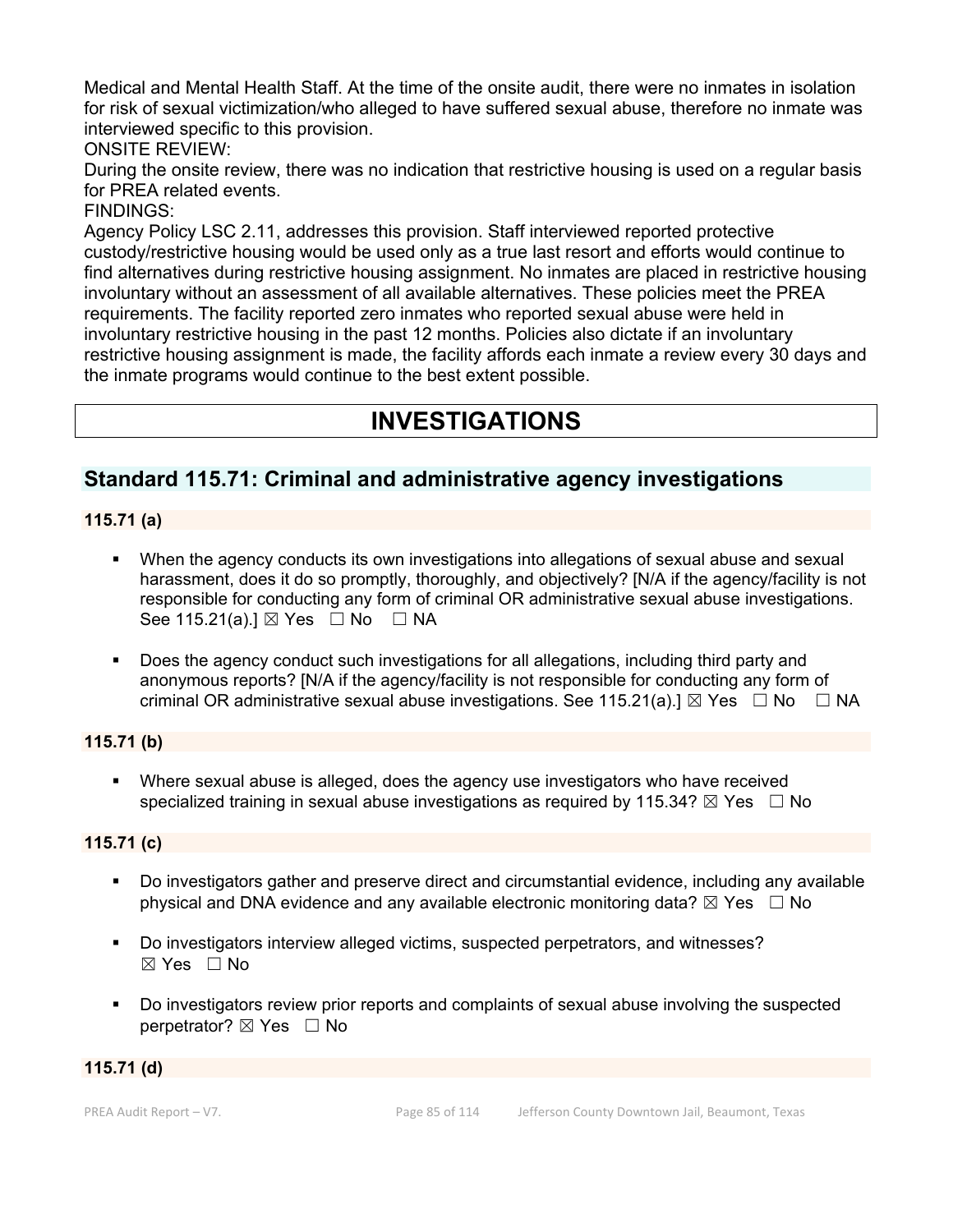When the quality of evidence appears to support criminal prosecution, does the agency conduct compelled interviews only after consulting with prosecutors as to whether compelled interviews may be an obstacle for subsequent criminal prosecution?  $\boxtimes$  Yes  $\Box$  No

#### **115.71 (e)**

- Do agency investigators assess the credibility of an alleged victim, suspect, or witness on an individual basis and not on the basis of that individual's status as inmate or staff?  $\boxtimes$  Yes  $\Box$  No
- Does the agency investigate allegations of sexual abuse without requiring an inmate who alleges sexual abuse to submit to a polygraph examination or other truth-telling device as a condition for proceeding?  $\boxtimes$  Yes  $\Box$  No

#### **115.71 (f)**

- Do administrative investigations include an effort to determine whether staff actions or failures to act contributed to the abuse?  $\boxtimes$  Yes  $\Box$  No
- Are administrative investigations documented in written reports that include a description of the physical evidence and testimonial evidence, the reasoning behind credibility assessments, and investigative facts and findings?  $\boxtimes$  Yes  $\Box$  No

#### **115.71 (g)**

 Are criminal investigations documented in a written report that contains a thorough description of the physical, testimonial, and documentary evidence and attaches copies of all documentary evidence where feasible?  $\boxtimes$  Yes  $\Box$  No

#### **115.71 (h)**

 Are all substantiated allegations of conduct that appears to be criminal referred for prosecution?  $\boxtimes$  Yes  $\Box$  No

#### **115.71 (i)**

Does the agency retain all written reports referenced in 115.71(f) and (g) for as long as the alleged abuser is incarcerated or employed by the agency, plus five years?  $\boxtimes$  Yes  $\Box$  No

#### **115.71 (j)**

 Does the agency ensure that the departure of an alleged abuser or victim from the employment or control of the agency does not provide a basis for terminating an investigation?  $\boxtimes$  Yes  $\Box$  No

#### **115.71 (k)**

Auditor is not required to audit this provision.

#### **115.71 (l)**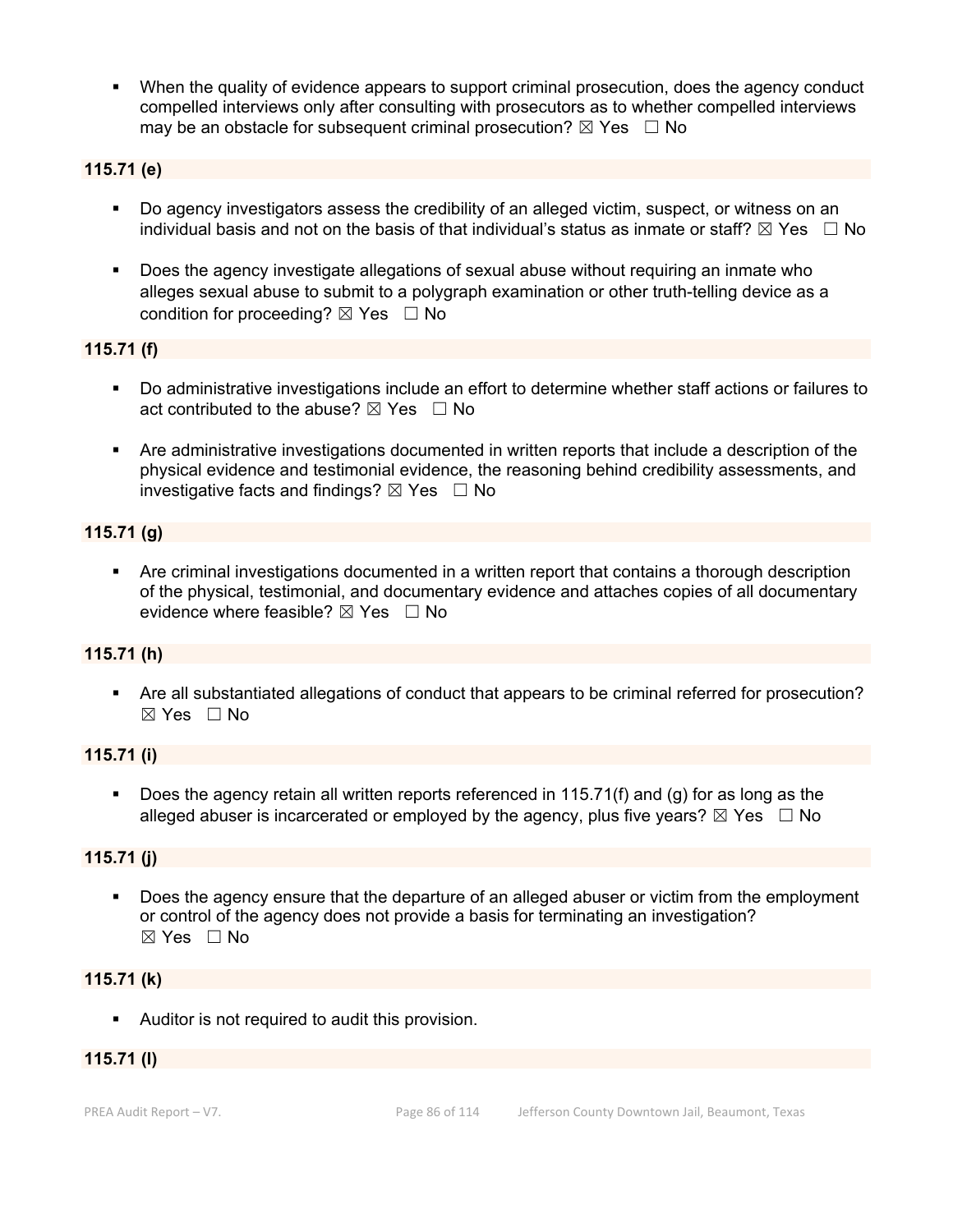When an outside entity investigates sexual abuse, does the facility cooperate with outside investigators and endeavor to remain informed about the progress of the investigation? (N/A if an outside agency does not conduct administrative or criminal sexual abuse investigations. See 115.21(a).) ⊠ Yes □ No □ NA

### **Auditor Overall Compliance Determination**

☐ **Exceeds Standard** (*Substantially exceeds requirement of standards*)

- ☒ **Meets Standard** (*Substantial compliance; complies in all material ways with the standard for the relevant review period*)
- ☐ **Does Not Meet Standard** (*Requires Corrective Action*)

115.71(a) POLICY AND DOCUMENT REVIEW: Agency Policy LSC 2.11. Training Documentation. INTERVIEWS: Investigative Staff

FINDINGS:

Agency Policy LSC 2.11, addresses this provision. A review of investigative files reflected past investigations were conducted promptly, thoroughly, and objectively. Staff interviewed reported investigations are initiated immediately and that third-party and anonymous reports are also considered, documented and the information included in the final report.

115.71(b) POLICY AND DOCUMENT REVIEW:

Agency Policy LSC 2.11.

Investigative staff training records.

INTERVIEWS:

Investigative Staff

FINDINGS:

Agency Policy LSC 2.11, addresses this provision. A review of the investigative staff training documents, including the investigator assigned to the 2021 and 2022 cases, indicated all investigative staff are trained in the required specialized investigative staff training. Staff interviewed reported receiving the required training.

115.71(c)

POLICY AND DOCUMENT REVIEW: Agency Policy LSC 2.11. Investigative staff training records. INTERVIEWS: Investigative Staff FINDINGS:

Agency Policy LSC 2.11, addresses this provision. A review of the investigative files reflected the required supporting documentation was maintained in the files. Staff interviewed reported in detail the steps followed and information collected and documented during the investigation and retained in the files in accordance with the standard. 115.71(d)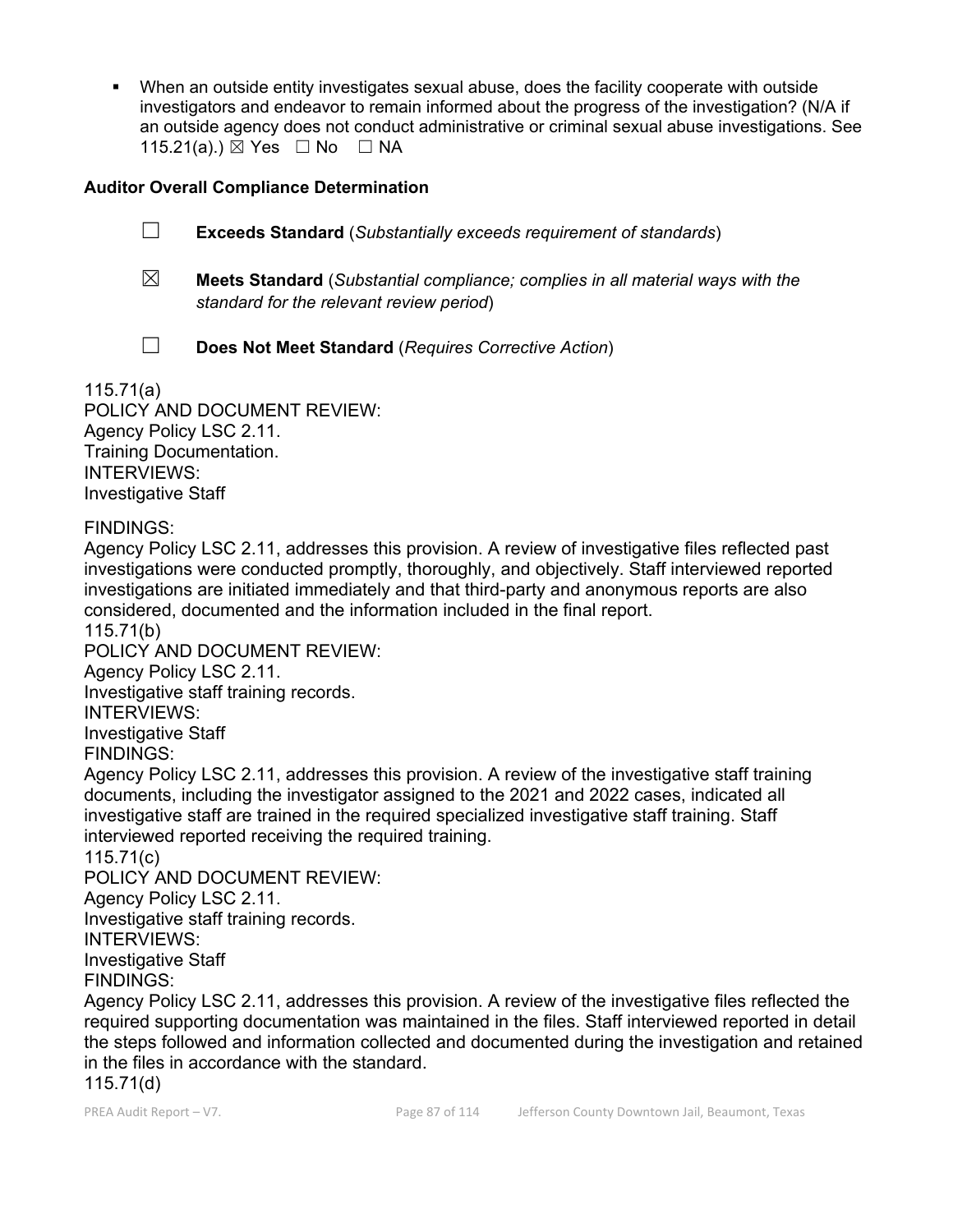POLICY AND DOCUMENT REVIEW: Agency Policy LSC 2.11.

INTERVIEWS: Investigative Staff FINDINGS: Agency Policy LSC 2.11, addresses this provision. Staff interviewed reported investigations are not terminated solely because the victim recants the allegation and would move forward with the investigation. 115.71(e) POLICY AND DOCUMENT REVIEW: Agency Policy LSC 2.11. Investigative files. INTERVIEWS: Investigative Staff FINDINGS: Agency Policy LSC 2.11, addresses this provision. A review of the investigative files reflected the criminal investigators are sworn law enforcement and are always involved on all investigations. Investigative staff reported the investigators will refer the case for prosecutorial review if evidence reveals a criminal act may have been committed. 115.71(f) POLICY AND DOCUMENT REVIEW: Agency Policy LSC 2.11. INTERVIEWS: Investigative Staff. FINDINGS: Agency Policy LSC 2.11. Staff interviewed reported all information would be considered, documented, and assessed as part of the investigation. Staff also reported a polygraph is not a part of the investigative process. 115.71(g) POLICY AND DOCUMENT REVIEW: Agency Policy LSC 2.11. Investigative files. INTERVIEWS: Investigative Staff. FINDINGS: Agency Policy LSC 2.11, addresses this provision. Staff interviewed reported everything is considered as part of the investigation including whether staff actions or failures to act contributed to the abuse. A review past investigative files indicated the investigations were thorough. The incident review process, which addresses this provision, was completed. 115.71(h) POLICY AND DOCUMENT REVIEW: Agency Policy LSC 2.11. INTERVIEWS: Investigative Staff FINDINGS: Agency Policy LSC 2.11, addresses this provision.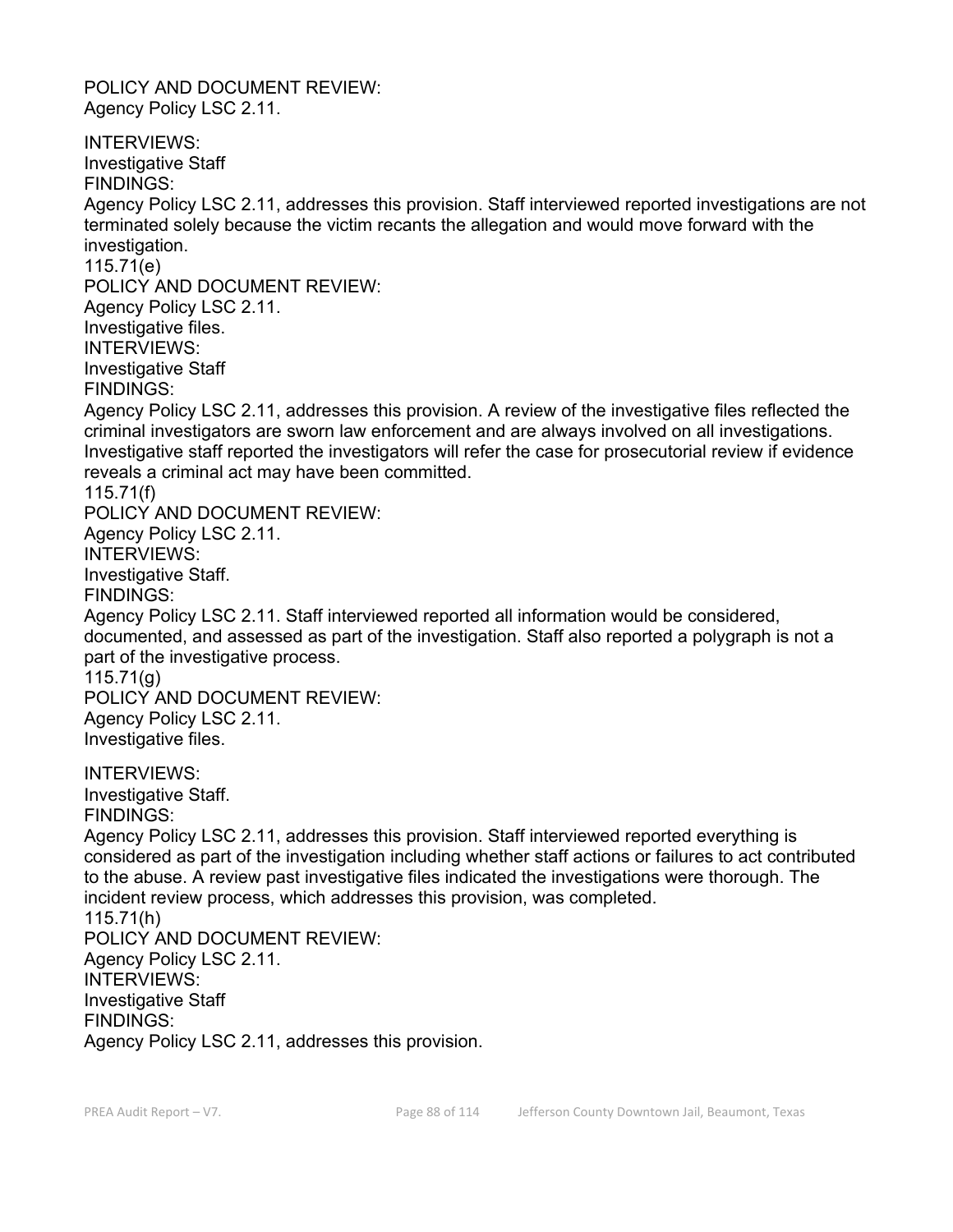Local law enforcement will conduct all investigations. In accordance with agency policy, any allegation involving sexual abuse or criminal activity requires that the local law enforcement agency is notified immediately to assume control of the investigation. The local law enforcement investigators have been trained to meet PREA standards. They are State approved Law Enforcement Officials and will promptly and thoroughly investigate each allegation. Should an allegation be substantiated, the case will be referred for prosecution.

The Investigator interviewed was professional and very knowledgeable. He indicated their investigative process was very through by collecting all evidence, interviewing witnesses, perpetrators, victims, etc. Reports are documented and cases are referred for prosecution if necessary. Polygraph tests for PREA cases are not authorized.

115.71(i) POLICY AND DOCUMENT REVIEW: Agency Policy LSC 2.11. INTERVIEWS: Investigative Staff

### FINDINGS:

Agency Policy LSC 2.11, addresses this provision. Agency Policies require written reports be developed and retained per PREA standards, for as long as the alleged abuser is incarcerated or employed by the agency, plus five years and per local state retention requirements. Should a victim or abuser (staff or inmate) resign or be transferred to another facility, the case will continue to be investigated.

#### 115.71(j)

POLICY AND DOCUMENT REVIEW:

Agency Policy LSC 2.11.

FINDINGS:

Agency Policy LSC 2.11, addresses this provision and requires investigation reports will be kept in perpetuity. The auditor reviewed both investigative files.

115.71(k)

POLICY AND DOCUMENT REVIEW:

Agency Policy LSC 2.11.

INTERVIEWS:

Investigative Staff

FINDINGS:

Staff interviewed reported an investigation would continue regardless of whether the alleged abuser or alleged victim left the facility.

115.71(l)

POLICY AND DOCUMENT REVIEW:

The agency is not required to respond to this provision.

FINDINGS:

This provision is not applicable as the agency is not required to respond to this provision.

# **Standard 115.72: Evidentiary standard for administrative investigations**

**115.72 (a)**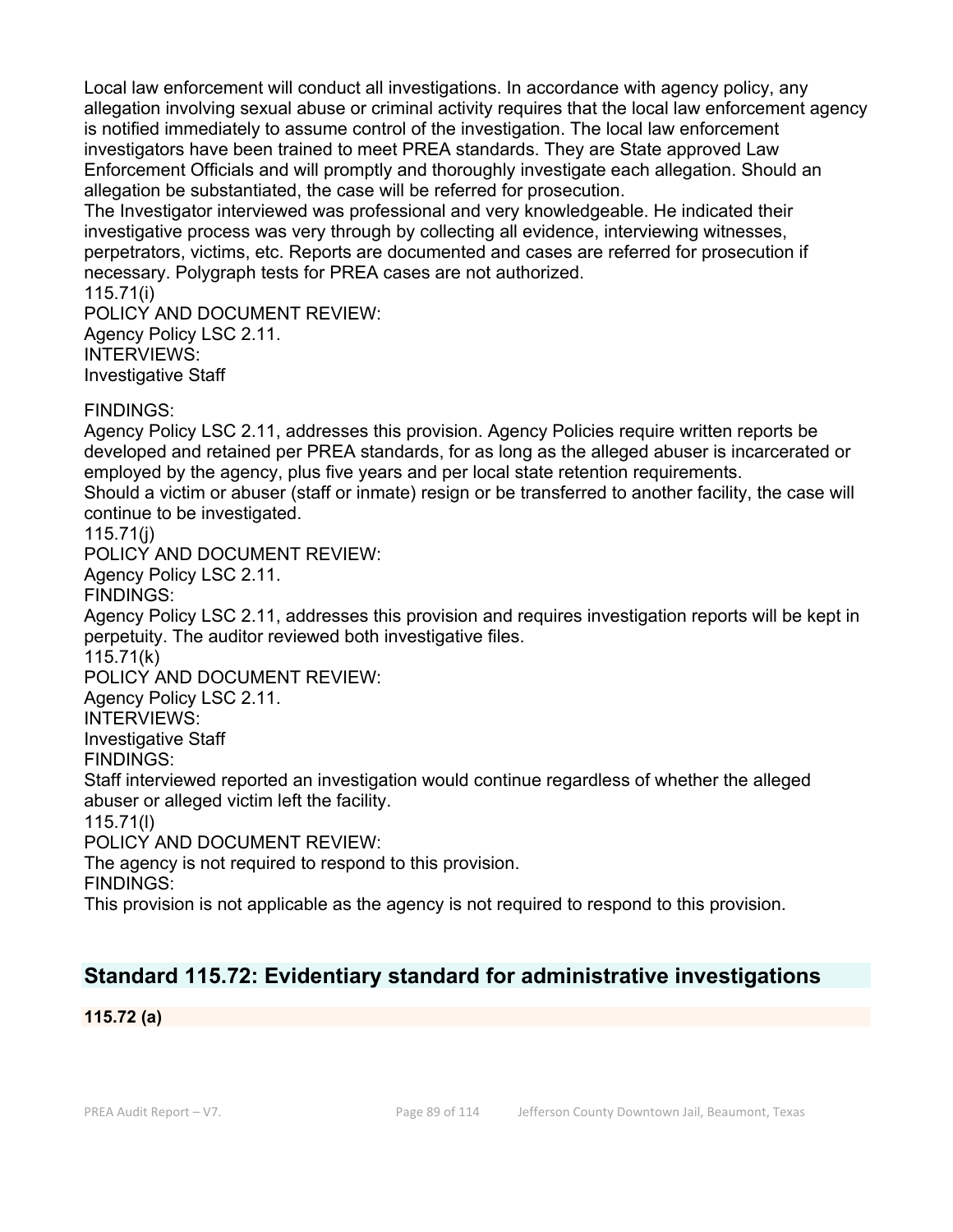Is it true that the agency does not impose a standard higher than a preponderance of the evidence in determining whether allegations of sexual abuse or sexual harassment are substantiated? ⊠ Yes □ No

### **Auditor Overall Compliance Determination**

☐ **Exceeds Standard** (*Substantially exceeds requirement of standards*)

☒ **Meets Standard** (*Substantial compliance; complies in all material ways with the standard for the relevant review period*)

☐ **Does Not Meet Standard** (*Requires Corrective Action*)

115.72(a) POLICY AND DOCUMENT REVIEW: Agency Policy LSC 2.11. Investigative files. INTERVIEWS: Investigative Staff. FINDINGS: Agency Policy LSC 2.11, address this provision. A review of past investigative files indicated the proper standard was used in determining that the allegations were founded/substantiated. Staff reported the standard of evidence used to substantiate allegations is the preponderance of the evidence.

# **Standard 115.73: Reporting to inmates**

### **115.73 (a)**

 Following an investigation into an inmate's allegation that he or she suffered sexual abuse in an agency facility, does the agency inform the inmate as to whether the allegation has been determined to be substantiated, unsubstantiated, or unfounded?  $\boxtimes$  Yes  $\Box$  No

# **115.73 (b)**

 If the agency did not conduct the investigation into an inmate's allegation of sexual abuse in an agency facility, does the agency request the relevant information from the investigative agency in order to inform the inmate? (N/A if the agency/facility is responsible for conducting administrative and criminal investigations.)  $\Box$  Yes  $\Box$  No  $\boxtimes$  NA

#### **115.73 (c)**

 Following an inmate's allegation that a staff member has committed sexual abuse against the inmate, unless the agency has determined that the allegation is unfounded, or unless the inmate has been released from custody, does the agency subsequently inform the inmate whenever: The staff member is no longer posted within the inmate's unit?  $\boxtimes$  Yes  $\Box$  No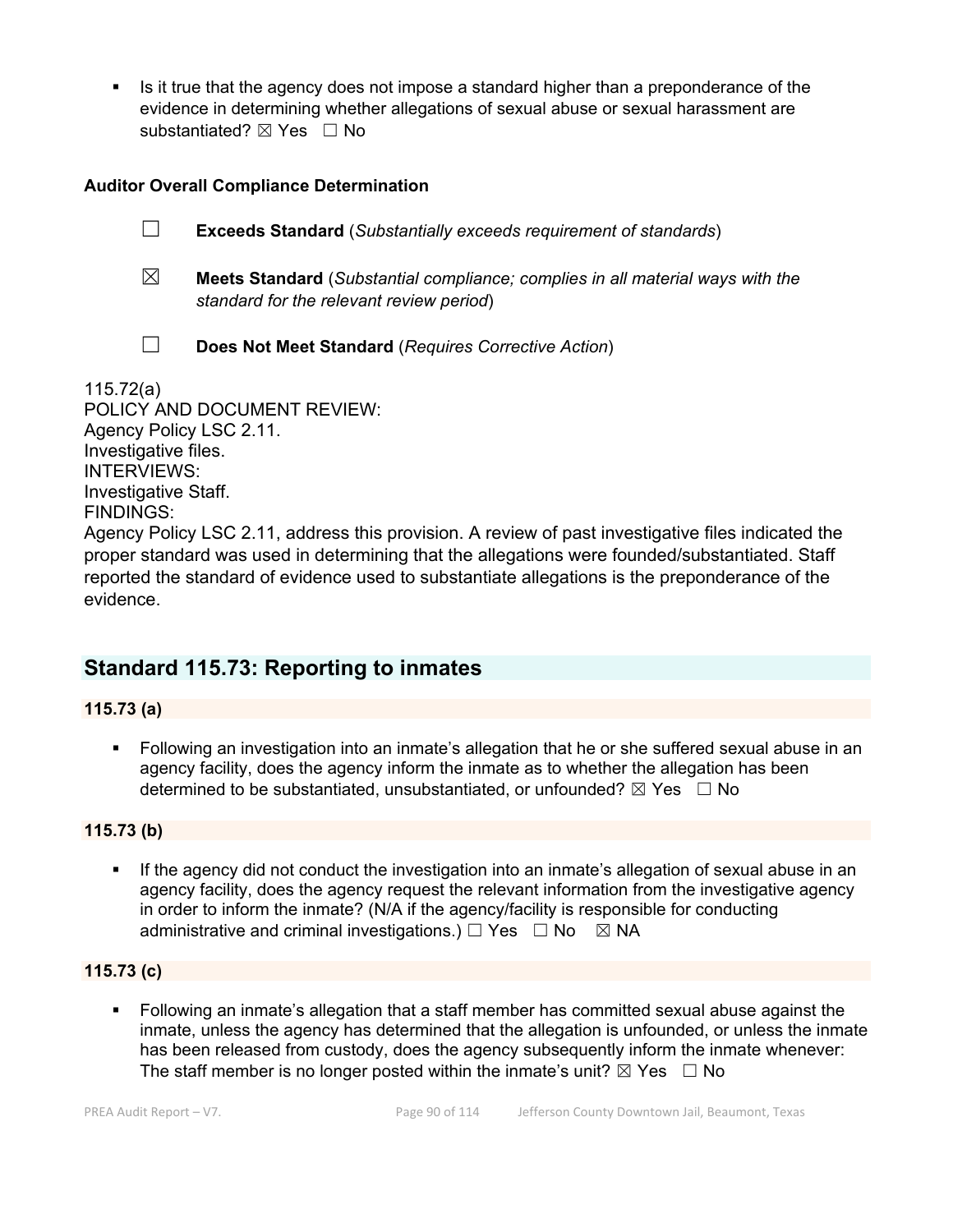- Following an inmate's allegation that a staff member has committed sexual abuse against the inmate, unless the agency has determined that the allegation is unfounded, or unless the inmate has been released from custody, does the agency subsequently inform the inmate whenever: The staff member is no longer employed at the facility?  $\boxtimes$  Yes  $\Box$  No
- Following an inmate's allegation that a staff member has committed sexual abuse against the inmate, unless the agency has determined that the allegation is unfounded, or unless the inmate has been released from custody, does the agency subsequently inform the inmate whenever: The agency learns that the staff member has been indicted on a charge related to sexual abuse in the facility?  $\boxtimes$  Yes  $\Box$  No
- Following an inmate's allegation that a staff member has committed sexual abuse against the inmate, unless the agency has determined that the allegation is unfounded, or unless the inmate has been released from custody, does the agency subsequently inform the inmate whenever: The agency learns that the staff member has been convicted on a charge related to sexual abuse within the facility?  $\boxtimes$  Yes  $\Box$  No

#### **115.73 (d)**

- Following an inmate's allegation that he or she has been sexually abused by another inmate, does the agency subsequently inform the alleged victim whenever: The agency learns that the alleged abuser has been indicted on a charge related to sexual abuse within the facility?  $\boxtimes$  Yes  $\Box$  No
- Following an inmate's allegation that he or she has been sexually abused by another inmate, does the agency subsequently inform the alleged victim whenever: The agency learns that the alleged abuser has been convicted on a charge related to sexual abuse within the facility?  $\boxtimes$  Yes  $\Box$  No

#### **115.73 (e)**

Does the agency document all such notifications or attempted notifications?  $\boxtimes$  Yes  $\Box$  No

#### **115.73 (f)**

Auditor is not required to audit this provision.

#### **Auditor Overall Compliance Determination**

- 
- ☐ **Exceeds Standard** (*Substantially exceeds requirement of standards*)
- ☒ **Meets Standard** (*Substantial compliance; complies in all material ways with the standard for the relevant review period*)
- 
- ☐ **Does Not Meet Standard** (*Requires Corrective Action*)

115.73(a) POLICY AND DOCUMENT REVIEW: Agency Policy LSC 2.11.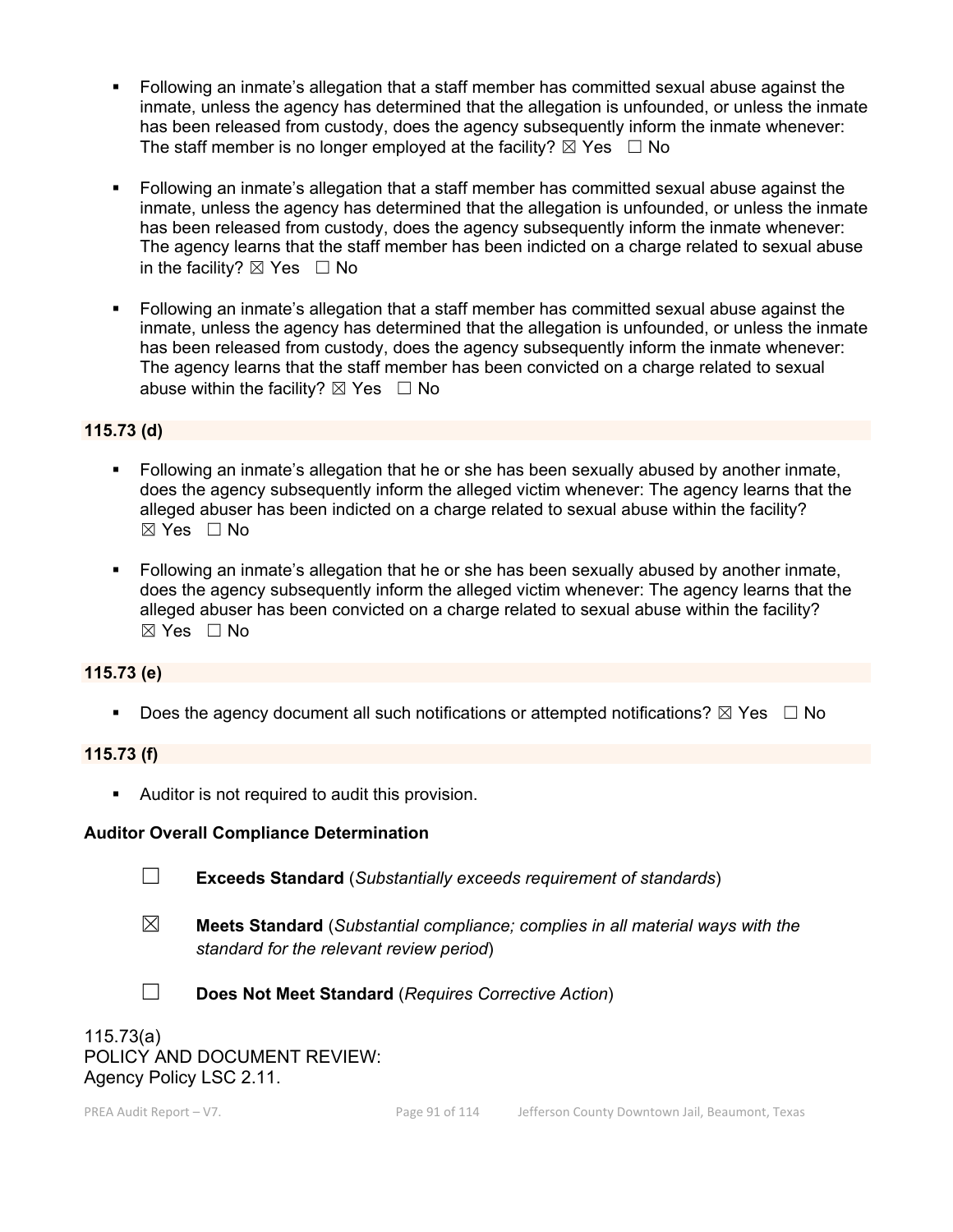INTERVIEWS:

Warden.

Investigative staff.

FINDINGS:

Agency Policy LSC 2.11, addresses this provision and requires notification for both sexual abuse and sexual harassment investigations. Staff interviewed reported the inmate would be notified in verbally/in writing. The agency policy requirements to notify the inmate on the outcome of sexual harassment investigations meets the standard requirements.

115.73(b)

POLICY AND DOCUMENT REVIEW:

Agency Policy LSC 2.11.

FINDINGS:

The agency contacts the local law enforcement agency to conduct investigations on all PREA related allegations.

115.73(c)

POLICY AND DOCUMENT REVIEW:

Agency Policy LSC 2.11. Staff reported there have been zero substantiated or unsubstantiated complaints of sexual abuse committed by a staff member, contractor, intern, or volunteer against an inmate in the past 12 months.

INTERVIEWS:

Random Inmates.

FINDINGS:

Agency Policy LSC 2.11, addresses this provision. Past staff to inmate case files were reviewed and they were properly investigated in accordance with PREA protocols and proper action was completed. All accused staff were immediately removed from all inmate contact.

115.73(d)

POLICY AND DOCUMENT REVIEW:

Agency Policy LSC 2.11.

Investigative Files

INTERVIEWS:

Random Inmates.

Inmate who reported sexual harassment prior to audit period.

FINDINGS:

Agency Policy LSC 2.11, addresses this provision. Agency policy that requires that the inmate be informed of the outcome of the investigation of all sexual abuse/harassment complaints that the inmate has filed. In the past 12 months, zero allegations from inmates were investigated. By policy all investigations would be completed, and the inmate would be informed in writing of the result of the investigation. The reports would bel documented. For complaints directed towards staff, the inmate would be advised as to staff relocation, no longer employed, whether staff member has been indicted or convicted.

115.73(e)

POLICY AND DOCUMENT REVIEW:

Agency Policy LSC 2.11.

Investigative files.

FINDINGS:

Agency Policy LSC 2.11, addresses this provision. A review of the investigative files reflected local law enforcement conducts all investigations. In the past 12 months, zero allegations from inmates were investigated.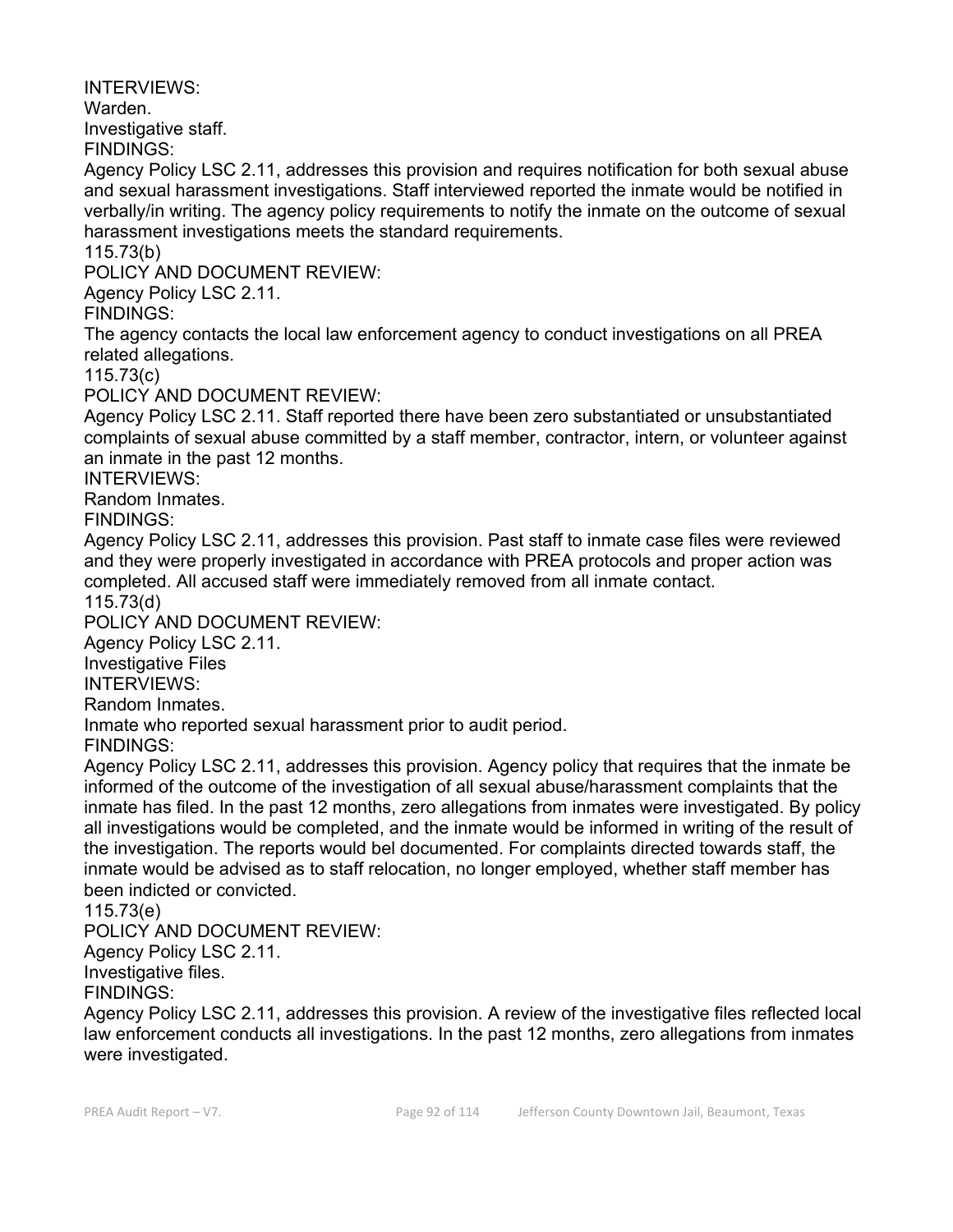# **DISCIPLINE**

# **Standard 115.76: Disciplinary sanctions for staff**

### **115.76 (a)**

 Are staff subject to disciplinary sanctions up to and including termination for violating agency sexual abuse or sexual harassment policies?  $\boxtimes$  Yes  $\Box$  No

#### **115.76 (b)**

 Is termination the presumptive disciplinary sanction for staff who have engaged in sexual abuse? ☒ Yes ☐ No

#### **115.76 (c)**

 Are disciplinary sanctions for violations of agency policies relating to sexual abuse or sexual harassment (other than actually engaging in sexual abuse) commensurate with the nature and circumstances of the acts committed, the staff member's disciplinary history, and the sanctions imposed for comparable offenses by other staff with similar histories?  $\boxtimes$  Yes  $\Box$  No

#### **115.76 (d)**

- Are all terminations for violations of agency sexual abuse or sexual harassment policies, or resignations by staff who would have been terminated if not for their resignation, reported to: Law enforcement agencies (unless the activity was clearly not criminal)?  $\boxtimes$  Yes  $\Box$  No
- Are all terminations for violations of agency sexual abuse or sexual harassment policies, or resignations by staff who would have been terminated if not for their resignation, reported to: Relevant licensing bodies?  $\boxtimes$  Yes  $\Box$  No

#### **Auditor Overall Compliance Determination**

- ☐ **Exceeds Standard** (*Substantially exceeds requirement of standards*)
- ☒ **Meets Standard** (*Substantial compliance; complies in all material ways with the standard for the relevant review period*)
- ☐ **Does Not Meet Standard** (*Requires Corrective Action*)

115.76(a) POLICY AND DOCUMENT REVIEW: Agency Policy LSC 2.11. Agency Policy LSC 2.11. FINDINGS: The agency contacts the local law enforcement agency to conduct investigations on all PREA related allegations. FINDINGS: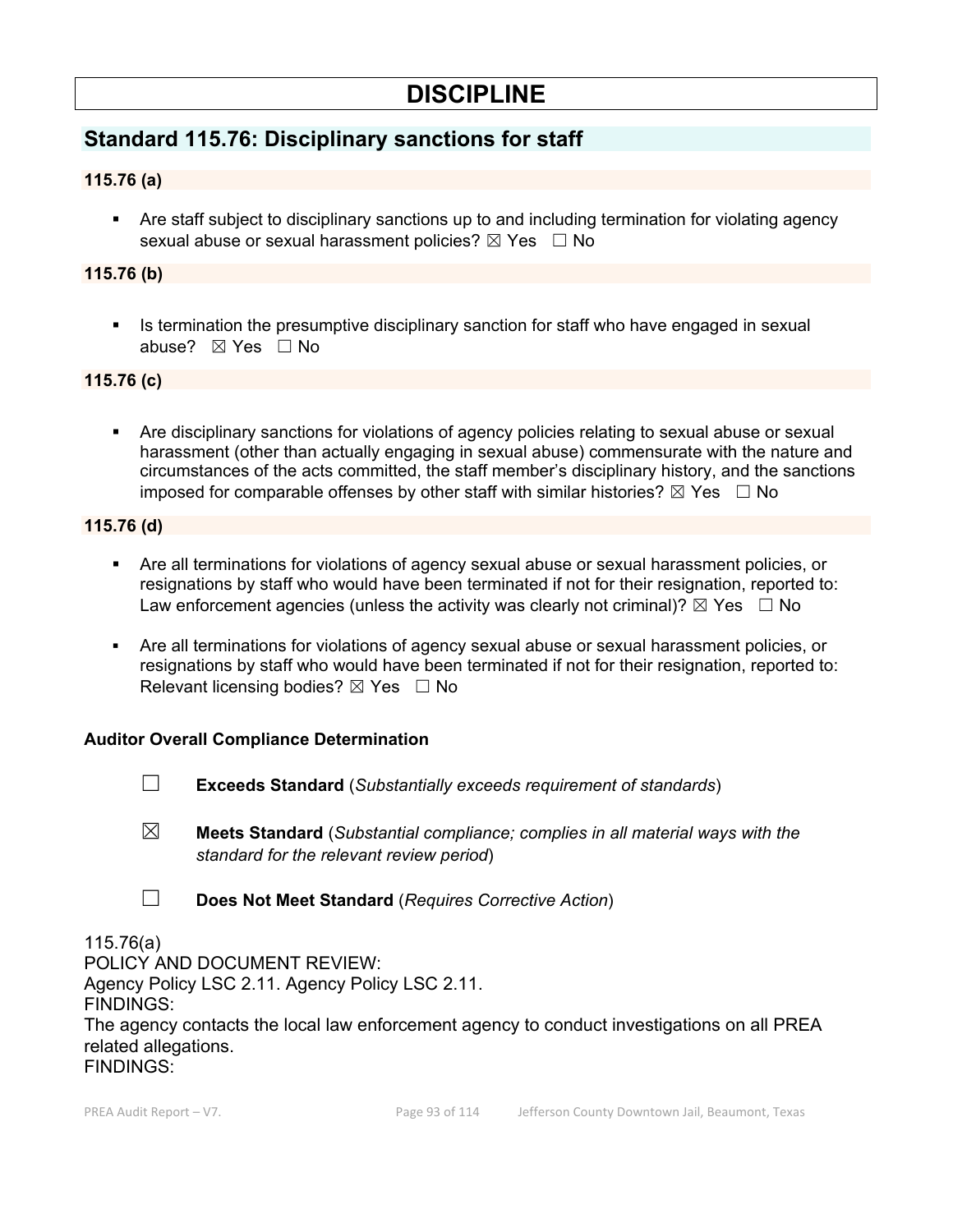Agency Policy LSC 2.11, addresses this provision. The audited agency has disciplinary sanctions for staff up to and including termination for violating sexual abuse and sexual harassment policies. The facility reported zero cases where an employee was terminated for sexual harassment of an inmate and (0) cases where a staff member was reported to law enforcement for violating sexual abuse or harassment policies.

115.76(b)

POLICY AND DOCUMENT REVIEW:

Agency Policy LSC 2.11. The agency reported there has been zero staff that have violated agency sexual abuse or sexual harassment policies in the past 12 months.

FINDINGS:

Agency Policy LSC 2.11, addresses this provision. Zero staff members were investigated for possible PREA violations.

115.76(c)

POLICY AND DOCUMENT REVIEW:

Agency LSC 2.11. The agency reported there has been zero staff that have been disciplined for violation of agency sexual abuse or sexual harassment policies in the past 12 months. FINDINGS:

Agency Policy LSC 2.11, addresses this provision. Zero staff members were investigated for possible PREA violations.

115.76(d)

POLICY AND DOCUMENT REVIEW:

Agency Policy LSC 2.11. The agency reported there has been zero staff that have been disciplined for violation of agency sexual abuse or sexual harassment policies in the past 12 months. FINDINGS:

Agency Policy LSC 2.11, addresses this provision. Zero staff members were investigated for possible PREA violations. Zero staff were disciplined for violating agency sexual abuse or sexual harassment policies.

# **Standard 115.77: Corrective action for contractors and volunteers**

#### **115.77 (a)**

- Is any contractor or volunteer who engages in sexual abuse prohibited from contact with inmates? ☒ Yes ☐ No
- Is any contractor or volunteer who engages in sexual abuse reported to: Law enforcement agencies (unless the activity was clearly not criminal)?  $\boxtimes$  Yes  $\Box$  No
- Is any contractor or volunteer who engages in sexual abuse reported to: Relevant licensing bodies? ⊠ Yes □ No

#### **115.77 (b)**

 In the case of any other violation of agency sexual abuse or sexual harassment policies by a contractor or volunteer, does the facility take appropriate remedial measures, and consider whether to prohibit further contact with inmates?  $\boxtimes$  Yes  $\Box$  No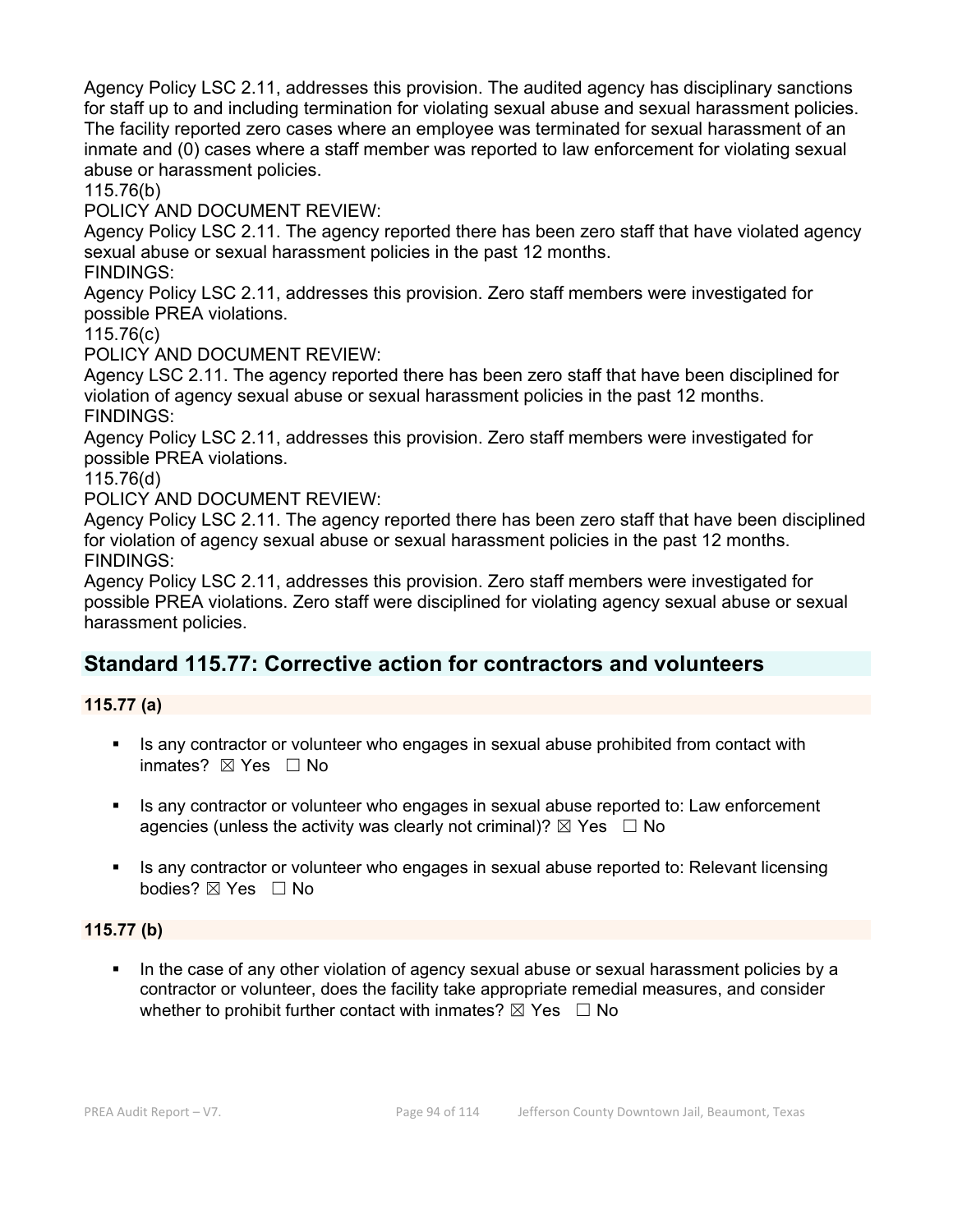- ☐ **Exceeds Standard** (*Substantially exceeds requirement of standards*)
- ☒ **Meets Standard** (*Substantial compliance; complies in all material ways with the standard for the relevant review period*)
- 

☐ **Does Not Meet Standard** (*Requires Corrective Action*)

#### 115.77(a)

#### POLICY AND DOCUMENT REVIEW:

Agency Policy LSC 2.11. The agency reported there had been (0) contractors or volunteers reported to law enforcement agencies and relevant licensing bodies for engaging in sexual abuse of inmates in the past 12 months.

FINDINGS:

Agency Policy LSC 2.11, address this provision.

The agency reported there had been (0) contractors or volunteers reported to law enforcement agencies and relevant licensing bodies for engaging in sexual abuse of inmates in the past 12 months, therefore there was no documentation to review specific to this provision. 115.77(b)

POLICY AND DOCUMENT REVIEW:

Agency Policy LSC 2.11.

INTERVIEWS: Warden

Random Staff

FINDINGS:

Agency Policy LSC 2.11. The agency reported there had been (0) contractors or volunteers reported for engaging in sexual abuse of inmates in the past 12 months, therefore there was no documentation to review specific to this provision. Staff interviewed reported any allegations of sexual abuse of inmates by contractors or volunteers would be treated the same as if they were regular staff. Agency personnel with the need to know would be notified, who would then contact the contractor's point of contact and cease the contract with the contractor. Both volunteers and contractors would be prohibited from having further contact with inmates.

# **Standard 115.78: Disciplinary sanctions for inmates**

#### **115.78 (a)**

 Following an administrative finding that an inmate engaged in inmate-on-inmate sexual abuse, or following a criminal finding of guilt for inmate-on-inmate sexual abuse, are inmates subject to disciplinary sanctions pursuant to a formal disciplinary process?  $\boxtimes$  Yes  $\Box$  No

#### **115.78 (b)**

 Are sanctions commensurate with the nature and circumstances of the abuse committed, the inmate's disciplinary history, and the sanctions imposed for comparable offenses by other inmates with similar histories?  $\boxtimes$  Yes  $\Box$  No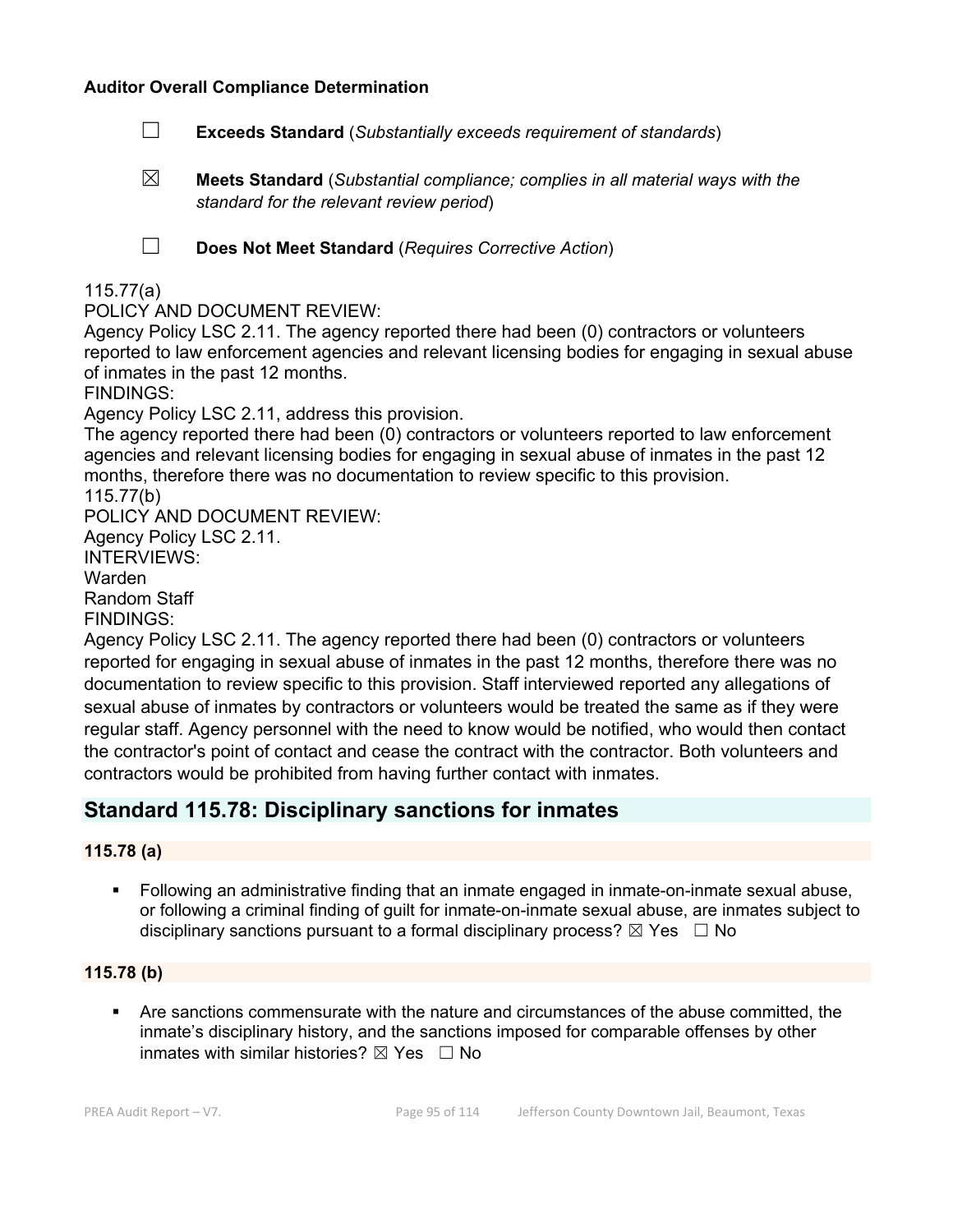### **115.78 (c)**

 When determining what types of sanction, if any, should be imposed, does the disciplinary process consider whether an inmate's mental disabilities or mental illness contributed to his or her behavior? ⊠ Yes □ No

#### **115.78 (d)**

 If the facility offers therapy, counseling, or other interventions designed to address and correct underlying reasons or motivations for the abuse, does the facility consider whether to require the offending inmate to participate in such interventions as a condition of access to programming and other benefits?  $\boxtimes$  Yes  $\Box$  No

#### **115.78 (e)**

**Does the agency discipline an inmate for sexual contact with staff only upon a finding that the** staff member did not consent to such contact?  $\boxtimes$  Yes  $\Box$  No

#### **115.78 (f)**

 For the purpose of disciplinary action does a report of sexual abuse made in good faith based upon a reasonable belief that the alleged conduct occurred NOT constitute falsely reporting an incident or lying, even if an investigation does not establish evidence sufficient to substantiate the allegation?  $\boxtimes$  Yes  $\Box$  No

### **115.78 (g)**

**If the agency prohibits all sexual activity between inmates, does the agency always refrain from** considering non-coercive sexual activity between inmates to be sexual abuse? (N/A if the agency does not prohibit all sexual activity between inmates.)  $\boxtimes$  Yes  $\Box$  No  $\Box$  NA

#### **Auditor Overall Compliance Determination**

- ☐ **Exceeds Standard** (*Substantially exceeds requirement of standards*)
- ☒ **Meets Standard** (*Substantial compliance; complies in all material ways with the standard for the relevant review period*)
- ☐ **Does Not Meet Standard** (*Requires Corrective Action*)

#### 115.78(a)

POLICY AND DOCUMENT REVIEW:

Agency Policy LSC 2.11. Inmate Orientation Packet. Inmate Handbook.

FINDINGS:

Agency Policy LSC 2.11, address this provision. The Inmate Orientation Packet and Inmate Handbook, provide information related to the Code of Conduct and Progressive Disciplinary Sanctions, including sanctions pertaining to sexual abuse and sexual harassment. 115.78(b)

POLICY AND DOCUMENT REVIEW: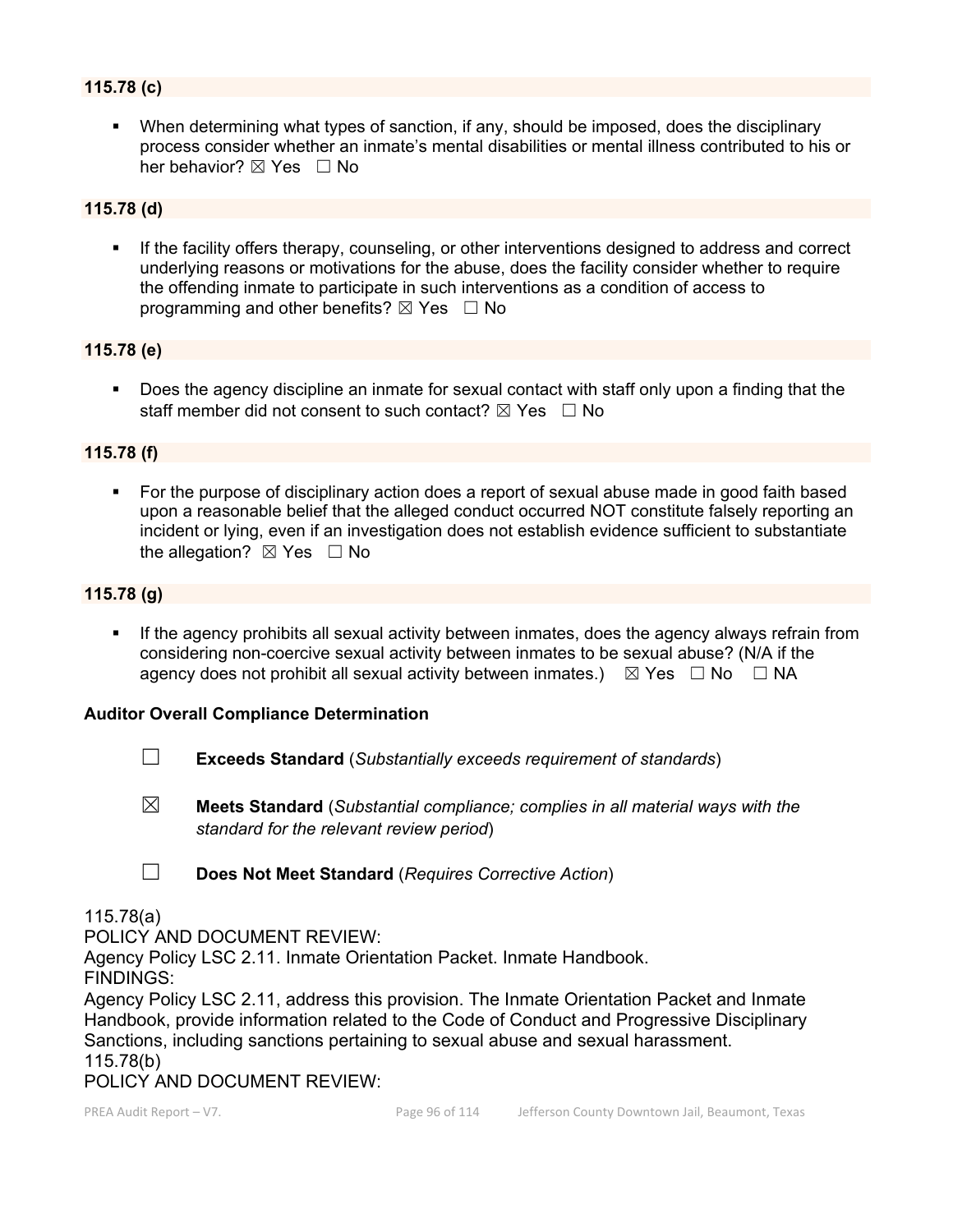Agency Policy LSC 2.11. The agency reported there were (0) incidents of Inmate-on-Inmate abusive sexual contact allegation with a finding of guilt. The agency reported there has been zero inmates placed in restrictive housing for inmate-on-inmate sexual abuse or harassment as a disciplinary sanction in the past 12 months.

INTERVIEWS:

Warden

Medical and Mental Health Staff Restrictive Housing Staff FINDINGS:

Agency Policy LSC 2.11, address this provision. The agency reported there were (0) incidents of Inmate-on-Inmate abusive sexual contact allegation with a finding of guilt, documentation reviewed showed all proper PREA protocols are in the policy, and this facility meets this provision. Staff interviewed reported an inmate-on-inmate sexual abuse incident would be considered a major rule violation and could result in disciplinary restrictive housing. The sanction would be referred for supervisory review and approval.

115.78(c)

POLICY AND DOCUMENT REVIEW: Agency Policy LSC 2.11. INTERVIEWS: Warden Medical and Mental Health Staff Restrictive Housing Staff

FINDINGS: Agency Policy LSC 2.11, address this provision. The agency reported there were (0) incidents of Inmate-on-Inmate abusive sexual contact allegation with a finding of guilt, documentation reviewed showed all proper PREA protocols are in the policy, and this facility meets this provision. Staff interviewed reported an inmate-on-inmate sexual abuse incident would be considered a major rule violation and could result in disciplinary restrictive housing. The sanction would be referred for

supervisory review and approval.

115.78(d)

POLICY AND DOCUMENT REVIEW: Agency Policy LSC 2.11. INTERVIEWS: Medical and Mental Health Staff FINDINGS:

Agency Policy LSC 2.11, address this provision. Staff interviewed reported the offending inmate is offered therapy, counseling, or other intervention services, but would not require the inmate's participation as a condition of access to any rewards-based behavior management system or programming or education.

115.78(e)(f)(g)

POLICY AND DOCUMENT REVIEW:

Agency Policy LSC 2.11.

FINDINGS:

Agency Policy LSC 2.11, address this provision. The agency reported there were (0) incidents of Inmate-on-Inmate abusive sexual contact allegation with a finding of guilt. Staff interviewed reported an inmate-on-inmate sexual abuse incident would be considered a major rule violation and could result in disciplinary restrictive housing. The sanction would be referred for supervisory review and approval.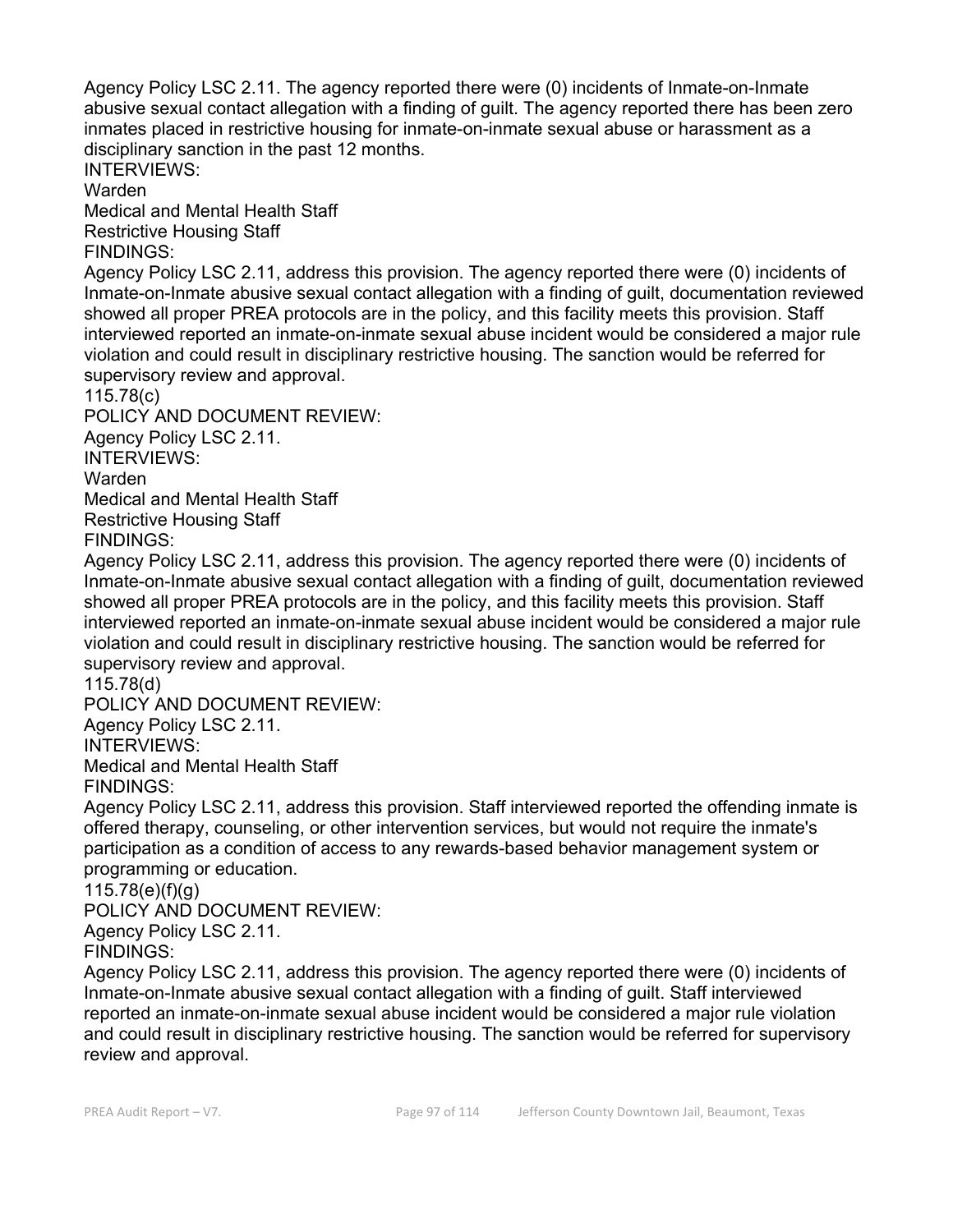# **MEDICAL AND MENTAL CARE**

# **Standard 115.81: Medical and mental health screenings; history of sexual abuse**

### **115.81 (a)**

 If the screening pursuant to § 115.41 indicates that a prison inmate has experienced prior sexual victimization, whether it occurred in an institutional setting or in the community, do staff ensure that the inmate is offered a follow-up meeting with a medical or mental health practitioner within 14 days of the intake screening? (N/A if the facility is not a prison.) ☐ Yes ☐ No ☒ NA

#### **115.81 (b)**

 If the screening pursuant to § 115.41 indicates that a prison inmate has previously perpetrated sexual abuse, whether it occurred in an institutional setting or in the community, do staff ensure that the inmate is offered a follow-up meeting with a mental health practitioner within 14 days of the intake screening? (N/A if the facility is not a prison.)  $\Box$  Yes  $\Box$  No  $\boxtimes$  NA

### **115.81 (c)**

 If the screening pursuant to § 115.41 indicates that a jail inmate has experienced prior sexual victimization, whether it occurred in an institutional setting or in the community, do staff ensure that the inmate is offered a follow-up meeting with a medical or mental health practitioner within 14 days of the intake screening?  $\boxtimes$  Yes  $\Box$  No

#### **115.81 (d)**

Is any information related to sexual victimization or abusiveness that occurred in an institutional setting strictly limited to medical and mental health practitioners and other staff as necessary to inform treatment plans and security management decisions, including housing, bed, work, education, and program assignments, or as otherwise required by Federal, State, or local law?  $\boxtimes$  Yes  $\Box$  No

#### **115.81 (e)**

 Do medical and mental health practitioners obtain informed consent from inmates before reporting information about prior sexual victimization that did not occur in an institutional setting, unless the inmate is under the age of 18?  $\boxtimes$  Yes  $\Box$  No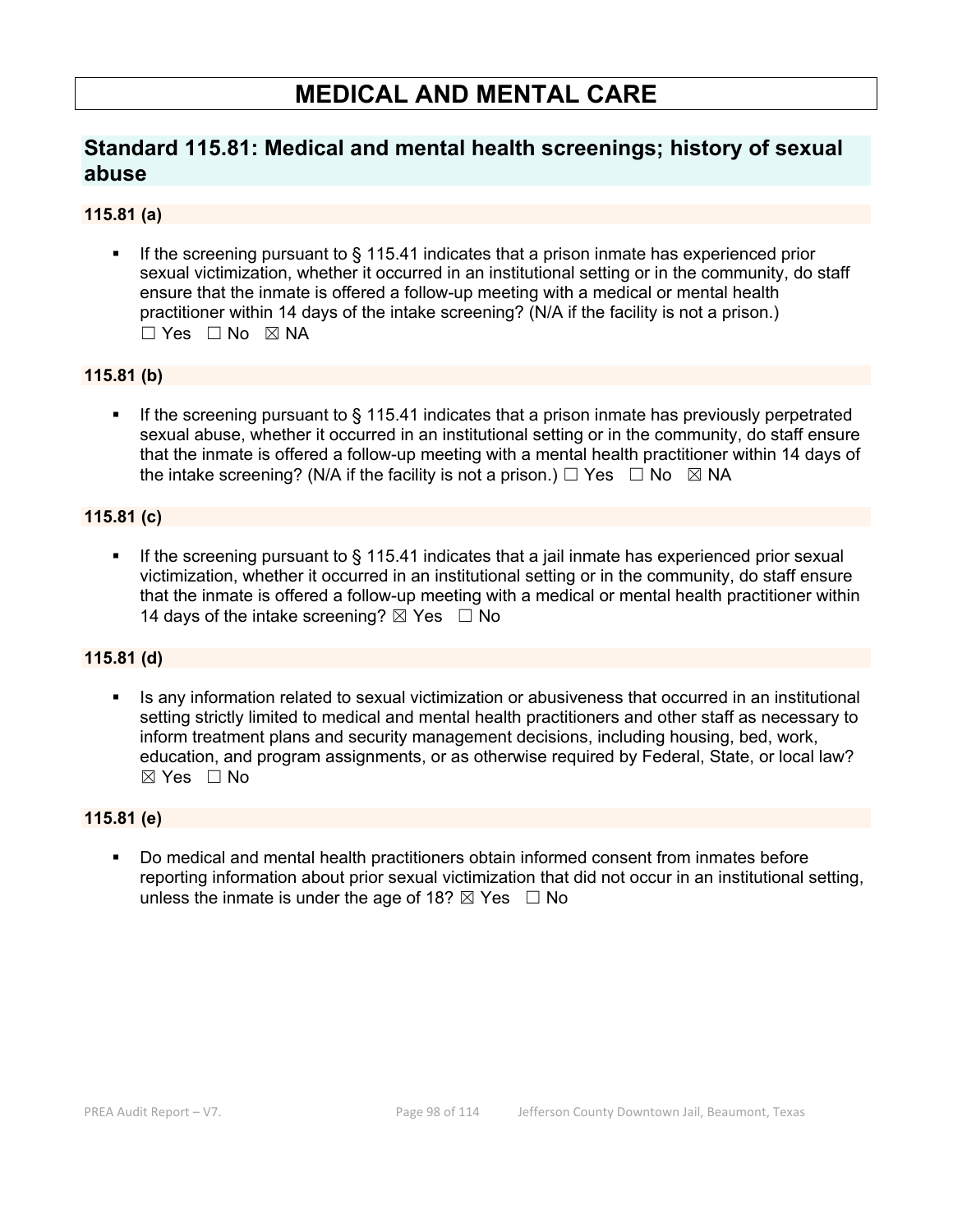- ☐ **Exceeds Standard** (*Substantially exceeds requirement of standards*)
- ☒ **Meets Standard** (*Substantial compliance; complies in all material ways with the standard for the relevant review period*)

☐ **Does Not Meet Standard** (*Requires Corrective Action*)

#### 115.81(a)

POLICY AND DOCUMENT REVIEW:

Agency Policy LSC 2.11. The agency reported 100% of the inmates that disclosed prior victimization during screening were offered a follow up meeting with medical or a mental health practitioner.

Random selection of inmate files.

INTERVIEWS:

Inmates who Disclosed Sexual Victimization at Risk Screening.

Staff Responsible for Risk Screening.

FINDINGS:

Agency Policy LSC 2.11, address this provision. A review of the forms used by the agency demonstrate how the intake screening staff, medical and mental health staff document the followup services inmates with prior sexual victimization disclose during the screening process. Staff interviewed reported they work with the medical and mental health professionals by notifying them immediately which generates a referral. Inmates interviewed reported being referred to medical and mental health staff for follow-up. A review of the inmate files reflected the inmates did receive a follow-up meeting with medical and mental health practitioners as required.

115.81(b)

POLICY AND DOCUMENT REVIEW:

Agency Policy LSC 2.11. The agency reported 100% of the inmates who have previously perpetrated sexual abuse were offered a follow up meeting with a mental health practitioner. Randomly selected inmate files.

INTERVIEWS:

Staff Responsible for Risk Screening.

FINDINGS:

Agency Policy LSC 2.11, addresses this provision. Staff interviewed reported inmates are referred to mental health staff for follow-up. A review of a randomly selected inmate files reflected the inmate did receive a follow-up meeting with a mental health practitioner as required.

115.81(c)

POLICY AND DOCUMENT REVIEW:

Agency Policy LSC 2.11.

ONSITE REVIEW:

During the onsite review, the auditor noted medical and mental health staff have designated space where staff can privately meet with inmates. Medical and Mental Health records are maintained separately and shared according to policy.

FINDINGS:

Agency Policy LSC 2.11, address this provision.

115.81(d) (e)

POLICY AND DOCUMENT REVIEW:

Agency Policy LSC 2.11.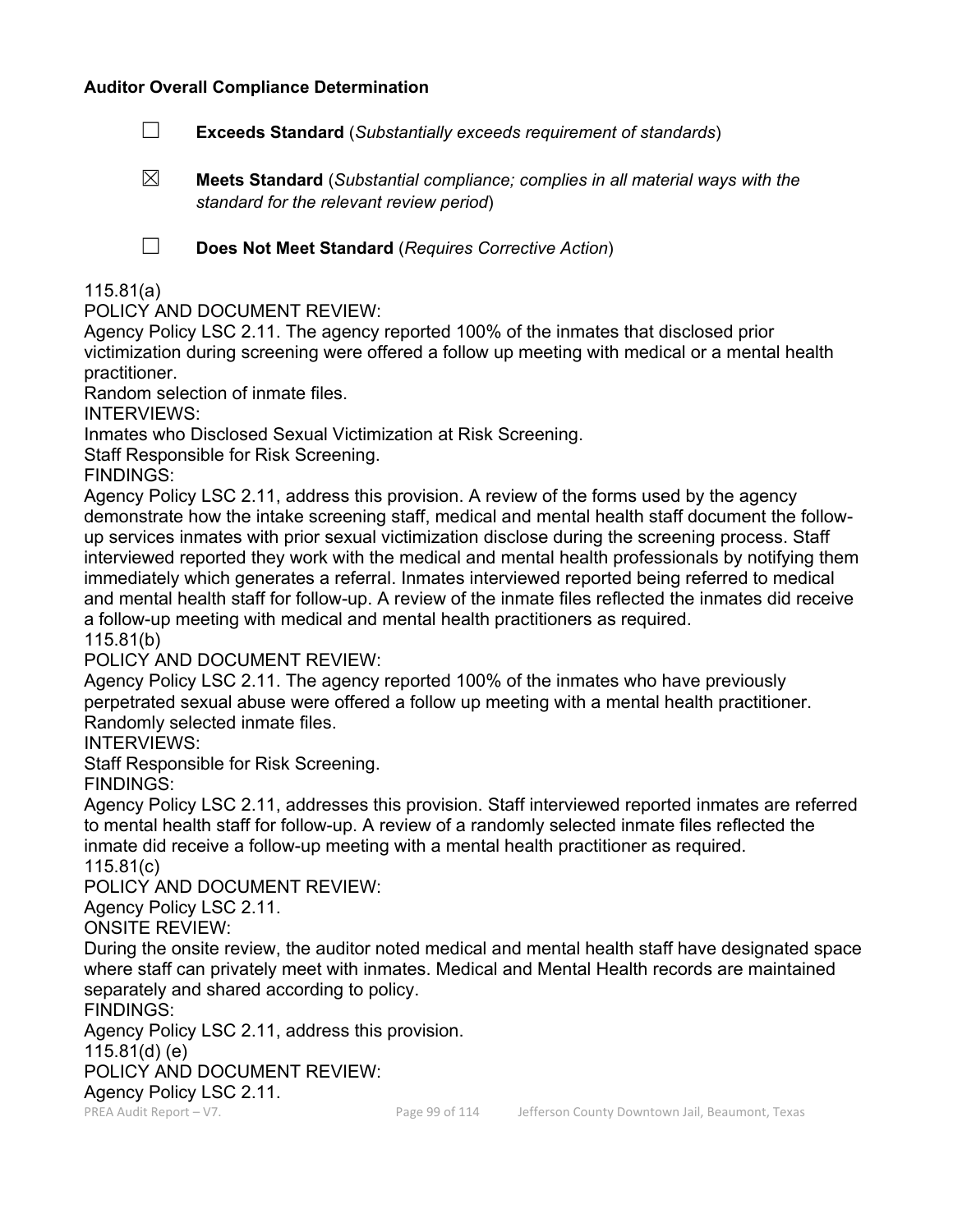INTERVIEWS: Medical and Mental Health Staff FINDINGS:

Agency Policy LSC 2.11, addresses this provision. Staff interviewed reported they use the consent form for inmates over 18 years of age. They would follow youthful inmate protocols for youthful inmates, in accordance with state laws. The information obtained is strictly limited and only shred with staff who have the need to know for safety and security purposes.

# **Standard 115.82: Access to emergency medical and mental health services**

### **115.82 (a)**

 Do inmate victims of sexual abuse receive timely, unimpeded access to emergency medical treatment and crisis intervention services, the nature and scope of which are determined by medical and mental health practitioners according to their professional judgment?  $\boxtimes$  Yes  $\Box$  No

### **115.82 (b)**

- If no qualified medical or mental health practitioners are on duty at the time a report of recent sexual abuse is made, do security staff first responders take preliminary steps to protect the victim pursuant to § 115.62?  $\boxtimes$  Yes  $\Box$  No
- **Do security staff first responders immediately notify the appropriate medical and mental health** practitioners? ⊠ Yes □ No

#### **115.82 (c)**

 Are inmate victims of sexual abuse offered timely information about and timely access to emergency contraception and sexually transmitted infections prophylaxis, in accordance with professionally accepted standards of care, where medically appropriate?  $\boxtimes$  Yes  $\Box$  No

#### **115.82 (d)**

 Are treatment services provided to the victim without financial cost and regardless of whether the victim names the abuser or cooperates with any investigation arising out of the incident? ☒ Yes ☐ No

#### **Auditor Overall Compliance Determination**

☐ **Exceeds Standard** (*Substantially exceeds requirement of standards*)

☒ **Meets Standard** (*Substantial compliance; complies in all material ways with the standard for the relevant review period*)



☐ **Does Not Meet Standard** (*Requires Corrective Action*)

# 115.82(a) POLICY AND DOCUMENT REVIEW: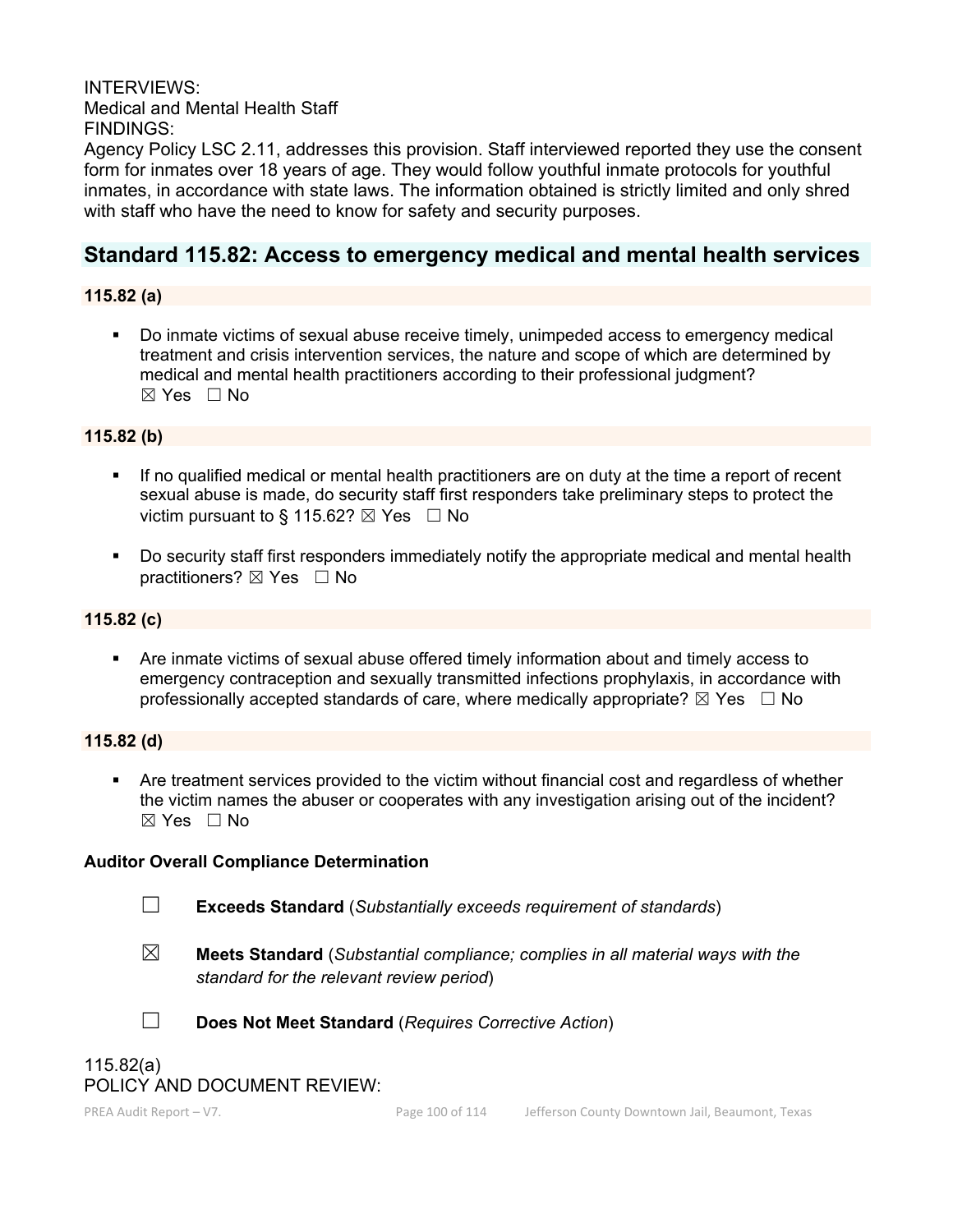Agency Policy LSC 2.11. INTERVIEWS: Medical and Mental Health Staff Inmates who reported a sexual abuse. FINDINGS: Agency Policy LSC 2.11, addresses this provision. Staff interviewed reported inmates would be provided emergency medical treatment immediately and that the nature and scope of the services are determined according to their professional judgement. 115.82(b) POLICY AND DOCUMENT REVIEW: Agency Policy LSC 2.11. INTERVIEWS: Security Staff and Non-Security Staff First Responders. FINDINGS: Agency Policy LSC 2.11, requires staff to notify medical staff if they believe an inmate is actively experiencing a mental health crisis. Staff who were interviewed reported protective measures were taken for the alleged victim, and the victim was referred for counseling. 115.82(c) POLICY AND DOCUMENT REVIEW: Agency Policy LSC 2.11. INTERVIEWS: Medical and Mental Health Staff Inmates who reported a sexual abuse. FINDINGS: Agency Policy LSC 2.11, addresses this provision. Staff interviewed reported the required information and services would be provided immediately and unimpeded. 115.82(d) POLICY AND DOCUMENT REVIEW: Agency Policy LSC 2.11. FINDINGS: Agency Policy LSC 2.11, addresses this provision.

# **Standard 115.83: Ongoing medical and mental health care for sexual abuse victims and abusers**

#### **115.83 (a)**

 Does the facility offer medical and mental health evaluation and, as appropriate, treatment to all inmates who have been victimized by sexual abuse in any prison, jail, lockup, or juvenile facility? ⊠ Yes □ No

#### **115.83 (b)**

 Does the evaluation and treatment of such victims include, as appropriate, follow-up services, treatment plans, and, when necessary, referrals for continued care following their transfer to, or placement in, other facilities, or their release from custody?  $\boxtimes$  Yes  $\Box$  No

#### **115.83 (c)**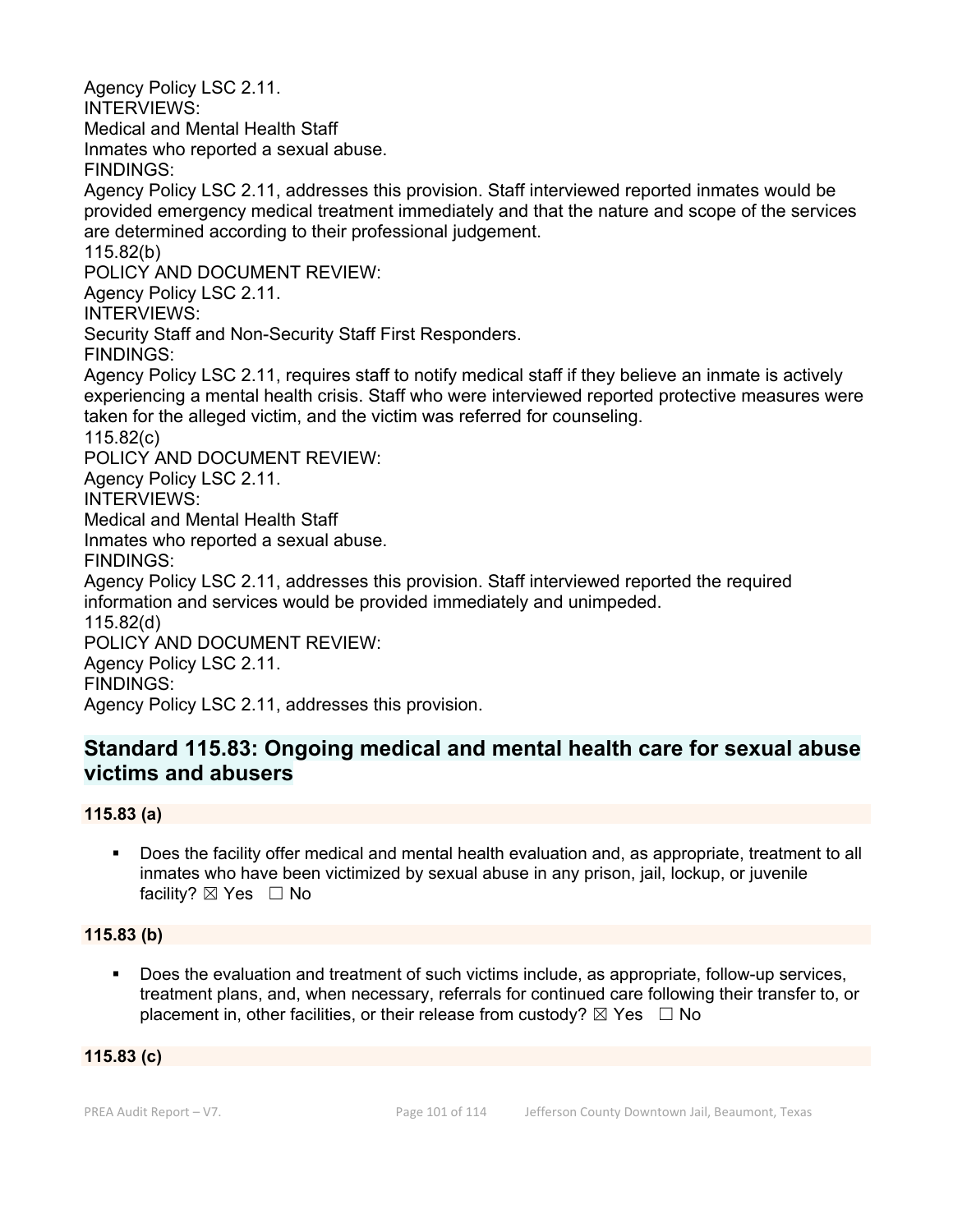Does the facility provide such victims with medical and mental health services consistent with the community level of care?  $\boxtimes$  Yes  $\Box$  No

#### **115.83 (d)**

 Are inmate victims of sexually abusive vaginal penetration while incarcerated offered pregnancy tests? (N/A if "all-male" facility. *Note: in "all-male" facilities, there may be inmates who identify as transgender men who may have female genitalia. Auditors should be sure to know whether such individuals may be in the population and whether this provision may apply in specific circumstances.*) ⊠ Yes  $□$  No  $□$  NA

### **115.83 (e)**

 If pregnancy results from the conduct described in paragraph § 115.83(d), do such victims receive timely and comprehensive information about and timely access to all lawful pregnancyrelated medical services? (N/A if "all-male" facility. *Note: in "all-male" facilities, there may be inmates who identify as transgender men who may have female genitalia. Auditors should be sure to know whether such individuals may be in the population and whether this provision may apply in specific circumstances.*)  $\boxtimes$  Yes  $\Box$  No  $\Box$  NA

#### **115.83 (f)**

 Are inmate victims of sexual abuse while incarcerated offered tests for sexually transmitted infections as medically appropriate?  $\boxtimes$  Yes  $\Box$  No

#### **115.83 (g)**

 Are treatment services provided to the victim without financial cost and regardless of whether the victim names the abuser or cooperates with any investigation arising out of the incident? ☒ Yes ☐ No

#### **115.83 (h)**

 If the facility is a prison, does it attempt to conduct a mental health evaluation of all known inmate-on-inmate abusers within 60 days of learning of such abuse history and offer treatment when deemed appropriate by mental health practitioners? (NA if the facility is a jail.)  $\boxtimes$  Yes  $\Box$  No  $\Box$  NA

#### **Auditor Overall Compliance Determination**

- 
- ☐ **Exceeds Standard** (*Substantially exceeds requirement of standards*)
- 
- ☒ **Meets Standard** (*Substantial compliance; complies in all material ways with the standard for the relevant review period*)



☐ **Does Not Meet Standard** (*Requires Corrective Action*)

# 115.83(a) POLICY AND DOCUMENT REVIEW: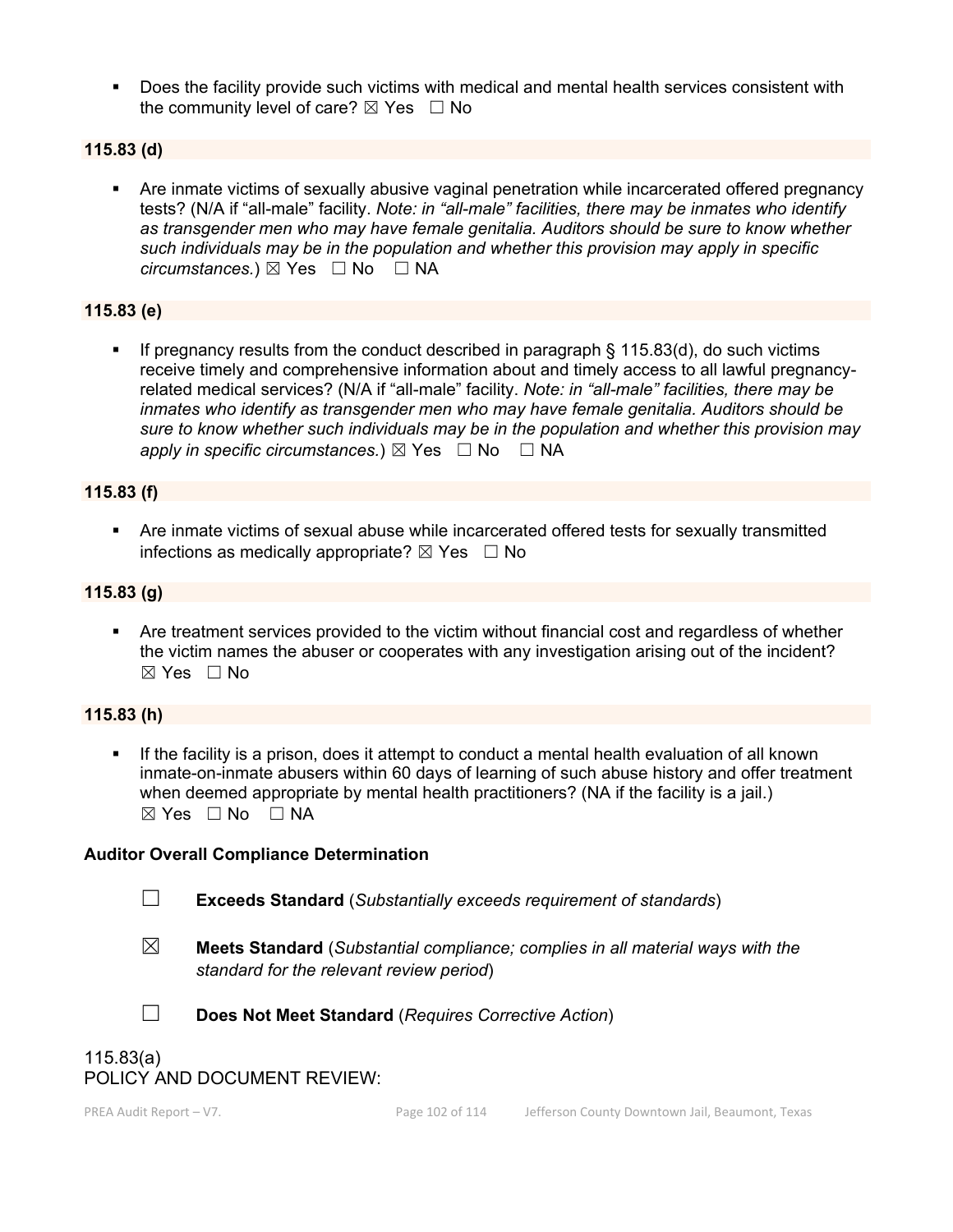Agency Policy LSC 2.11.

ONSITE REVIEW:

During the onsite review, the Auditor observed the medical section at the facility. Medical services are available 24/7 at the facility or at the hospital in Beaumont, Texas, if needed. Mental health counselors provide treatment and counseling to inmates.

FINDINGS:

Agency Policy LSC 2.11, addresses this provision.

115.83(b)

POLICY AND DOCUMENT REVIEW:

Agency Policy LSC 2.11. The agency reported there were no allegations of inmate sexual abuse requiring medical treatment, follow-up services or referrals for continued care.

INTERVIEWS:

Medical and Mental Health Staff. At the time of the onsite audit, there were no inmates who reported a sexual abuse at the facility, therefore no inmate was interviewed specific to this provision.

FINDINGS:

Agency Policy LSC 2.11, addresses this provision. Staff interviewed reported follow-up services would be matched with appropriate intervention services.

115.83(c)

POLICY AND DOCUMENT REVIEW:

Agency Policy LSC 2.11. The agency reported there were no allegations of inmate sexual abuse requiring medical or mental health services.

INTERVIEWS:

Medical and Mental Health Staff.

FINDINGS:

Agency Policy LSC 2.11, addresses this provision. Staff interviewed reported the services provided go beyond the community level of care.

115.83(d)

POLICY AND DOCUMENT REVIEW:

Agency Policy LSC 2.11.

FINDINGS:

All female inmate victims of sexually abusive vaginal penetration while incarcerated offered pregnancy tests. None have been reported at this facility

115.83(e)

POLICY AND DOCUMENT REVIEW:

Agency Policy LSC 2.11.

FINDINGS:

If pregnancy results from the conduct described in paragraph §115.83(d), all victims receive timely and comprehensive information about and timely access to all lawful pregnancy-related medical services, none have been reported at this facility.

115.83(f)

POLICY AND DOCUMENT REVIEW:

Agency Policy LSC 2.11. The agency reported there were no allegations of inmate sexual abuse requiring medical services.

INTERVIEWS:

At the time of the onsite audit, there were no inmates who reported a sexual abuse at the facility who required medical services, therefore no inmate was interviewed specific to this provision. FINDINGS: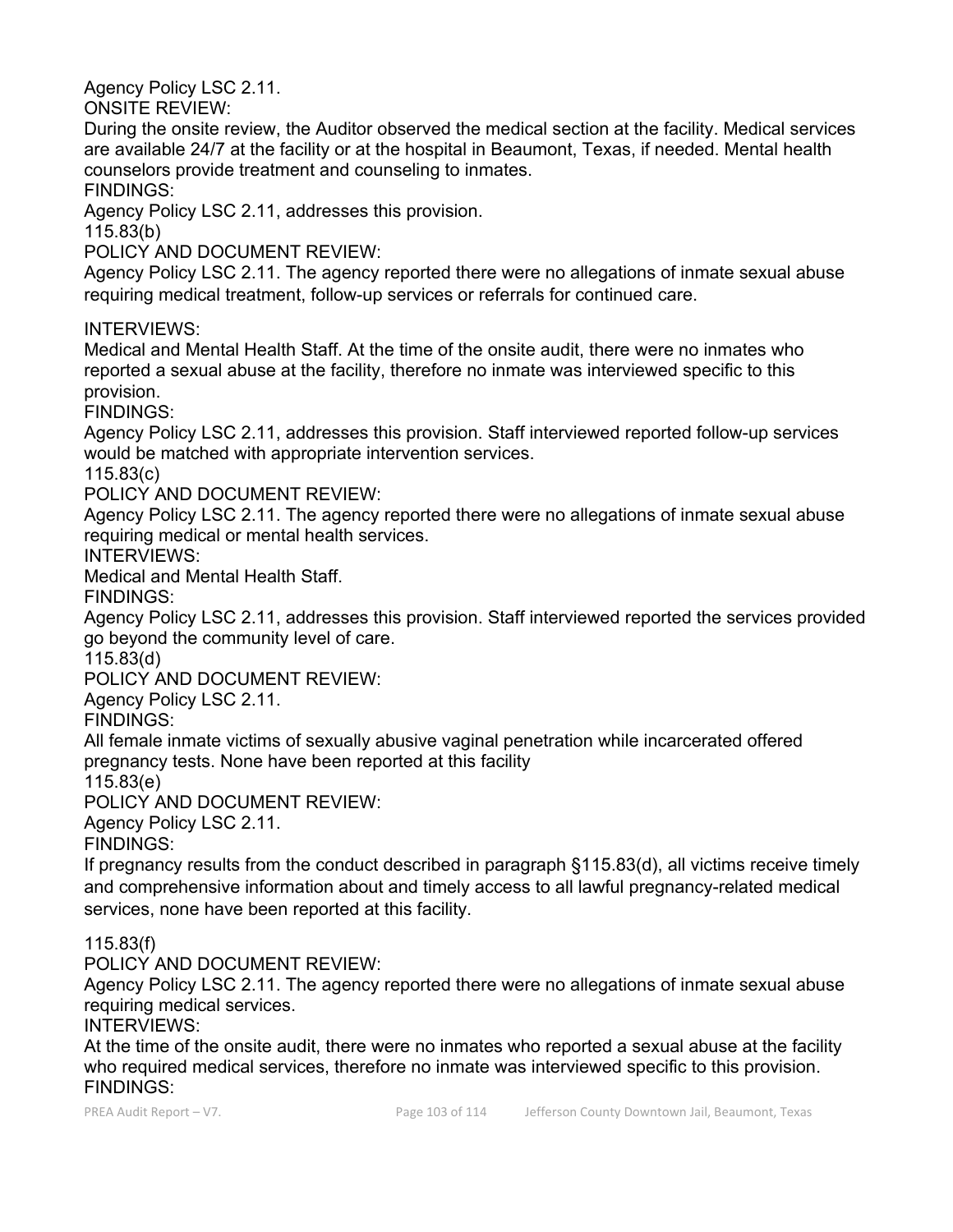Agency Policy LSC 2.11, addresses this provision.

115.83(g)

POLICY AND DOCUMENT REVIEW:

Agency Policy LSC 2.11. The agency reported there were no allegations of inmate sexual abuse requiring treatment services.

INTERVIEWS:

At the time of the onsite audit, there were no inmates who reported a sexual abuse at the facility who required treatment services, therefore no inmate was interviewed specific to this provision. FINDINGS:

Agency Policy LSC 2.11, addresses this provision.

115.83(h)

POLICY AND DOCUMENT REVIEW:

Agency Policy LSC 2.11. The agency reported there were no allegations of inmate sexual abuse requiring treatment services.

INTERVIEWS:

Medical and Mental Health Staff.

FINDINGS:

Agency Policy LSC 2.11, addresses this provision. Staff interviewed reported the inmate would be referred, and the treatment provider would respond immediately.

# **DATA COLLECTION AND REVIEW**

# **Standard 115.86: Sexual abuse incident reviews**

#### **115.86 (a)**

 Does the facility conduct a sexual abuse incident review at the conclusion of every sexual abuse investigation, including where the allegation has not been substantiated, unless the allegation has been determined to be unfounded?  $\boxtimes$  Yes  $\Box$  No

# **115.86 (b)**

 Does such review ordinarily occur within 30 days of the conclusion of the investigation? ☒ Yes ☐ No

# **115.86 (c)**

 Does the review team include upper-level management officials, with input from line supervisors, investigators, and medical or mental health practitioners?  $\boxtimes$  Yes  $\Box$  No

#### **115.86 (d)**

- Does the review team: Consider whether the allegation or investigation indicates a need to change policy or practice to better prevent, detect, or respond to sexual abuse?  $\boxtimes$  Yes  $\Box$  No
- Does the review team: Consider whether the incident or allegation was motivated by race; ethnicity; gender identity; lesbian, gay, bisexual, transgender, or intersex identification, status, or perceived status; gang affiliation; or other group dynamics at the facility?  $\boxtimes$  Yes  $\Box$  No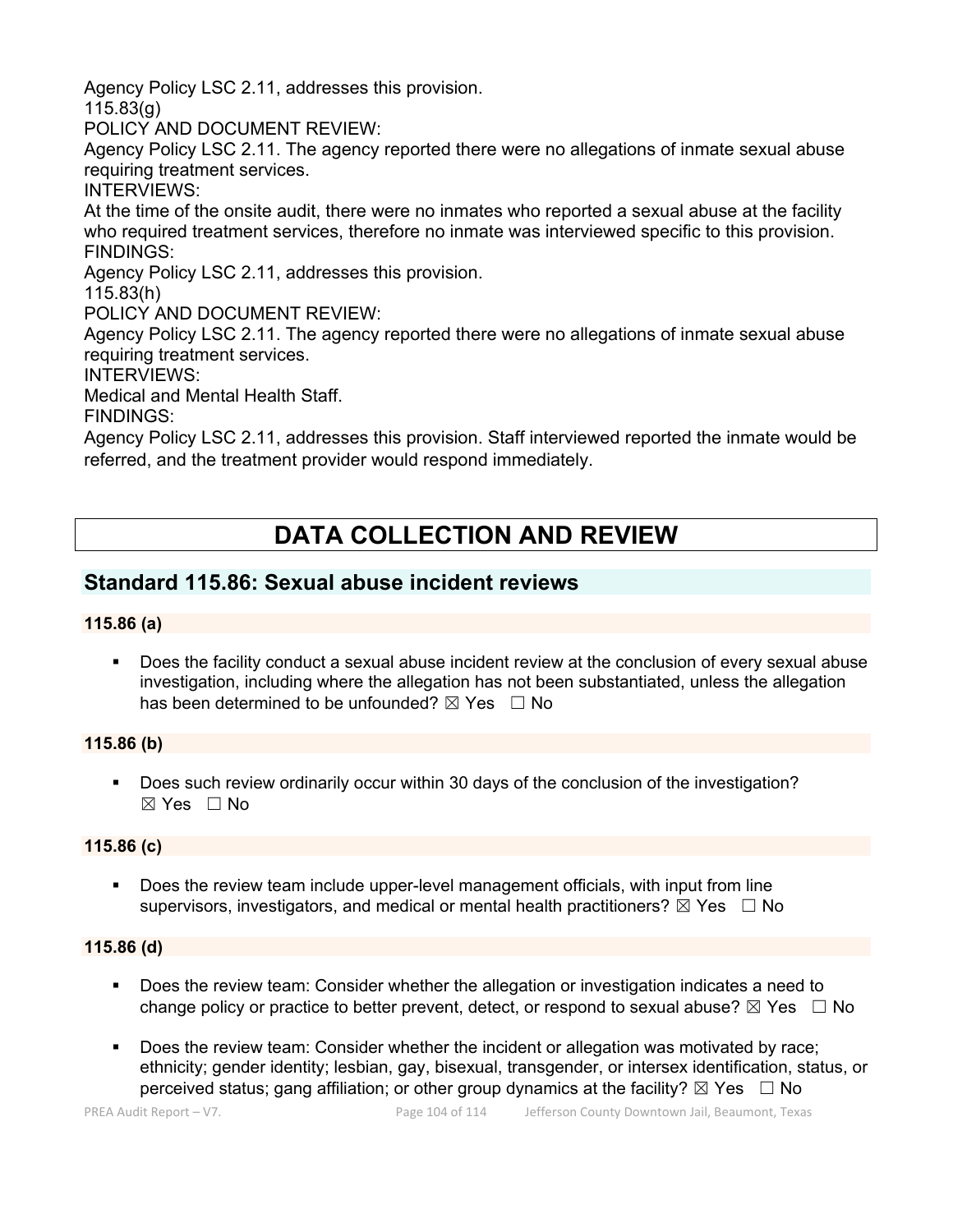- Does the review team: Examine the area in the facility where the incident allegedly occurred to assess whether physical barriers in the area may enable abuse?  $\boxtimes$  Yes  $\Box$  No
- Does the review team: Assess the adequacy of staffing levels in that area during different shifts? ⊠ Yes □ No
- **Does the review team: Assess whether monitoring technology should be deployed or** augmented to supplement supervision by staff?  $\boxtimes$  Yes  $\Box$  No
- Does the review team: Prepare a report of its findings, including but not necessarily limited to determinations made pursuant to §§ 115.86(d)(1) -  $(d)(5)$ , and any recommendations for improvement and submit such report to the facility head and PREA compliance manager? ☒ Yes ☐ No

#### **115.86 (e)**

 Does the facility implement the recommendations for improvement, or document its reasons for not doing so?  $\boxtimes$  Yes  $\Box$  No

#### **Auditor Overall Compliance Determination**

- ☐ **Exceeds Standard** (*Substantially exceeds requirement of standards*)
- ☒ **Meets Standard** (*Substantial compliance; complies in all material ways with the standard for the relevant review period*)
- ☐ **Does Not Meet Standard** (*Requires Corrective Action*)

#### 115.86(a)

POLICY AND DOCUMENT REVIEW:

Agency Policy LSC 2.11.

The agency reported there were (0) administrative investigations of alleged sexual abuse completed within the past 12 months.

Investigative files.

FINDINGS:

Agency Policy LSC 2.11, addresses this provision. A review of past investigative files reflected the agency had completed a sexual abuse incident review at the conclusion of previous investigations, there were (0) sexual abuse case in the last twelve months that had a substantiated finding. 115.86(b)

POLICY AND DOCUMENT REVIEW:

Agency Policy LSC 2.11.

Investigative files. FINDINGS:

Agency Policy LSC 2.11, addresses this provision. A review of the investigative files reflected the agency has completed a sexual abuse incident review in the past, as required.

115.86(c)

POLICY AND DOCUMENT REVIEW:

Agency Policy LSC 2.11.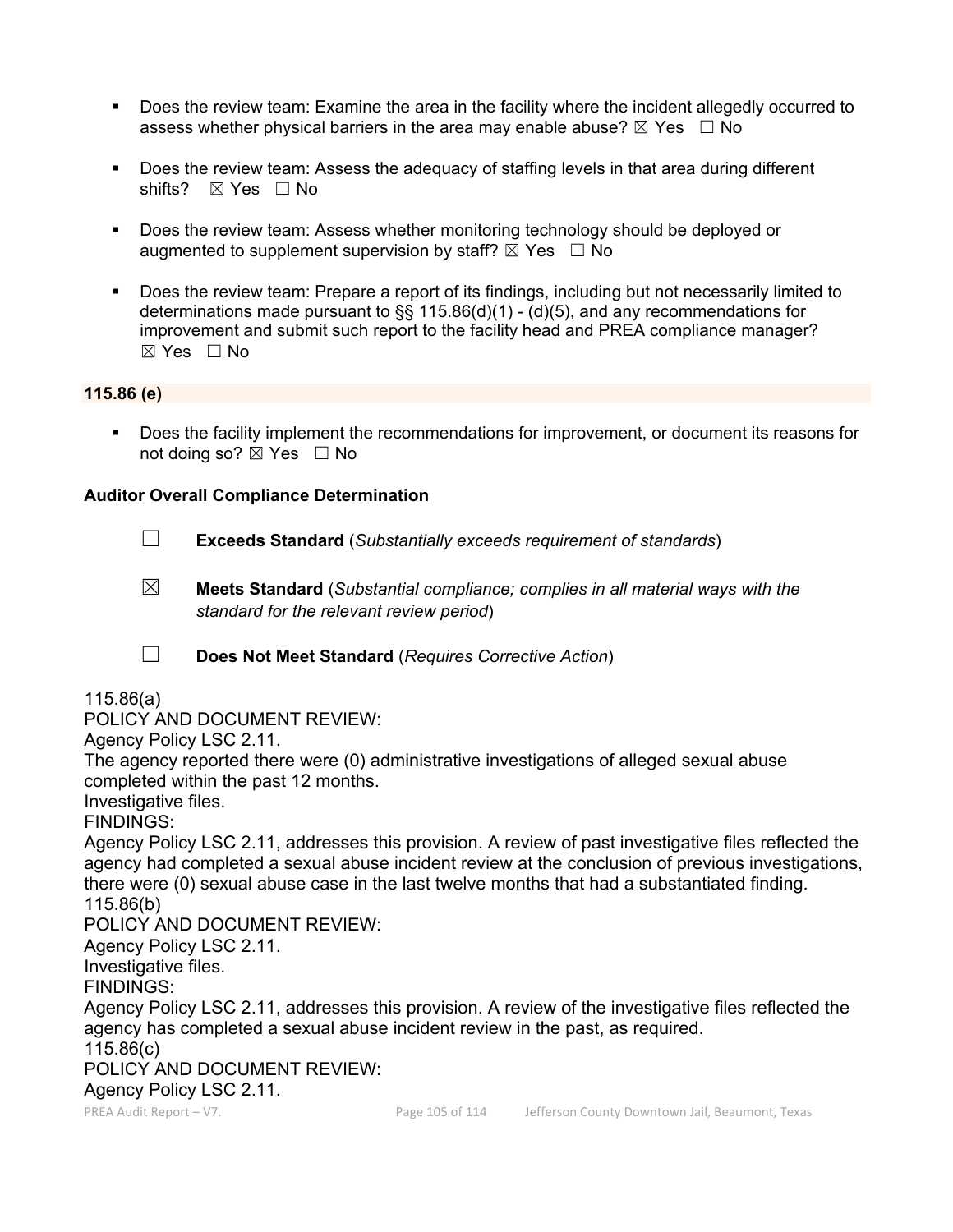INTERVIEWS: Warden PREA Compliance Manager

Members of the Incident Review Team FINDINGS:

Agency Policy LSC 2.11, addresses this provision. Staff interviewed reported the incident review team includes the PREA Compliance Manager and several of the senior staff. Once the Incident Review is completed, it is reviewed by the Warden and the Agency Senior Staff. A review of the Incident Review Report indicated the PREA Coordinator also participates. Staff reported an incident review is conducted for all serious incidents.

115.86(d) POLICY AND DOCUMENT REVIEW: Agency Policy LSC 2.11. Incident Review Report INTERVIEWS: PREA Compliance Manager Incident Review Team FINDINGS:

Agency Policy LSC 2.11, addresses this provision. Staff interviewed referenced all the elements needing to be considered, examined, and assessed. The Incident Review Team member provided detailed information of all the elements addressed by the team. Staff interviewed acknowledged a report is completed and includes any recommendations for improvement. Staff reported the Incident Review Report is submitted to the Warden, Agency Senior Staff and PREA Compliance Manager.

115.86(e) POLICY AND DOCUMENT REVIEW: Agency Policy LSC 2.11. FINDINGS: Agency Policy LSC 2.11, addresses this provision.

# **Standard 115.87: Data collection**

# **115.87 (a)**

 Does the agency collect accurate, uniform data for every allegation of sexual abuse at facilities under its direct control using a standardized instrument and set of definitions?  $\boxtimes$  Yes  $\Box$  No

# **115.87 (b)**

 Does the agency aggregate the incident-based sexual abuse data at least annually? ☒ Yes ☐ No

# **115.87 (c)**

 Does the incident-based data include, at a minimum, the data necessary to answer all questions from the most recent version of the Survey of Sexual Violence conducted by the Department of Justice? ☒ Yes ☐ No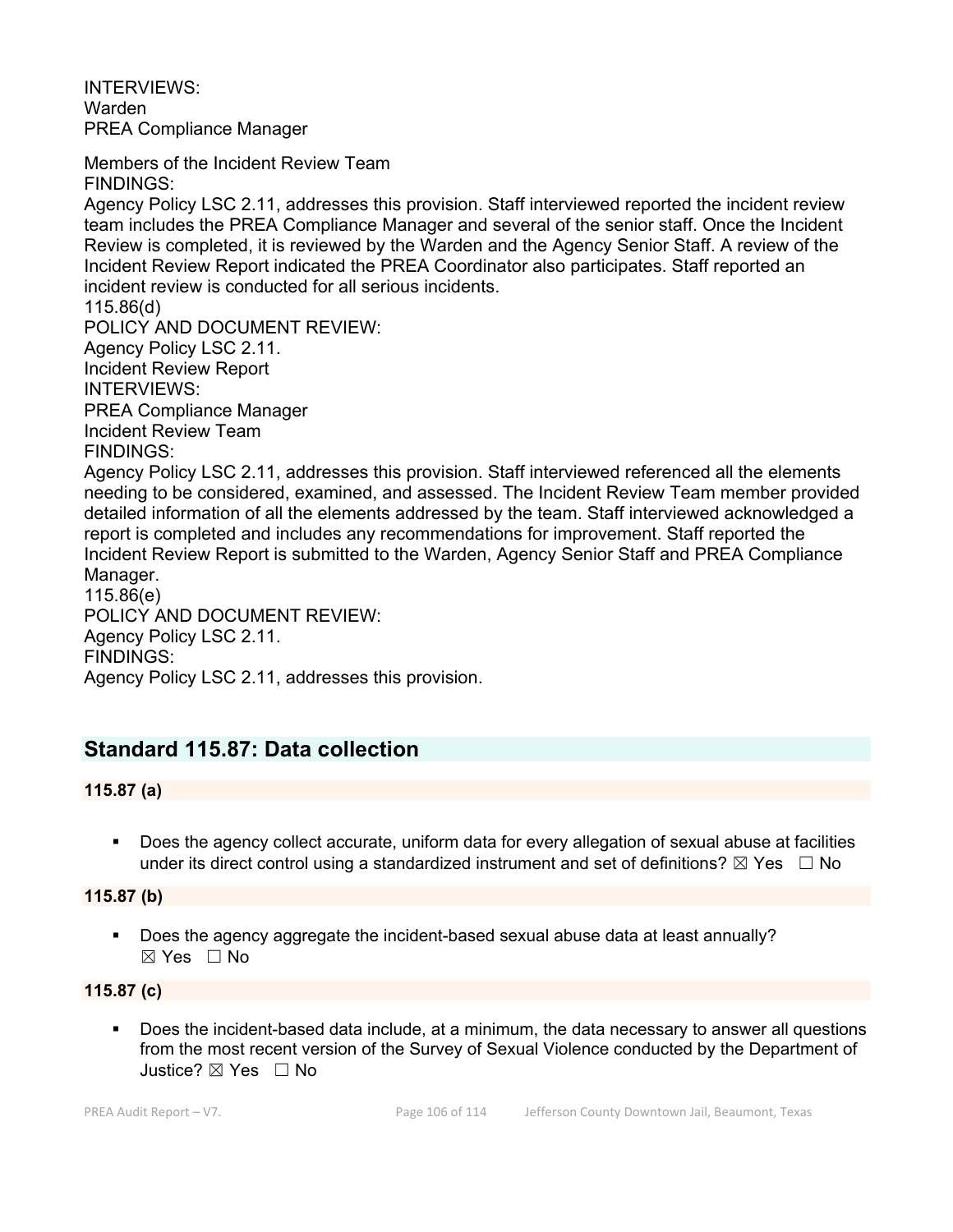### **115.87 (d)**

 Does the agency maintain, review, and collect data as needed from all available incident-based documents, including reports, investigation files, and sexual abuse incident reviews?  $\boxtimes$  Yes  $\Box$  No

#### **115.87 (e)**

 Does the agency also obtain incident-based and aggregated data from every private facility with which it contracts for the confinement of its inmates? (N/A if agency does not contract for the confinement of its inmates.)  $\boxtimes$  Yes  $\Box$  No  $\Box$  NA

#### **115.87 (f)**

 Does the agency, upon request, provide all such data from the previous calendar year to the Department of Justice no later than June 30? (N/A if DOJ has not requested agency data.) ☒ Yes ☐ No ☐ NA

#### **Auditor Overall Compliance Determination**

- ☐ **Exceeds Standard** (*Substantially exceeds requirement of standards*)
- ☒ **Meets Standard** (*Substantial compliance; complies in all material ways with the standard for the relevant review period*)
- ☐ **Does Not Meet Standard** (*Requires Corrective Action*)

115.87(a and c)

POLICY AND DOCUMENT REVIEW:

Agency Policy LSC 2.11.

FINDINGS:

Agency Policy LSC 2.11, addresses this provision. A review of the reporting documentation reflected a comprehensive tracking system designed to maintain various elements for the required data for sexual abuse allegations as well as sexual harassment allegations. One of the functions of the PREA Compliance Manager is to maintain this information. The tracking system contains information on all allegations of abuse, neglect and exploitation, and all serious incidents. 115.87(b)

POLICY AND DOCUMENT REVIEW:

Agency Policy LSC 2.11.

FINDINGS:

Agency Policy LSC 2.11, addresses this provision. A review of the facility tracking information reflected a comprehensive system designed to maintain various elements for the required data for sexual abuse and sexual harassment allegations.

115.87(d)

Agency Policy LSC 2.11.

FINDINGS:

Agency Policy LSC 2.11, addresses this provision. A review of the agency website reflects the comprehensive report is published and available to the public for all serious incidents to include sexual abuse and sexual harassment allegations.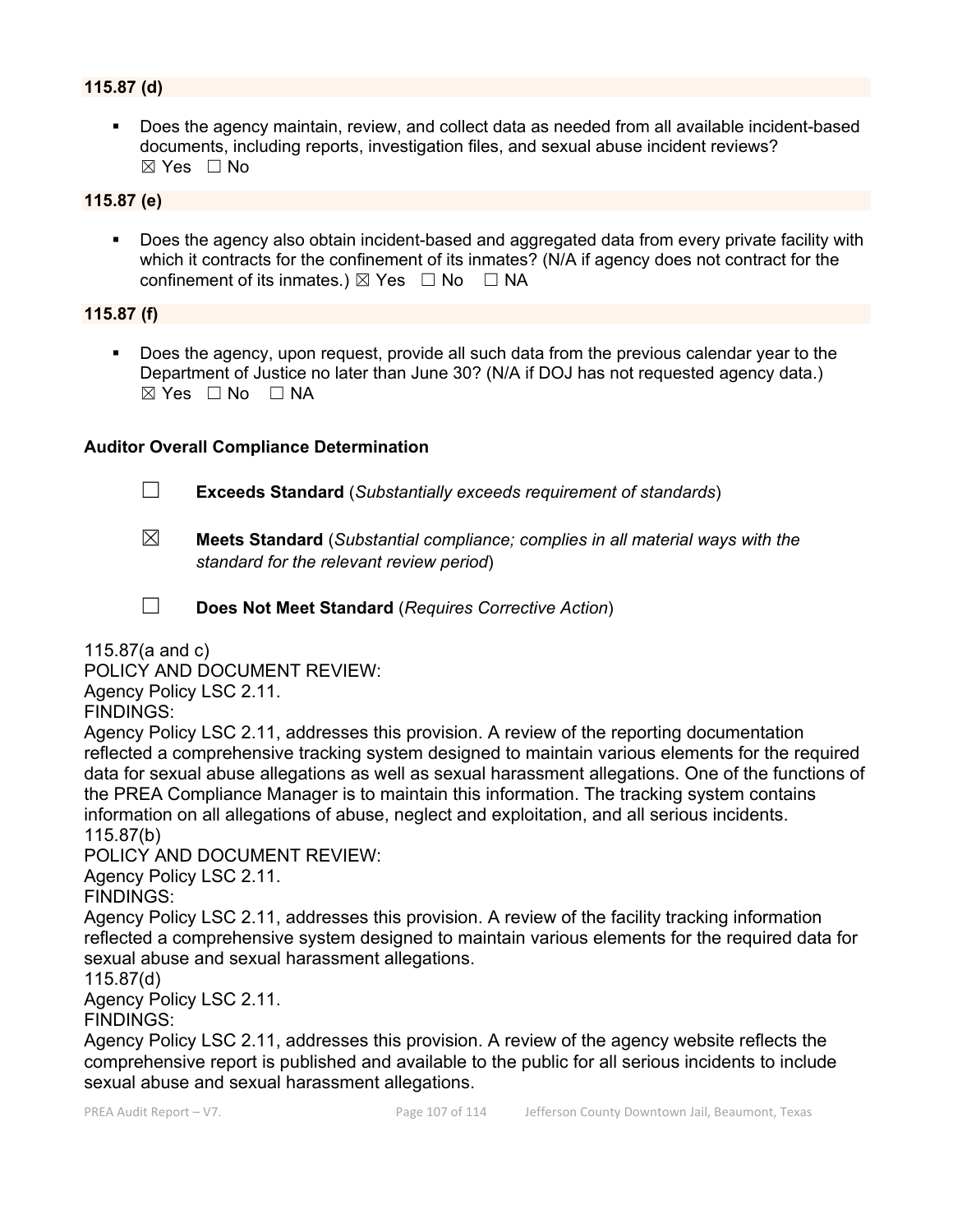115.87(e) POLICY AND DOCUMENT REVIEW: Agency Policy LSC 2.11. FINDINGS: Agency Policy LSC 2.11, addresses this provision. 115.87(f) POLICY AND DOCUMENT REVIEW: Agency Policy LSC 2.11. FINDINGS: Agency Policy LSC 2.11, addresses this provision.

# **Standard 115.88: Data review for corrective action**

#### **15.88 (a)**

- Does the agency review data collected and aggregated pursuant to § 115.87 in order to assess and improve the effectiveness of its sexual abuse prevention, detection, and response policies, practices, and training, including by: Identifying problem areas?  $\boxtimes$  Yes  $\Box$  No
- Does the agency review data collected and aggregated pursuant to § 115.87 in order to assess and improve the effectiveness of its sexual abuse prevention, detection, and response policies, practices, and training, including by: Taking corrective action on an ongoing basis? ☒ Yes ☐ No
- Does the agency review data collected and aggregated pursuant to § 115.87 in order to assess and improve the effectiveness of its sexual abuse prevention, detection, and response policies, practices, and training, including by: Preparing an annual report of its findings and corrective actions for each facility, as well as the agency as a whole?  $\boxtimes$  Yes  $\Box$  No

#### **115.88 (b)**

 Does the agency's annual report include a comparison of the current year's data and corrective actions with those from prior years and provide an assessment of the agency's progress in addressing sexual abuse  $\boxtimes$  Yes  $\Box$  No

#### **115.88 (c)**

 Is the agency's annual report approved by the agency head and made readily available to the public through its website or, if it does not have one, through other means?  $\boxtimes$  Yes  $\Box$  No

#### **115.88 (d)**

 Does the agency indicate the nature of the material redacted where it redacts specific material from the reports when publication would present a clear and specific threat to the safety and security of a facility?  $\boxtimes$  Yes  $\Box$  No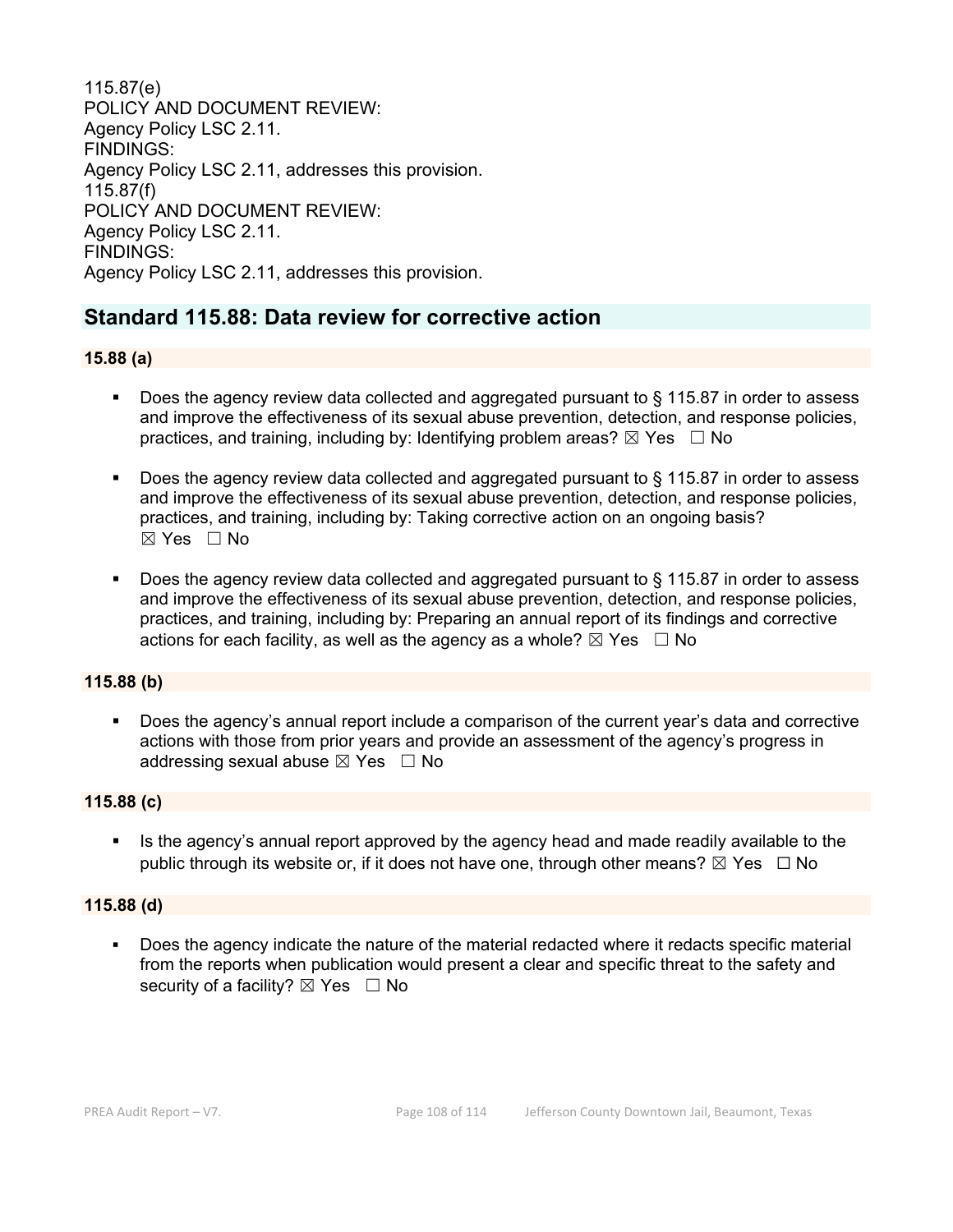#### **Auditor Overall Compliance Determination**

- ☐ **Exceeds Standard** (*Substantially exceeds requirement of standards*)
- ☒ **Meets Standard** (*Substantial compliance; complies in all material ways with the standard for the relevant review period*)
- ☐ **Does Not Meet Standard** (*Requires Corrective Action*)

## 115.88(a) POLICY AND DOCUMENT REVIEW: Agency Policy LSC 2.11. Annual report. INTERVIEWS: PREA Coordinator PREA Compliance Manager. FINDINGS: Agency Policy LSC 2.11, addresses this provision. A review of the annual report reflects all the elements required by this provision. Staff interviewed reported in detail the process followed when reviewing the data, identifying problem areas and corrective action, and preparing the annual report. 115.88(b) POLICY AND DOCUMENT REVIEW: Agency Policy LSC 2.11. FINDINGS: Agency Policy LSC 2.11, addresses this provision. 115.88(c) POLICY AND DOCUMENT REVIEW: Agency Policy LSC 2.11. Annual report. INTERVIEWS: PREA Coordinator PREA Compliance Manager. FINDINGS: Agency Policy LSC 2.11, addresses this provision. Staff interviewed reported the Annual report is reviewed and approved by the Agency Senior Staff and posted on the agency website. 115.88(d) POLICY AND DOCUMENT REVIEW: Agency Policy LSC 2.11. INTERVIEWS: PREA Coordinator FINDINGS: Agency Policy LSC 2.11, addresses this provision. Staff interviewed reported all personal identifying information and personal health information is redacted. The reports would reflect only basic demographic information.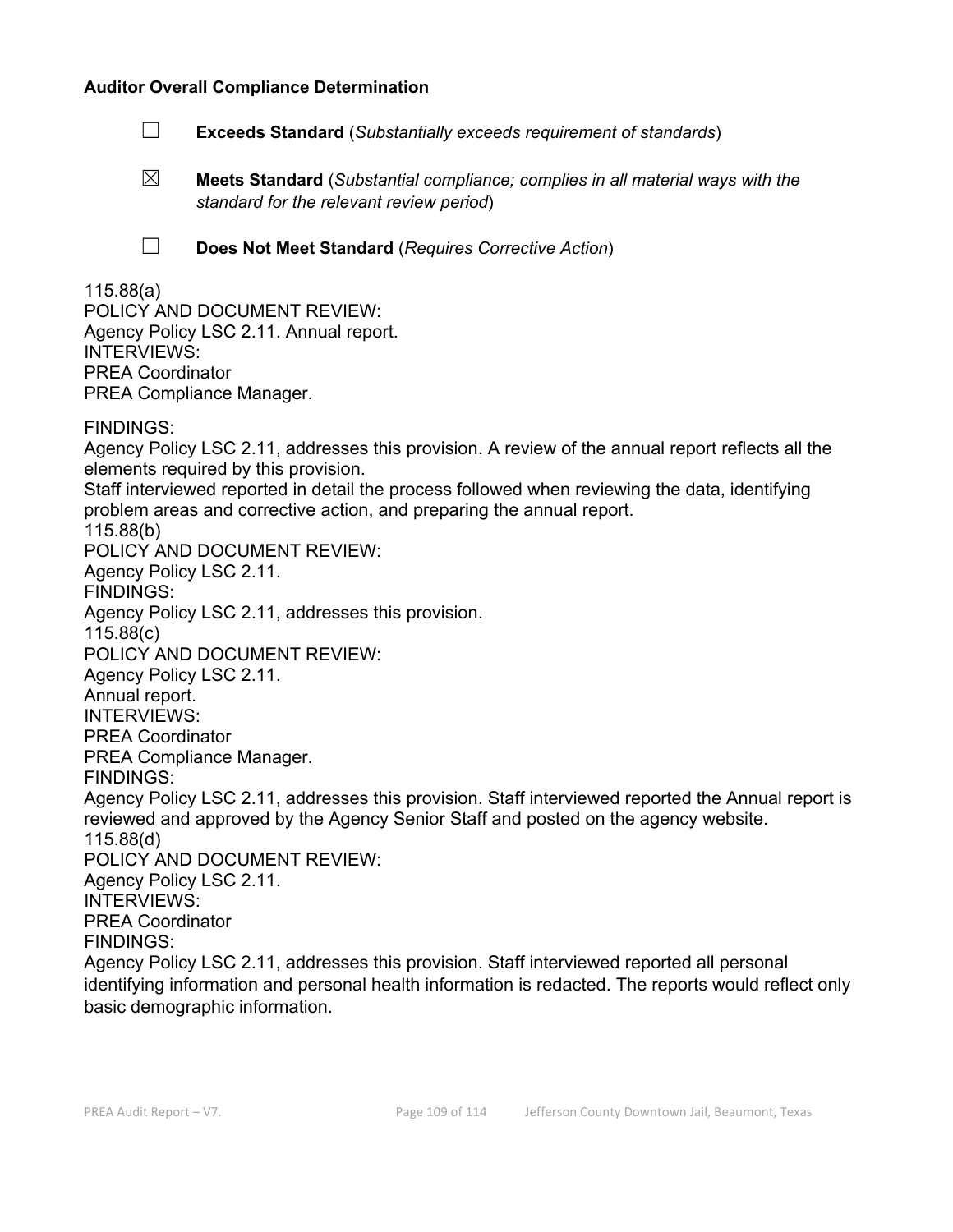# **Standard 115.89: Data storage, publication, and destruction**

### **115.89 (a)**

■ Does the agency ensure that data collected pursuant to § 115.87 are securely retained?  $\boxtimes$  Yes  $\Box$  No

## **115.89 (b)**

 Does the agency make all aggregated sexual abuse data, from facilities under its direct control and private facilities with which it contracts, readily available to the public at least annually through its website or, if it does not have one, through other means?  $\boxtimes$  Yes  $\Box$  No

#### **115.89 (c)**

 Does the agency remove all personal identifiers before making aggregated sexual abuse data publicly available?  $\boxtimes$  Yes  $\Box$  No

#### **115.89 (d)**

 Does the agency maintain sexual abuse data collected pursuant to § 115.87 for at least 10 years after the date of the initial collection, unless Federal, State, or local law requires otherwise? ⊠ Yes □ No

#### **Auditor Overall Compliance Determination**

- ☐ **Exceeds Standard** (*Substantially exceeds requirement of standards*)
- ☒ **Meets Standard** (*Substantial compliance; complies in all material ways with the standard for the relevant review period*)
- 
- ☐ **Does Not Meet Standard** (*Requires Corrective Action*)

115.89(a)

POLICY AND DOCUMENT REVIEW: Agency Policy LSC 2.11. INTERVIEWS: PREA Coordinator FINDINGS: Agency Policy LSC 2.11, addresses this provision. Staff interviewed reported access to any data is restricted to the Agency Senior Staff for operational use and is password protected.

115.89(b) POLICY AND DOCUMENT REVIEW: Agency Policy LSC 2.11. Aggregated data on website. FINDINGS: Agency Policy LSC 2.11, addresses this provision. The data posted on the agency website includes agency data from previous years to present.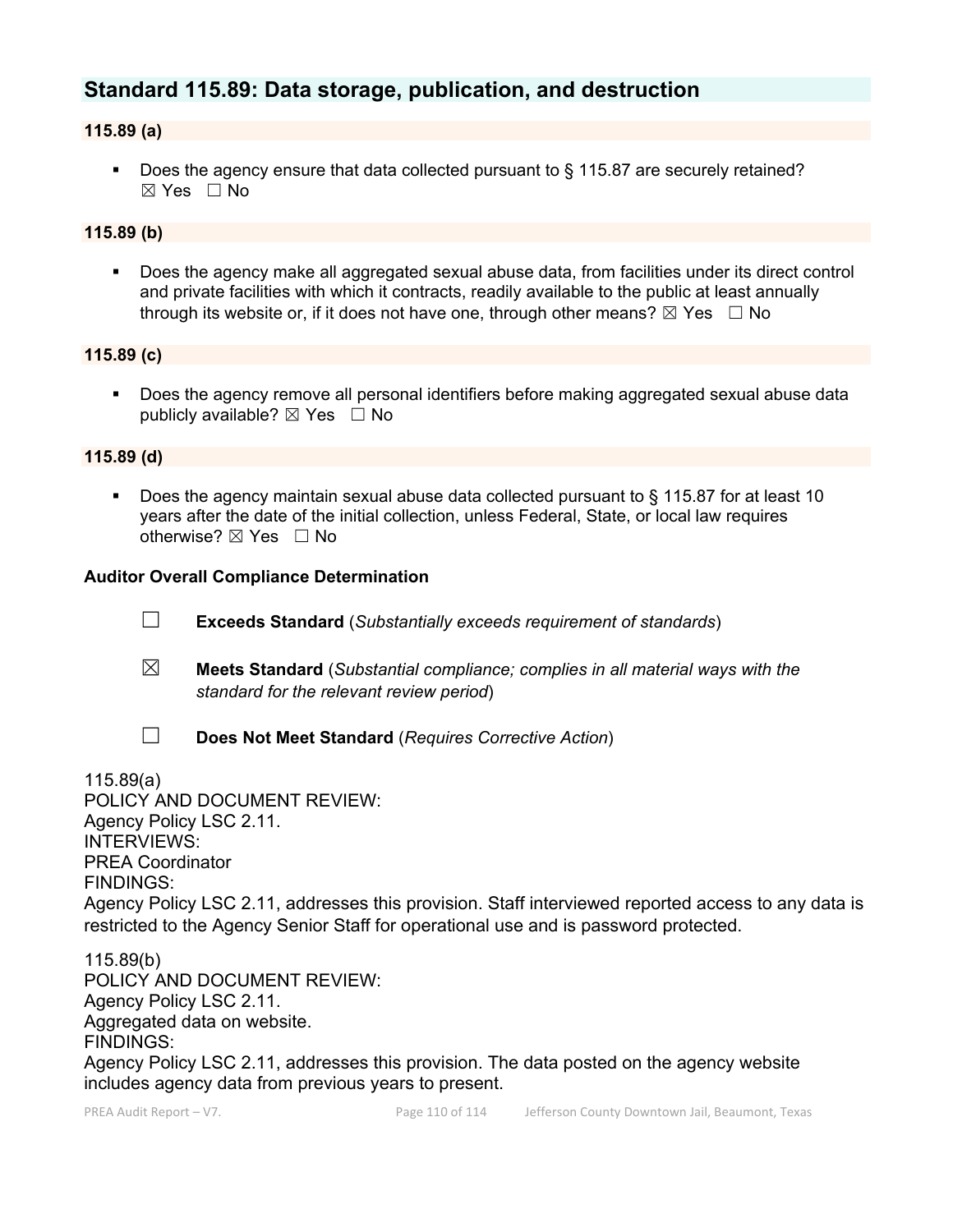115.89(c) POLICY AND DOCUMENT REVIEW: Agency Policy LSC 2.11. Aggregated data on agency website. FINDINGS: Agency Policy LSC 2.11, addresses this provision. The data posted on the agency website has all personal identifiers redacted. 115.89(d) POLICY AND DOCUMENT REVIEW: Agency Policy LSC 2.11. Aggregated data on agency website. FINDINGS: Agency Policy LSC 2.11, addresses this provision. The data and records collected are to be retained in accordance with state and agency retention requirements.

# **AUDITING AND CORRECTIVE ACTION**

## **Standard 115.401: Frequency and scope of audits**

### **115.401 (a)**

 During the prior three-year audit period, did the agency ensure that each facility operated by the agency, or by a private organization on behalf of the agency, was audited at least once? (*Note: The response here is purely informational. A "no" response does not impact overall compliance with this standard.*)  $\boxtimes$  Yes  $\Box$  No

### **115.401 (b)**

- Is this the first year of the current audit cycle? (*Note: a "no" response does not impact overall compliance with this standard.*)  $\boxtimes$  Yes  $\Box$  No
- If this is the second year of the current audit cycle, did the agency ensure that at least one-third of each facility type operated by the agency, or by a private organization on behalf of the agency, was audited during the first year of the current audit cycle? (N/A if this is **not** the *second* year of the current audit cycle.)  $\Box$  Yes  $\Box$  No  $\boxtimes$  NA
- If this is the third year of the current audit cycle, did the agency ensure that at least two-thirds of each facility type operated by the agency, or by a private organization on behalf of the agency, were audited during the first two years of the current audit cycle? (N/A if this is **not** the *third* year of the current audit cycle.)  $\Box$  Yes  $\Box$  No  $\boxtimes$  NA

## **115.401 (h)**

Did the auditor have access to, and the ability to observe, all areas of the audited facility?  $\boxtimes$  Yes  $\Box$  No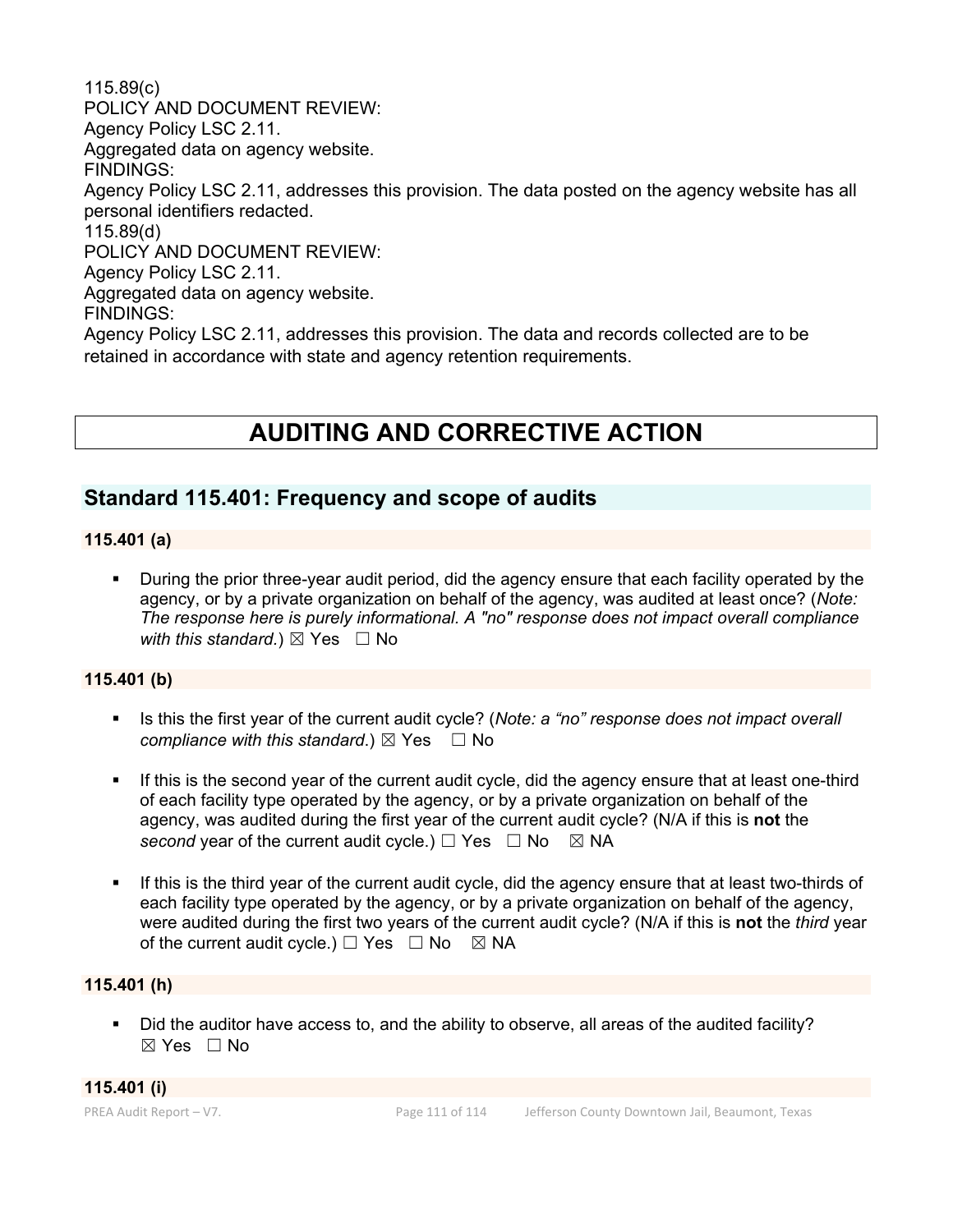Was the auditor permitted to request and receive copies of any relevant documents (including electronically stored information)?  $\boxtimes$  Yes  $\Box$  No

#### **115.401 (m)**

 Was the auditor permitted to conduct private interviews with inmates, residents, and detainees? ☒ Yes ☐ No

#### **115.401 (n)**

 Were inmates permitted to send confidential information or correspondence to the auditor in the same manner as if they were communicating with legal counsel?  $\boxtimes$  Yes  $\Box$  No

#### **Auditor Overall Compliance Determination**

☐ **Exceeds Standard** (*Substantially exceeds requirement of standards*) ☒ **Meets Standard** (*Substantial compliance; complies in all material ways with the standard for the relevant review period*) ☐ **Does Not Meet Standard** (*Requires Corrective Action*) 115.401(a) POLICY AND DOCUMENT REVIEW: Aggregated data on website. FINDINGS: The agency ensured that each facility operated by the agency, or by a private organization on behalf of the agency, was audited at least once. 115.401(b) POLICY AND DOCUMENT REVIEW: Aggregated data on website. FINDINGS: The agency is following their audit cycle and planned future audits. The data posted on the agency website. 115.401(h) POLICY AND DOCUMENT REVIEW: There is no agency policy for this provision. FINDINGS: The Auditor had full access to, and the ability to observe, all areas of the facility. The Auditor reviewed areas of this facility multiple times during the onsite review. 115.401(i) POLICY AND DOCUMENT REVIEW: There is no agency policy for this provision. FINDINGS: The auditor was permitted to request and did receive copies of any relevant documents needed for

this audit.

115.401(m)

POLICY AND DOCUMENT REVIEW: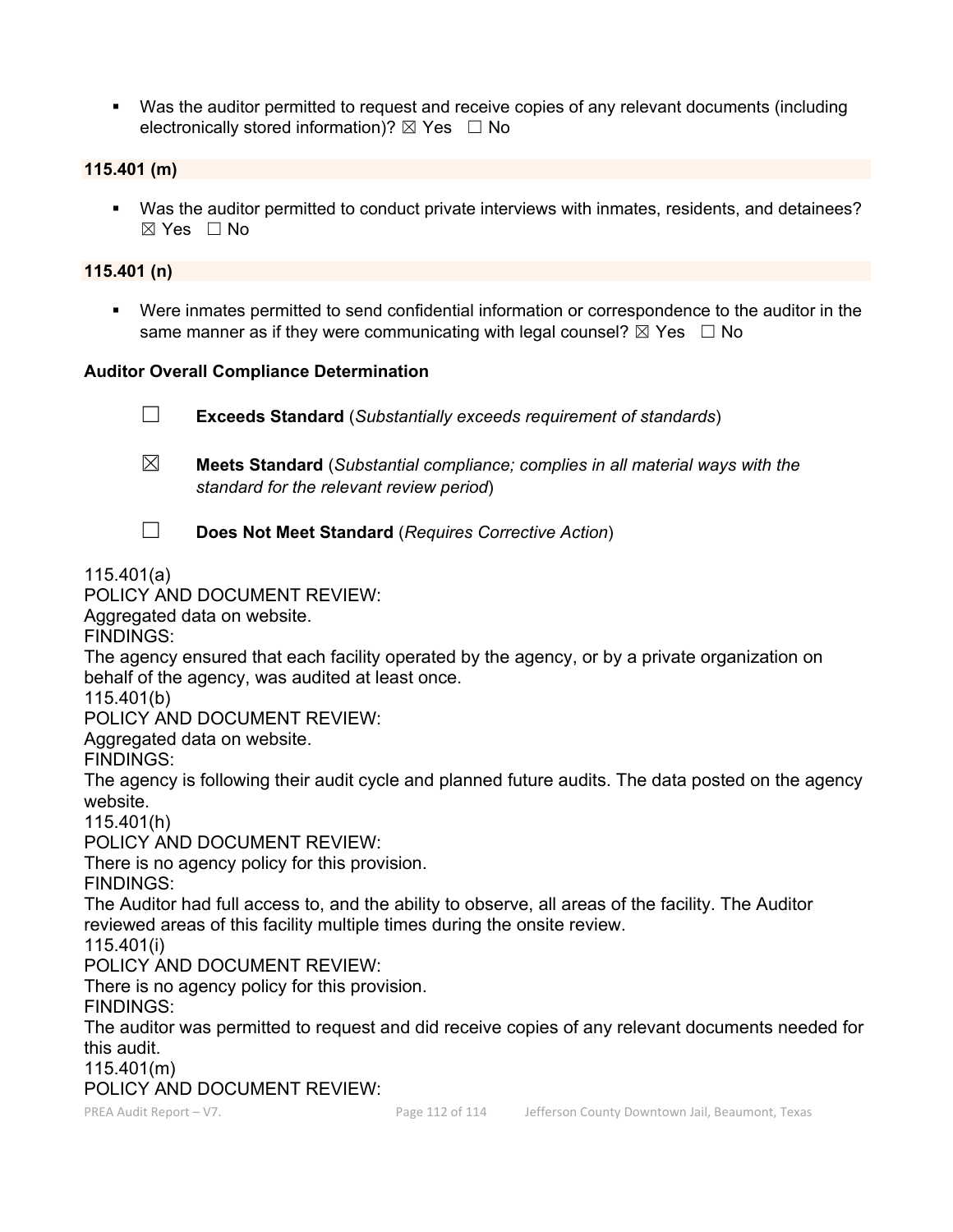There is no agency policy for this provision.

FINDINGS:

The Auditor was permitted to conduct private interviews with inmates. The staff at this facility were very professional and efficient with regards to this provision.

115.401(n)

POLICY AND DOCUMENT REVIEW:

There is no agency policy for this provision.

FINDINGS:

Inmates were permitted to send confidential information or correspondence to the Auditor in the same manner as if they were communicating with legal counsel. The Auditor did not receive confidential and unimpeded letters from some of the inmates residing at this facility.

## **Standard 115.403: Audit contents and findings**

**115.403 (f)**

 The agency has published on its agency website, if it has one, or has otherwise made publicly available, all Final Audit Reports. The review period is for prior audits completed during the past three years PRECEDING THIS AUDIT. The pendency of any agency appeal pursuant to 28 C.F.R. § 115.405 does not excuse noncompliance with this provision. (N/A if there have been no Final Audit Reports issued in the past three years, or in the case of single facility agencies that there has never been a Final Audit Report issued.)  $\boxtimes$  Yes  $\Box$  No  $\Box$  NA

## **Auditor Overall Compliance Determination**

- ☐ **Exceeds Standard** (*Substantially exceeds requirement of standards*)
- ☒ **Meets Standard** (*Substantial compliance; complies in all material ways with the standard for the relevant review period*)
- ☐ **Does Not Meet Standard** (*Requires Corrective Action*)

115.403(f)

POLICY AND DOCUMENT REVIEW:

There is no agency policy for this provision.

FINDINGS:

LaSalle Corrections, LLC., has published on its agency website all Final Audit Reports within 90 days of issuance by the Auditor. This information is made available to the public and is in accordance with 28 C.F.R. § 115.405.